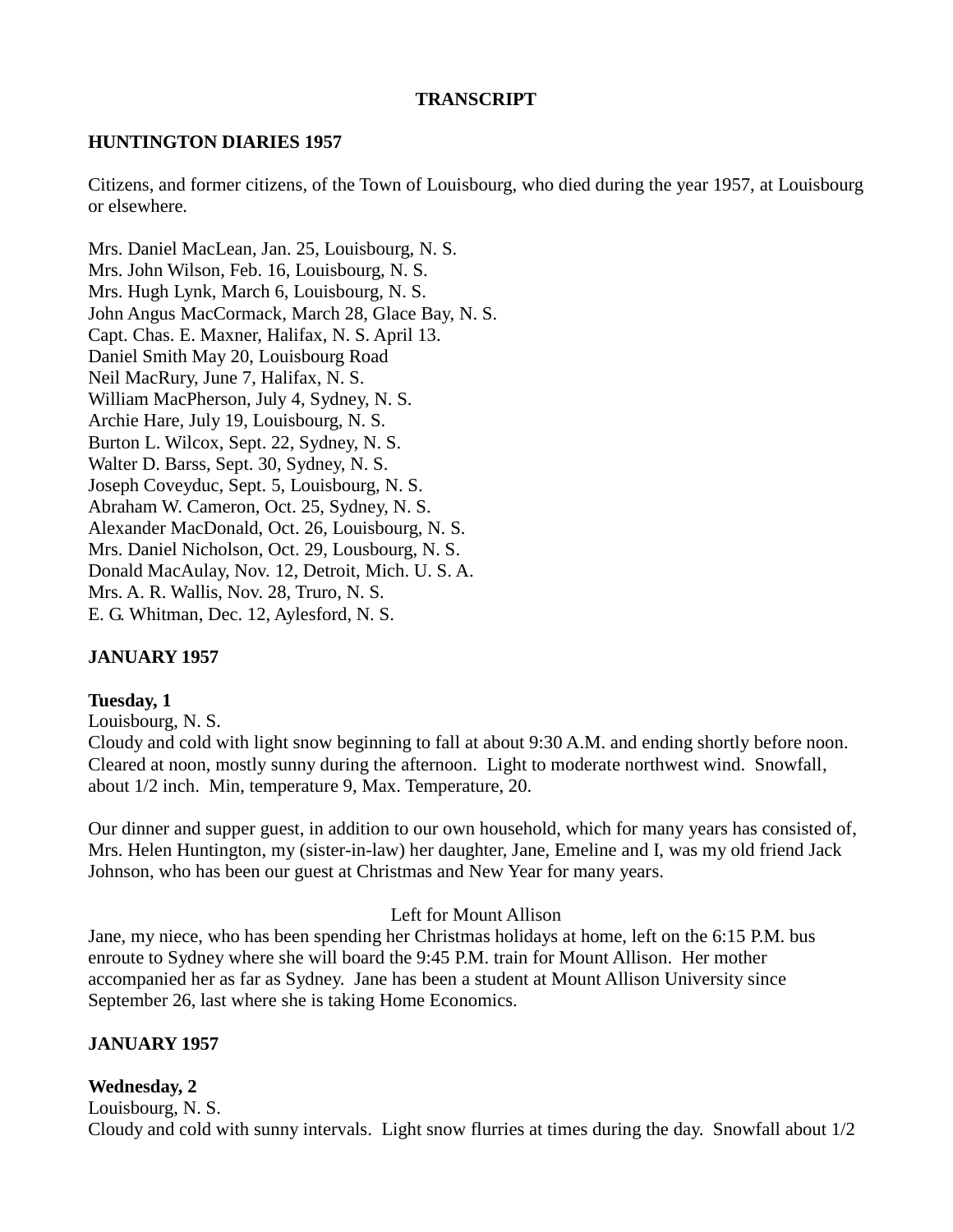inch. Min. temperature, 5, Max. Temperature 10. Vapour rising from the waters of the harbour, giving further proof of low temperatures.

# **JANUARY 1957**

# **Thursday, 3**

Louisbourg, N. S.

Cloudy and cold with sunny intervals and a few light snow flurries. Light to moderate northwest wind. Min. temperature, 10, Max. Temperature, 22.

## **JANUARY 1957**

## **Friday, 4**

Louisbourg, N. S.

Cloudy and cold with bright sunny intervals. Light to moderate northwest wind, which shifted to southerly in the evening. Light snow began to fall at about 6 P.M. Min. temperature, 15, Max. Temperature, 28.

## **JANUARY 1957**

## **Saturday, 5**

Louisbourg, N. S.

Snow storm of last night ended in the early morning. Cloudy and cold, with bright sunny intervals and at times a very light drizzle of snow. Light to fresh northwest wind, decreasing to light in the evening. Snowfall of last night, about 3 inches. Min. temperature, 12, Max. Temperature, 34.

## C. G. S. EDWARD Cornwallis

Canadian Government steamer EDWARD CORNWALLIS arrived in the late afternoon and docked at the Freight wharf.

## **JANUARY 1957**

#### **Sunday, 6**

Louisbourg, N. S.

Cold and mostly sunny with moderate northwest wind. A very lovely winter day. Min. temperature 9, Max. Temperature, 18.

#### Church Services

At 11 A.M. and 7 P.M., in company, attended services in the First United church, where Rev. John L. Rose was the preacher. Present in the morning, about 95, in the evening about 45. Choir attendance, A.M. 9, P.M. 10.

## **JANUARY 1957**

## **Monday, 7**

Louisbourg, N. S.

Cold and mostly cloudy with light variable winds in the early part of the day followed by fresh southwest in the afternoon, increasing at night. Snow began to fall at about 6:30 P.M. Min. temperature, 6, Max. Temperature, 32.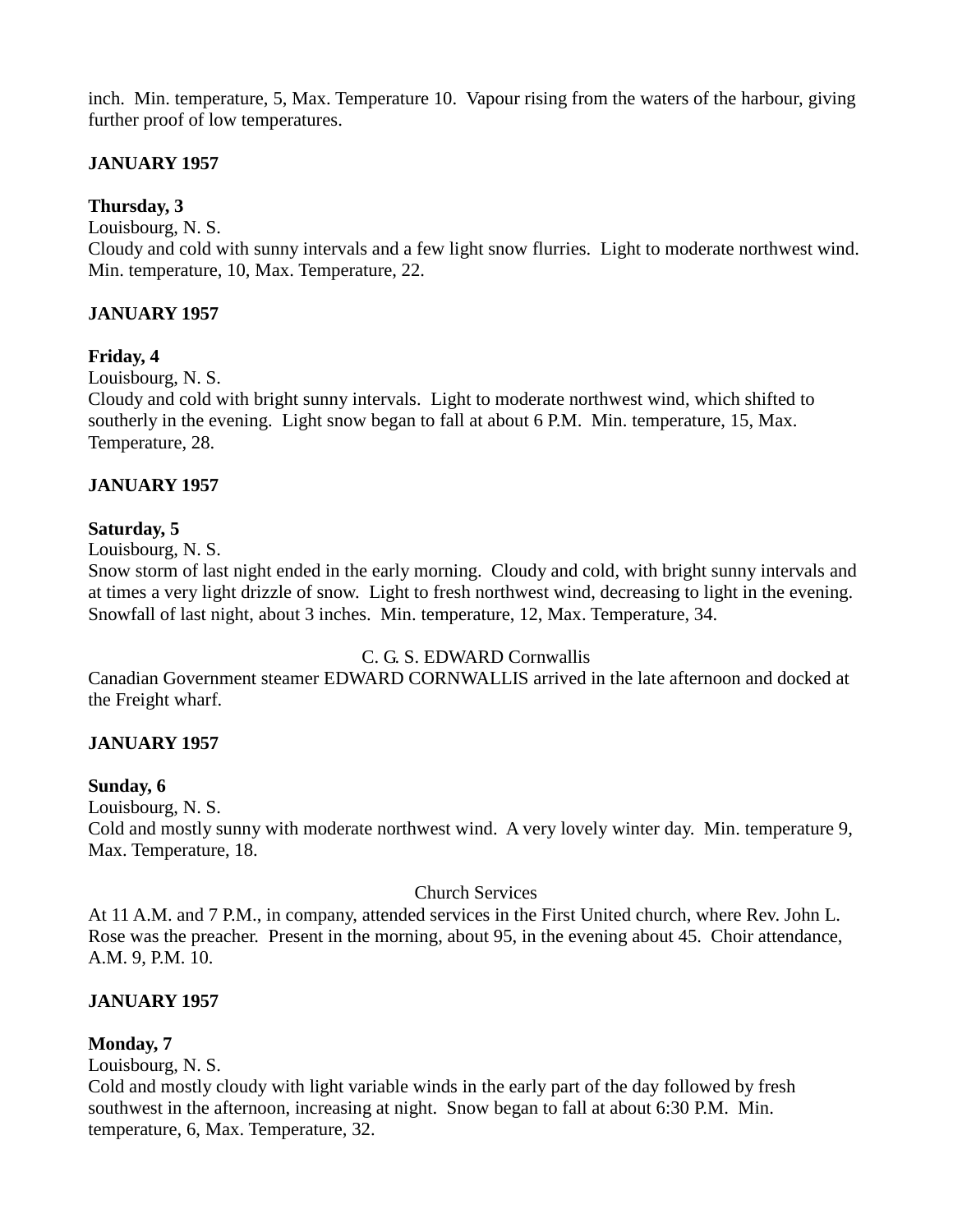## C.G. S. Edward Cornwallis

Canadian Government steamer "Edward Cornwallis" which arrived on last Saturday sailed in the forenoon.

## Week of Prayer Service

The first in the series of the annual week of prayer services was held in the Presbyterian Church at 7 P.M. Service in charge of Rev. Mr. Foote of St. Columba Presbyterian Church, Marion Bridge, while the preacher was Rev. John L. Rose, Pastor of the First United church, Louisbourg. Emeline and Evelyn attended, while I was not present.

# Albert Bridge Collapsed. [Blank]

#### **JANUARY 1957**

## **Tuesday, 8**

Louisbourg, N. S.

Snow which began to fall yesterday evening continued during the night. At an early hour this morning it was accompanied by a southeast gale, which decreased to light wind before dawn. Snowfall of about 6 inches was of a damp and sticky nature, which clung to wires and power lines causing much damage. Wind shifted to northerly in the early afternoon, becoming colder with a few light snow squalls, wind increasing to strong. Min. temperature, 28, Max. Temperature, 36.

Electric power was off during the day causing much inconvenience, but returned shortly after 7 P.M.

#### Week of Prayer Service Cancelled

The second in the series of "Week of Prayer" services which was to have taken place in the First United church at 7 P.M. was cancelled owing to the failure of electric power and the inclemency of the weather. Rev. H. A. Seegmiller, Rector of St. Bartholomew's Anglican Church was to have been the preacher at this service.

## **JANUARY 1957**

## **Wednesday, 9**

Louisbourg, N. S.

Sunny during the early part of the day, becoming cloudy shortly after noon. Fresh northwest wind decreasing to moderate and light. A very nice winter day. Light snow began to fall at about 10 P.M. Min. temperature, 22, Max. Temperature, [blank].

#### Week of Prayer Service

The third in the series of "Week of Prayer" services was held at 7 P.M. in St. Bartholomew's Anglican Church. Rev. Mr. Mohan was the speaker at tonight's service. Emeline and Evelyn attended the service, but I was not present owing to working in the shop.

## Resignation of Sir Anthony Eden.

Sir Anthony Eden, today, resigned as Premier of Great Britain, an office which he held for nearly two years. Ill health is given as the cause of this resignation.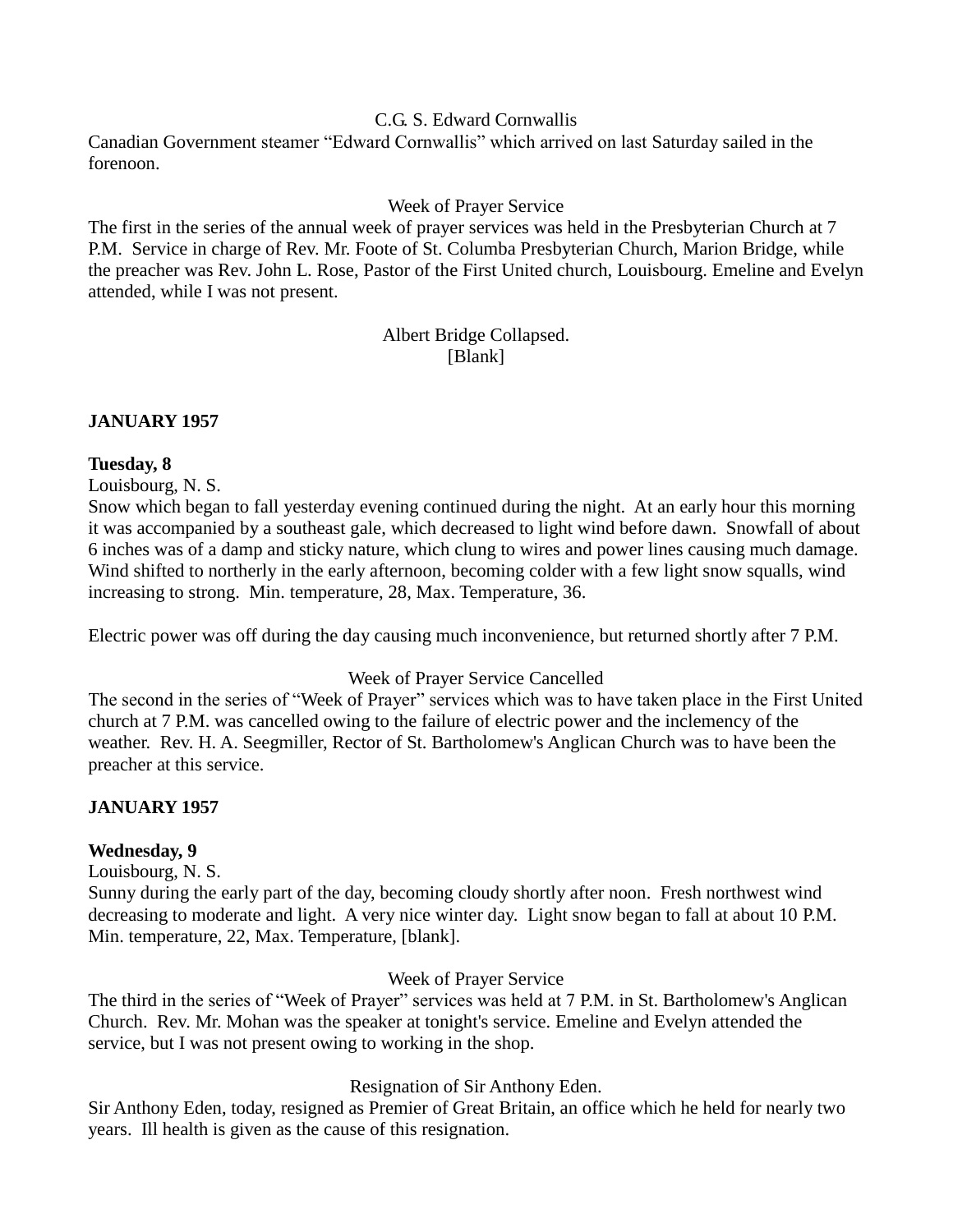## **JANUARY 1957**

#### **Thursday 10**

Louisbourg, N. S.

Light snow flurries of last night ended in the early morning. Snowfall about 1/2 inch. Mostly sunny during the forenoon. Cloudy in the afternoon and evening. Snow began to fall at about 7 P.M. and continued during the night with increasing northeast wind. Min. temperature, 25, Max. Temperature, 32.

#### Week of Prayer Service

At 7 P.M., in company with Emeline, attended the fourth in the series of "Week of Prayer" services which was held in the First United church. Rev. [blank] Nicholson of St. Paul's Presbyterian Church, Glace Bay, who was to have been the speaker at this service, failed to arrive, probably owing to the threatening storm. His place was taken by Rev. H. A. Seegmiller, Rector of St. Bartholomew's Anglican Church. At this service there were about 85 present. Choir attendance, 10.

#### Britain's New Premier

Hon. Harold MacMillan was named by Queen Elizabeth, to succeed Sir Anthony Eden, who resigned the Premiership yesterday.

#### **JANUARY 1957**

#### **Friday 11**

Louisbourg, N. S.

Big snow storm and gale.

Snow storm of last night ended in the morning but the snow continued to drift during the entire day driven by strong north and northwest winds. Min. temperature, 8, Max. Temperature, 26. Snowfall of last night, about 8 inches.

#### Traffic at a Standstill

All roads and highways blocked with snow drifts as a result of last night's storm. No train, out of or into Louisbourg today. No motor traffic on the streets, until the arrival of the Highway snow plough at about 2:30 P.M. Mail truck due to leave here at 8 A.M. cancelled. Mail left here at about 4 P.M. for Sydney, returning at about 7:30 P.M. All morning session school classes cancelled by order of Mr. Sullivan, school Inspector, except those of Sydney Academy. Classes to resemble in the afternoon. No newspapers reached here today owing to transportation difficulties.

#### Week of Prayer Service

At 7 P.M., in company with Emeline, attended the  $5<sup>th</sup>$  and last of the series of annual "Week of Prayer" services which tonight was held in the Presbyterian church. Rev. Mr. Foote of the Presbyterian Church at Marion Bridge was the preacher. He was assisted in the service by Rev. John. L. Rose of the First United church, Louisbourg.

## C. P. R. Firemen's Strike Ended

The strike of about 3000 Firemen, which began on the second of this month, and tied up all traffic on Canadian Pacific Railway lines, according to press and radio reports, ended today.

#### **JANUARY 1957**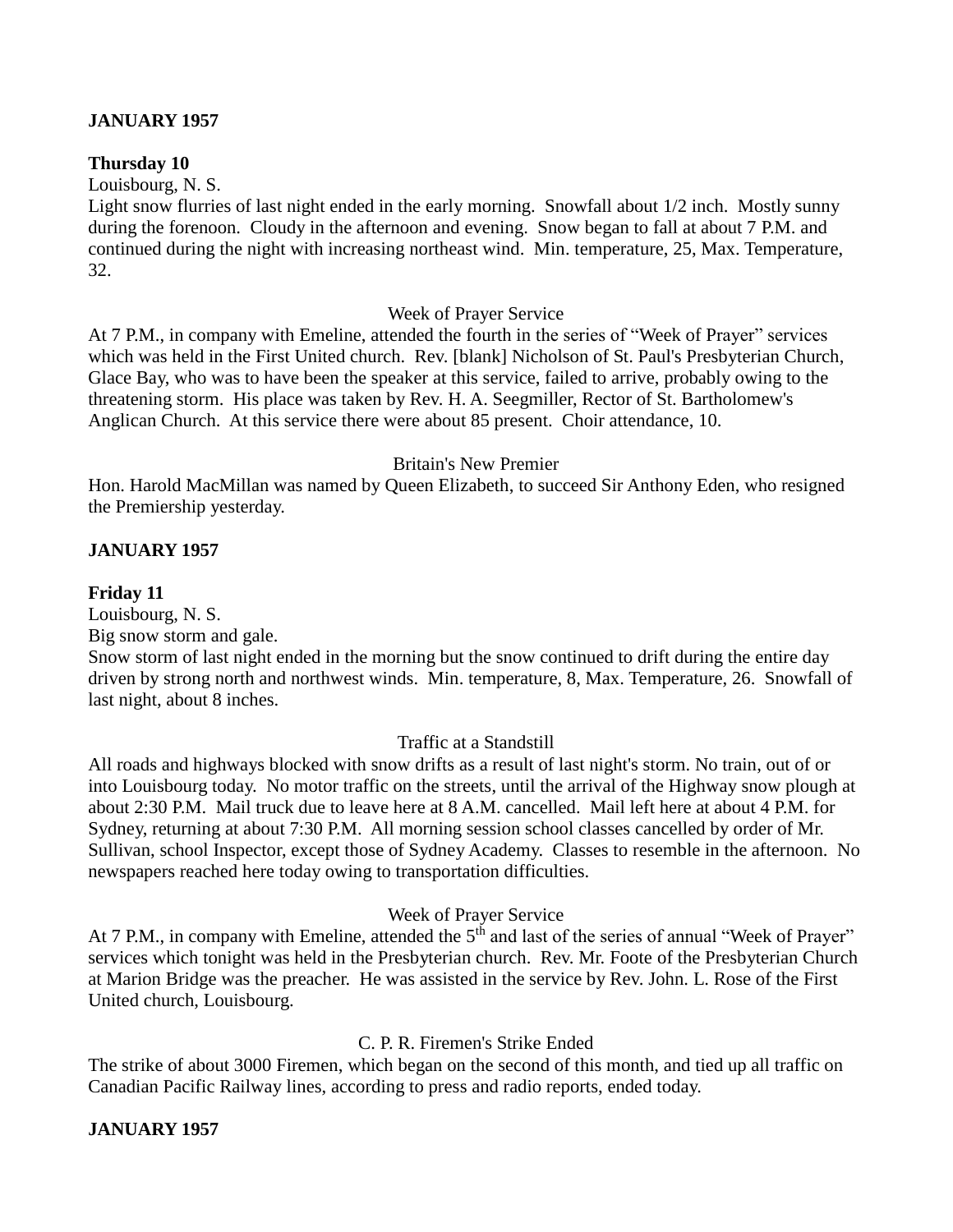## **Saturday, 12**

#### Louisbourg, N. S.

Sunny and cold during the forenoon, becoming cloudy in the early afternoon. Light to moderate westerly winds shifting to southerly in the afternoon, and increasing to strong in the evening. Snow began to fall at about 4:30 P.M. Min. temperature, 3, Max. Temperature, 32. Snowfall, which ended before midnight about 3 inches.

## **JANUARY 1957**

## **Sunday 13**

#### Louisbourg, N. S.

Cloudy and foggy with very light winds. Light rain beginning at about noon was followed by wet snow in mid-afternoon which continued during the evening. Fresh to strong northerly winds beginning at about 7 P.M. increased to moderate gale force during the night. Snow and drifting snow continued during the night. Min. temperature, 23, Max. Temperature. 36. Snow storm ended at midnight with a total fall of about 4 inches.

#### Church Services.

At 11 A.M. and 7 P.M., in company with Emeline, attended services in the First United church, where Rev. John L. Rose was the preacher. Present in the morning, about 90, in the evening 33. The Communion of the Lord's Supper was dispensed. Choir attendance, A.M. 7, P.M. 8.

Electric power and light service failed at about 12:30 P.M. but was resumed at about 1 hour later.

#### **JANUARY 1957**

#### **Monday 14**

Louisbourg, N. S.

Sunny and cold with very light winds. A perfect winter day as far as weather is concerned, followed by a very lovely moonlight night. Min. temperature 6, Max. Temperature 23.

Trees, shrubs and wires covered with a heavy coat of snow, as a result of the damp sticky snow, that fell last night.

#### Meeting of Official Board.

At 7:30 P.M., attended a regular meeting of the Official Board of the First United Church which was held in the United Church Manse, with Rev. John L. Rose presiding. Those present were: Arthur M. Townsend, Edward Levy, Duncand MacKay, M. S. Huntington, Rev. J. L. Rose, Mrs. J. L. Rose, Mrs. R. F. MacLeod, Mrs. Angus MacLean, Mrs. William Hilchie and Mrs. D. J. MacIntyre.

## Wreck of "Marilyn Clair" and "Grand Etang"

Today's issue of the Cape Breton Post contained a picture and an account of the wreck of the 186 ton Newfoundland schooner "Marilyn Clair" which stranded on the west side of Mira Bay, a short distance north of Catalone Gut, during last Friday's gale and snow storm. The vessel which is owned by Buffett Fisheries Ltd. of Grand Band, Newfoundland, was enroute to Halifax, with a cargo of fish. The vessel was in command of Capt. Reuben Thornhill, with a crew of seven and three passengers, all of whom managed to reach shore in safety.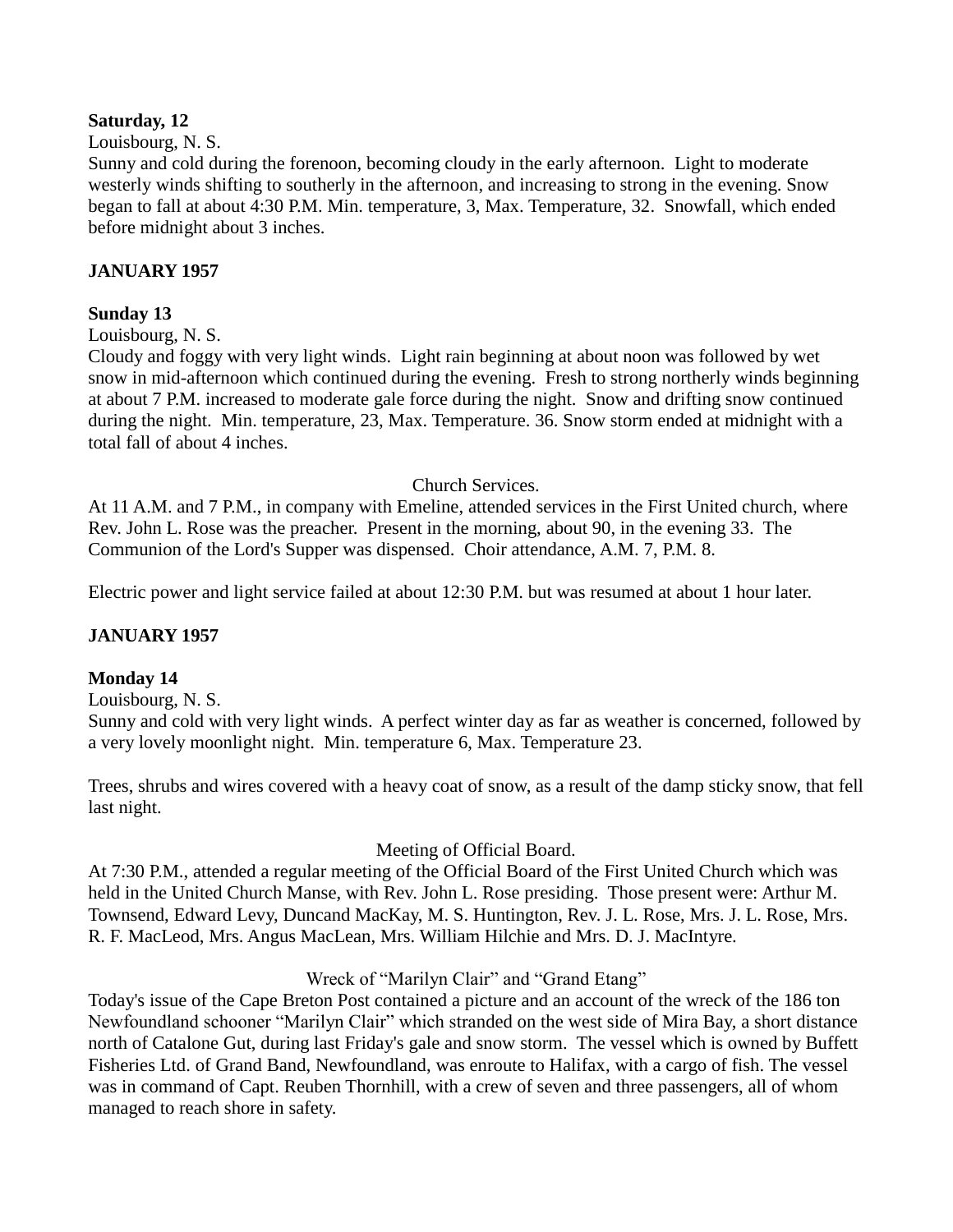Another wreck which took place during last Friday's storm was that of the 50 foot Dragger "Grand Etang", which ran ashore on the north side of Scatari Island. The wreck was discovered on last Saturday with no trace of the crew which consisted of two men, Capt. Leonard E. Siemen of Petite Etang, and Cheticamp, owner of the craft, and Abner Clarke of Rose Blanche, Nfld. It was presumed that the two men had escaped in a dory, as the dory and oars, usually carried by a craft of this kind were missing. Owing to storms and heavy seas, all hope has been abandoned for the safety of the crew. The "Grand Etang", was enroute to Glace Bay where she intended picking up three more crew members, before proceeding to the fishing grounds.

## **JANUARY 1957**

#### **Tuesday, 15**

#### Louisbourg, N. S.

Very cold and mostly sunny with light to moderate northerly winds. In all respects a real winter day though not an unpleasant one. Snow of last Sunday night still clinging to the trees and shrubs in the bright sunshine makes a very pretty sight. Min. temperature, 3 below zero, Min. temperature, 10.

#### Open for Traffic

Albert Bridge which collapsed on the  $7<sup>th</sup>$  of this month has been repaired, and this evening was reported to be open for traffic.

#### **JANUARY 1957**

#### **Wednesday 16**

Louisbourg, N. S.

Sunny and cold, becoming cloudy in the early afternoon, with light snow flurries. Snow beginning in the evening and continuing during the night. Light northerly winds shifting to southerly in the afternoon and increasing to strong. Min. temperature, 3 below zero, Max. Temperature, 24.

#### Bus Service Resumed

Bus service between Louisbourg and Sydney, which was cancelled on the 7<sup>th</sup> of this month, owing to the collapse of a span of Albert Bridge on that day, was resumed today.

#### Death of the Earl of Athlone

The death of the Earl of Athlone, a former Governor General of Canada, occurred today at his home Kensington Palace, at the age of 82. He served a term as Governor-General of Canada, beginning June 21, 1940. During his term of office as Governor-General, he and Lady Athlone visited the Louisbourg National and Historic Park. The visit took place on the 23<sup>rd</sup> of August 1942. In my capacity as Mayor of the Town of Louisbourg, I met the Governor and his party, at the Park where I conducted them on a tour of historic spots on the site of the Old City, as well as a visit to the museum, where I gave a short talk on the past history of the Old Dunkirk of America.

#### **JANUARY 1957**

#### **Thursday, 17**

Louisbourg, N. S.

Snow storm of last night ended in the early morning and was followed by a few showers or rain and light drizzle. Southerly gale of last night continued during the day with the wind shifting to west and northwest in the morning. The gale decreasing to light in the evening. Snowfall of last night, about 7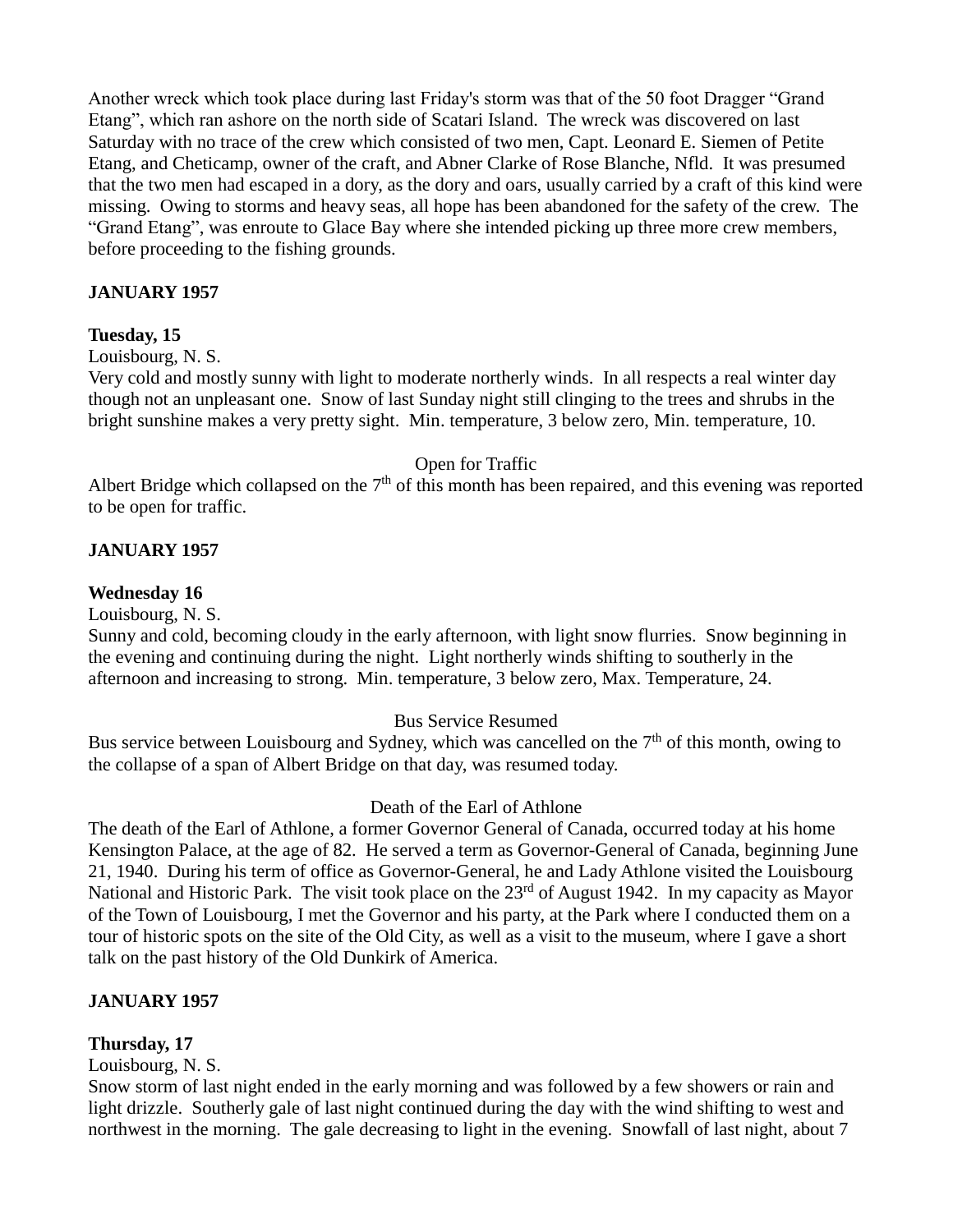inches. Min. temperature, 8, Max. Temperature, 37.

According to press and radio reports, storm which was accompanied by winds of gale force was the worst so far this season.

#### Steamer Cabot Strait Ashore

At an early hour this morning, the Newfoundland passenger and freight steamer "Cabot Strait", enroute from North Sydney to Port-au-Basques, Newfoundland ran ashore about seven miles west of Channel Head in a raging snow storm and an 80 mile gale. The Cabot Strait left North Sydney at 9:45 P.M. yesterday and was driven ashore at 7:45 this morning. She is commanded by Capt. Edward O'Keefe. On this trip she carried 12 passengers and a crew of 39, all of whom reached shore safely but with great difficulty. The Cabot Strait, which had been in the North Sydney, Newfoundland service since August 10, 1947, was 251 feet in length and had a net tonnage of 2045. (From press reports).

## **JANUARY 1957**

#### **Friday, 18**

Louisbourg, N. S.

Sunny and cold with light northwest winds. An ideal winter day. Min. temperature 1 below zero, Max. Temperature 32.

#### **JANUARY 1957**

#### **Saturday, 19**

Louisbourg, N. S.

Cold, and remarkably clear with light northwest wind. A very lovely winter day. Min. temperature, 3 below zero, Max. Temperature, 18.

#### **JANUARY 1957**

#### **Sunday, 20**

Louisbourg, N. S.

Sunny and cold with light northwest wind. An ideal winter day. Min. temperature, 3 below zero, Max. Temperature, 14.

#### Church Services

At 11 A.M. and 7 P.M., in company with Emeline, attended services in the First United Church, where Rev. John L. Rose was the preacher. Present in the morning about 90, in the evening, about 60. Choir attendance, A.M. 7, P.M. 10.

#### Water Supply Failed

Our household water supply failed to function this morning. Thinking it might be the result of severe frost, I spent the greater part of the day in trying to solve the water problem. At the end of the day, I came to the conclusion that the trouble outside the house.

On Monday the 21<sup>st</sup>, the Connington Brothers, plumbers to check on the inside plumbing, both of whom decided the loss of water was caused by some trouble with the outside piping, owing probably to heavy frost.

On Tuesday the  $22<sup>nd</sup>$ , I engaged Colin MacLean to dig up the shutoff on the street line. On digging down to the shutoff valve, we found the stoppage of water was on Main Street between the valve and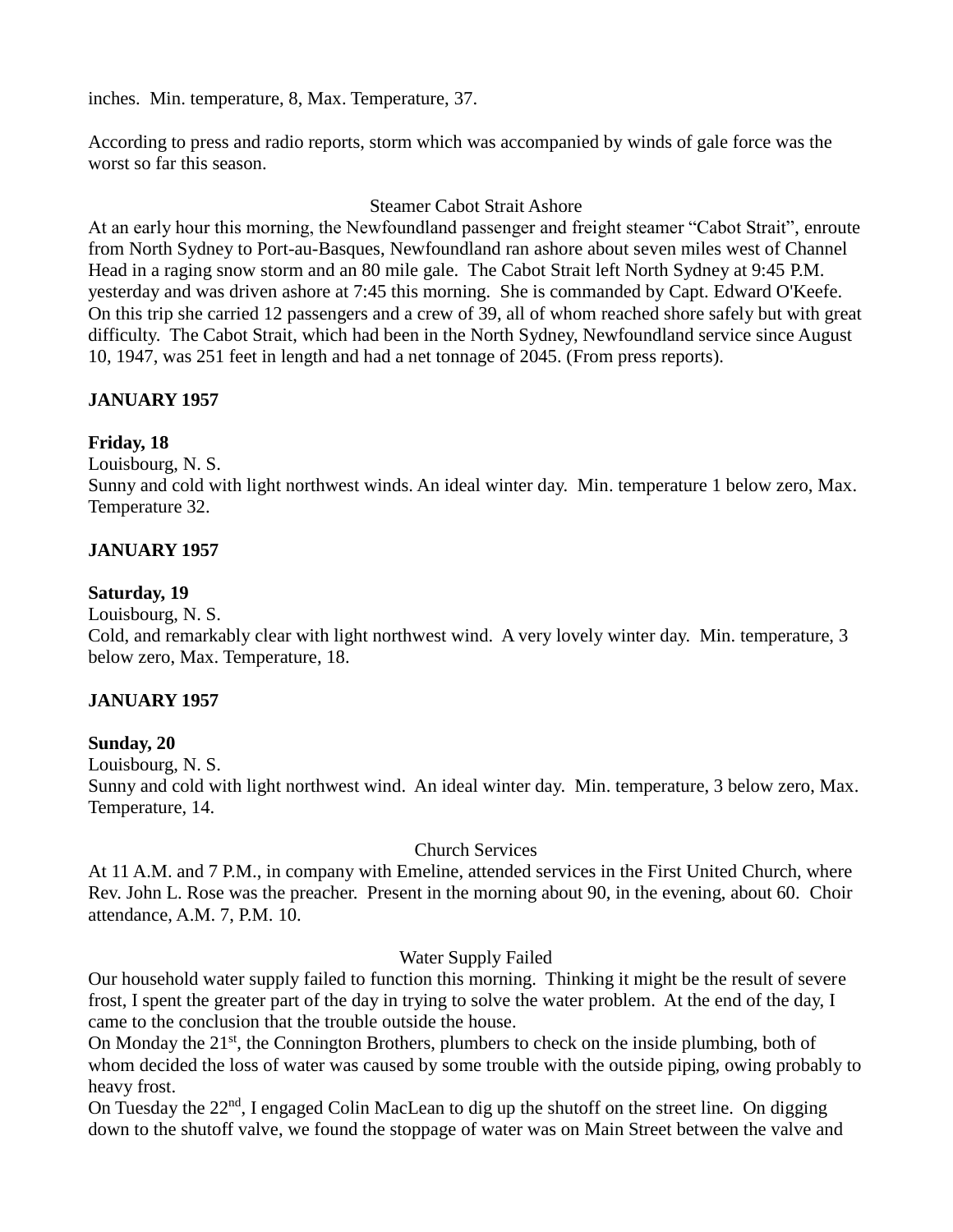the water main and that the line from the valve to our house was clear, after which I called the attention of the Town authorities to the fact that the water stoppage was on the street.

# **JANUARY 1957**

**Monday, 21**

Louisbourg, N. S. Mild with variable cloudiness and light winds, mostly southwest. A very pleasant day. Min. temperature, (early A.M.) 12, Max temperature 36.

## **JANUARY 1957**

## **Tuesday, 22**

Louisbourg, N. S.

Cloudy, mild with light to moderate southwest increasing to fresh during the early part of the night. Streets and sidewalks very slushy as a result of the melting snow. Min. temperature, 36, Max. Temperature, 41.

## **JANUARY 1957**

## **Wednesday, 23**

Louisbourg, N. S.

Cloudy and mild with moderate southwest wind, which increased to strong, and early in the morning to gale force, decreasing during the night. Light rain began to fall at noon increasing to heavy and continuing on during the afternoon and evening. Rainfall: 1 1/2 inch. Min. temperature, 36, Max. Temperature, 43. Snow melting rapidly as a result of high temperatures.

# **JANUARY 1957**

## **Thursday, 24**

Louisbourg, N. S.

Sunny and cold with strong northwest wind. Min. temperature, 3, Max. Temperature, (early A.M.) 41. Streets and sidewalks very slippery.

## Storm Damage

Considerable damage, reported throughout the Province, as a result of yesterday's gale, and heavy downpour of rain, which resulted in floods in a number of places.

# **JANUARY 1957**

## **Friday, 25**

Louisbourg, N. S.

Sunny and cold with light winds, mostly northwest. Light snow began to fall at about 8:30 P.M. Min. temperature 3, Max. Temperature 21.

# Marilyn Clair Refloated

Newfoundland schooner, "Marilyn Clair" which ran ashore on the west side of Mira Bay on the 14<sup>th</sup> of this month was refloated today and towed to North Sydney.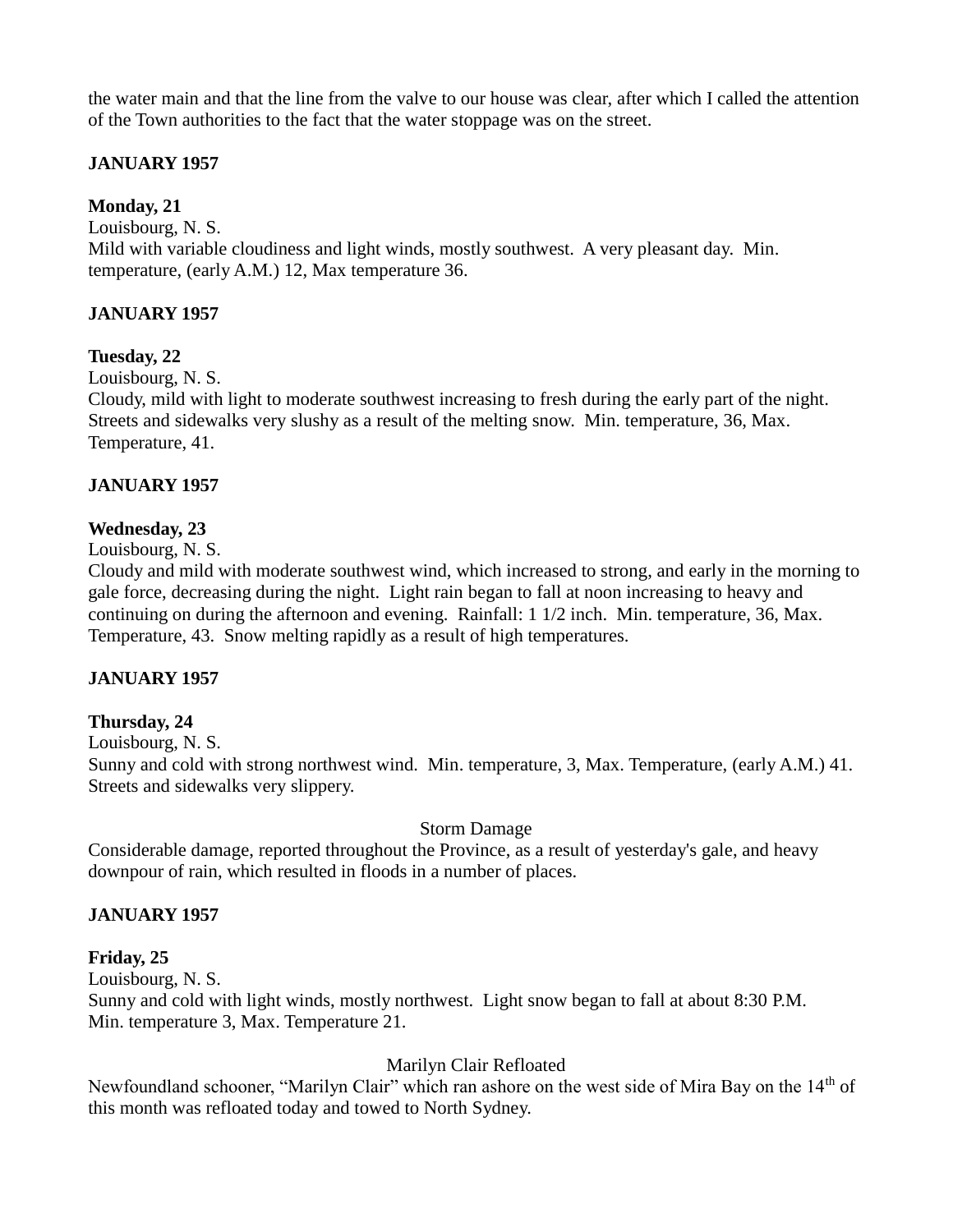## **JANUARY 1957**

#### **Saturday, 26**

Louisbourg, N. S.

Cloudy with sunny intervals, cold with fresh northerly winds. Snow flurries which began last night, continued intermittently throughout the day. Snowfall about 2 inches. Min. temperature, 5, Max. Temperature, 18.

## **JANUARY 1957**

## **Sunday, 27**

Louisbourg, N. S.

Cold and mostly sunny with light to moderate westerly winds, becoming cloudy at noon, snow flurries beginning at about 2 P.M. and ending at about 4:30, deposited a fall of about 2 inches, clearing in the evening. Min. temperature zero, Max. Temperature, 29.

#### Church services

At 11 A.M. and 7 P.M., in company with Emeline, attended services in the First United church, where Rev. John L. Rose was the preacher. Present in the morning, at least 100, in the evening, 40. Choir attendance, A.M. 9, P.M. 11.

## **JANUARY 1957**

## **Monday, 28**

Louisbourg, N. S.

Clear and cold, becoming cloudy in the late afternoon. Snow flurries in the evening. Light northwest wind. Snowfall about 1/2 inch. Min. temperature, 2, Max. Temperature, 21.

#### Congregational Meeting.

At 7:30 P.M., in company with Emeline, attended the regular annual congregational meeting of the First United church which was held in Calvin hall with the Pastor, Rev. John L. Rose presiding. As in many former years, I was elected to take the minutes of the meeting. Persons present, 31.

## **JANUARY 1957**

## **Tuesday, 29**

Louisbourg, N. S.

Clear and very cold, with very light northerly winds. Became cloudy early in the forenoon and continued so during the rest of the day. Light drizzle of snow beginning at about 7:30 P.M. Min. temperature, 2 below zero, Max. Temperature, 12. Snowfall about 1/2 inch.

#### **JANUARY 1957**

#### **Wednesday, 30**

Louisbourg, N. S.

New Moon today.

Cold, and remarkably clear with very light northwest wind. A real winter day, though not an unpleasant one. Min. temperature, 5 below zero, Max temperature 7.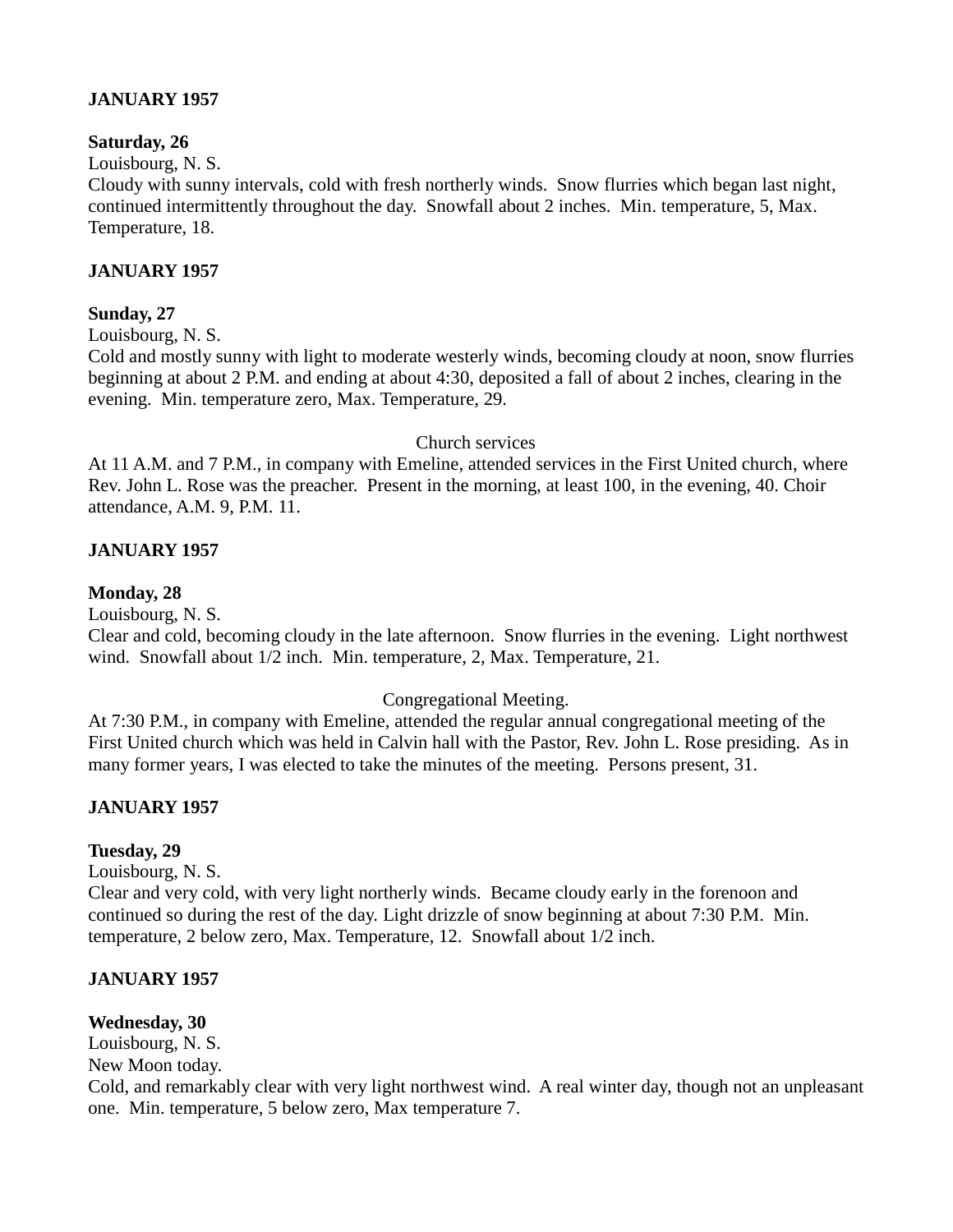## S. S. Burgeo

Newfoundland steamer "Burgeo" arrived and docked at the freight wharf.

## **JANUARY 1957**

# **Thursday, 31**

Louisbourg, N. S.

Clear and very cold in the morning, becoming cloudy and milder during the forenoon. Snow flurries in the afternoon and evening. Light to moderate westerly winds increasing to fresh in the afternoon. Snowfall; about 2 inches. Min. temperature 4 below zero, Max. Temperature 30.

## S. S. Burgeo

Newfoundland steamer "Burgeo" sailed in the morning.

S. S. Baccalieu

Newfoundland steamer "Baccalieu" arrived and docked at the Freight wharf.

Total snowfall for this month, about 39 inches. Total rainfall for this month, about 1 1/2 inches. Min. temperature for this month, Jan 30, 5 below Max. temperature for this month, Jan 23, 43 above. On 9 nights during this month the temperature dropped to zero or below.

# **FEBRUARY 1957**

## **Friday, 1**

Louisbourg, N. S. Sunny and mild, with falling temperature during the day. Light to moderate northwest wind. Min. temperature, 5, Max. Temperature 31.

S. S. Baccalieu

Newfoundland steamer "Baccalieu" sailed last night or this morning.

# **FEBRUARY 1957**

# **Saturday, 2**

Louisbourg, N. S. Sunny and cold, with light northwest wind. Min. temperature. 1 below zero, Max. Temperature about 14.

# **FEBRUARY 1957**

# **Sunday, 3**

Louisbourg, N. S.

Sunny and cold, becoming mild during the day. Light northwest wind shifting to southwest in the early part of the night. A perfect winter day. Min. temperature 1 below zero, Max. Temperature 26.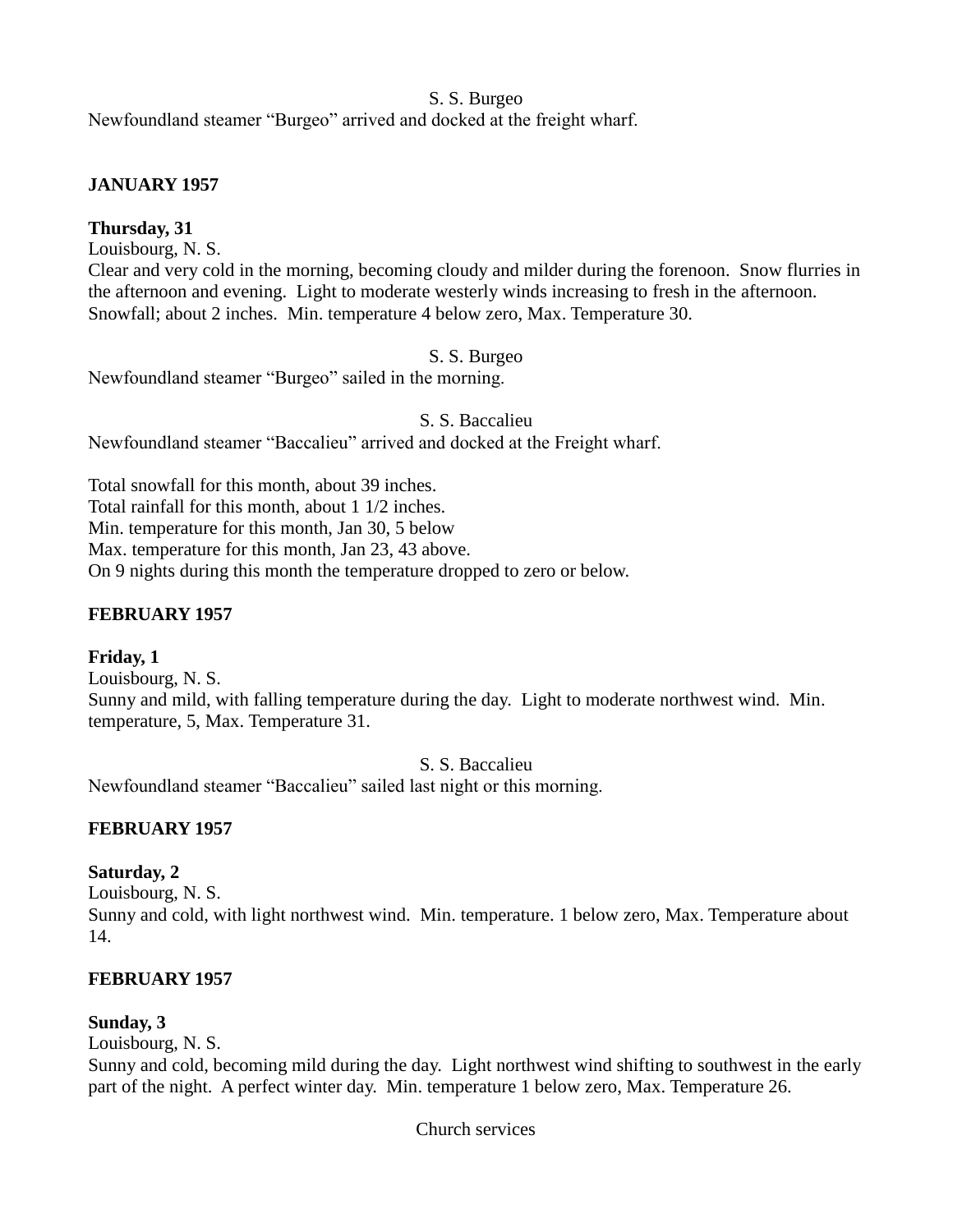At 11 A.M. and 7 P.M., in company with Emeline, attended services in the First United Church where Rev. John L. Rose was the preacher. Certificates and prizes were distributed to members of the Sunday school at the close of the service. Present at 11 A.M., about 110, at the evening service, 50. Choir attendance, A.M. 10, P.M. 11.

## S. S. Miquelon

French steamer "Miquelon" operating between St. Pierre, North Sydney and Halifax, arrived and docked at the newly reconstructed, Government wharf.

#### **FEBRUARY 1957**

## **Monday, 4**

Louisbourg, N. S.

Cloudy and mild. Snowfall of about 1 inch followed by light rain which ended at about 9:30A.M. Rainfall about 1/4 inch. Light to moderate southerly winds, shifting northwest during the forenoon. Sunny in the afternoon. Min. temperature, 28, Max. Temperature, 40.

Board of Stewards.

At 7:30 P.M., attended a regular meeting of the Board of Stewards of the First United Church which was held at the home of Mr. and Mrs. William Stewart with Edison Skinner presiding.

## Fishing Dragger sinks.

Today's issues of the Cape Breton Post and Halifax Chronicle Herald contained the story of the sinking of the Dragger, "Gloucester 10" which took place on last Saturday morning, about 8 miles off Louisbourg while enroute to the fishing grounds from Louisbourg. The 60 foot Dragger, valued at \$25,000, was registered at Bathurst, N. B., owned and commanded by Capt. Blanchard and a crew of three; Eustace Gionet, Awele Lantaign, and Ferman Blanchard, 17, son of the Captain, all of Bathurst, N. B. The crew was rescued by the Dragger "Penguin", Capt. Valmond Landry, of Middle Caraquet, N. B., which was about 500 yards from the scene of the accident, when she heard the signal for assistance. (From press reports).

## **FEBRUARY 1957**

#### **Tuesday, 5**

Louisbourg, N. S. Sunny and cold, with moderate to strong westerly winds. Min, temperature, 9, Max. Temperature, 29.

## S. S. Petite Bras D'or Sinks

Steamer "Petite Bras d'Or" sank about fifty miles southeast of Louisbourg. Her crew of eleven men were rescued by the steamer "Empire Halifax".

## **FEBRUARY 1957**

# **Wednesday 6**

Louisbourg, N. S. Sunny and cold with light northwest winds. Min. temperature, 4, Max. Temperature, 22.

S. S. Burgeo

Newfoundland steamer "Burgeo" arrived last night or early this morning with Freight, mails and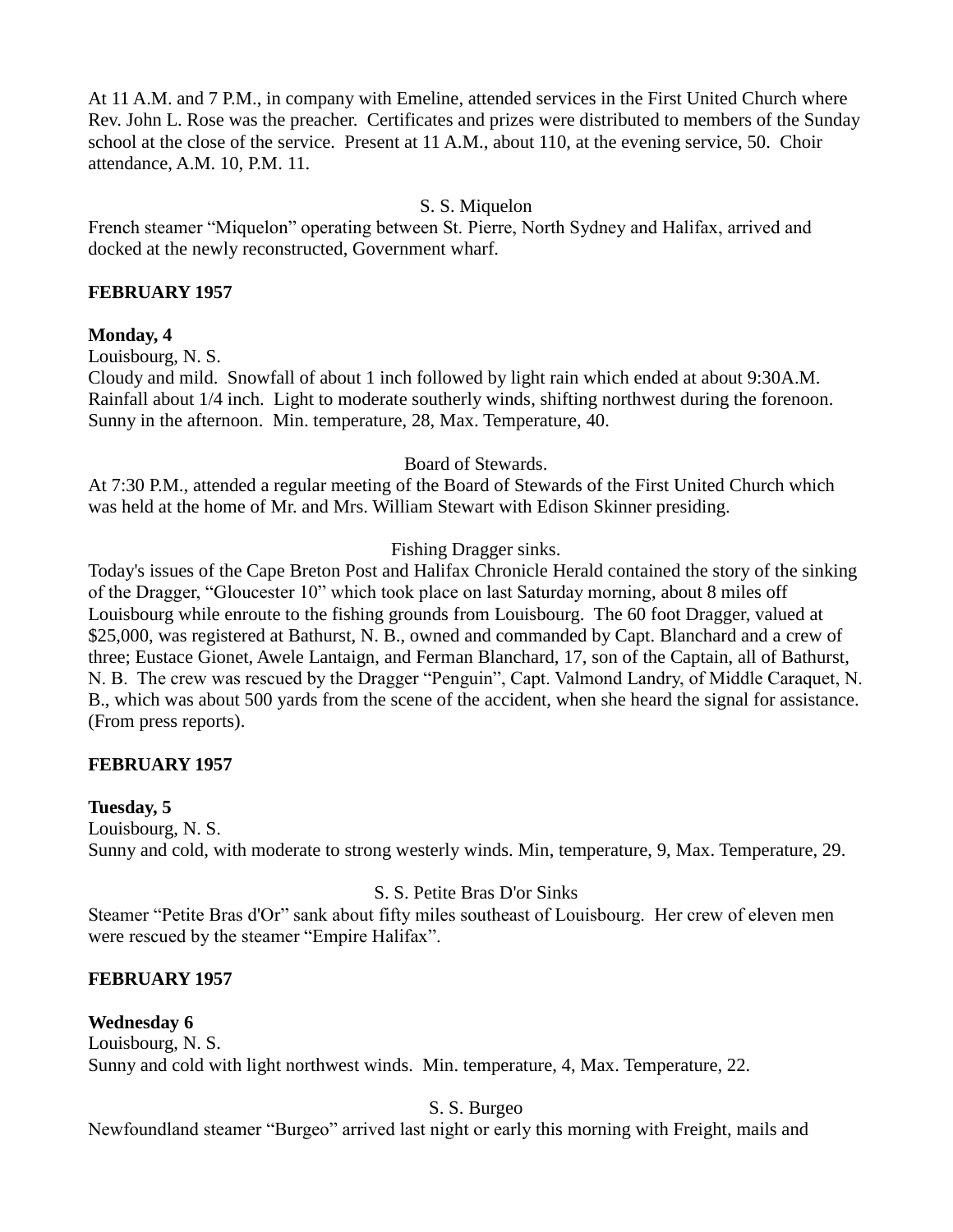passengers. She sailed for Newfoundland at about 9:30 P.M.

# **FEBRUARY 1957**

## **Thursday, 7**

Louisbourg, N. S. Sunny and mild during the forenoon, following a cold morning. Cloudy during the afternoon and evening. Min. temperature, 7, Max. Temperature, 32.

"Terra Nova", "Miquelon", "Bonavista"

Newfoundland vessels, "Terra Nova" and "Bonavista" and French steamer, "Miquelon" arrived.

S. S. Cabot Strait

Newfoundland steamer "Cabot Strait" which was driven ashore, at or near Channel Head, Newfoundland on the morning of January 17, 1957, has been refloated. According to press reports, she is not seriously damaged but will not resume her regular sailings until repairs are effected.

## **FEBRUARY 1957**

**Friday, 8**

Louisbourg, N. S. Sunny and cold with fresh to strong north and northwest winds. Min. temperature, 8, Max. Temperature, about 20.

## **FEBRUARY 1957**

## **Saturday, 9**

Louisbourg, N. S. Sunny and cold, with light northwest winds. A very nice winter day. Min. temperature, zero, Max. Temperature, 24.

C. G. S. Edward Cornwallis

Canadian Government steamer "Edward Cornwallis" arrived in the afternoon.

S. S. Burgeo

Newfoundland steamer "Burgeo" arrived in the evening.

## **FEBRUARY 1957**

#### **Sunday, 10**

Louisbourg, N. S.

Snow Storm

Snow beginning in the early morning ended, at about 10:30 A.M. and was followed by a light drizzle of rain, fog and mist during the afternoon and evening. Strong southeast wind decreasing to light before noon. Snowfall about 6 inches. Min. temperature, 26, Max. Temperature 33.

## Church services

At 11 A.M. and 7 P.M., in company with Emeline, attended services in the First United Church, where Rev. John L. Rose was the preacher. During this service, the following persons were ordained as elders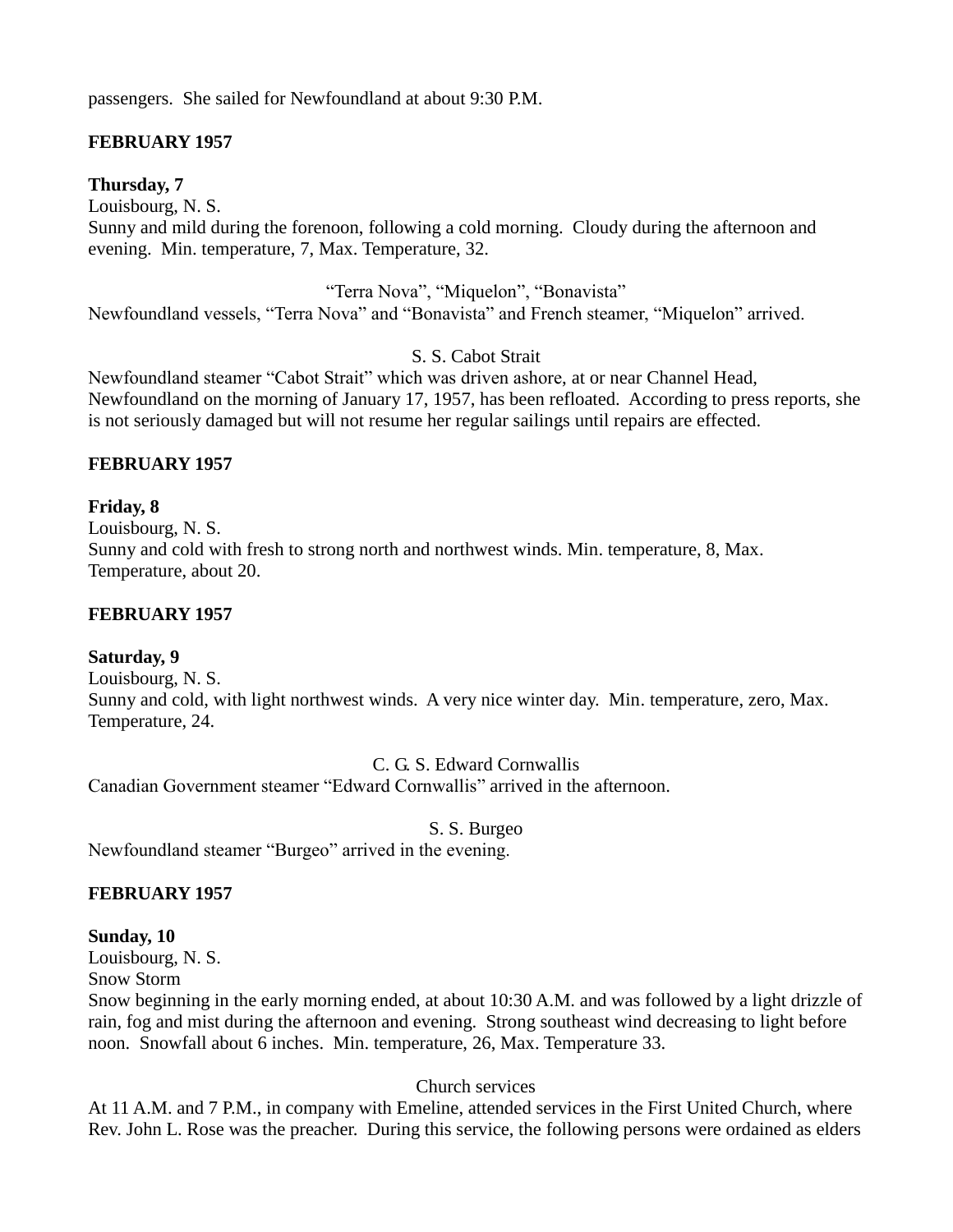of the First United Church: John MacRury, Charles Stacey, Harold Rudderham and Harold MacQueen. Present in the morning about 40, in the evening 36. Choir attendance A.M. 4, P.M. 6.

## **FEBRUARY 1957**

**Monday, 11** Louisbourg, N. S. Sunny and cold with light northwest winds. An ideal mid-winter day. Min. temperature 4, Max. Temperature, 32.

#### S. S. Burgeo

Newfoundland steamer "Burgeo" sailed in the morning with a general cargo for Newfoundland.

## C. G. S. Edward Cornwallis

Canadian Government steamer "Edward Cornwallis" sailed in the morning on buoy duty but returned to port shortly before noon.

#### S. S. Bonavista

Newfoundland steamer "Bonavista" arrived here during the night for passengers, mails and general cargo. The Bonavista has made several trips between here and Newfoundland within the past two or three weeks.

#### **FEBRUARY 1957**

**Tuesday, 12** Louisbourg, N. S. Sunny and very cold with moderate northwest wind. Min. temperature, 3, Max. Temperature, 7.

#### C. G. S. Edward Cornwallis

Canadian Government steamer "Edward Cornwallis" sailed at 8 A.M.

## **FEBRUARY 1957**

#### **Wednesday, 13**

Louisbourg, N. S. Clear and very cold in the morning becoming cloudy and mild during the day. Moderate to fresh northeast wind. Min. temperature 2 below zero, Max. temperature 29.

#### S. S. Bonavista

Newfoundland passenger, mail and freight boat "Bonavista" sailed in the morning for Newfoundland.

## Fire Brigade Banquet

At 6:30 P.M. attended the annual banquet of the Louisbourg volunteer Fire Brigade which was held in the Louisbourg Cafe with Fire Chief Harvey Lewis presiding. Among the guests [blank]

## **FEBRUARY 1957**

**Thursday, 14** Louisbourg, N. S.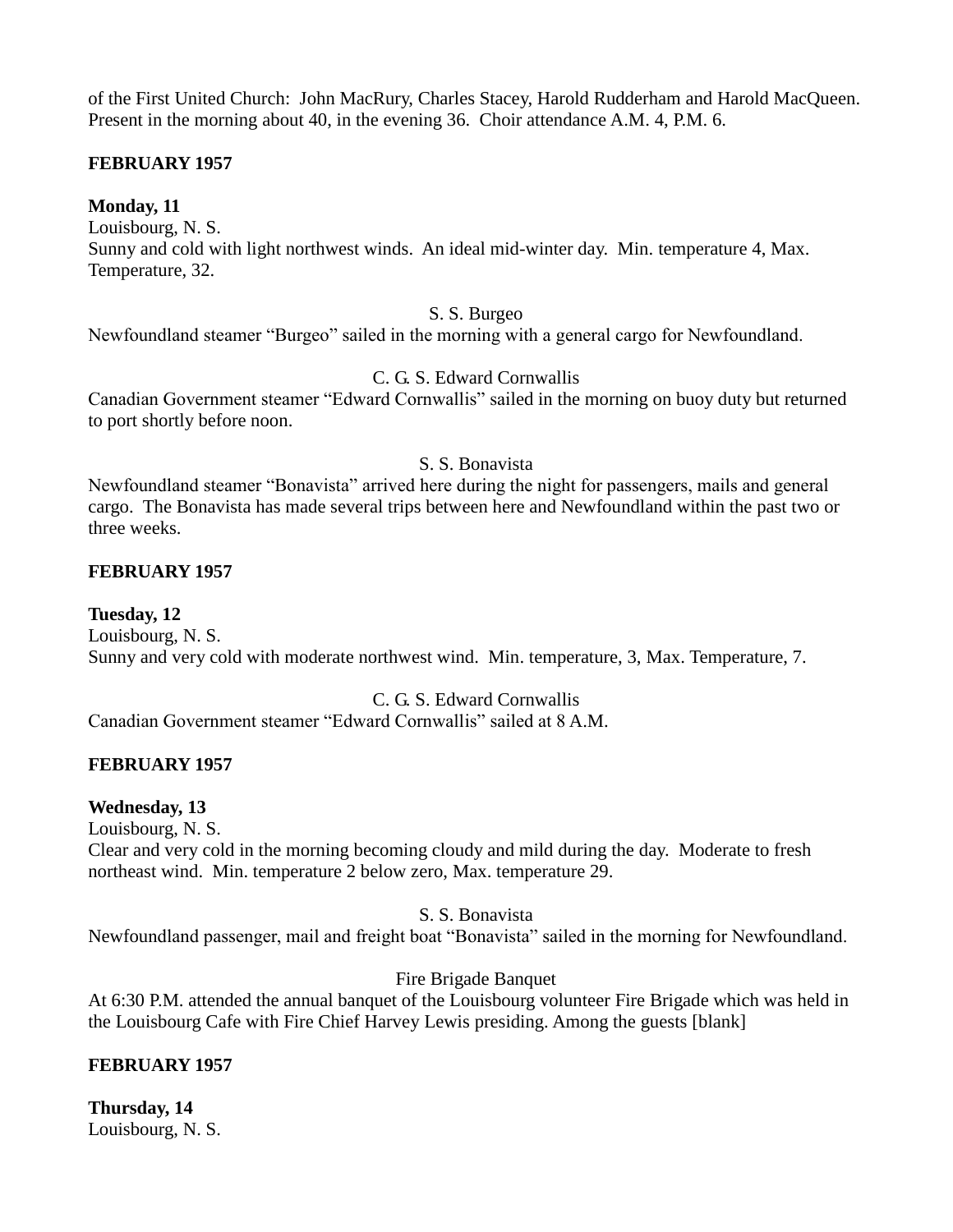Cloudy with moderate to fresh northeast wind. Light drizzle of snow beginning at about noon and continuing during the afternoon and evening. Snowfall about 2 inches. Min. temperature, 28, Max. Temperature, 30.

#### Steamers and Motor Vessels

Steamers and Motor Vessels in port for cargoes as follows: Newfoundland vessels "Burgeo", "Bar Haven" and "Terra Nova", enroute to Newfoundland ports. Steamer "Narco" loading coal. Steamer of motor vessel "Clyde Valley" bying at Freight wharf. In addition to the above named, are several fishing craft.

#### **FEBRUARY 1957**

## **Friday, 15**

Louisbourg, N. S.

Cloudy and mild with occasional light snow flurries during the forenoon followed by steady snow in the afternoon which continued during the evening and early part of the night, then followed by drizzle and showers or rain. Moderate northeast wind, increasing as the day wore on and reaching gale force during the evening. Snowfall about 5 inches. Min. temperature, 29, Max. Temperature, 33.

#### M. V. Miquelon

French motor vessel "Miquelon" arrived and docked at the Government wharf.

#### S. S. Narco

Steamer "Narco" sailed in the morning with a cargo of coal.

#### Drift Ice

Drift ice has made its appearance off the coast within the past few days. Today the harbour is nearly full of ice, brought in by the easterly winds.

## **FEBRUARY 1957**

## **Saturday, 16**

Louisoburg, N. S.

Cloudy and mild with light easterly winds, shifting to northwest and increasing to fresh in the afternoon. Min. temperature, 27, Max. Temperature, 38.

#### Drift Ice

Harbour and coast blocked with drift ice which owing to the northwest wind in the afternoon, loosened up to some extent.

#### M. V. Terra Nova

Motor vessel "Terra Nova" sailed with a cargo of coal enroute for Newfoundland.

#### M. V. Bonavista

Newfoundland motor vessel "Bonavista" in the evening and docked at the freight wharf where she will load general cargo, mails and passengers for Newfoundland.

#### M. V. Burgeo

Newfoundland motor vessel "Burgeo" sailed in the afternoon with general cargo, mails and passengers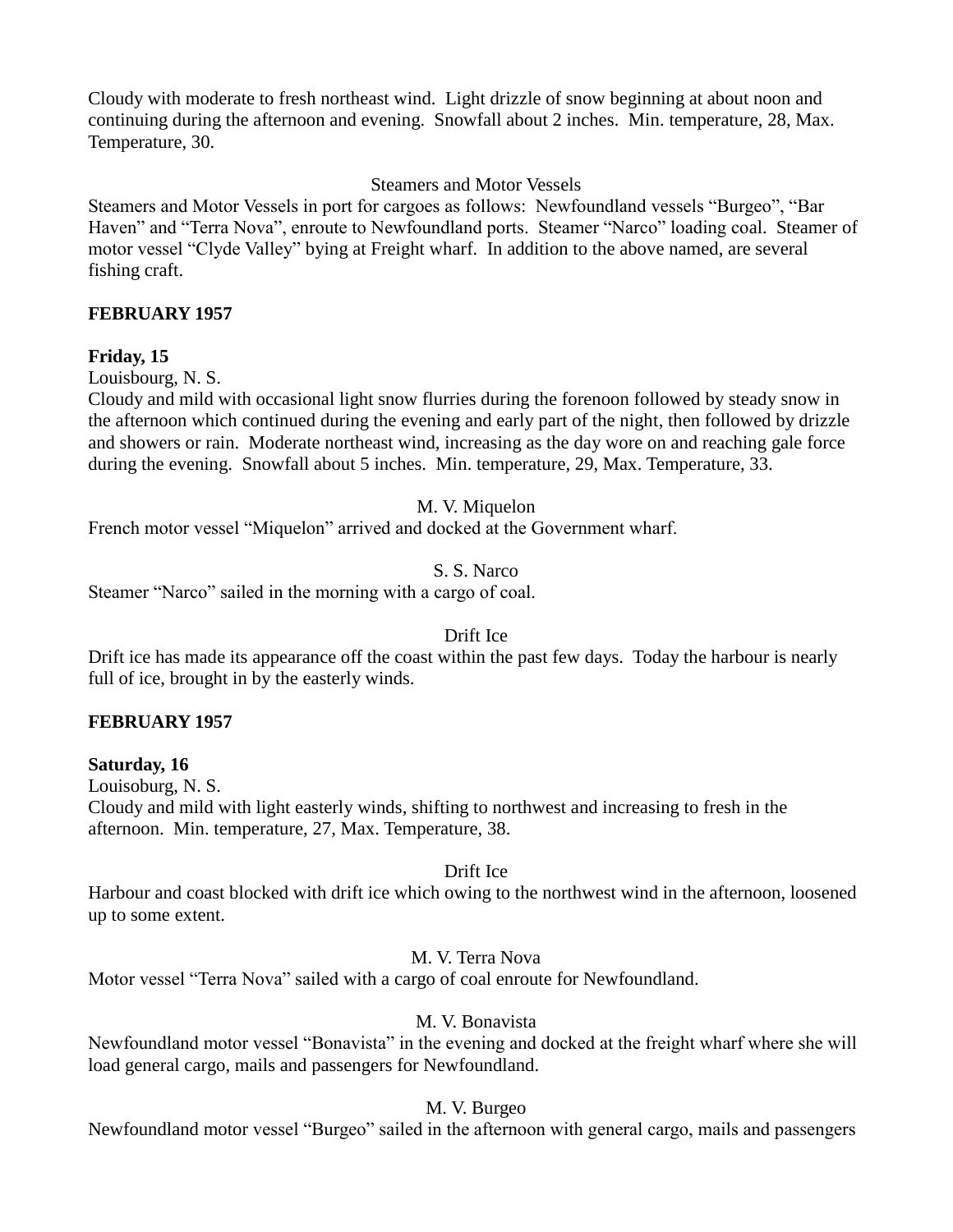for Newfoundland.

# Death of Mrs. John Wilson

The death of Mrs. John Wilson occurred this morning at her home on Wolfe Street. Mrs. Wilson, who was about 74 years of age, is survived by three sons, Donald, in Halifax, Murray in Glace Bay and Harold, with whom she lived at Louisbourg. She is also survived by two sisters, Mrs. B. M. Spencer and Mrs. Von Biberstein in the U. S. A.

## **FEBRUARY 1957**

## **Sunday, 17**

Louisbourg, N. S.

Cloudy with snow beginning to fall at about 8:30 A.M. and then followed by light showers and light drizzle of rain. Snowfall about 3 inches. Strong easterly wind, shifting to westerly in the early afternoon. Very disagreeable. Min. temperature, 24, Max. Temperature, 33.

#### Church services

At 11A.M. and 7 P.M., in company with Emeline, attended services in the First United Church where Rev. John L. Rose was the preacher. About 75 present in the morning and 25 in the evening. Choir attendance, A.M. 4, P.M. 6.

## Car Ferry Burned

The Canadian Government Car Ferry, "George H. Murray" was totally destroyed by fire this morning at Ross Ferry, where she was docked. The George H. Murray, built in 1939, previous to the opening of the Canso Causeway was engaged in the car and passenger ferry service between Port Hawksbury and Mulgrave. She was brought to Ross Ferry about 18 months ago. An unofficial estimate of the loss is set at \$250,000. No one on board when the fire started at about 4 A.M. Cause of the fire is unknown.

## **FEBRUARY 1957**

## **Monday, 18**

Louisbourg, N. S.

Sunny and mild becoming cloudy with light snow flurries at about noon. Snowfall about 1/2 inch. Moderate to fresh northwest wind.

#### Funeral

At 2 P.M., in company with Emeline, attended the funeral service for the late Mrs. John Wilson, which was held in the First United church. Services at the house, church and grave were conducted by Rev. John L. Rose, Pastor of the First United church. Funeral in charge of D. M. Johnston, Funeral Director, Louisbourg. Burial took place in [blank]

## Motor Ship Bonavista

Newfoundland motor ship "Bonavista" enroute to Newfoundland with passengers, mails and freight sailed at about 11 A.M.

Motor ship Burgeo

Newfoundland motor ship "Burgeo" arrived at about 2 P.M. and docked at the freight wharf.

## Death of Samuel J. MacDonald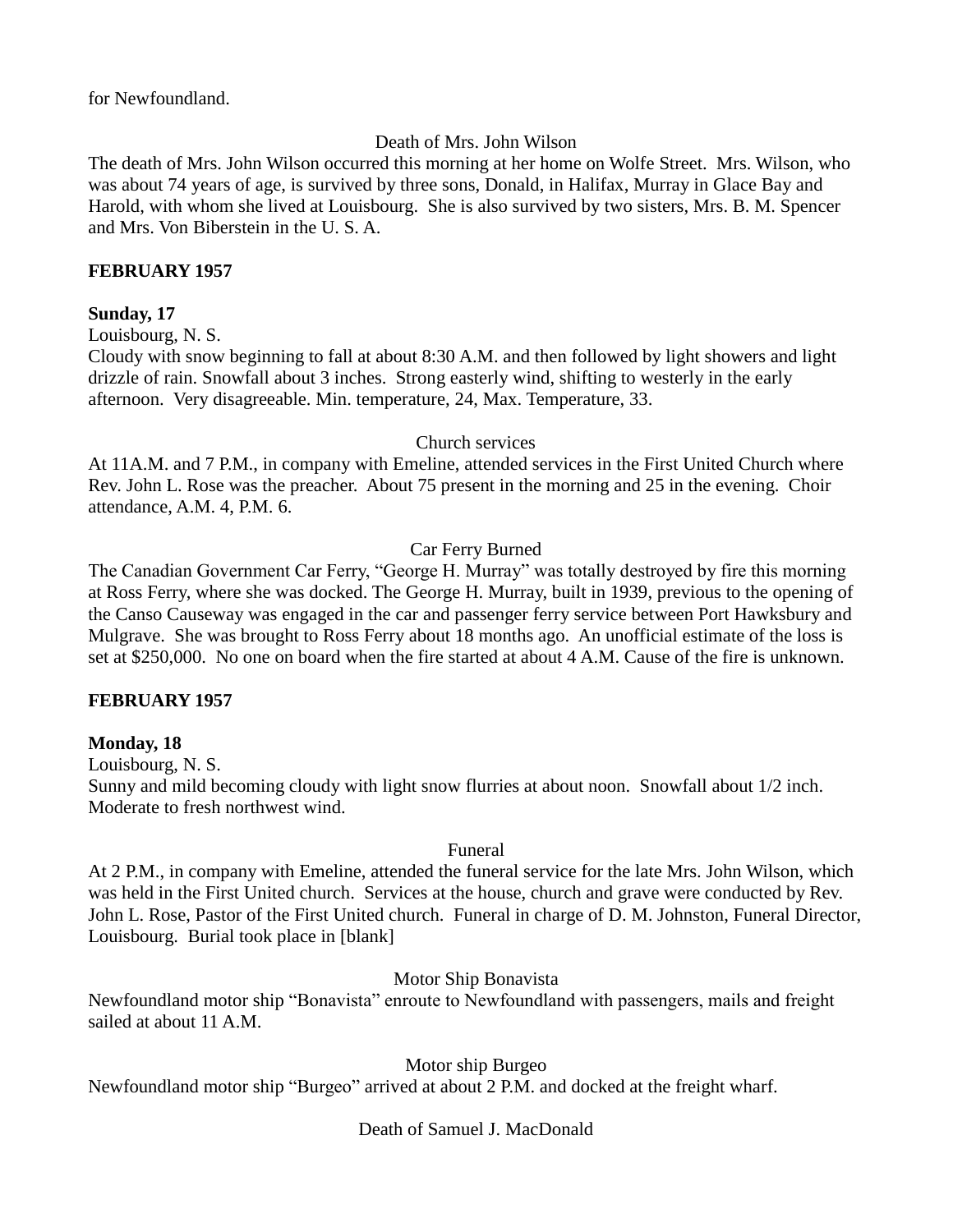News items in today's issue of the Halifax Chronicle Herald and the Cape Breton Post, announced the death of Samuel J. MacDonald, which occurred on last Saturday at the Halifax Infirmary, after a brief illness. Mr. MacDonald, who was 53 years of age, was born and grew to young manhood at Louisbourg. For a number of years he followed the sea, and at the time of his death was First mate of the Canadian Government steamer "Lady Laurier". He was a son of the late Mr. and Mrs. James Norman MacDonald, his mother being the former Miss Bessie Snow.

## **FEBRUARY 1957**

#### **Tuesday, 19**

Louisbourg, N. S. Cloudy in the morning, but mostly sunny throughout the rest of the day. Moderate westerly winds. Min. temperature, 24, Max. temperature, 32.

> Death of Charles [Blank]

#### **FEBRUARY 1957**

#### **Wednesday, 20**

Louisbourg, N. S.

Sunny and mild, becoming cloudy at about noon. Snow flurries during the afternoon and evening. Light winds. Snow flurries during the afternoon and evening. Light winds. Snow fall, about 4 inches. Min. temperature, 16, Max. Temperature, 34.

Motor Ship Burgeo

Newfoundland Motor ship "Burgeo" sailed in the forenoon for Nfld. with passengers, mails and freight.

#### C. G. S. Edward Cornwallis

Canadian Government Motor ship "Edward Cornwallis" arrived on buoy service and docked at the government wharf.

#### **FEBRUARY 1957**

#### **Thursday, 21**

Louisbourg, N. S.

Sunny, becoming cloudy in the late afternoon. A very lovely mid-winter day. Min. temperature, 16, Max. Temperature, 31.

## C. G. S. Saurel

Canadian Government Icebreaker "Saurel" arrived from Sydney in the evening. The Saurel is in command of Capt. Burdock.

Motor Vessel Bonavista

Newfoundland motor ship "Bonavista" arrived in the evening enroute from Port-au-Basques, Nfld. She lost one of her propeller blades while navigating through the heavy drift ice.

C. G. S. Edward Cornwallis

Canadian Government Motor ship "Edward Cornwallis" sailed in the morning.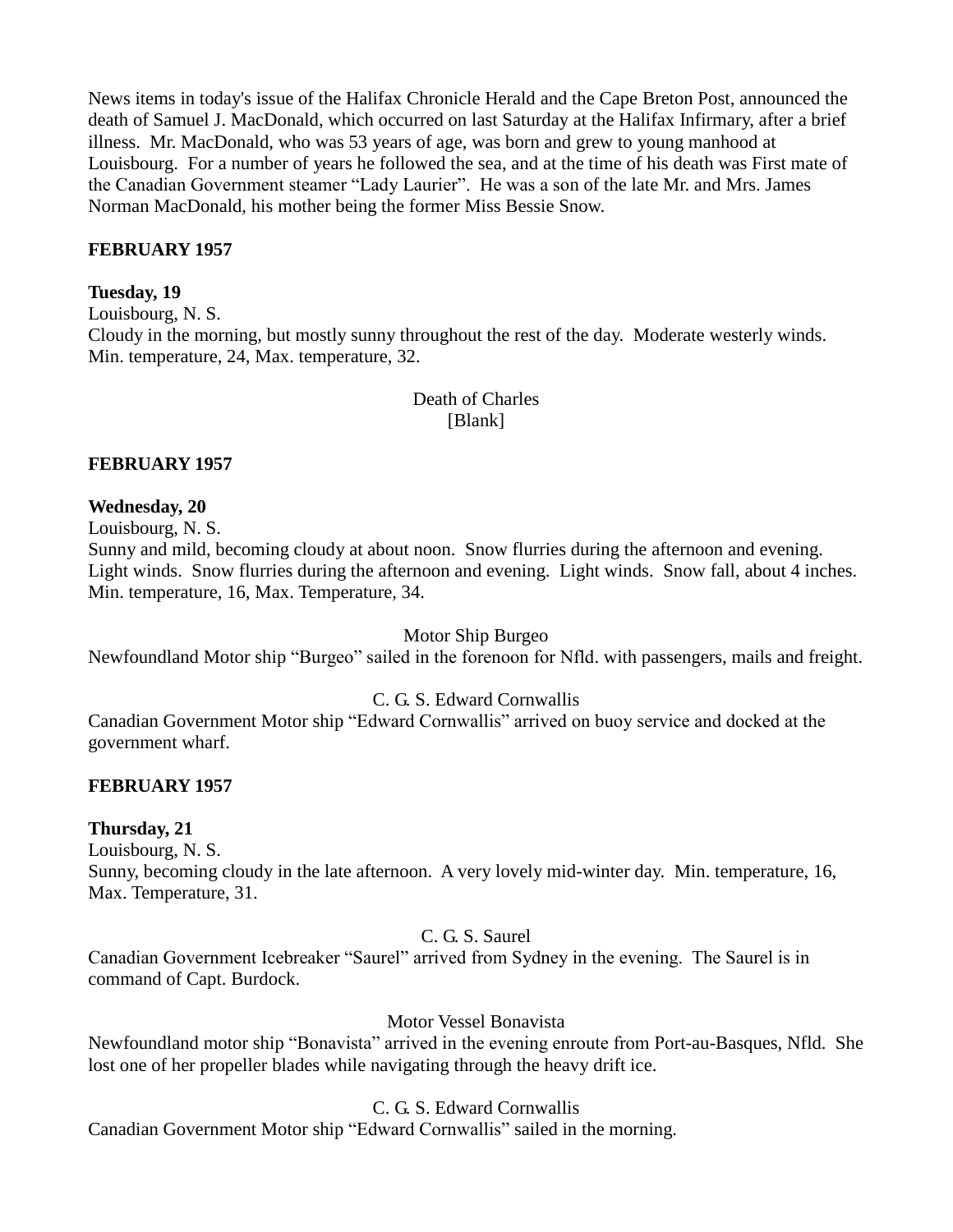## **FEBRUARY 1957**

## **Friday, 22**

Louisbourg, N. S.

Sunny and moderately cold with moderate northwest wind, decreasing to light in the afternoon. Min. temperature, 13, Max. Temperature, 32.

## C. G. S. Saurel

Canadian Government Icebreaker "Saurel" sailed in the morning.

## **FEBRUARY 1957**

## **Saturday, 23**

Louisbourg, N. S.

Sunny and mild with light northwest wind. A perfect mid-winter day. Min. temperature, 10, Max. Temperature, 38.

#### Motor Ship Nonia

Newfoundland motor ship "Nonia" arrived last night or early this morning. Today she took on board freight, mails and passengers enroute for Newfoundland.

## Motor ship Bonavista

Newfoundland motor ship "Bonavista", which arrived here on last Thursday from Port-au-Basques, Nfld with a damaged propeller, sailed this afternoon.

## **FEBRUARY 1957**

#### **Sunday, 24**

Louisbourg, N. S.

Light snowfall in the early morning, sunny with cloudy intervals and a few light snow flurries in the afternoon. Moderate to fresh northwest wind. Snowfall about 2 inches. Min. temperature, 11, Max. Temperature, 32.

#### Church Services

At 11 A.M. and 7 P.M., in company with Emeline, attended services in the First United church, where Rev. John L. Rose was the preacher. Present in the morning about 90, in the evening, 35. Choir attendance, A.M. 8, P.M. 9.

Ships in Port

Newfoundland motor ships "Burgeo" and "Baccalieu", Canadian Government ship "Saurel" (Icebreaker).

## **FEBRUARY 1957**

## **Monday, 25**

Louisbourg, N. S.

Sunny and cold with light northerly winds. Cloudy in the late afternoon and evening with light snow beginning to fall at about 9:30 P.M. Min. temperature, 7, Max. Temperature, 22.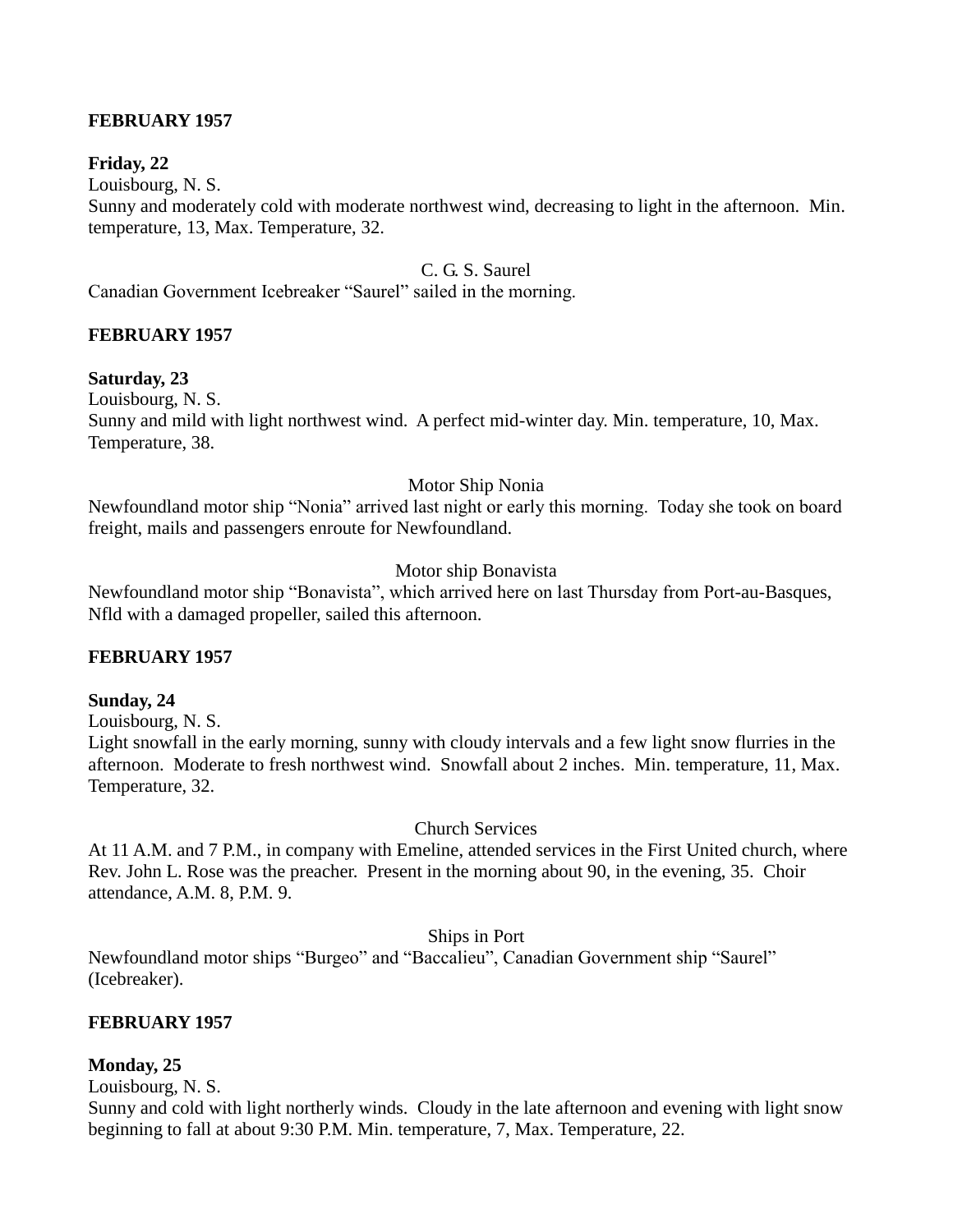## Congregational Meeting

At 7:30 P.M. attended a special meeting of the First United Church congregational which was held in Calvin Hall with Rev. John L. Rose presiding. Meeting called for the purpose of discussing the question of providing more accommodations for the Sunday school classes. Those present; Charles Bagnall, Arthur Townsend, Mr. and Mrs. William Stewart, Edison Skinner, William Hilchie, Rev. John L. Rose, Charles Stacey, John MacRury, Duncan MacKay and M. S. Huntington, acted as secretary.

#### S. S. Burgeo

Newfoundland steamer "Burgeo" sailed in the forenoon for Newfoundland with freight, mails and passengers.

C. G. S. Saurel

Canadian Government ship "Saurel" sailed at about 9:30 A.M. but returned to port in the late afternoon.

M. V. Walter Sweeney

Motor vessel, "Walter Sweeney" arrived in the forenoon for a cargo of coal.

## **FEBRURARY 1957**

#### **Tuesday, 26**

Louisbourg, N. S.

Snow storm which began at about 9:30 last night ended in the early morning with a fall of about 2 inches. Cloudy and chilly during the entire day. Light easterly winds. Min. temperature, 26, Max. Temperature 24.

#### M. S. Nonia

Newfoundland motor ship "Nonia" arrived last night and docked on the west side of the freight wharf.

M. V. Vagabond Prince

Motor vessel "Vagabond Prince" loaded a cargo of coal (about 400 tons).

## **FEBRUARY 1957**

## **Wednesday 27**

Louisbourg, N. S.

Light rain beginning in the early morning, ended at about noon with a rainfall of about 1/2 inch. Moderate easterly winds, shifting to southwest and in the early part of the night to northwest. Min. temperature, 26, Max. Temperature 37. Streets and sidewalks very wet and slippery.

M. V. Walter Sweeney

Motor vessel "Walter Sweeney" loaded a cargo of coal, about (400 tons).

#### C. G. S.

Canadian Government steamer "Saurel" sailed in the afternoon.

## Choir Practice

At 8 P.M. in company with Emeline, attended and conducted choir practice in the First United church.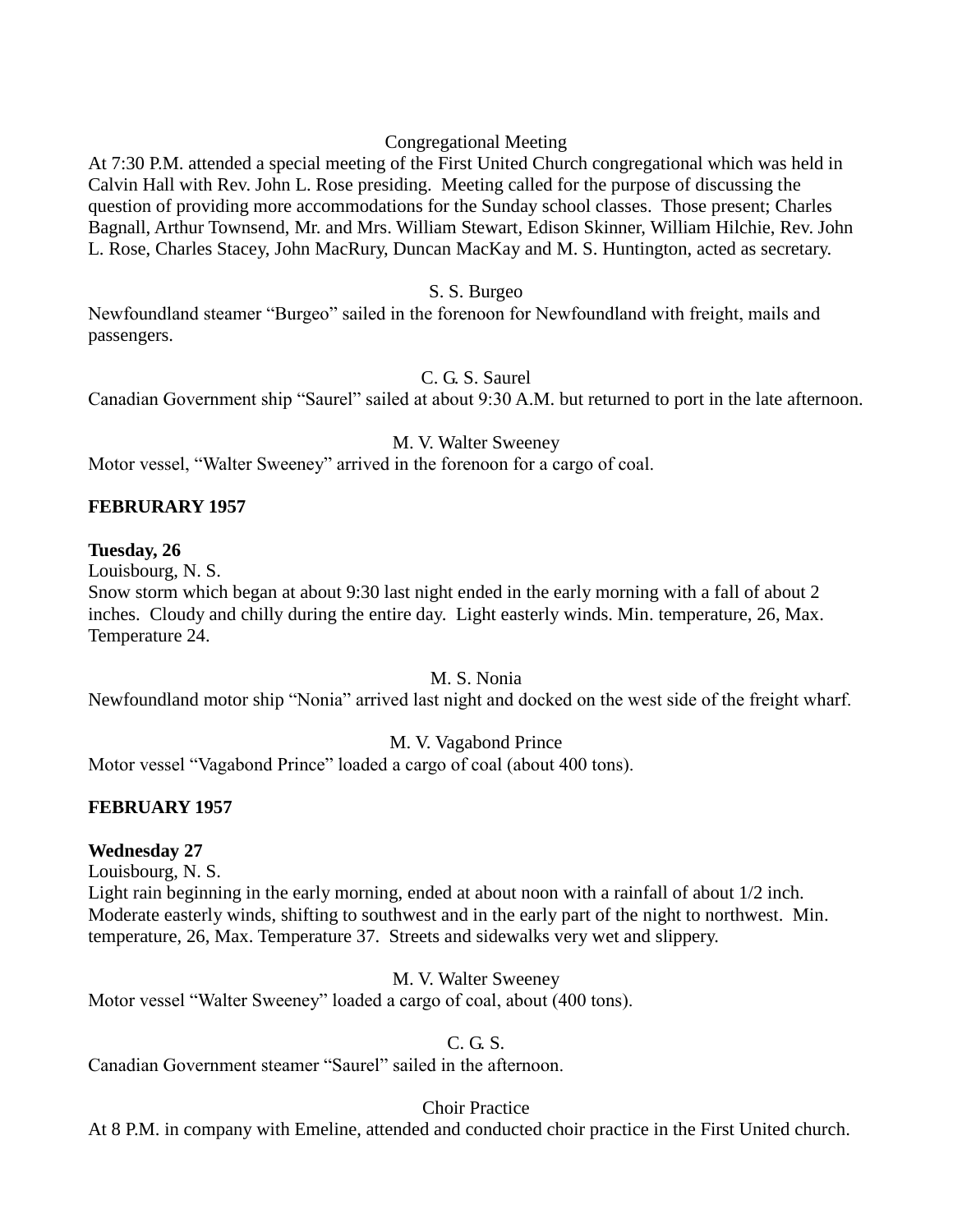#### Nova Scotia Legislature Opened

The Nova Scotia Legislature opened today at Halifax under the Premiership of Hon. Robert L. Stanfield (Conservative). Hon. Henry D. Hicks, former Premier is leader of the Liberal opposition. The Legislature now consists of 43 seats, 24 Conservatives, 18 Liberals and one C. C. F. Mr. W. S. K. Jones, member for Queens County was listed speaker at today's session. The Liberals have not been in the opposition in the N. S. Legislature since the session of 1933.

## **FEBRUARY 1957**

## **Thursday, 28**

Louisbourg, N. S. Sunny and cold with moderate to fresh northwest wind, decreasing to light in the morning. Min. temperature, 6, Max. Temperature, 34.

M. V. Burgeo

Newfoundland motor ship "Burgeo" arrived from Newfoundland during the night and will take on board, freight, mails and passengers, before sailing to return.

Snowfall for February, about 25 inches.

Min temperature for February, 5 below zero on the  $2<sup>nd</sup>$ . On 5 nights during the month, the temperature stood at zero or below.

Max. temperature for February, 40 on the  $4<sup>th</sup>$ .

#### Water Service Restored

The Town water service which failed to function at our home on the  $20<sup>th</sup>$  of last month was restored at noon today.

## **MARCH 1957**

## **Friday 1**

Louisbourg, N. S.

Cloudy and cold with moderate easterly winds, increasing in the early part of the night. Storm threatening. Snow began to fall at about 10 P.M. Min. temperature, 4, Max. temperature, 24.

#### S. S. Capestar

Greek steamer "Capestar" arrived here at about noon, for the purpose of loading a cargo of steel products. The Canadian Government icebreaker Saurel assisted her through the drift ice which is blocking the coast.

## **MARCH 1957**

## **Saturday, 2**

Louisbourg, N. S.

Snow storm on last night was followed in the early morning by a very light drizzle of freezing rain. As a result of the freezing rain all out of doors was covered by a coating of ice. Strong easterly wind of last night was followed by decreasing winds shifting to southerly and during the early part of the light to westerly. Snowfall about 2 inches. Min. temperature, 25, Max. Temperature, 36.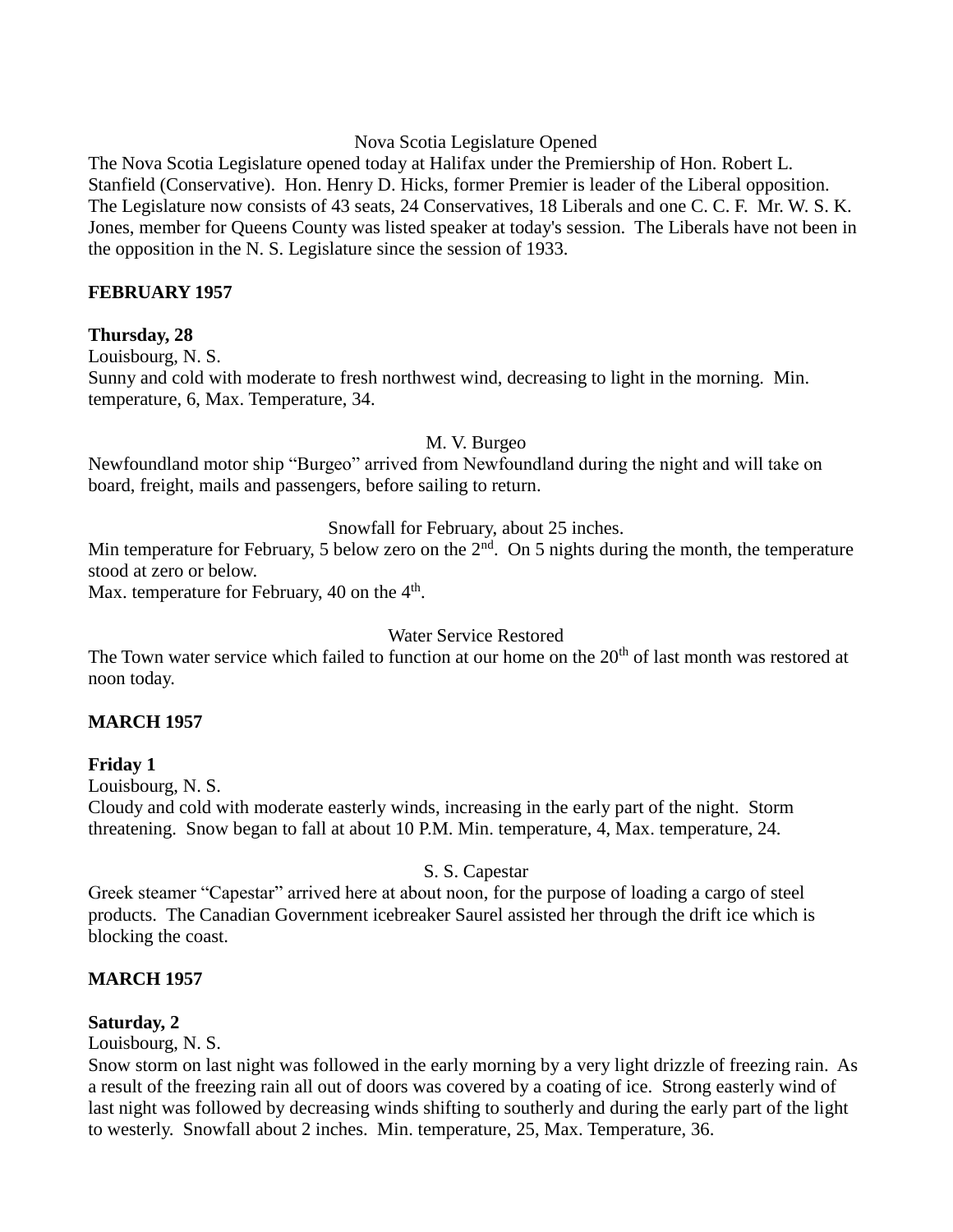## Drift Ice

Cape Breton Island's easterly and southerly coasts blocked with drift ice. Drift ice came on the Newfoundland and Cape Breton coasts earlier than usual, and is reported to be very heavy.

## **MARCH 1957**

#### **Sunday 3**

Louisbourg, N. S.

Sunny and mild, becoming cloudy in the early afternoon. Very light variable winds, mostly southerly. Light snow began to fall at about [blank] P.M. Min. temperature, 26, Max. Temperature, 36. Coast blocked with drift ice. No ice it the harbour with the exception of a small quantity of harbour ice.

## C. G. S. Saurel

Canadian Government ship "Saurel", Capt. Burdock, sailed in the morning to the assistance of shipping caught in the ice. She returned to port at about 5 P.M.

## M. V Burgeo

Newfoundland passenger, mail and freight ship "Burgeo" sailed at about 7 A.M.

## Church services.

At 11 A.M. and 7 P.M., in company with Emeline, attended services in the First United Church where Rev. John L. Rose was the preacher. About 100 present in the morning and about 40, in the evening.

## **MARCH 1957**

#### **Monday, 4**

Louisbourg, N. S.

Snow storm of last night ended in the morning with a fall of about 3 inches. Variable winds becoming northwest shortly after noon and increasing to strong. A few sunny intervals in the afternoon. Min. temperature, 24, Max. Temperature, 33.

#### Drift Ice

Drift ice which has been blocking the coast for the past few days, by the help of the northwest wind of this afternoon moved off for a considerable distance.

#### Motor ship Springdale

Newfoundland motor ship "Springdale" arrived at about 11 P.M. with passengers, mails and freight.

## **MARCH 1957**

## **Tuesday, 5**

Louisbourg, N. S.

Mostly cloudy in the forenoon with a few sunny intervals during the afternoon. Fresh to strong northwest wind decreasing in the evening. Min. temperature, 20, Max. Temperature, 31.

No ice in sight along the coast.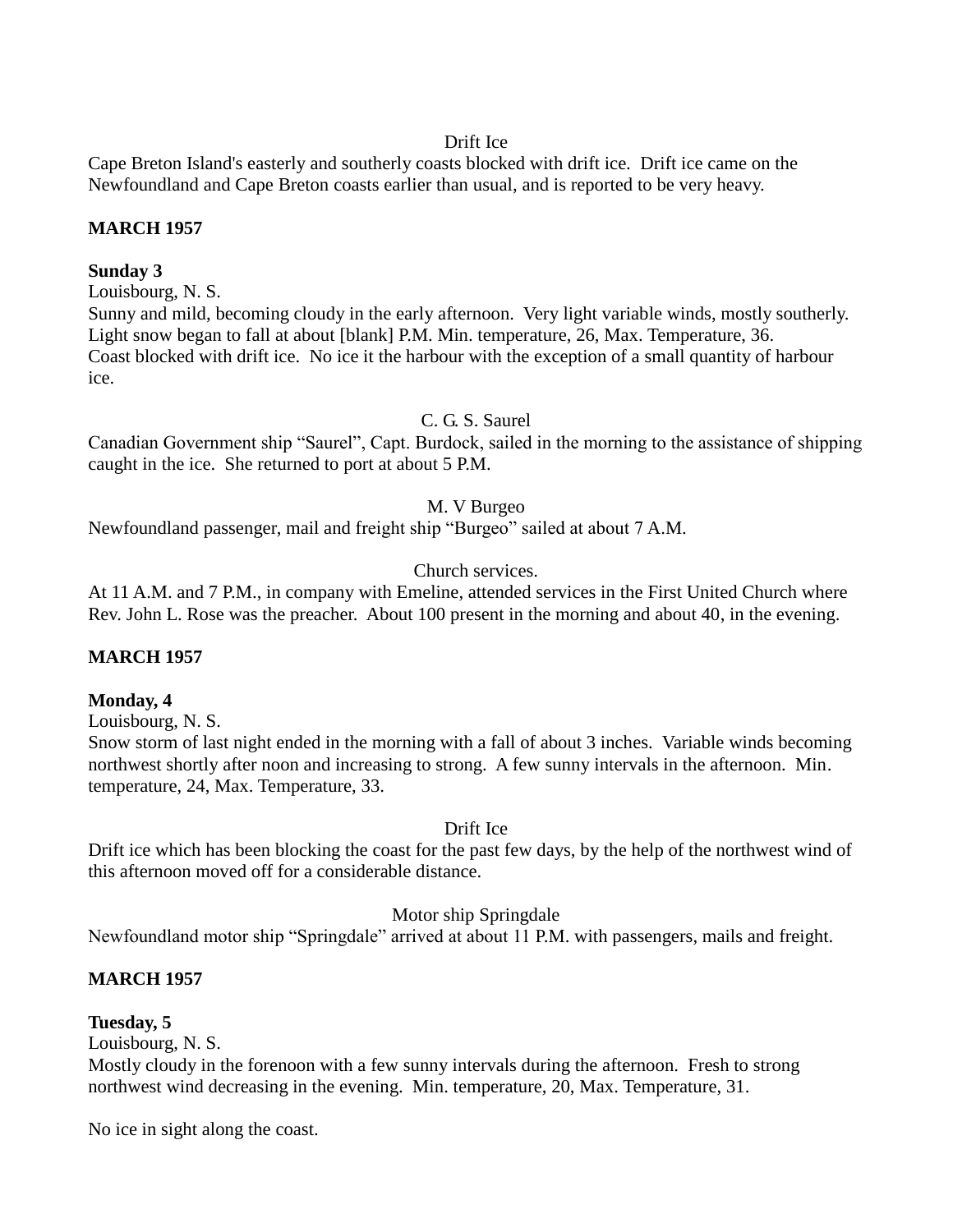# C. G. S. Saurel

Canadian Government ship, Capt. Burdock, sailed in the morning. Motor vessels "Walter Sweeney" and "Vagabond Prince" sailed in the morning with cargoes of coal, about 400 tons each.

# Cape Dauphin

Fishing Dragger "Cape Dauphin" which has been in port for several days sailed this morning. Fishing has been greatly hampered for the past several weeks, owing to the presence of ice between here and the fishing grounds.

## **MARCH 1957**

## **Wednesday 6**

Louisbourg, N. S.

Sunny and cold with fresh northwest wind and drifting snow. Snow flurries of last night amounting to about 2 inches. Min. temperature, 27, Max. Temperature 33.

## Shipping: Sailings

Newfoundland Motor ship "Springdale" sailed in the morning for Newfoundland with passengers, mails and freight.

## Shipping: Arrivals

Newfoundland Motor ship "Burgeo" arrived last night or early the morning. The "Burgeo" is in the Canadian National Railway service between Cape Breton Island and Newfoundland. French Motor ship "Miquelon" arrived at about noon. Canadian Government Icebreaker "Saurel" arrived in the evening.

## Prayer Services

At 7 P.M. attended the first in the series of Lenten Prayer services which was held in the First United church under the leadership of Rev. John L. Rose. About 20 persons present.

#### Choir Practice

At 8 P.M. attended and conducted choir practice in the First United church.

## Death of J. M. MacLeod

The death of John Murdoch MacLeod, aged 67, occurred yesterday at his home 106 Bentick Street, Sydney after a brief illness.

## **MARCH 1957**

#### **Thursday 7**

Louisbourg, N. S. Sunny with light variable winds. A very lovely winter day. Min. temperature, 22, Max. Temperature, 40.

## M. V. Bar Haven

Newfoundland Motor ship "Bar Haven" arrived in the morning with passengers, mails and freight from Port-au-Basques, Nfld. She docked at the newly reconstructed Government wharf.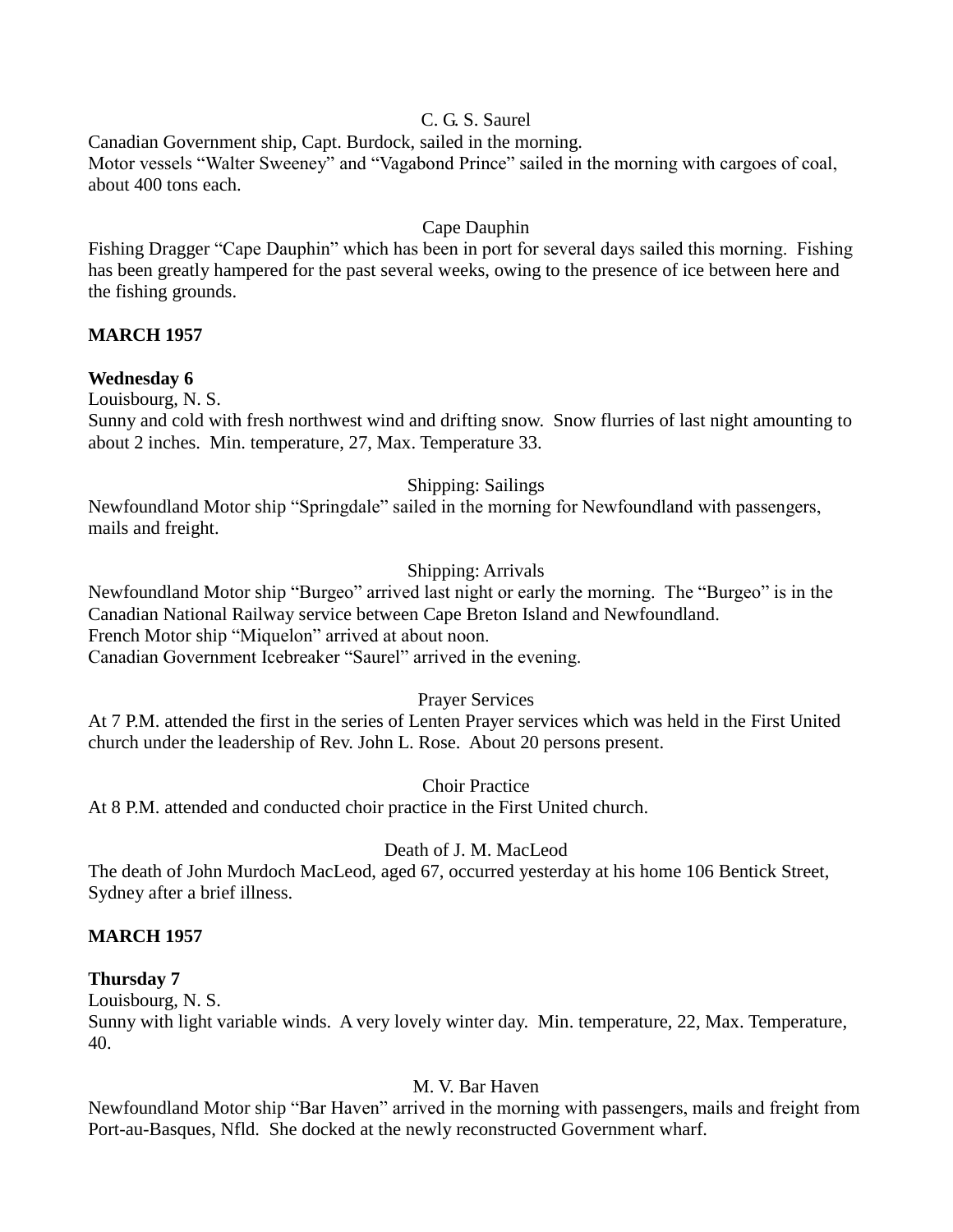## C. G. S. Saurel

Canadian Government Icebreaker "Saurel" sailed in the morning.

M. V. Miquelon

French Motor ship "Miquelon" sailed in the evening.

## **MARCH 1957**

#### **Friday, 8**

Louisbourg, N. S.

Cloudy and mild with a few sunny intervals in the early afternoon; foggy in the evening. Light easterly winds. Min. temperature 26, Max. Temp. 40.

#### Drift Ice

Drift ice which has been absent from view for the past three or four days came in sight during the afternoon.

#### Funeral

At 10 A.M., in company with D. F. Nicholson, attended the funeral of the late Mrs. Hugh Lynk, which took place from her late home on Main Street to Stella Maris church where the service was conducted by Rev. Father Hugh A. MacDonald. Funeral in charge of D. M. Johnston, Funeral Director, Louisbourg.

#### Motor Ship Burgeo

Newfoundland Motor ship "Burgeo" sailed last night or early this morning enroute to Port-au-Basques, Nfld. with passengers, mails and freight.

#### S. S. Inverleigh

Steamer or motor ship "Inverleigh" arrived for a cargo of coal.

#### **MARCH 1957**

#### **Saturday 9**

Louisbourg, N. S.

Storm beginning at about 7:30 A.M. with light snow flurries, quickly followed by rain and freezing rain, causing all out-of-doors to be covered by a coating of ice, which melted during the afternoon. Strong east and southeast winds, reaching gale force during the afternoon. Min. temperature, 30, Max. Temperature, 36.

Drift Ice

Coast and harbour entrance blocked with (ice) as a result of today's easterly storm.

## **MARCH 1957**

#### **Sunday 10**

Louisbourg, N. S.

Showers in the morning, cloudy and mild during the day with light variable winds mostly easterly. Considerable fog. Loose drift ice in the harbour. Rain during the night. Min. temperature 34, Max.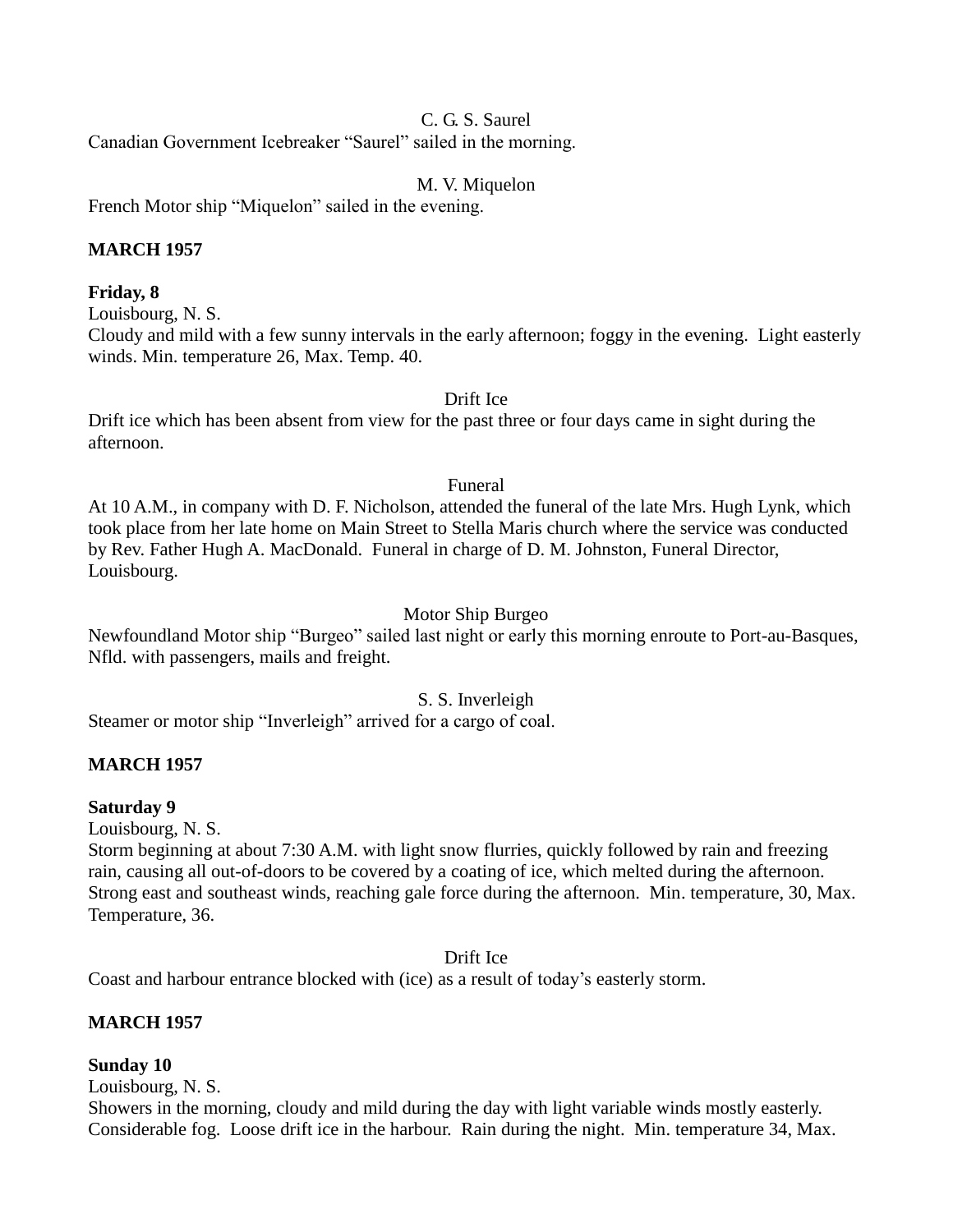Temperature 43.

## Church services

At 11 A.M. and 7 P.M., attended services in the First United church where Rev. John L. Rose was the preacher. Present in the morning about 85, in the evening 40. Choir attendance; A.M. 7, P.M. 10.

# **MARCH 1957**

# **Monday 11**

Louisbourg, N. S. Showers and dizzily all day with strong north-northeast winds. A very unpleasant day. Min. temperature, 34, Max. Temperature 37.

Small quantity of drift ice in the southwest end of the harbour. Coast clear of ice.

# **MARCH 1957**

## **Tuesday, 12**

Louisbourg, N. S.

Rain in the early morning, and occasional light showers and mist during the day. Moderate eastnortheast winds. Total fall of rain, which began on last Saturday morning, about 1 3/4. Min. temperature, about 35, Max. Temperature, about 36.

## M. V. Bonavista

Newfoundland Motor ship "Bonavista" arrived at about 10:30 A.M. and docked at the freight wharf preparatory to loading freight, mails, etc.

## M. V. Burgeo

Newfoundland Motor ship "Burgeo" arrived at about 1P.M. and docked at the Government wharf with freight, passengers and mails.

## Louisbourg to Sydney enroute to Halifax

Left Louisbourg on 6:15 P.M. trip of Acadian Bus Lines enroute to Sydney where I took the C. N. R. train at 9:15 P.M. for Halifax.

## **MARCH 1957**

## **Wednesday 13**

Halifax, N. S. Cloudy and chilly, with a few specks of snow in the forenoon. Light to moderate winds.

# Arrived at Halifax.

I arrived at Halifax on the C. N. R. Train from Sydney at about 8:30 A.M. Took a taxi to the Lord Nelson Hotel, where I had breakfast in hotel coffee room, before visiting the Tumour Clinic at about 10:30 A.M. where I had an appointment.

# Visited the Citadel Museum

In the afternoon, visited the Citadel Museum, where I spent about one hour. On returning, made a short visit to the Provincial Legislature, which is now in session.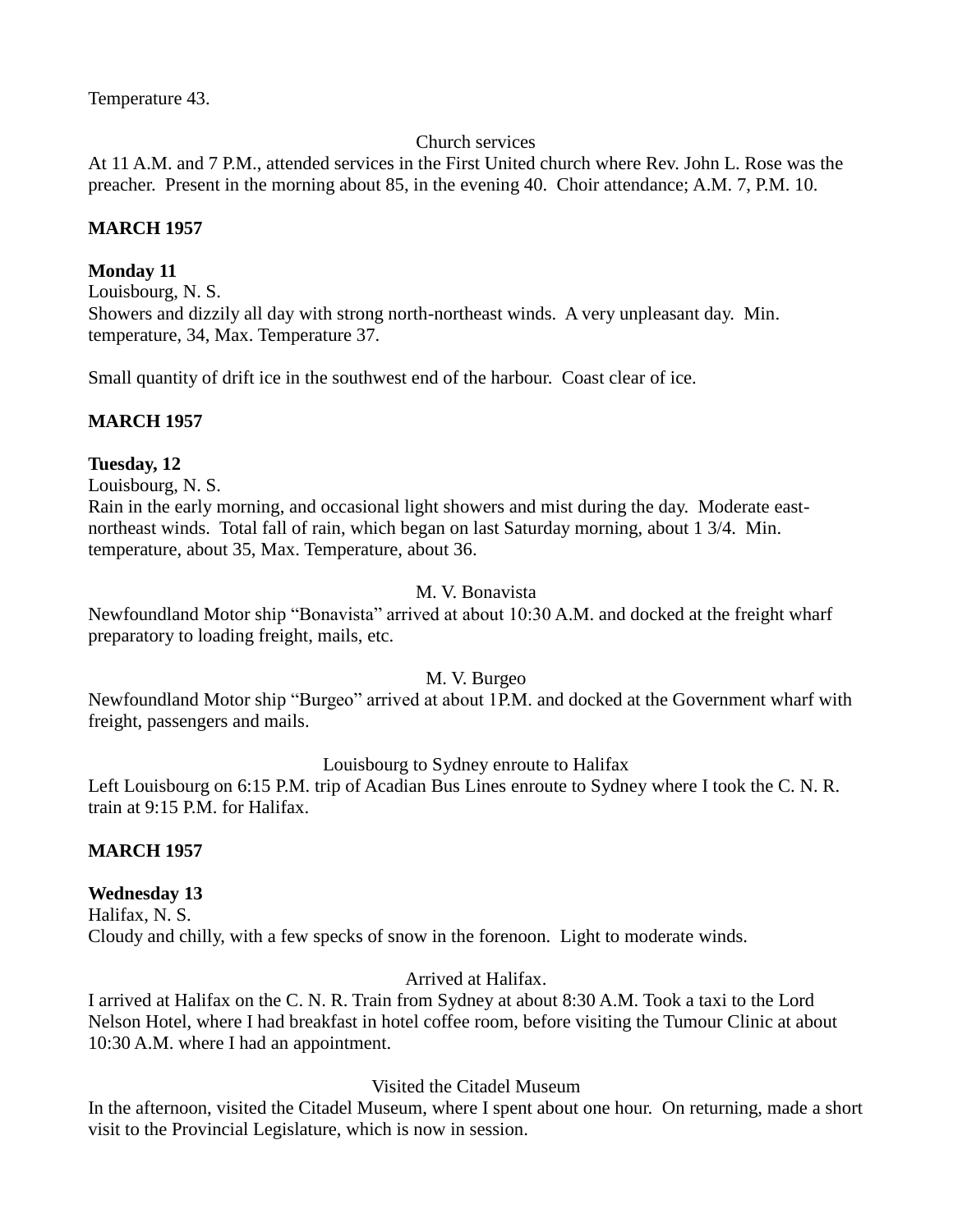## **MARCH 1957**

#### **Thursday 14**

Louisbourg, N. S. Cloudy and cool with light easterly winds. Min. temperature [blank], Max. Temperature [blank]

#### Motor Ship Capestar

Greek Motor ship "Capestar" sailed this morning with a cargo.

#### Arrived at Sydney

Arrived on the C. N. R. Train at Sydney from Halifax at about 8 A.M. Had breakfast at the Isle Royale Coffee shop. Left Sydney at about 10 A.M. with Alex Burke on the mail truck enroute for Louisbourg, arriving home at about 11 A.M.

#### Jane Huntington arrives

Miss Jane Huntington, my niece, who is a student in Home Economics at Mount Allison University, took advantage of the March break of the College year, arrived on the 1 P.M. bus from Sydney for the purpose of spending a few days at home. She arrived at Sydney, from Sackville, on the early train this morning. She leaves to return on next Monday evening.

#### **MARCH 1957**

#### **Friday 15**

Louisbourg, N. S. Sunny and cool with light to moderate northeast wind. Min. temperature, 26, Max. Temperature, 40.

#### Motor Ship Recovery

The United States salvage and rescue motor ship arrived here at about 9 A.M. and docked at the Government wharf.

#### M. V. Springdale

Newfoundland motor ship "Springdale" lies at the Freight wharf loading cargo for Newfoundland.

#### **MARCH 1957**

#### **Saturday 16**

Louisbourg, N. S.

Cloudy, clearing in the forenoon, but becoming cloudy shortly after noon. Light southeast wind and some fog in the late afternoon. Min. temperature, e 25, Max. Temperature, 34.

#### M. V. Burgeo

Newfoundland Motor ship "Burgeo" arrived in the afternoon and docked at the Freight wharf.

C. G. S. Saurel

Canadian Government ship "Saurel", Capt. Burdock, arrived.

#### M. V. Springdale

Newfoundland Motor ship "Springdale" sailed with passengers, mails and freight for Newfoundland.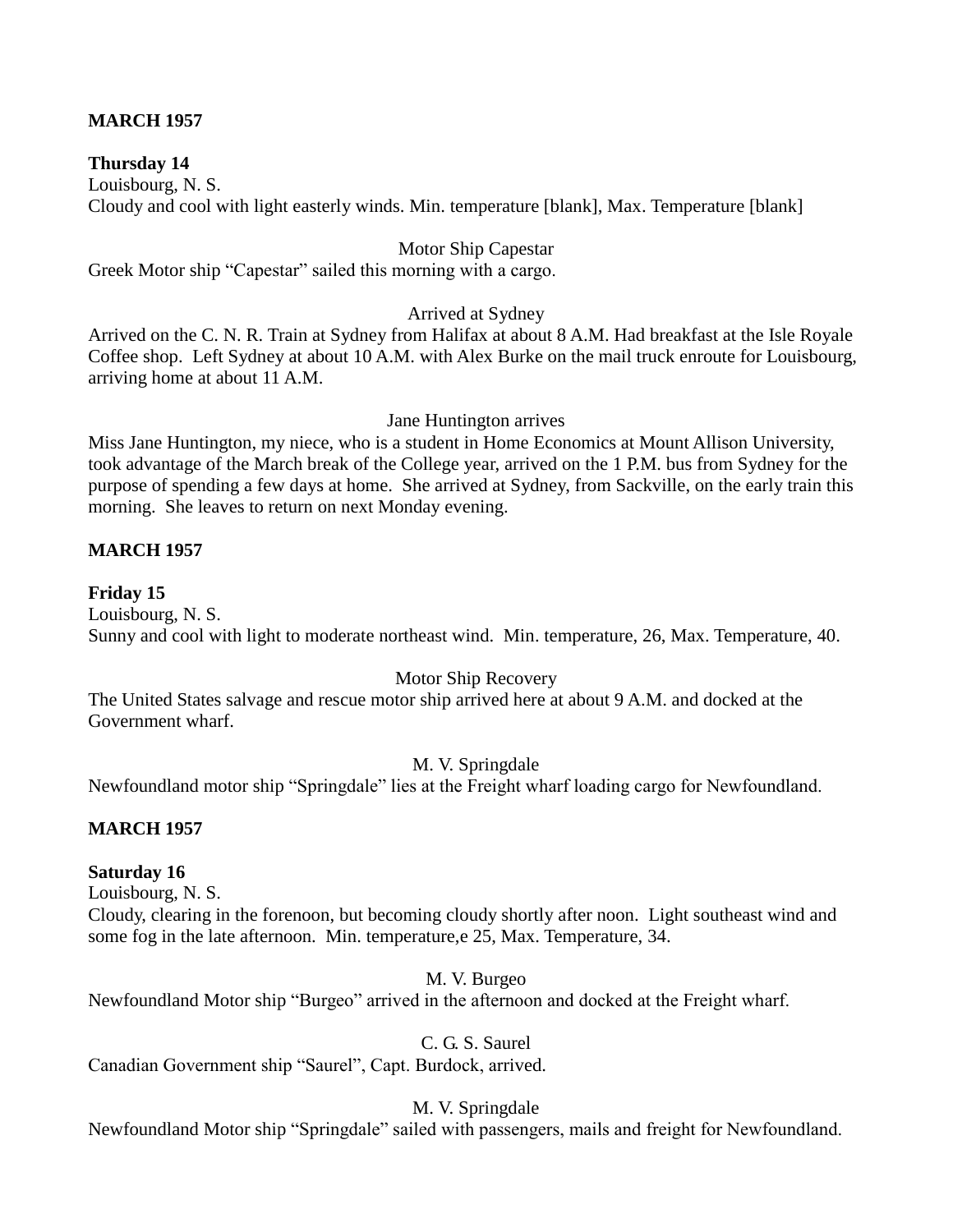## **MARCH 1957**

#### **Sunday 17**

Louisbourg, N. S.

Cloudy and chilly with very light southeast wind. Light snow began to fall at about 4:30 P.M. and was followed about one hour later by moderate rain. Min. temperature, 26, Max. Temperature, 36. Snowfall about 1/2 inch, rainfall about 1/4 inch.

#### Church Services

At 11 A.M. and 7 P.M., in company with Emeline, attended services in the First United Church where Rev. John L. Rose was the preacher. Present at the morning service, about 100, at the evening service 48. Choir attendance, A.M. 11, P.M. 10.

#### M. V. Baccalieu

Newfoundland Motor vessel "Baccalieu" arrived and docked on the east side of the Freight wharf.

#### Drift Ice

Some drift ice in sight off the coast and the harbour, nearly full of loose ice.

#### **MARCH 1957**

#### **Monday, 18**

Louisbourg, N. S.

Sunny, with cloudy intervals. Light easterly winds shifting to southerly in the evening. Snow began to fall at about 7:30 P.M.

Motor Ship Burgeo

The Newfoundland Motor ship "Burgeo" sailed for Port-au-Basques, Nfld.

## Motor Ship Sainte Adresse

Motor ship "Sainte Adresse", arrived and docked at the coal pier, for the purpose of loading a cargo of coal.

Motor Ship Recovery

United States Naval Motor ship "Recovery" which arrived here on last Friday, sailed today.

#### Left for Sackville

Miss Jane Huntington (my niece), who arrived home on last Thursday from Mount Allison University for to spend the mid-March College holidays, left to resume her studies this evening. She was accompanied by her Mother as far as Sydney, where she will take the C.N.R. train at 9:45 P.M for Sackville.

## **MARCH 1957**

#### **Tuesday, 19**

Louisbourg, N. S.

Cool and mostly sunny with light northerly winds. A very nice late winter day. Min. temperature, 24, Max. Temperature, 36.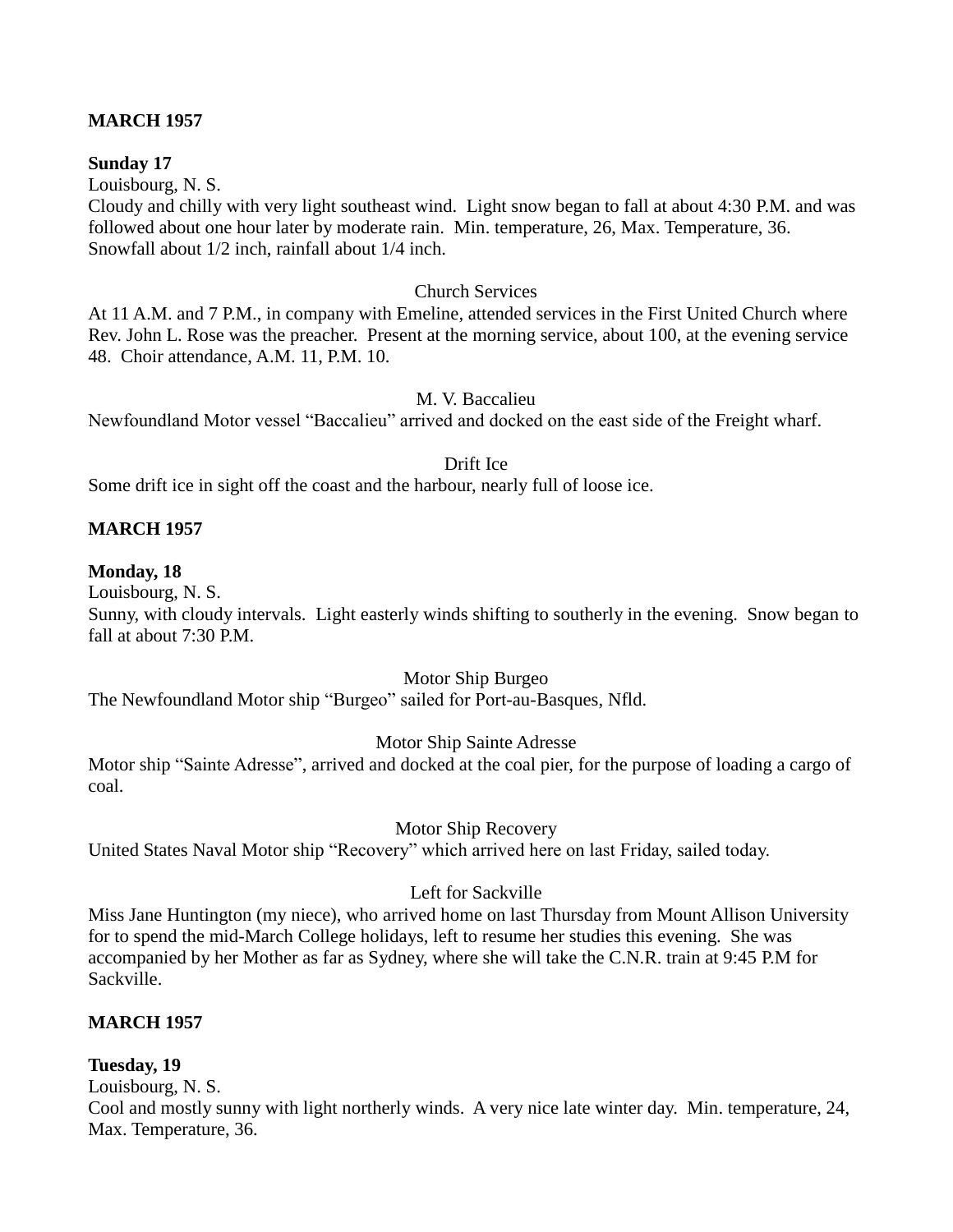## C. G. S. Saurel

Canadian Government ship "Saurel", Capt. Burdock, arrived in the forenoon.

Motor ship Burgeo

Newfoundland motor ship, "Burgeo" sailed.

# **MARCH 1957**

## **Wednesday, 20**

Louisbourg, N. S.

Cloudy and very chilly with moderate easterly winds increasing during the early part of the night. Snow began to fall at about 9 P.M. Min. temperature, 24, Max. Temperature 32. Coast blocked with drift ice in the afternoon.

Prayer Meeting. Choir Practice

At 7 P.M. in company with Emeline, attended Prayer Meeting in the First United Church which was conducted by Rev. John L. Rose. Immediately after the Prayer service, I attended and conducted choir practice.

Newfoundland Motor ships, "Baccalieu", "Springdale" and "Sainte Adresse" have sailed, the latter with a cargo of coal about 1200 tons.

# **MARCH 1957**

## **Thursday 21**

Louisbourg, N. S.

Ice Storm

Snow of last night was followed by light rain, drizzle and mist which continued all day and late into the night freezing as it fell resulting in all out-of-doors being encrusted with a heavy coating of ice, including the landscape, buildings, trees and wires. Much damage to wires and trees as a result of the heavy load of ice. Worst ice storm for many years. Moderate to fresh easterly winds. Min. temperature ,30, Max. Temperature, 32. Snowfall, of last night, about 2 inches, rainfall about 1/4 inch.

## Drift Ice

Coast and entrance to the harbour blocked with ice. Canadian Government ship attempted to leave the harbour, but returned to the dock.

## Meeting of Brotherhood

Attended a regular meeting of the Brotherhood of the First United Church in the evening in Calvin, Charles Bagnall presiding. Seven persons present as follows: Rev. J. L. Rose, George Jackson, Oscar Harris and M. S. Huntington. George Jackson and I did the catering.

# **MARCH 1957**

## **Friday, 22**

Louisbourg, N. S.

Cloudy but clearing early in the day. Moderate northerly winds increasing to fresh in the evening. Min. temperature 33, Max. Temperature 43. The ice that covered all out-of-doors yesterday and last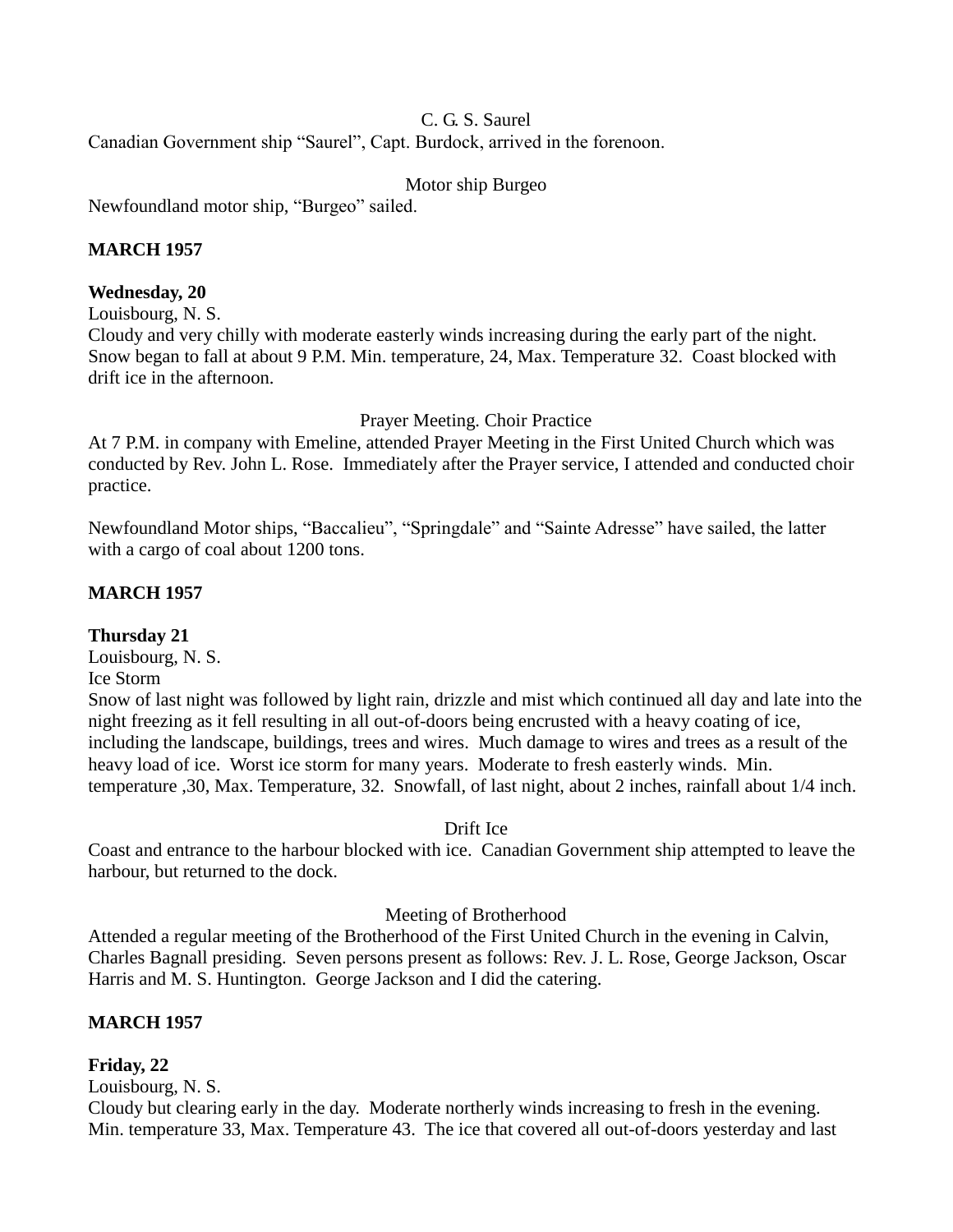night all melted during the day.

C. G. S. "Saurel" sailed in the morning. Newfoundland Motor ship "Burgeo" and "Clyde Valley" arrived.

S. S. Federal Explorer

Steamer "Federal Explorer" arrived in the evening for a cargo of coal.

## **MARCH 1957**

**Saturday 23** Louisbourg, N. S. Cloudy with sunny intervals. Moderate northwest wind. Min. temperature, 28, Max. Temperature, 40.

Drift Ice

Drift ice which was visible along the coast yesterday has disappeared having passed out to sea.

## Motor Ship Burgeo

Newfoundland Motor ship "Burgeo" sailed for Port-au-Basques, Nfld. with passengers, mails and freight.

Motor Ship Springdale

Newfoundland Motorship "Springdale" arrived in the afternoon.

## **MARCH 1957**

#### **Sunday 24**

Louisbourg, N. S.

Sunny and cool with moderate fresh to strong westerly winds decreasing to light in the evening. Min. temperature, 26, Max. Temperature, 38.

Church Services

At 11 A.M. and 7 P.M., in company with Emeline, attended services in the First United Church where Rev. John L. Rose was the preacher. Present in the morning, about 110, in the evening about 50. Choir attendance A.M. 9, P.M. 10.

## **MARCH 1957**

## **Monday 25**

Louisbourg, N. S. Cool and mostly sunny with moderate northerly winds. Min. temperature, 27, Max. Temperature 35.

M. V. Burgeo

Newfoundland Motor ship "Burgeo" arrived in the evening with passengers, mails and freight from Nfld.

Newfoundland Motor ship "Springdale".

#### Sailed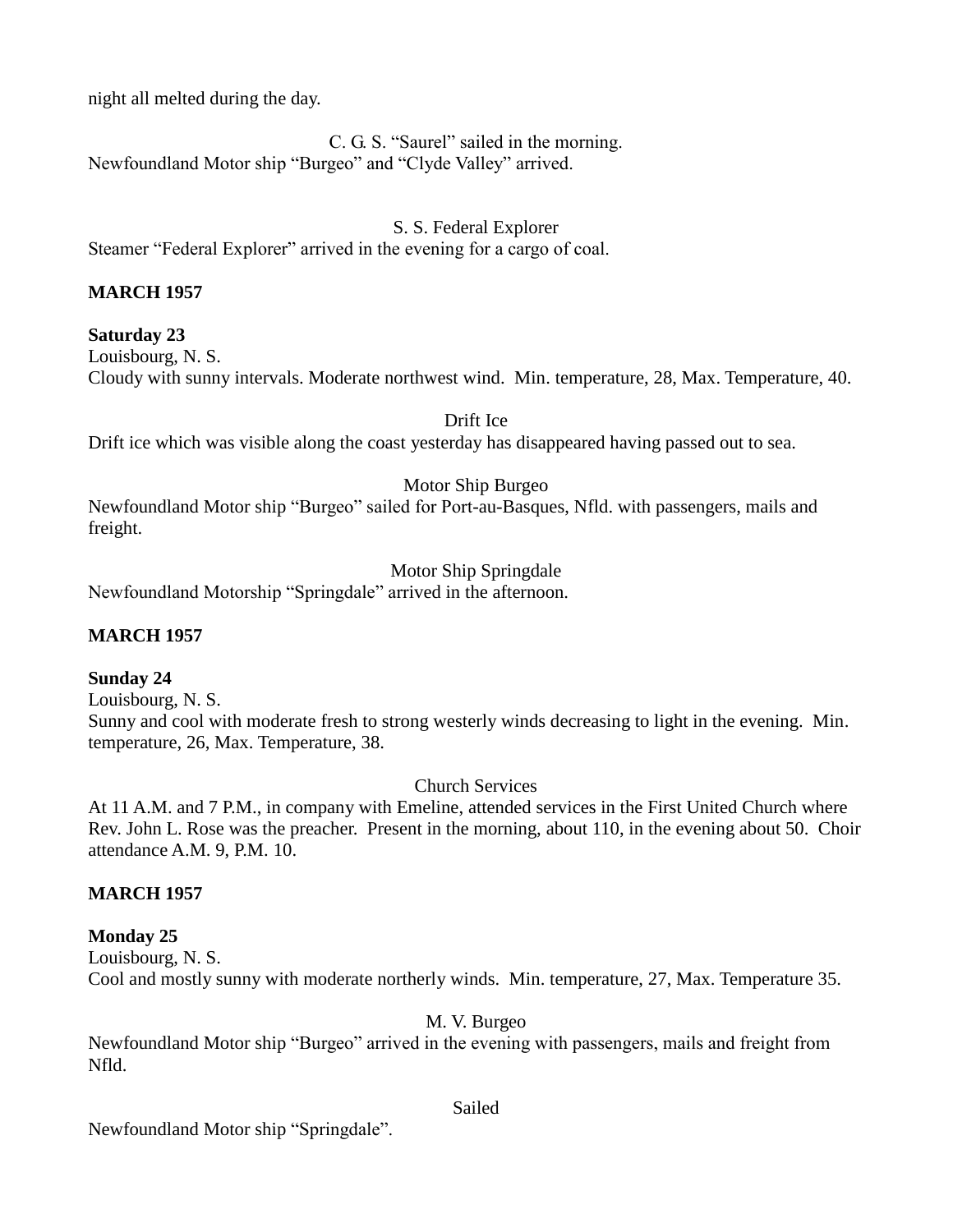## C. G. S. N. B. MacLean

Canadian Government ship "N. B. MacLean" (Icebreaker) arrived in the late afternoon, and docked on the west side of the coal pier.

## The Desert Song

In the evening Emeline and I motored to Sydney with Mr. and Mrs. Charles Stacey and D. F. Nicholson where at 8 P.M. we attended a play in the Vogue Theatre entitled "The Desert Song" by Sigmund Ramberg. This play was staged under the auspices of the Sydney Rotary Club. We arrived back home shortly after midnight.

## **MARCH 1957**

## **Tuesday, 26**

Louisbourg, N. S.

Sunny and cool with moderate to fresh northerly winds shifting to easterly in the evening and becoming cloudy. Min. temperature 27, Max. Temperature, 37.

#### C. G. S. N. B. MacLean

Canadian Government ship "N. B. MacLean" (Icebreaker) which arrived here yesterday, sailed this afternoon.

## C. G. S Saurel

Canadian Government steamer "Saurel" sailed during the early part of the night.

## M. Ship Bar Haven

Motor ship "Bar Haven" arrived in the evening.

Motor Ship Clyde Valley Motor ship "Clyde Valley" arrived and docked at the Government wharf.

## **MARCH 1957**

## **Wednesday, 27**

Louisbourg, N. S.

Cloudy and very chilly with fresh northeast wind and a few specks of snow in the air. Light snow flurries at night. Min. temperature, 22, Max. temperature 28.

#### Motor ship Burgeo

Newfoundland Motor ship "Burgeo" sailed in the forenoon for Port-au-Basques, Nfld. with passengers, mails and freight.

# C. G. S. N. B. MacLean

Canadian Govenment ship "N. B. MacLean" (Icebreaker) returned to port in the afternoon after releasing the French Motor ship "Miquelon" and Motor ship "Springdale" from the drift ice some distance off the coast. The two ships arrived in port a short after the MacLean.

Prayer Meeting Choir Practice

At 7 P.M., in company with Emeline, attended Prayer Meeting in the First United Church which was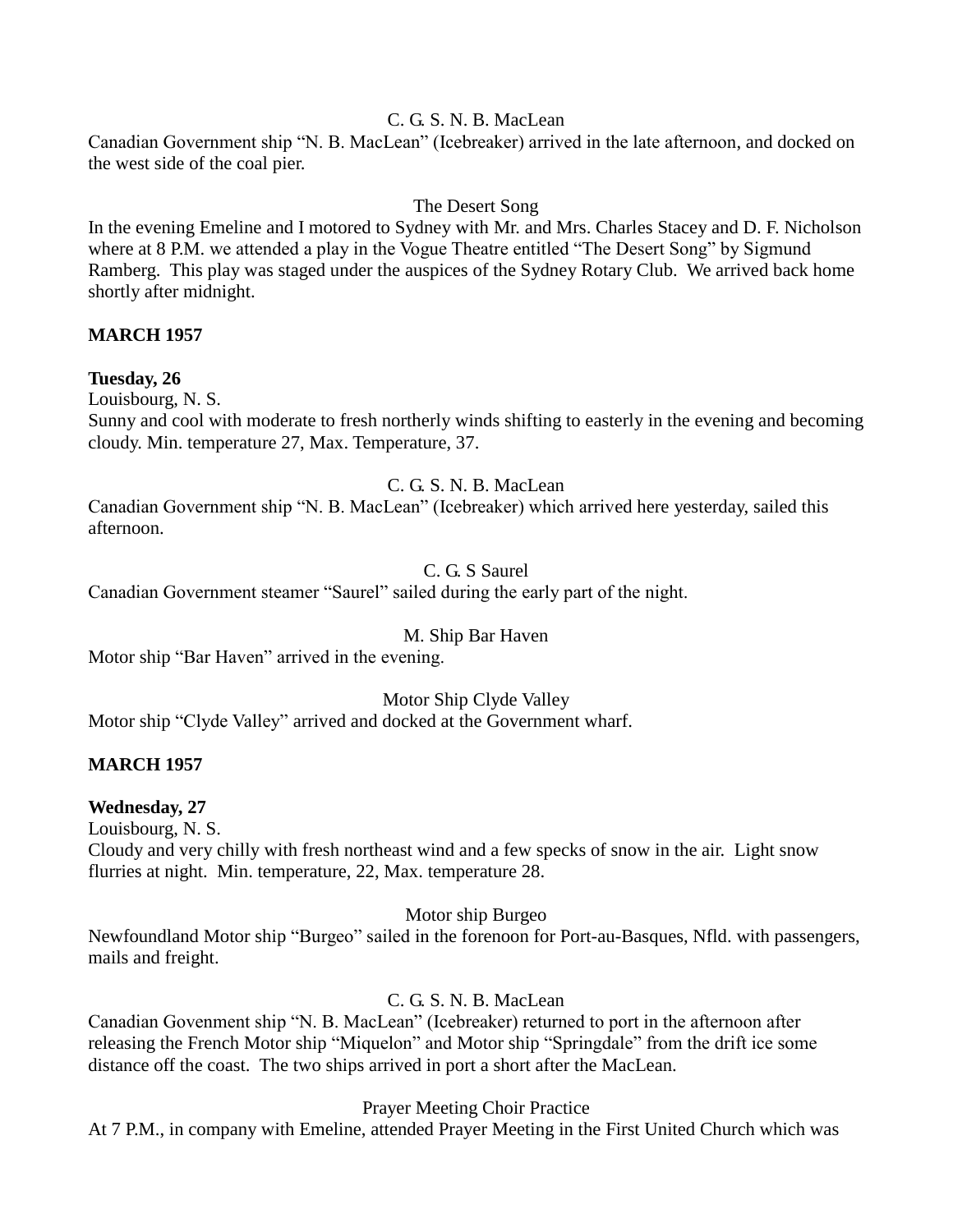conducted by Rev. John L. Rose. I attended and conducted choir practice immediately the prayer service.

# **MARCH 1957**

**Thursday 28**

Louisbourg, N. S.

Sunny and cold with moderate to fresh north-northeast wind, decreasing to light in the evening. Min. temperature, 10, Max. Temperature 23.

## C. G. S. N.B MacLean

Canadian Government steamer (Icebreaker) sailed in the forenoon, but returned in the afternoon to port after releasing ships that were caught in drift ice, about ten miles off the coast.

## Death of J. A. MacCormack

The death of John Angus MacCormack, occurred today in the General Hospital at Glace Bay after a brief illness. Mr. MacCormack, who was about [blank] years of age in the Town of Louisbourg where the family came in the 1890s. He was in the employ of the Sydney and Louisbourg Railway the greater part of his life. He is survived by his wife, 3 brothers and 4 sisters, all of whom but one are in the United States.

The press of today's issue, reported the death at his home, May Castle, Invernesshire, Scotland, of Vice Admiral Lauchlan Donald MacIntosh, 29<sup>th</sup> chief of clan McIntosh, or MacIntosh. In August 1955, he opened the Gaelic Mod held at St. Ann's, Victoria County, Cape Breton. On his visit to Cape Breton in 1955, I met him at the Hotel Baddeck, Baddeck where a reception was held in his honor.

# **MARCH 1957**

## **Friday, 29**

Louisbourg, N. S. Sunny and cold with fresh northerly winds decreasing to light in the early afternoon. Min. temperature, 8, Max. Temperature, 30.

#### C. G. S. Saurel

Canadian Government ship "Saurel" arrived in the early morning.

## C. G. S. N. B. MacLean

Canadian Government sailed in the morning sailed in the morning, but returned before noon.

## Sailings

French Motor ship "Miquelon" with a cargo of coal. Newfoundland Motor ship "Clyde Valley". Steamer "Federal Explorer" with a cargo of coal (about 2000 tons) for Newfoundland. Newfoundland Motor ship "Bonavista" for Nfld.

No Drift Ice in Sight.

## **MARCH 1957**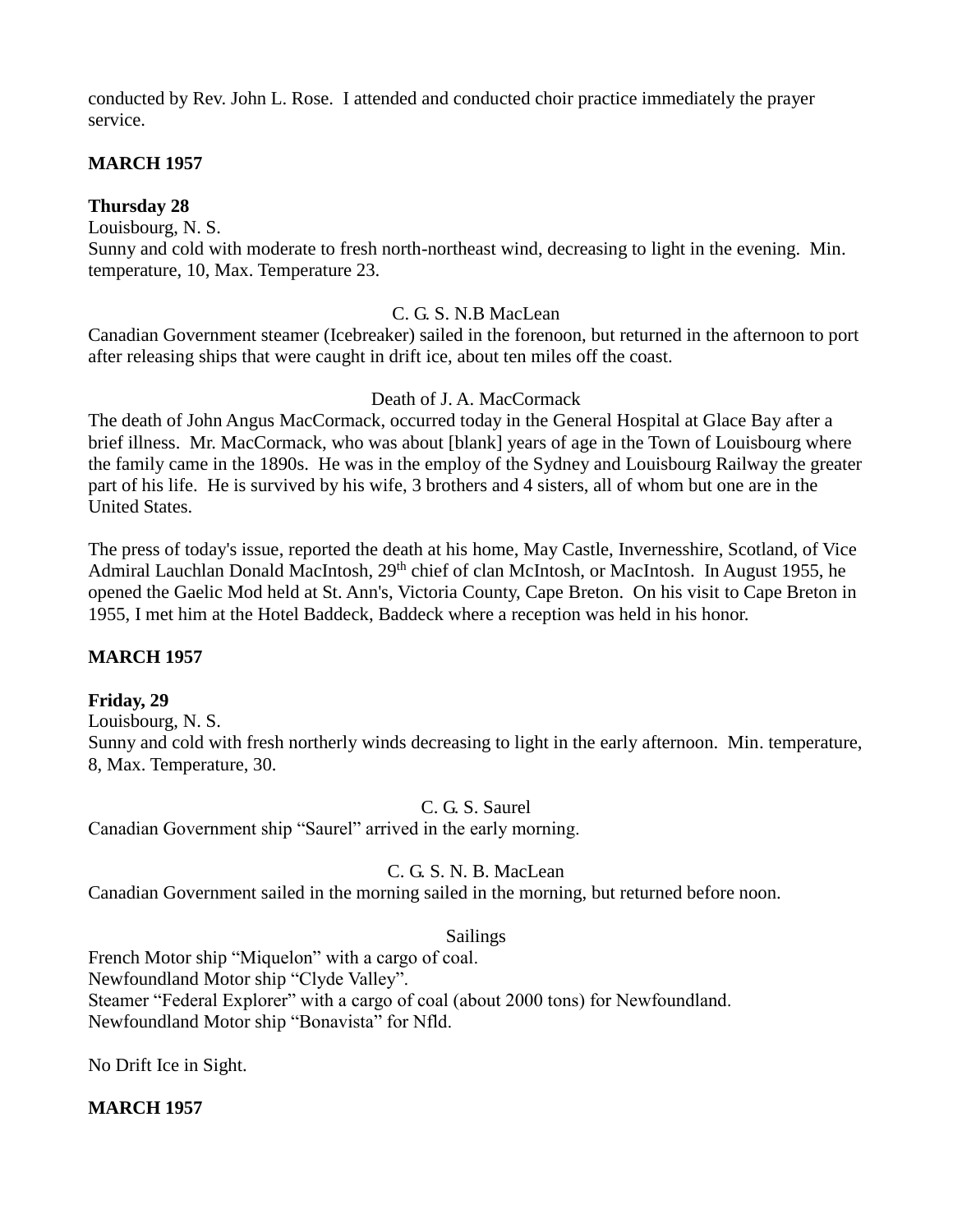**Saturday, 30**

Louisbourg, N. S.

Cold and mostly sunny with moderate northwest wind. Min. temperature, 6, Max. Temperature, 34.

#### Drift Ice

A patch of drift ice in sight about 2 miles off the coast.

#### Sailed

Canadian Government ship "N. B. MacLean" in the morning.

#### Arrived

Arrived in the forenoon, Newfoundland ship "Burgeo" with passengers, mails and freight from Nfld.

## Spring Birds

Robins are reported to have arrived in large numbers. I have not seen any so far this season. The Grackles have also arrived.

## **MARCH 1957**

#### **Sunday, 31**

Louisbourg, N. S.

Sunny with cloudy intervals and occasional snow flurries. Moderate, and at times fresh northwest and north winds. Snowfall about 1/2 inch. Min. temperature, 12, Max. temperature 28. No drift ice in sight.

#### Church services

At 11 A.M. and 7 P.M., attended services in the First United Church where Rev. John L. Rose was the preacher. Present in the morning about 90, in the evening, 40. Choir attendance: A.M. 10, P.M. 7. Emeline was not out to church today owing to a sprained ankle.

## Funeral

At 2 P.M., attended the funeral service of the late John Angus MacCormack which was held in the First United Church which was filled to capacity. Services at the house, church and grave were conducted by Rev. John L. Rose. Funeral in charge of D. M. Johnston, Funeral Director, Louisbourg. Burial in Willow Grove cemetery.

#### Sailed

Canadian Government ship (Icebreaker) "Saurel" sailed in the morning.

#### Saint Adrese

Newfoundland ship "Saint Adrese" arrived and sailed.

Total snowfall for March about 10 inches. Total Rainfall for March about 2 inches Min. temperature for March, 4 on the 4<sup>th</sup>. Max. temperature for March, 43 on the  $10^{th}$  and  $22^{nd}$ .

## **APRIL 1957**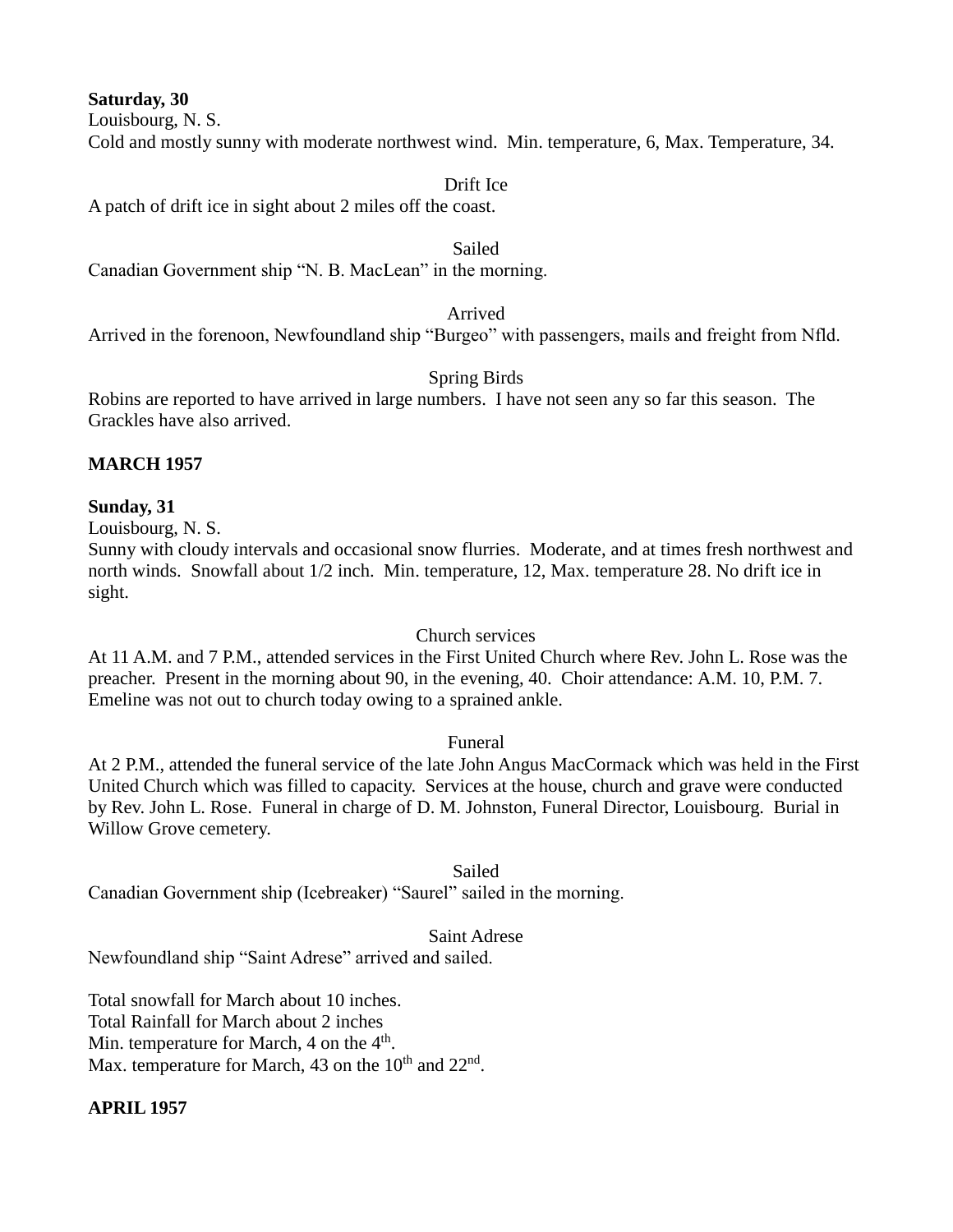# **Monday 1**

Louisbourg, N. S.

New Moon Today

Sunny with light to moderate northwest wind. A very lovely early spring day. Min. temperature 17, Max. Temperature, 46. Coast clear of drift ice.

C. G. S. Saurel

Canadian Government ship "Saurel" sailed in the morning and returned to port in the evening.

M. V. Spingdale

Newfoundland Motor ship "Springdale" arrived in the forenoon.

# **APRIL 1957**

**Tuesday 2**

Louisbourg, N. S.

Cloudy with moderate southwest wind. Light mist and drizzle beginning in the afternoon followed by light showers in the evening and steady rain at night. Min. temperature, 28, Max. temperature 40.

## Miquelon

French ship "Miquelon" arrived and docked at the coal pier for the purpose of loading a cargo of coal.

# **APRIL 1957**

# **Wednesday, 3**

Louisbourg, N. S.

Rain of last night ended in the early morning and was followed by a fall of about 2 inches of snow. Sunny in the morning. Variable cloudiness during the day with occasional snow flurries. Fresh to strong northwest wind decreasing to light in the evening. Min. temperature, 16, Max. Temperature, 40.

C. G. S. Saurel

Canadian Government ship "Saurel" sailed but returned in the evening.

Springdale Newfoundland ship "Springdale" sailed with a general cargo for Nfld.

# M. V. Miquelon

French ship "Miquelon" sailed with a cargo of coal, about 400 tons.

Spring Birds

Today, I saw in our back yard one fox sparrow, one song sparrow and two juncos, first of the season.

Newfoundland fishing schooner "Spindler" arrived.

# **APRIL 1957**

# **Thursday, 4**

Louisbourg, N. S. Sunny and cold with strong northwest wind at times reaching gale force. Min. temperature, 16, Max.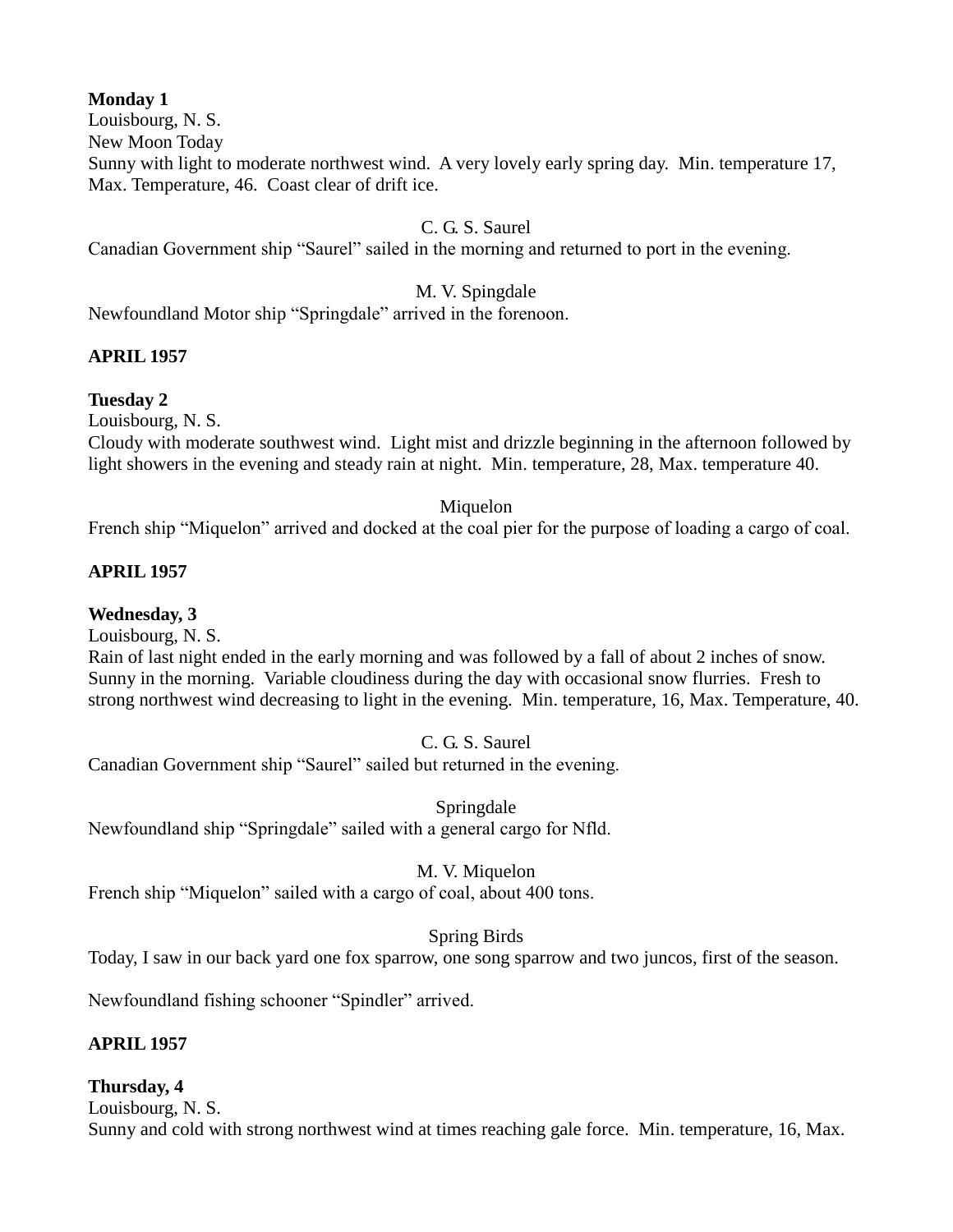Temperature, 28.

Fishing Draggers in port from fishing grounds, "Cape Dauphin" and "Cape Fourchu".

C. G. S. "Saurel" sailed.

# **APRIL 1957**

# **Friday, 5**

Louisbourg, N. S. Sunny, becoming cloudy after noon. Moderate to light northwest wind. Min. temperature, 24, Max. Temperature, 40.

Burgeo

Newfoundland freight, mail and passenger ship arrived in the forenoon.

# **APRIL 1957**

# **Saturday, 6**

Louisbourg, N. S.

Ice Storm

Light fall of snow in the early morning followed by light showers of rain, mist and freezing drizzle which continued all day resulting in all out-of-doors being covered with a heavy coat of ice, almost as bad as the ice storm of March 21<sup>st</sup>. Fortunately the wind which was easterly, was very light, otherwise the damage to trees and wires would have been very heavy. Min. temperature, 30, Max. Temperature 35. Rain continued during the night. Snowfall about 1 inch.

M. V. Burgeo

Newfoundland ship "Burgeo" sailed in the forenoon for Nfld. with passengers, mails and freight.

Baccalieu

Newfoundland ship "Baccalieu" arrived from Nfld.

Accident

Emeline met with an accident today by badly spraining her right ankle in falling on the kitchen floor.

# **APRIL 1957**

# **Sunday, 7**

Louisbourg, N. S.

Cloudy with a few brief sunny intervals. Light to moderate westerly winds. Min. temperature, 26, Max. Temperature 44. Owing to a rise in temperature, the heavy coating of ice of yesterday all disappeared early in the morning. Rainfall of yesterday and last night about 1 1/4 inch.

Church Services

At 11 A.M. and 7 P.M., attended services in the First United Church where Rev. John L. Rose was the preacher. Present in the morning about 90, in the evening, 46. Choir attendance A.M. 7, P.M. 11.

# C. G. S. Saurel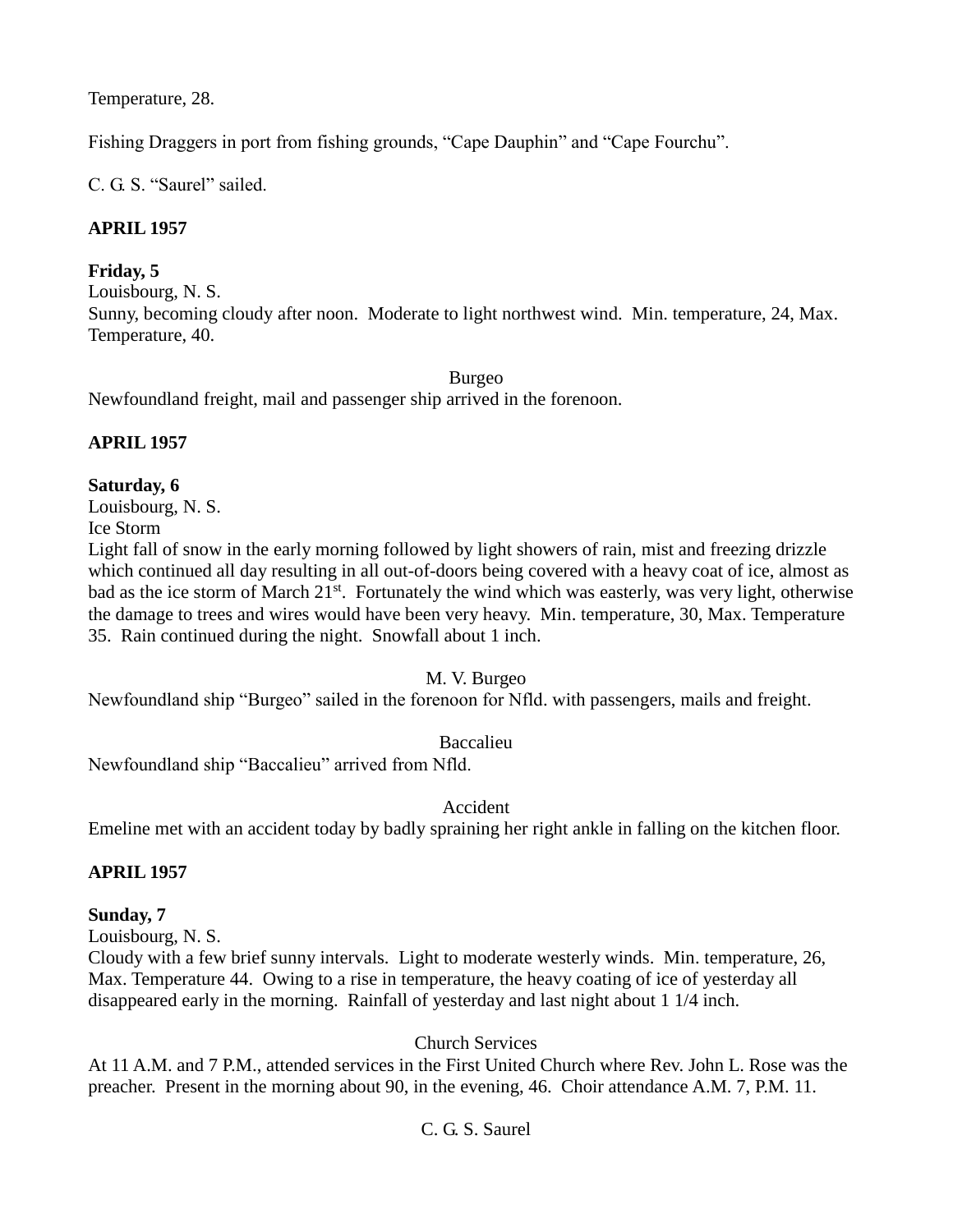Canadian Government Ship "Saurel" (Icebreaker) arrived at noon.

Not out to Church

Emeline was not out to church today owing to the accident she met with yesterday. Mrs. Charles Bagnall took her place at the church organ for both services.

# **APRIL 1957**

# **Monday, 8**

Louisbourg, N. S. Cloudy with a few sunny intervals. Moderate to fresh northwest wind. Min. temperature, 32, Max. Temperature, 44.

Springdale

Arrived in the morning, Newfoundland ship "Springdale".

Miquelon Arrived in the afternoon, French ship "Miquelon" for a cargo of coal.

C. G. S. Saurel

Canadian Government ship "Saurel" sailed in the morning.

Drift Ice

Small quantity of drift ice in the eastern end of the harbour but none along the coast.

## **APRIL 1957**

## **Tuesday, 9**

Louisbourg, N. S.

Sunny, becoming cloudy early in the day. Light drizzle of rain and light showers freezing as they fell, giving all out-of-doors a coating of ice. Light to moderate easterly winds. Min. temperature, 24, Max. Temperature, 38. Rainfall about 1/8 inch.

Baccalieu and Springdale

Newfoundland ships "Baccalieu" and "Springdale" sailed last night or early this morning with cargoes for Nfld.

Burgeo

Newfoundland ship "Burgeo" arrived last night or early this morning and will load general cargo.

Miquelon

French ship "Miquelon" sailed with cargo of coal (about 400 tons).

## Draggers

The fishing industry, which has been seriously curtailed during the winter months owing to drift ice on the fishing grounds and between the fishing grounds, and the fishing ports has taken on a new lease of life. During the past two weeks about a dozen draggers have arrived with good catches for the Gorton Pew plant and that of National Sea Foods.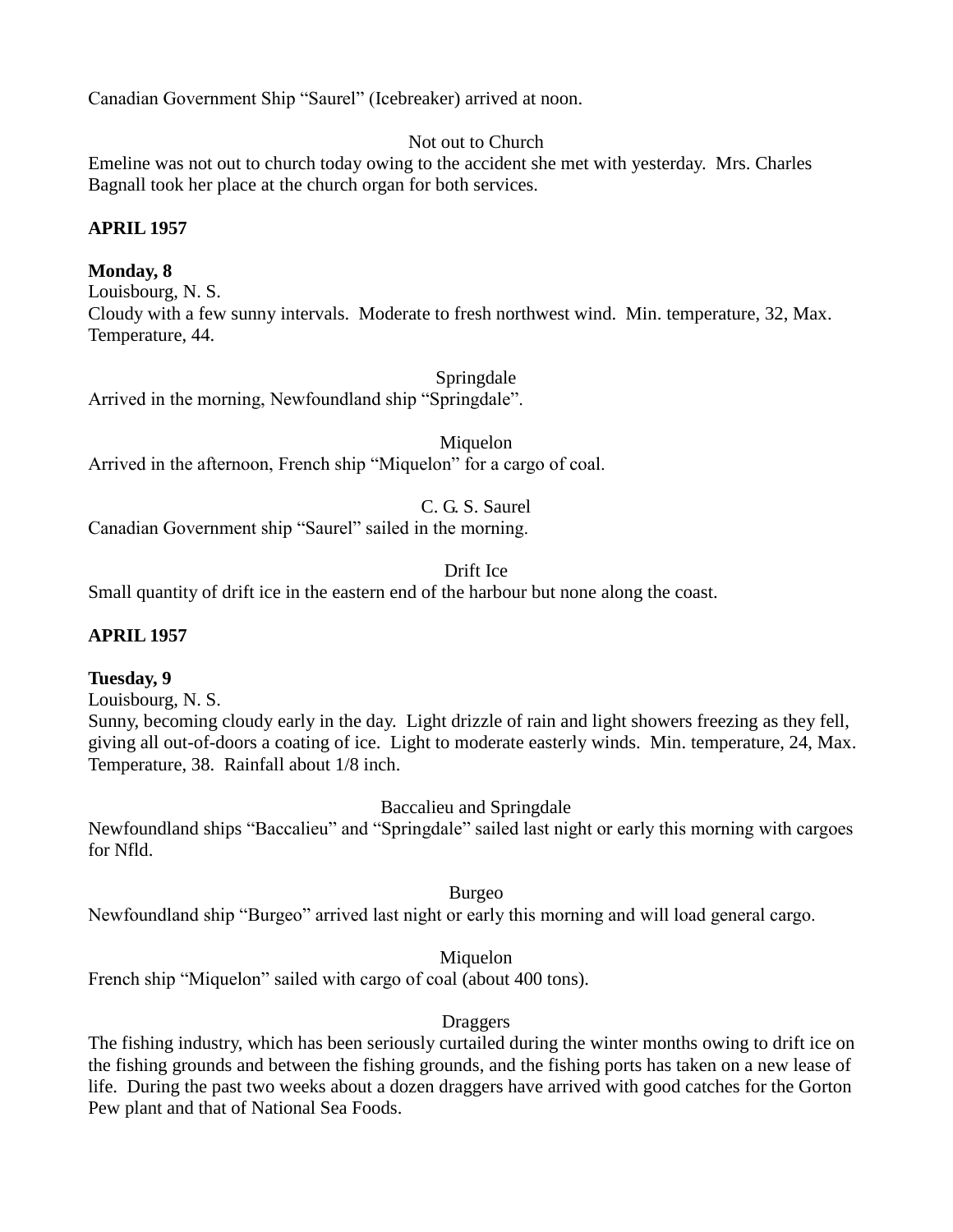## **APRIL 1957**

#### **Wednesday, 10**

Louisbourg, N. S.

Cloudy and cool with fresh to strong west to northwest winds at times in the afternoon reaching gale force. Snowfall of about 1 inch in the early morning. Min. temperature 32, Max. Temperature 41.

Burgeo

Newfoundland ship "Burgeo" sailed in the forenoon with passengers, mails and freight for Newfoundland.

Saurel

Canadian Government ship (Icebreaker) Capt. Burdock, arrived in the afternoon.

Prayer Meeting Choir Practice

At 7 P.M., attended Prayer Meeting in the First United Church. Meeting conducted by Rev. John L. Rose. Attended and conducted choir practice immediately after the prayer service.

## **APRIL 1957**

## **Thursday, 11**

Louisbourg, N. S.

Cloudy and cool with fresh to strong westerly winds, decreasing to light in the evening. Min. temperature, 33, Max. Temperature 41.

#### C. G. S. Saurel

Canadian Government ship "Saurel" sailed.

Ship Federal Explorer

"Federal Explorer" arrived last night and is loading a cargo of coal.

## S. S. Glenco

Newfoundland steamer "Glenco" enroute from Mulgrave to Newfoundland with cargo called here for bunker coal and sailed.

Supper and Fancy Sale

In the evening, I attended the semi-annual supper and Fancy sale of the MacMillan Club held under the auspices of the First United church. Emeline was unable to attend owing to a sprained ankle, so I brought supper home for her as well as myself.

In the evening, with a number of our citizens called on ex-Mayor George D. Lewis and presented him with a petition in an effort to induce him to offer for the office of Mayor, which is vacant at present owing to the resignation of Mayor Daniel M. Johnston.

## **APRIL 1957**

**Friday, 12** Louisbourg, N. S. Sunny with fresh to strong northwest wind, with decreased to light in the late afternoon. Min.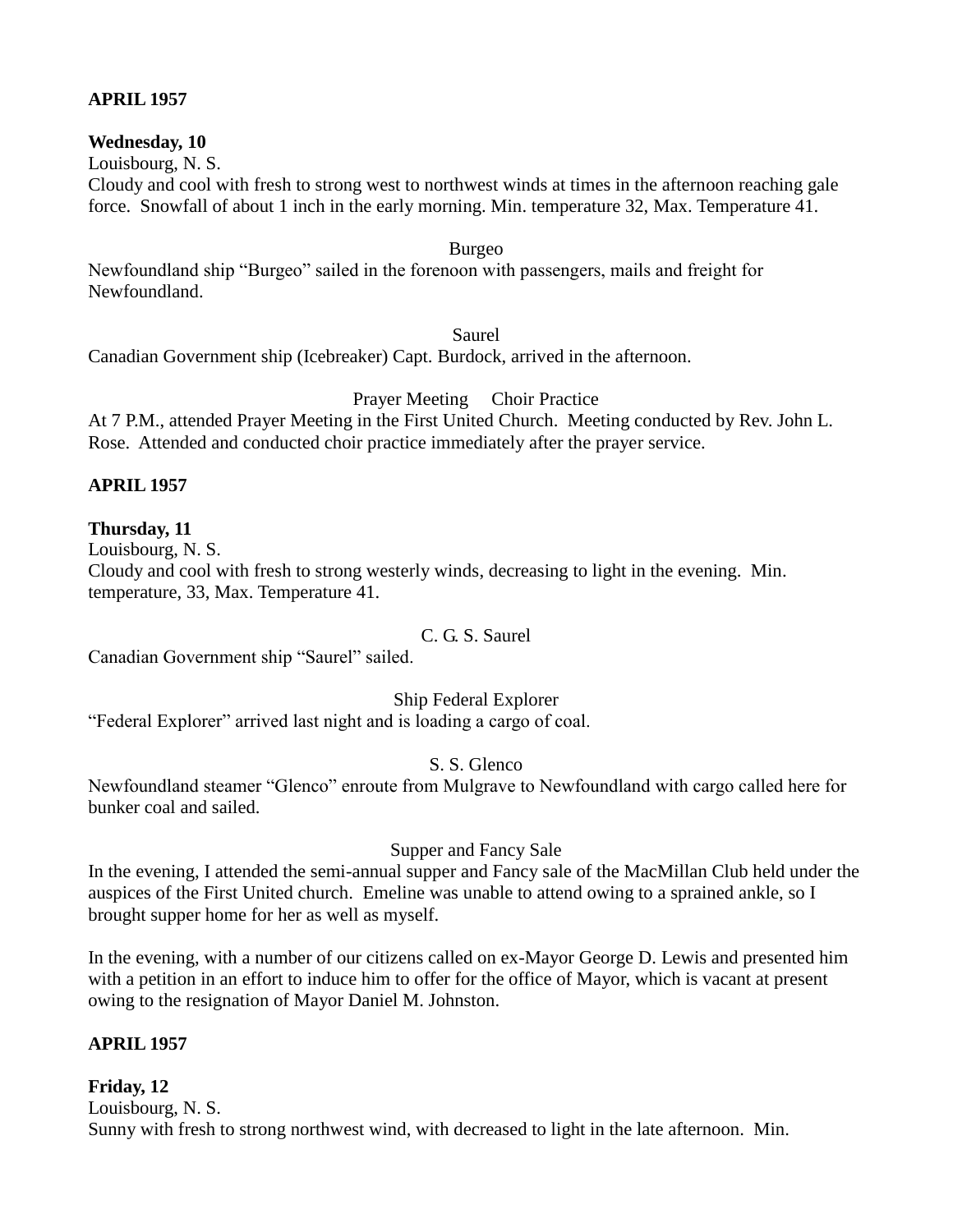temperature, 31, Max. temperature 47.

## S. S. Federal Explorer

Steamer "Federal Explorer" sailed in the morning with a cargo of coal (about 2000 tons).

#### **APRIL 1957**

#### **Saturday, 13**

Louisbourg, N. S.

Cloudy with moderate southwest wind, which shifted to northeast in the evening. Light drizzle of rain and showers, beginning in the morning and continuing all day, followed by steady rain at night with freezing temperature at night. Min. temperature, 31, Max. temperature 46. Rainfall about 1/4 inch.

#### To Sydney and Return

On the advice of Dr. D. T. Mosher, we engaged D. M. Johnston and his ambulance and took my wife (Emeline) to the Sydney City Hospital where we had X-ray picture taken of her right ankle which she sprained in an accident on last Saturday. After the X-ray, the ankle and leg was placed in a plaster cast, with a walking device, in order that she may be able to move about the house with the aid of crutches. We arrived back home at about 11:40 A.M.

#### **APRIL 1957**

#### **Sunday, 14**

Louisbourg, N. S.

Sunny with a few cloudy intervals. Light fall of snow in the early morning. Heavy snow squall at about 4 P.M. Moderate to fresh northwest wind decreasing to light in the evening. Snowfall about 1 inch. Min temperature 28, max temperature 41.

#### Church Services

At 11 A.M. and 7 P.M., attended services in the First United Church where Rev. John L. Rose was the preacher. Present in the morning about 90, in the evening, 47. Choir attendance A.M. 8, P.M. 11. Emeline was not out to church owing to the accident which occurred on the  $6<sup>th</sup>$ .

#### M. V. Miquelon

French ship "Miquelon" arrived for a cargo of coal.

#### **APRIL 1957**

#### **Monday, 15**

Louisbourg, N. S.

Sunny and cool becoming cloudy near midday. Moderate to fresh northwest wind. Min temperature 26, max temperature 44.

#### **APRIL 1957**

#### **Tuesday, 16**

Louisbourg, N. S. Sunny and cool with moderate southwest wind. Min temperature 22, max temperature 43.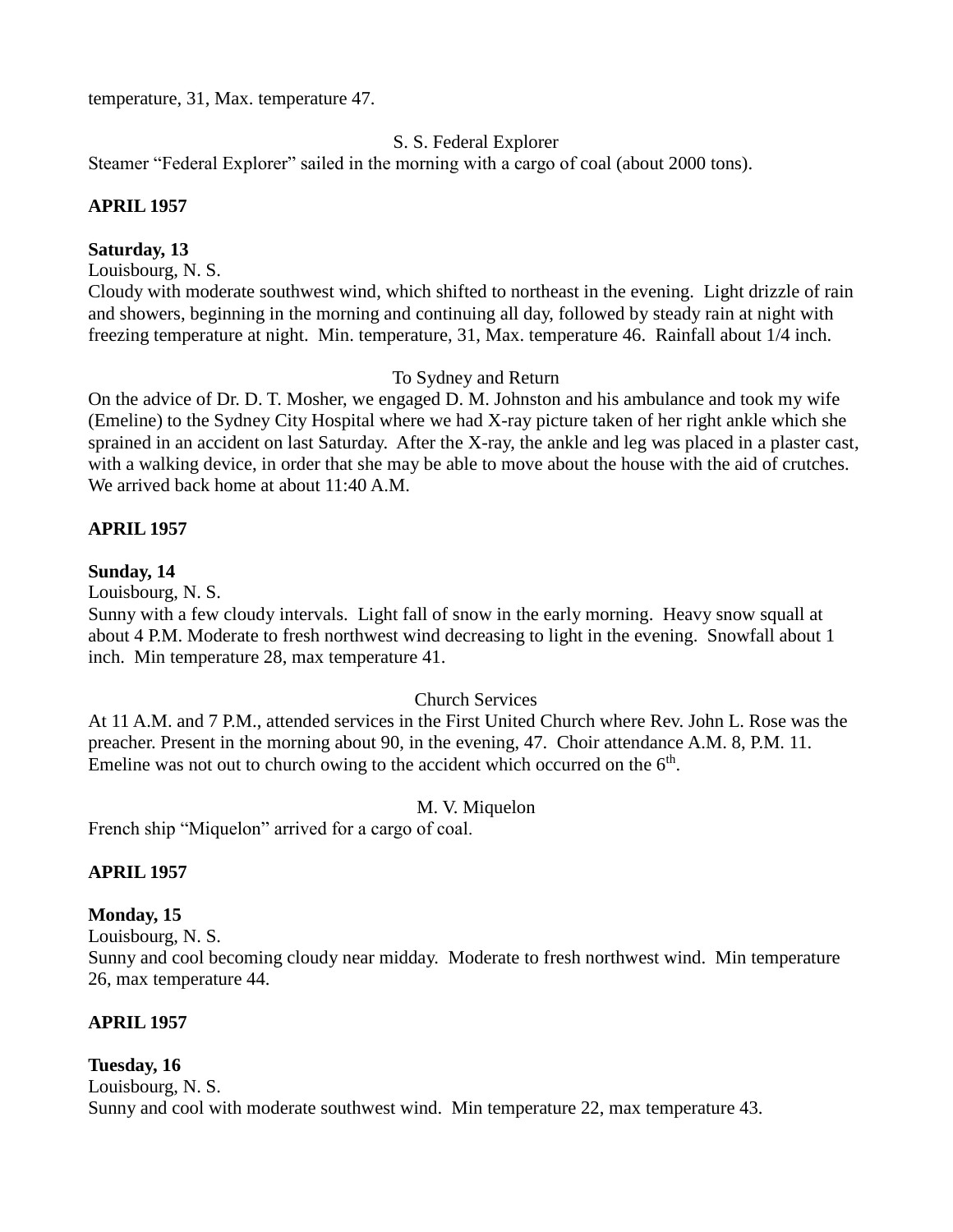## M. V. Miquelon

French Motor vessel "Miquelon" sailed in the late afternoon with a cargo of coal (about 400 tons). She also had a few passengers.

# Death of Capt. Charles E. Maxner

The press of today announced the death of Charles E. Maxner which took place on last Saturday at Halifax. Capt. Maxner was a resident of Louisbourg for many years. He is survived by his wife.

## **APRIL 1957**

## **Wednesday, 17**

Louisbourg, N. S.

Cloudy and foggy with mist and occasional light showers. Light southerly winds shifting to westerly in the evening. Min temperature 28, max temperature 48.

Prayer Meeting Choir Practice

At 7 P.M. attended prayer meeting in the First United Church which was conducted by Rev. John L. Rose. Immediately after the prayer service, I attended and conducted choir practice.

## **APRIL 1957**

## **Thursday, 18**

Louisbourg, N. S.

Sunny with light variable winds, mostly southwest. A very lovely spring day. Min temperature 32, max temperature 54.

## **APRIL 1957**

## **Friday, 19**

Louisbourg, N. S.

Remarkably clear, a cloudless and sunny sky. Very light southwest wind. In my judgement, a perfect April day. Min temperature 27, max temperature 47.

#### Church Service

At 7 P.M., attended Good Friday service in the First United Church. Service led by Rev. John L. Rose, assisted by Mr. Gordon Cann, Student Minister. About 55 persons present. Choir attendance, 10.

#### **APRIL 1957**

## **Saturday, 20**

Louisbourg, N. S.

Cloudy and cool with moderate to fresh southwest wind. Light showers and drizzle beginning in the afternoon and continuing during the night. Min temperature 31, max temperature 47.

#### APRIL 1957

Sunday, 21 Louisbourg, N. S. Cloudy and mild with some fog and at times a light drizzle of rain, partly clearing in the late afternoon.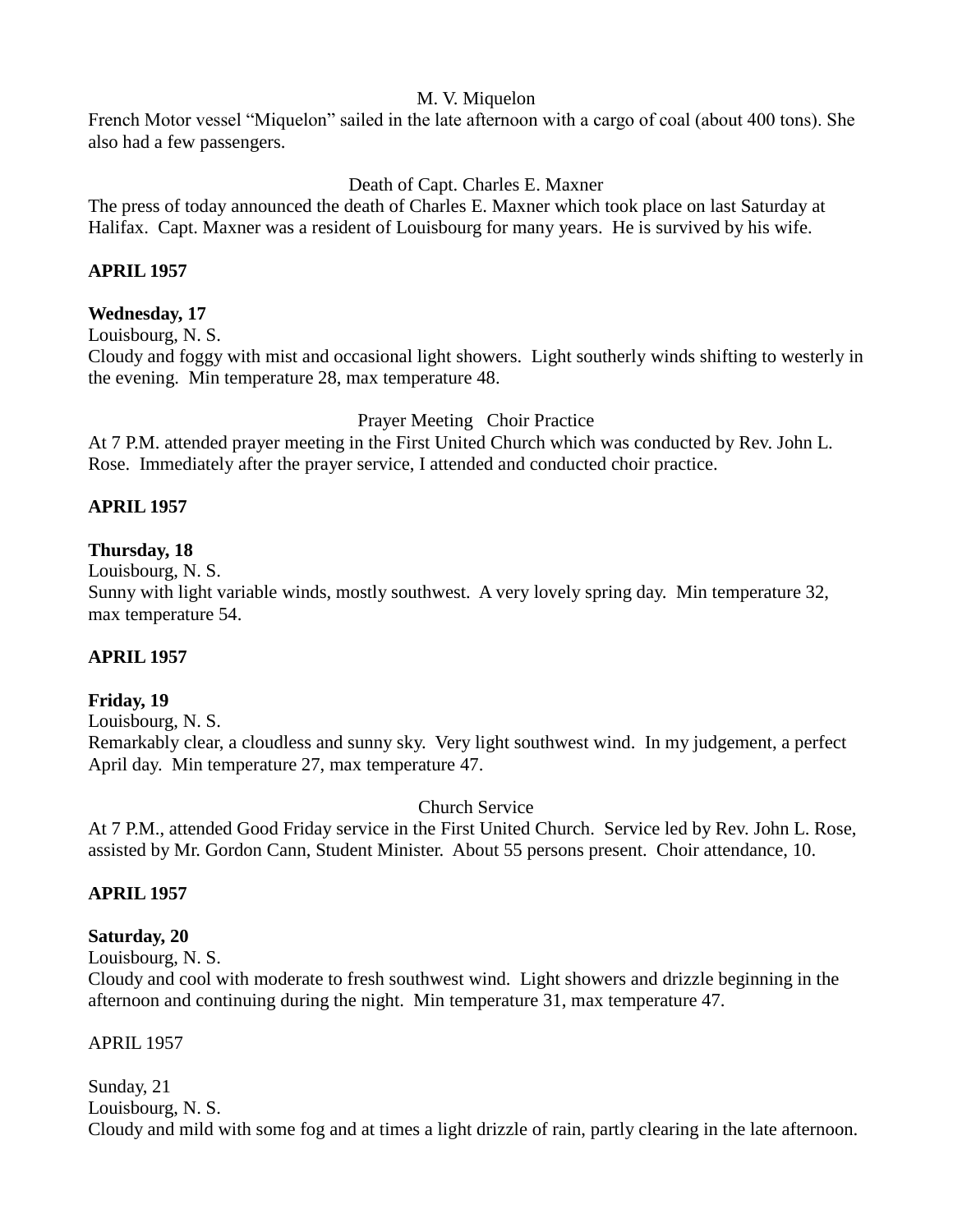Light southwest wind. Min temperature 37, max temperature 46.

# Church Services

At 11 A.M. and 7 P.M., attended services in the First United Church where Rev. John L. Rose was the preacher. Present in the morning about 150, in the evening about 75. Choir attendance A.M. 13, P.M. 12. Special Easter music at both services with Mrs. Charles Bagnall at the church organ. Mrs. Bagnall is substituting for my wife (Emeline) who is confined to our home as a result of a sprained ankle.

# **APRIL 1957**

# **Monday, 22**

Louisbourg, N. S.

Sunny and cold with strong northwest wind at times reaching gale force decreasing to light in the evening. Min temperature 29, max temperature 49.

# **APRIL 1957**

# **Tuesday, 23**

Louisbourg, N. S.

Cloudy and cool with fresh southwest wind, decreasing to light in the evening. Min temperature 28, max temperature 48.

# S. S. Springdale

British steamer "Springdale" arrived to go on charter with the Dominion Coal Company in the coal trade. She docked on the east side of the coal pier and may load here. The Springdale is in command of Capt. Grant.

# **APRIL 1957**

# **Wednesday, 24**

Louisbourg, N. S.

Sunny and very chilly with moderate to fresh northeast wind. Min temperature 25, max temperature 44.

# Prayer Meeting Choir Practice

At 7 P.M., attended prayer meeting in the First United Church. The service was conducted by Rev. John L. Rose. Immediately after the prayer service, I attended and conducted choir practice.

# **APRIL 1957**

# **Thursday, 25**

Louisbourg, N. S.

Sunny and chilly with moderate to fresh northeast wind. Min temperature 22, max temperature 40.

Drift Ice

A large body of drift on the east Cape Breton coast. Ice in sight a short distance off Louisbourg in the afternoon.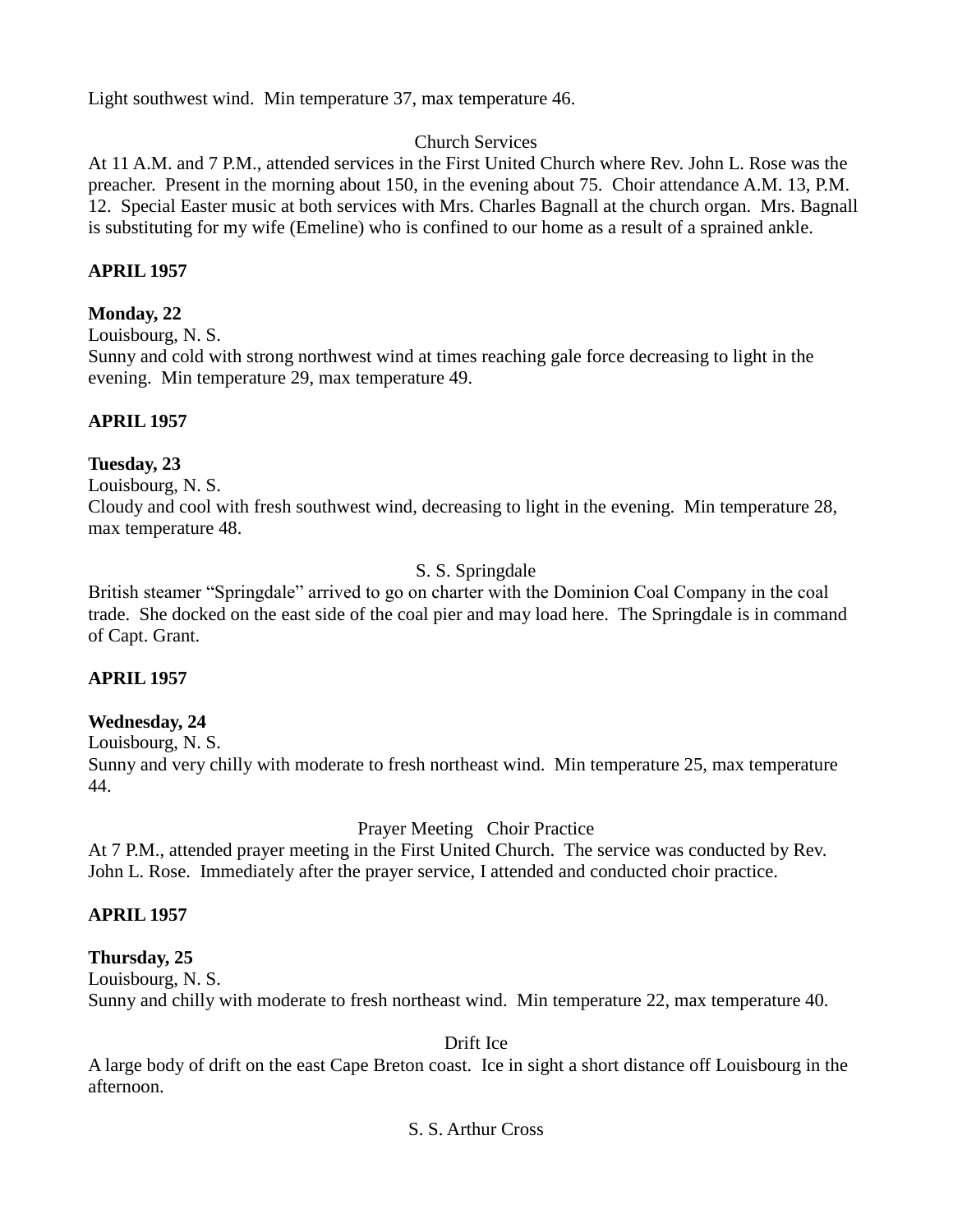Steamer "Arthur Cross" arrived in the forenoon and docked on the east side of the coal pier for the purpose of loading a cargo of coal.

# M. V. Daphne and Phyllis

Motor vessel "Daphne and Phyllis" arrived and docked on the east side of the Government wharf.

# Cape Dauphin

Fishing dragger "Cape Dauphin" arrived and docked at the fish plant wharf for the purpose of landing her cargo.

# **APRIL 1957**

# **Friday, 26**

Louisbourg, N. S.

Cloudy in the morning, clearing in the forenoon. Light easterly winds. Cool. Min temperature 27, max temperature 49. Drift ice in sight along the coast.

# M. V. Miquelon

French motor vessel "Miquelon" arrived and sailed.

# **APRIL 1957**

# **Saturday, 27**

Louisbourg, N. S. Sunny and cool with moderate to fresh easterly winds. Min temperature 32, max temperature 53.

Drift Ice.

Drift ice, which was several miles off the coast by the late afternoon, had moved close in shore but none had entered the harbour.

# Daylight Saving Time

Daylight Saving Time is to go into effect tonight at midnight and is scheduled to continue unitl near the last of October.

# Grass Fires

The Fire Brigade has been called out on quite a number of occasions during the past two or three weeks for grass fires. Today the Brigade and equipment was called out four times, three for grass fires and one for a fire on the roof of a building on the coal pier.

# **APRIL 1957**

# **Sunday, 28**

Louisbourg, N. S.

Sunny during the forenoon, becoming hazy in the afternoon, clear at night. Min temperature 37, max temperature 58.

Drift off the coast, close inshore in the evening. No ice in the harbour.

Daylight Saving Time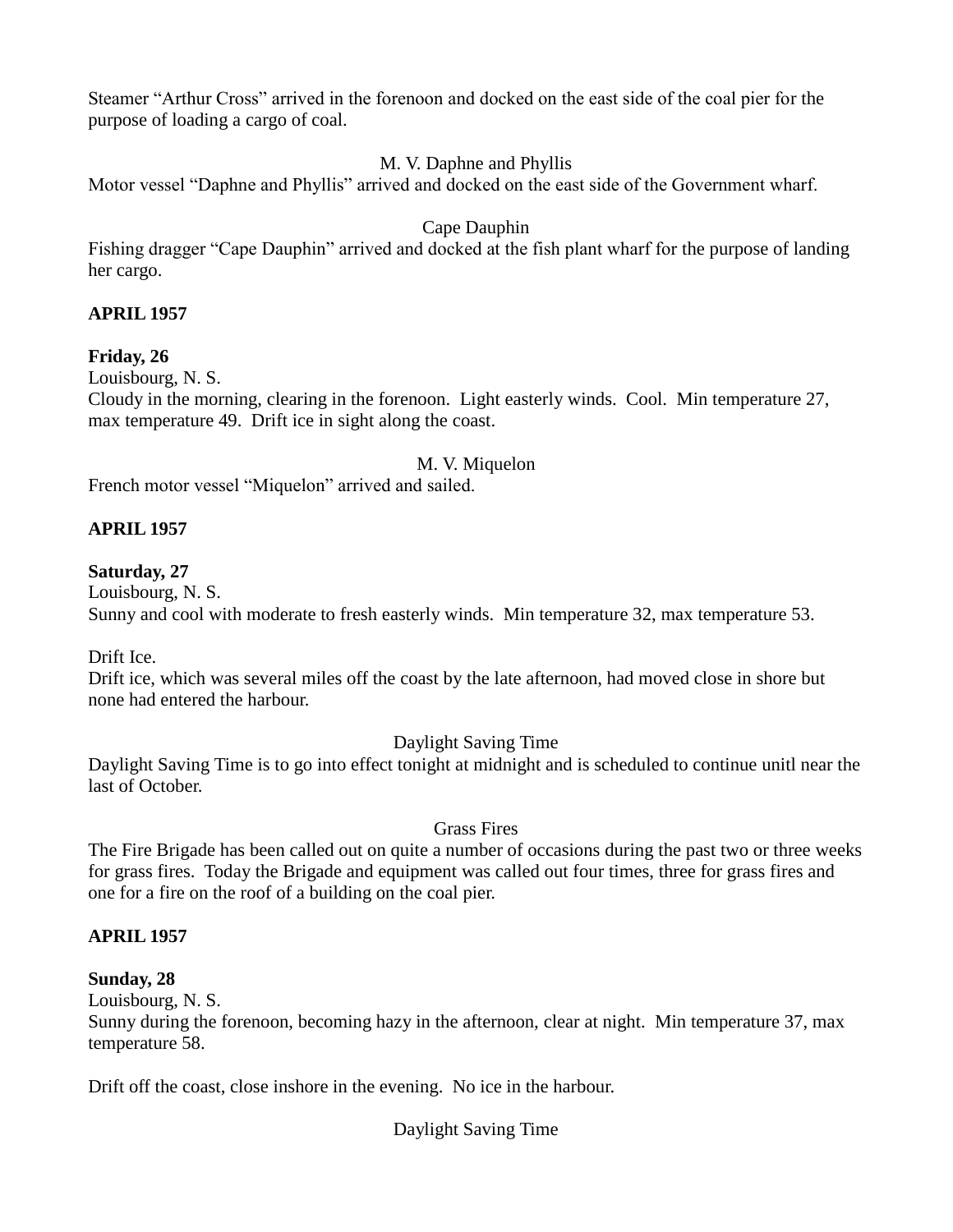Daylight Saving Time went into effect last night at midnight and is scheduled to continue until the last Saturday in October.

# Church Services

At 11 A.M. and 7 P.M., attended services in the First United Church where Rev. John L. Rose was the preacher. Present in the morning, about 90, in the evening, about 50. Choir attendance, A.M. 7, P.M. 7.

# **APRIL 1957**

# **Monday, 29**

Louisbourg, N. S.

Variable cloudiness with light westerly winds, which shifted to northeast in the late afternoon. Min temperature 34, max temperature 54.

Drift ice close inshore with a small quantity entering the harbour in the evening.

Fire The Fire Brigade was called out in the late afternoon for a fire on the roof of Catalone Railway Station.

# **APRIL 1957**

# **Tuesday, 30**

Louisbourg, N. S.

Cloudy and cool with moderate easterly winds. Light drizzle of rain in the late afternoon and evening followed by snow flurries. Min temperature 34, max temperature 44.

Drift ice along the coast with a small quantity in the western end of the harbour.

Choir Practice At 8 P.M., attended and conducted choir practice in the First United Church.

# **MAY 1957**

# **Wednesday, 1**

Louisbourg, N. S.

Cloudy and cool with moderate easterly winds. Light drizzle of rain in the late afternoon followed by snow which continued during hte night. Min temperature 34, max temperature 44.

Choir Practice

At 8 P.M. attended and conducted choir practice in the First United Church.

# **MAY 1957**

# **Thursday, 2**

Louisbourg, N. S.

Snow storm which began yesterday evening ended this morning and was followed by an occasional light squall and drizzle. Moderate easterly and northerly winds. Snowfall of last night at least 5 inches, about one half melted during the day. Streets and highways very slushy. Min temperature 33, max temperature 40.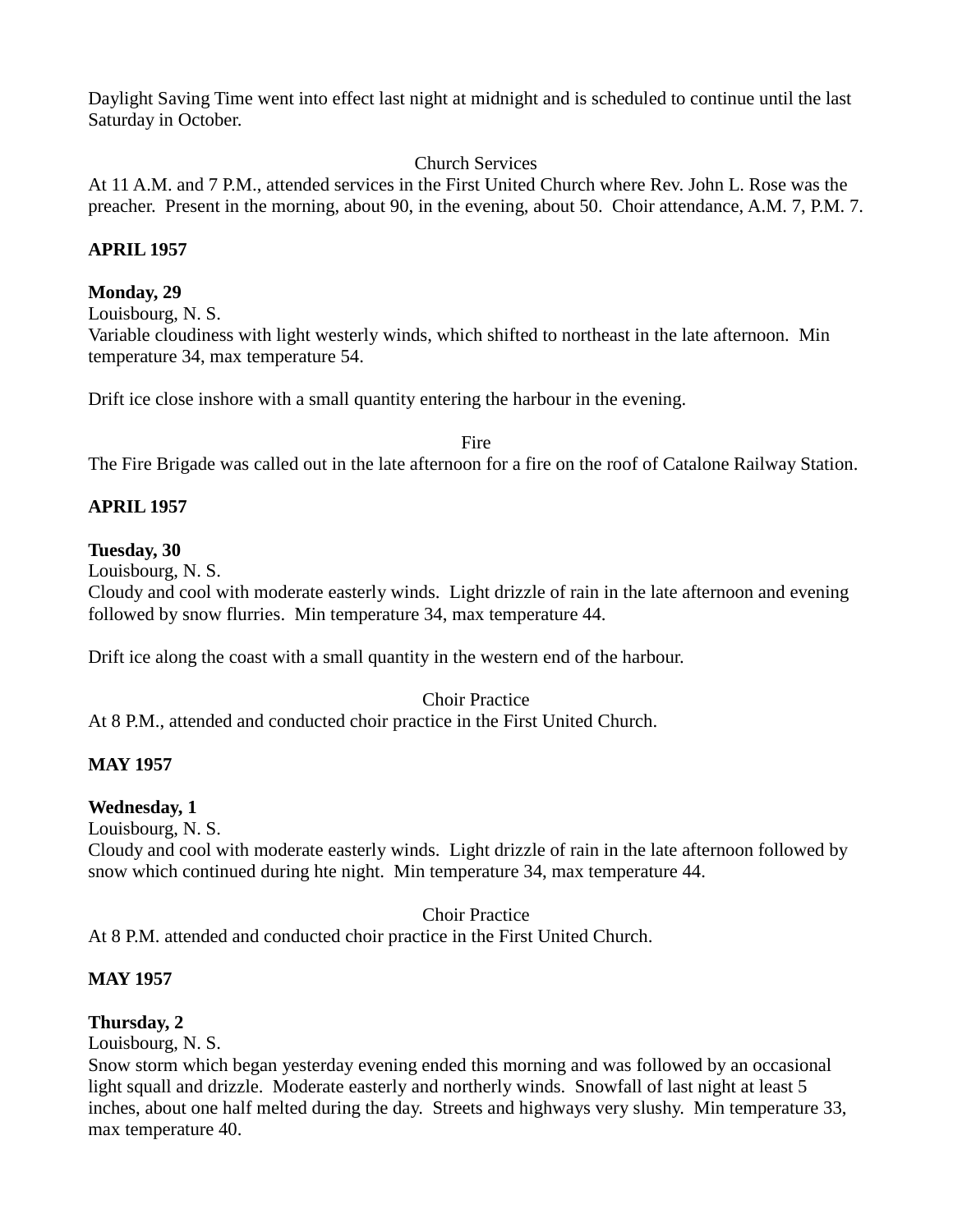Drift ice which moved off last night did not return during the day. A large body of ice reported several miles off shore.

# **MAY 1957**

# **Friday, 3**

Louisbourg, N. S.

Cloudy and cool with moderate northeast wind. Light showers and drizzle of rain in the morning. Min temperature 36, max temperature 47.

# S. S. Arthur Cross

Dominion Iron and Steel Company owned "Arthur Cross", Capt. Willis, sailed in the morning enroute to Montreal with a cargo.

# S. S. Springdale

British steamer "Springdale", Capt. Grant, sailed at about 7 A.M. enroute to Montreal with a cargo of about 2,500 tons of coal.

# Dragger Sailed

Two fishing draggers sailed in the morning enroute to the fishing grounds.

Snow which fell on last Wednesday night has all disappeared.

# **MAY 1957**

# **Saturday, 4**

Louisbourg, N. S. Cool and mostly cloudy with moderate northerly winds. Min temperature 32, max temperature 46.

Drift ice in sight off the coast during the afternoon.

Death of John MacKay

The death of John MacKay occurred at the City Hospital, Sydney today. Mr. MacKay who was about 74 years of age, was a resident of Big Lorraine. He is survived by his wife, 4 sons and 5 daughters.

# MAY 1957

Sunday, 5 Louisbourg, N. S. Sunny and cool with light westerly winds. A very lovely spring day. Min temperature 28, max temperature 51. A considerable quantity of drift ice in sight off shore.

# S. S. Master Nicky

Greek steamer "Master Nicky" arrived at about noon for the purpose of loading a cargo of steel product. She was assisted in reaching port by the Canadian Government ship "Edward Cornwallis" which went to her assistance early this morning. The Master Nicky was due to load at Sydney but was unable to reach there owing to the ice blockade.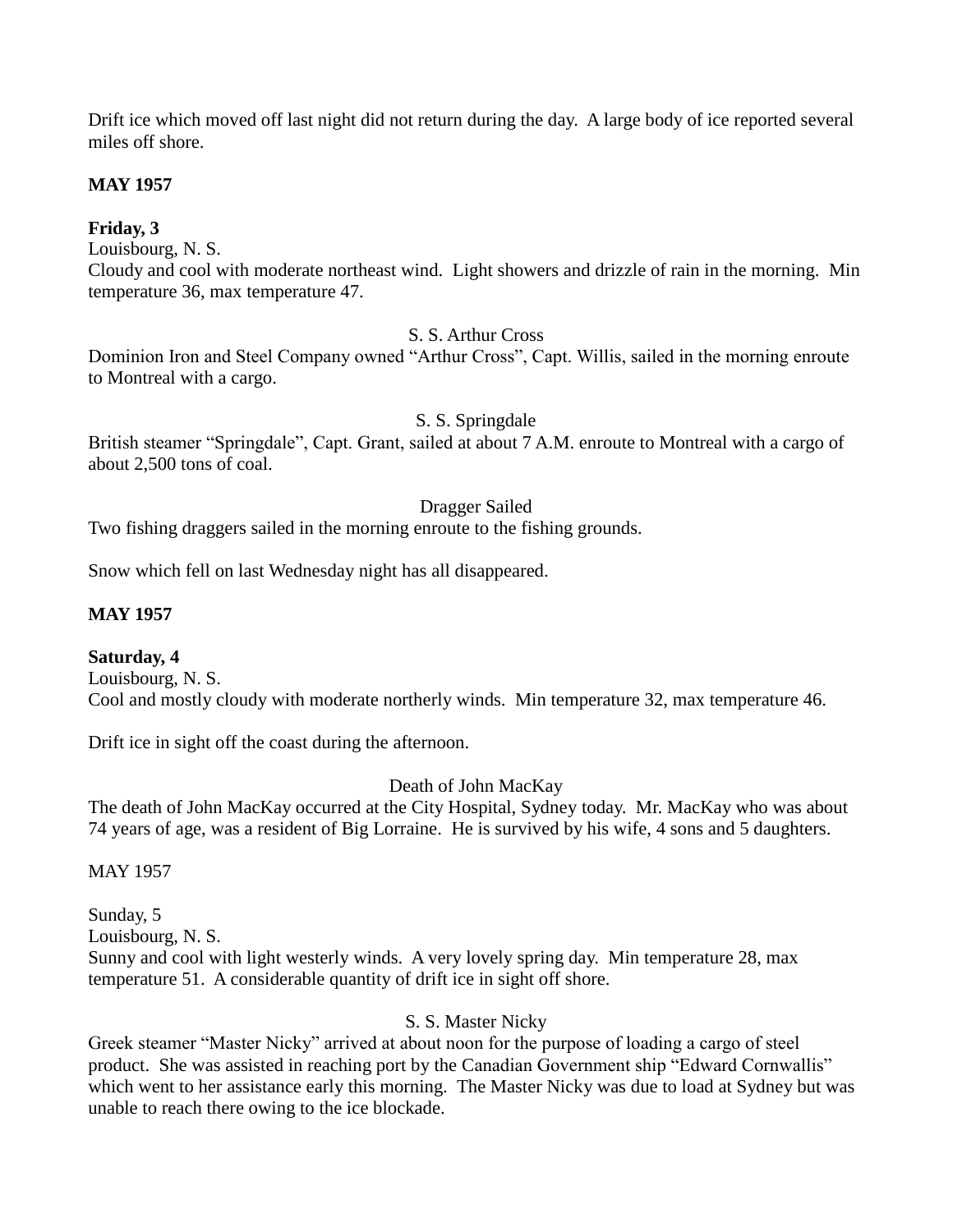### Church Services

At 11 A.M. and 7 P.M., attended services in the First United Church where Rev. John L. Rose was the preacher. Present in the morning about 115, in the evening, 60. Choir attendance, A.M. 8, P.M. 10.

# Plaster Cast Removed

The plaster cast which was placed on Emeline's ankle on April 13, was removed this afternoon by Dr. D. T. Mosher. The ankle has much improved and it is not necessary to put on another cast.

MAY 1957

Monday, 6 Louisbourg, N. S. Sunny and cool with light southerly winds. Min temperature 28, max temperature 46.

Large body of drift ice along the coast. Harbour filled with loose ice in the afternoon.

### S. S. Baccalieu

Newfoundland steamer "Baccalieu" arrived during last night, landed passengers and mails and sailed early this morning.

# S. S. Master Nicky

Steamer "Master Nicky" which arrived yesterday began loading a cargo of steel rails this morning.

# **MAY 1957**

### **Tuesday, 7**

Louisbourg, N. S.

Sunny and warm with light southerly winds. A very lovely day. Min temperatrure 30, max temperature 66.

# C. G. S. Edward Cornwallis

Canadian Government ship "Edward Cornwallis" sailed in the afternoon presumably to the assistance of a steamer on her way to this port.

### Drift Ice

Louisbourg harbour full of loose ice and a considerable quantity in sight off the coast.

### Funeral

At 2 P.M., attended the funeral of the late John MacKay of Big Lorraine. The service was held in the First United Church and was conducted by Rev. John L. Rose, M. A. Funeral in charge of D. M. Johnston, Funeral Director. Burial took place in Willow Grove Cemetery.

# **MAY 1957**

# **Wednesday, 8**

Louisbourg, N. S.

Sunny and warm with very light variable winds. Mostly southerly. A very lovely spring day. Min temperature 36, max temperature 65.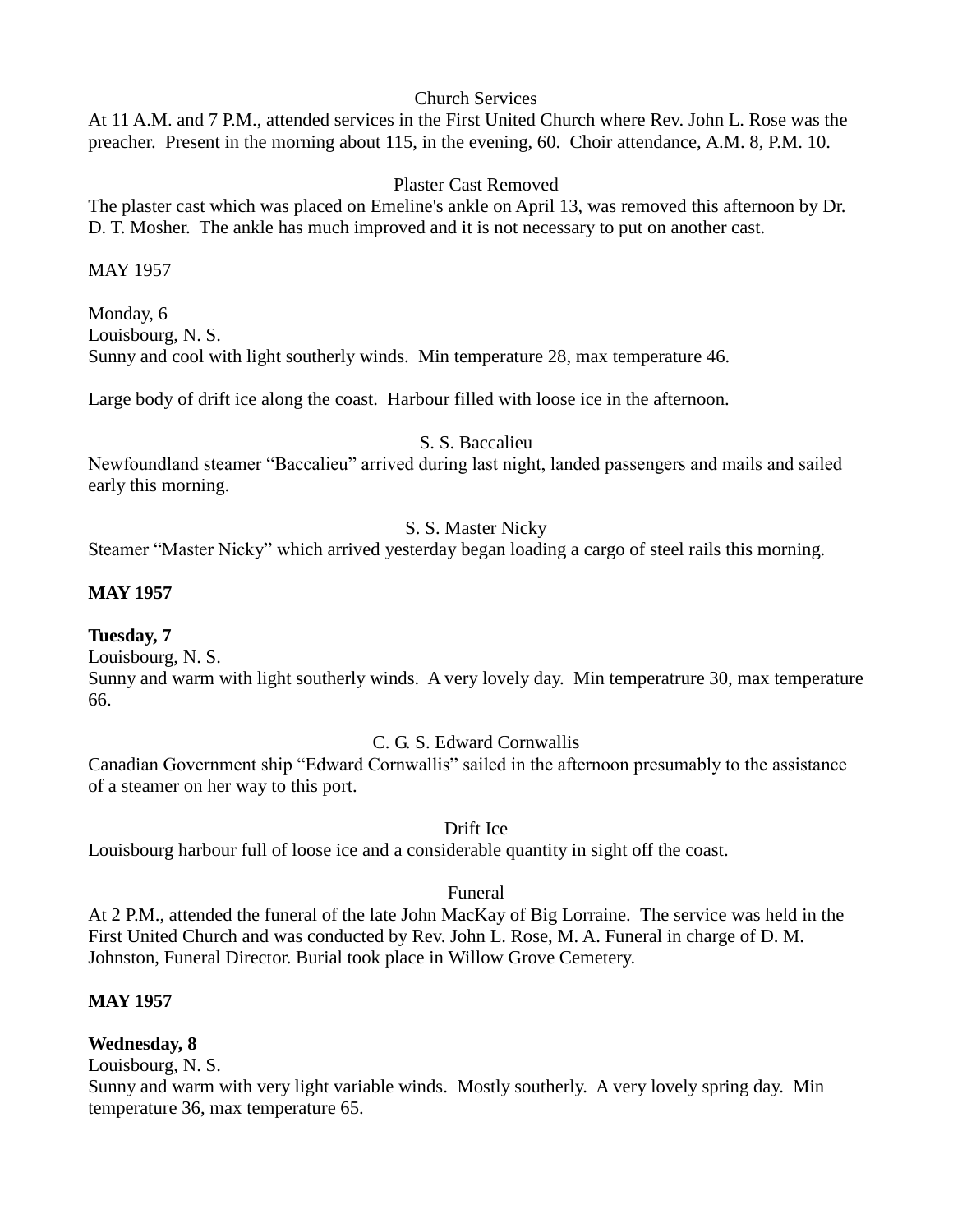### S. S. Menastone

British steamer "Menastone" arrived in the morning and docked on the eastern side of the coal pier for the purpose of loading a cargo of coal. This ship is under charter to the British Empire Steel and Coal Company Ltd. The Menastone has already taken a cargo of coal up the St. Lawrence this season but was unable to reach Sydney on the return trip owing to the ice blockade. This ship was assisted in reaching Louisbourg by the Canadian Government ship "Edward Cornwallis" which also arrived here this morning.

# **MAY 1957**

### **Thursday, 9**

Louisbourg, N. S.

Cloudy, but becoming sunny before noon. Sunny during the afternoon and evening. Light to moderate southerly winds. Loose ice in the eastern end of the harbour. No ice in sight off the coast during the afternoon. Min temperature 35, max temperature 51.

### **MAY 1957**

### **Friday, 10**

Louisbourg, N. S.

Cloudy and cool with light variable winds, mostly southerly. Min temperature 40, max temperature 58. A few light showers of rain during the day and night.

### S. S. Menaston

British steamer "Menastone" sailed during the afternoon for St. Lawrence port with a cargo of about 4,500 tons of coal.

# Fishing Draggers

Three fishing draggers; "Cape Dauphin", "Fort Louisbourg" and "Conquest" arrived from the fishing banks with cargoes of fish for the fishing plants.

### Havre aux Maison

French motor vessel "Havre aux Maison" arrived in the evening and docked at the west side of the coal pier.

### Drift Ice

Some loose scattered drift in the harbour and some loose in sight off the coast.

Canadian Government ship "Edward Cornwallis" sailed, but returned to port at about noon.

# **MAY 1957**

# **Saturday, 11**

Louisbourg, N. S.

Sunny and rather cool with light northeast wind, shifted to southwest at about noon. Min temperature 34, max temperature 50. Rainfall of last night about 1/4 inch.

### Drift Ice

A considerable quantity of drift ice off the coast and a few loose clampers in the harbour.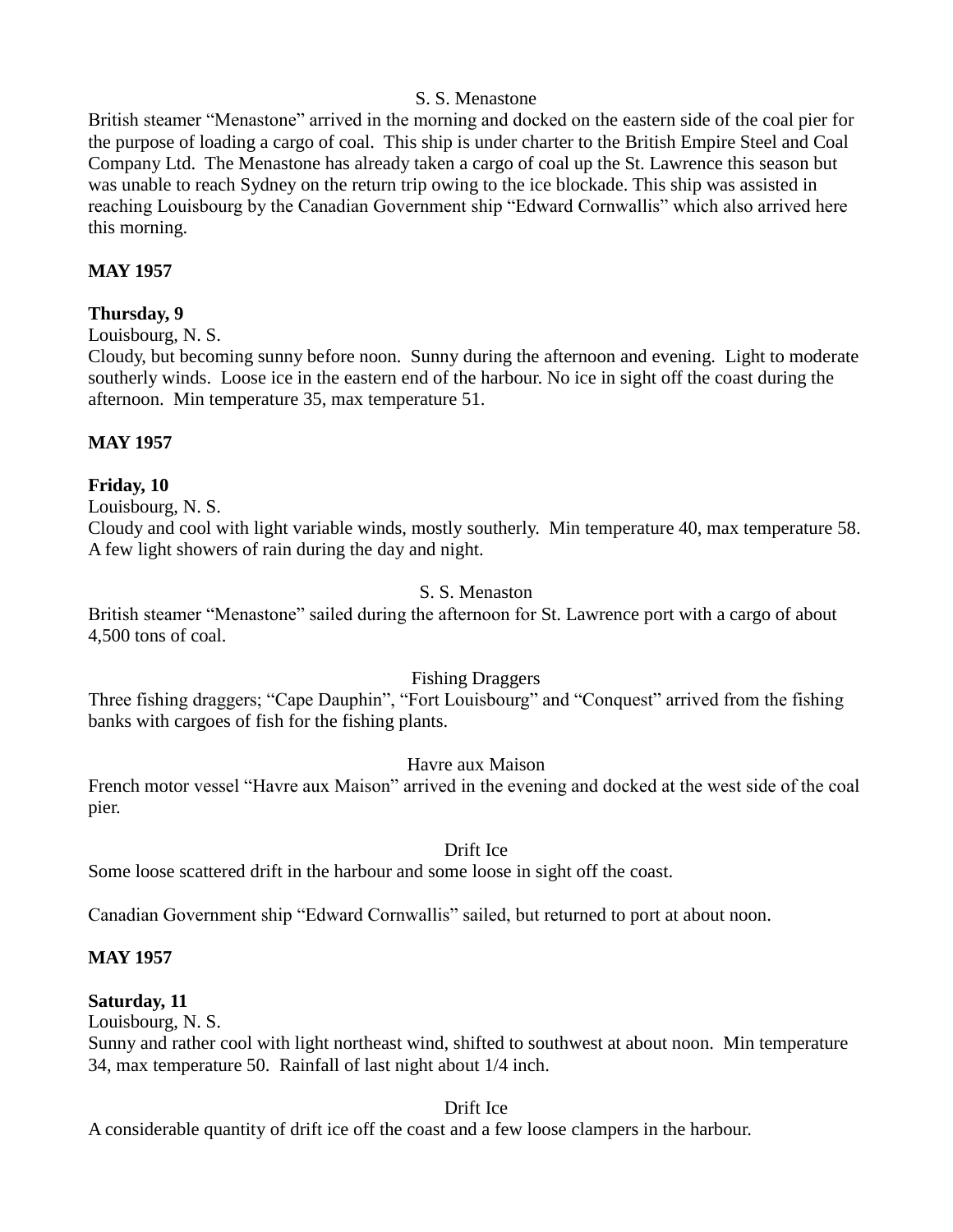# C. G. S. Edward Cornwallis

Canadian Government ship "Edward Cornwallis" sailed at about 8 A.M.

# **MAY 1957**

**Sunday, 12** Louisbourg, N. S. Mother's Day Sunny and cool with light to moderate southwest wind. Min temperature 32, max temperature 52.

# Drift Ice

What appears to be an ice barrier in sight several miles off the coast. Harbour free of ice with the exception of a few loose clampers.

# Church Services

At 11 A.M. and 7 P.M., attended services in the First United Church, where Rev. John L. Rose, M. A. was the preacher. As this is the beginning of Christian Family Week and today is Mother's Day, services appropriate for the occasions were held with special music by the choir. Present in the morning about 135, of which about half were members of the Sunday School. In the evening the congregation numbered about 55. Choir attendance, A.M. 8, P.M. 10.

# **MAY 1957**

# **Monday, 13**

Louisbourg, N. S.

Cloudy and cool with light southwest wind and some fog. Min temperature 34, max temperature 52. Light showers beginning at about 4:30 P.M. and continuing during the night.

### Drift Ice

Drift ice that has been hovering off the coast for the past week has all disappeared.

# **MAY 1957**

# **Tuesday, 14**

Louisbourg, N. S.

Sunny and cool with strong north-northeast wind at times reaching gale force. Min temperature 33, max temperature 47.

Drift ice which was absent during the early part of the day put in an appearance during the evening. A considerable quantity showed up about two miles off the coast. No ice in the harbour.

# **MAY 1957**

# **Wednesday, 15**

Louisbourg, N. S.

Cloudy and cool with light southwest wind. Rain began to fall at about 3 P.M. and continued moderately during the evening and night. Min temperature 30, max temperature 45.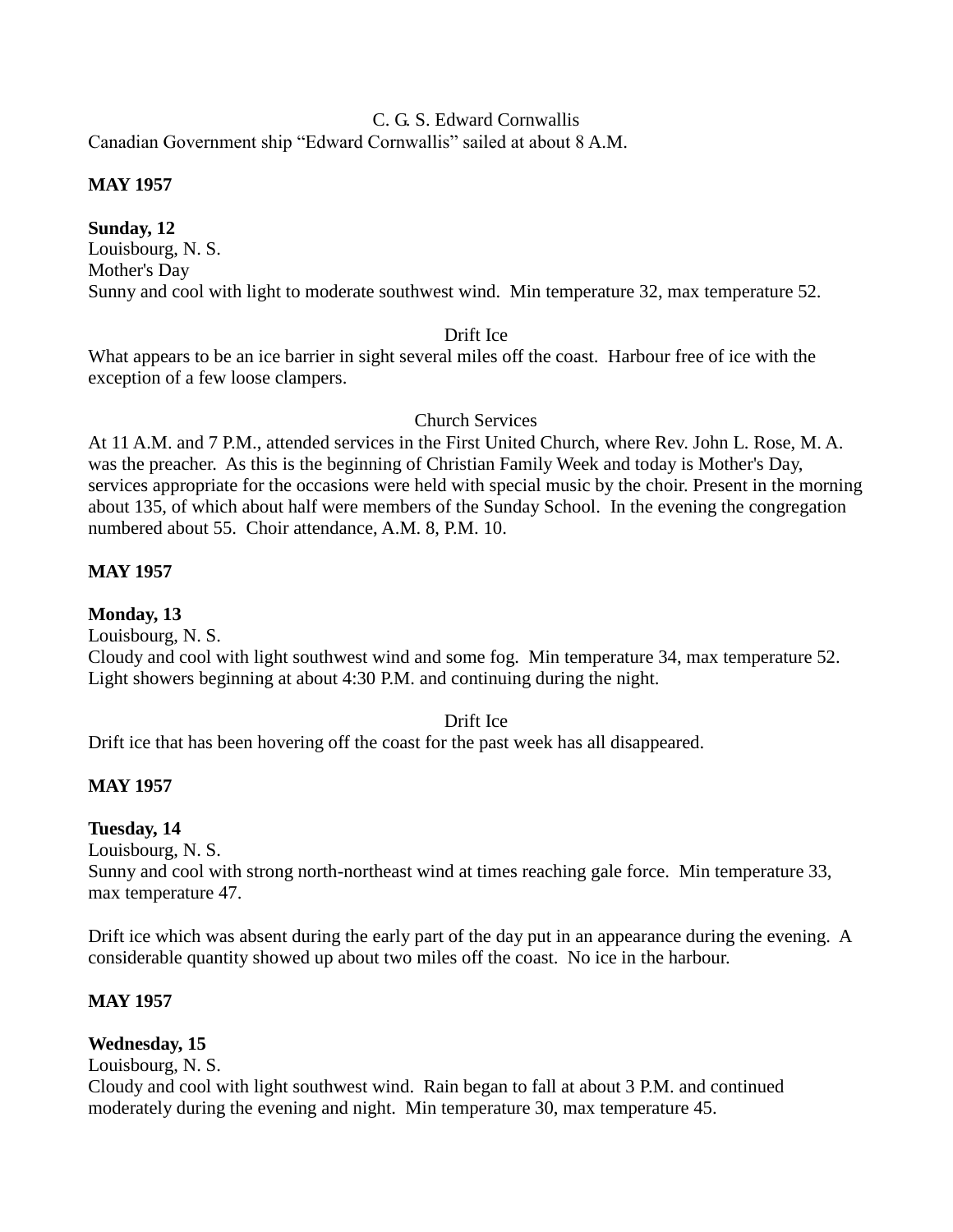Drift ice in sight a short distance off the harbour.

# Lobster Fishing Season Begins

The lobster season on this part of the Cape Breton coast begins today but owing to the presence of the drift ice, no traps will be placed.

### C. G. S. Montcalm

Canadian Government ship (Icebreaker) arrived in the evening and docked at the coal pier.

### Choir Practice

At 8 P.M., attended and conducted choir practice in the First United Church.

# **MAY 1957**

# **Thursday, 16**

Louisbourg, N. S.

Cloudy and cool with sunny intervals. Moderate to fresh northerly wind. Min temperature 31, max temperature 55. Rainfall of last night about 1/2 inch.

# S. S. Master Nicky

Greek steamer "Master Nicky" sailed at about 8:30 A.M. enroute to Mexico with a cargo of [blank] tons of steel rails, which she loaded at this port.

# C. G. S. Montcalm

Canadian Government ship "Montcalm" sailed at about 8:15 A.M.

# Drift Ice

No drift ice in sight off the coast. A small quantity in the southwest end of the harbour held there by the northerly winds.

# **MAY 1957**

# **Friday, 17**

Louisbourg, N. S.

Sunny and very cool with fresh to strong northwest wind, at times reaching moderate gale force. Min temperature 27, max temperature 45.

No drift ice in sight off the coast.

# **MAY 1957**

# **Saturday, 18**

Louisbourg, N. S. Sunny and cool with fresh to strong northwest wind. Min temperature 30, max temperature 52.

No drift ice reported off the coast.

# **MAY 1957**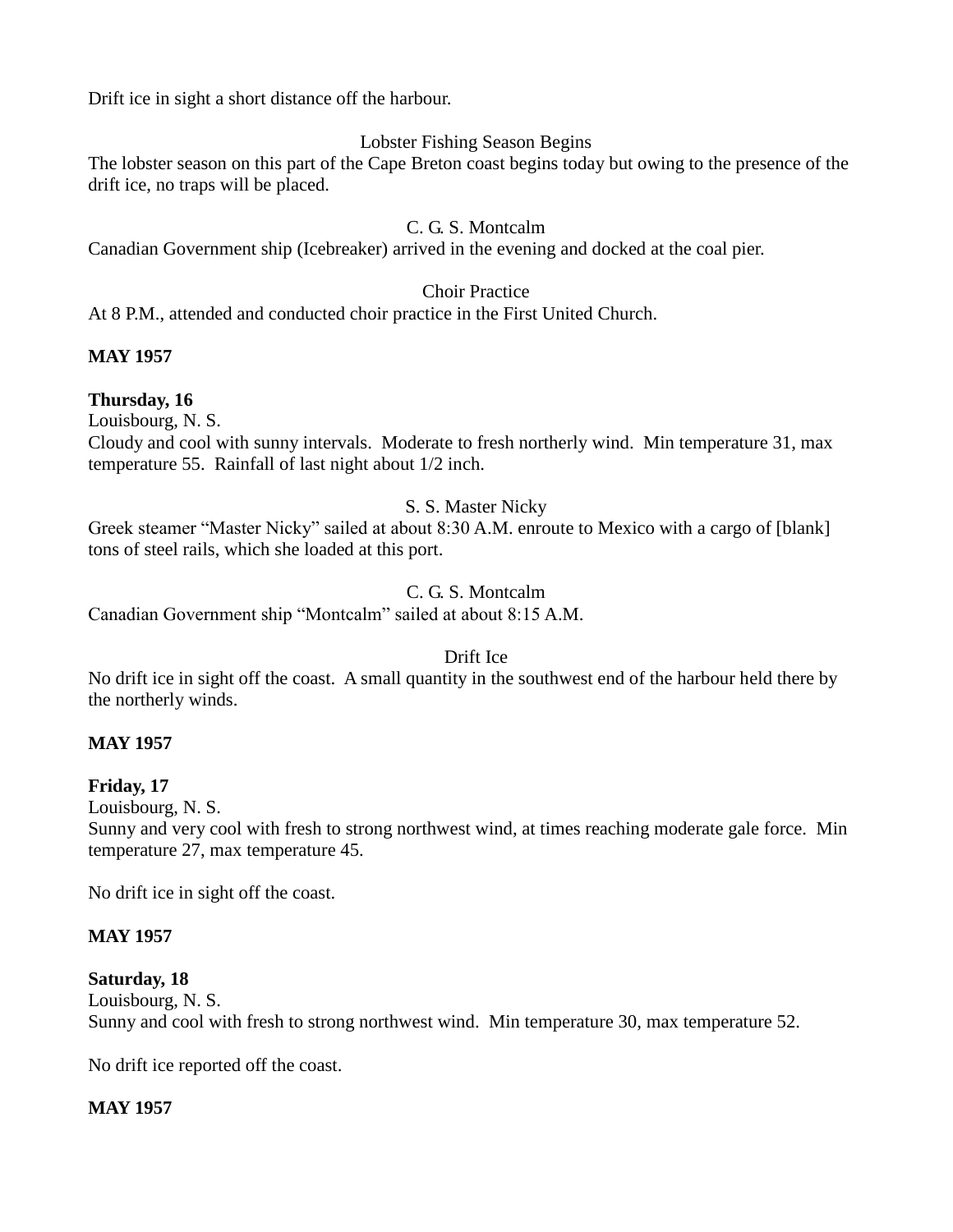### **Sunday, 19**

Louisbourg, N. S.

Sunny with moderate northwest wind decreasing to light in the evening. A very lovely day. Min temperature 30, max temperature 59.

### Church Services

At 11 A.M. and 7 P.M., attended services in the First United Church where Rev. John L. Rose, M. A. was the preacher. Morning attendance, upwards of 100, evening 43. Choir attendance; A.M. 9, P.M. 9. At 11 A.M., the Girl Guides and Brownies paraded to the First United.

# **MAY 1957**

**Monday, 20** Louisbourg, N. S. Victoria Day Variable cloudiness with light southwest wind. Min temperature 32, max temperature 57.

### Planted Sweet Peas

In the afternoon, planted sweet peas in the garden. First planting this season.

# Death of Mrs. Archie MacInnis

The death of Mrs. Archie MacInnis occurred this morning at her home at Kennington Cove following a short illness. Mrs. MacInnis, who was 78 years of age, is survived by her husband and one adopted son, Teddy.

# Death of Daniel Smith

The death of Daniel Smith occurred this evening at his home on Old Sydney Road. After working around his place all day, he passed away very suddenly from a heart attack at about 6:30 P.M. Mr. Smith, who was about 58 years of age is survived by his wife, the former Miss Emma Tutty and four daughters: Mrs. Allan MacDonald (Irene) of Scotch Lake, C. B. , Mrs. Aubrey MacKinnon (Jean), Louisbourg, Muriel, Halifax, N. S. and Eva at home. He is also survived by four sisters and two brothers. A veteran of the First World, he was a member of the Canadian Legion Branch 62, Louisbourg.

C. G. S. Bernier

Canadian Government ship "Bernier" arrived in the evening and docked at the Government wharf.

# **MAY 1957**

# **Wednesday, 22**

Louisbourg, N. S. Cool and remarkably clear with moderate north-northeast wind. A very lovely day. Min temperature 34, max temperature 53.

Funeral

In the early afternoon, motored to Kennington Cove with George Lewis where we attended the funeral of the late Mrs. Archie MacInnis. Services at the house, First United Church, Louisbourg and the cemetery were conducted by Rev. John L. Rose, M. A. Burial took place in Catalone Cemetery. Funeral in charge of D. M. Johnston, Funeral Director, Louisbourg.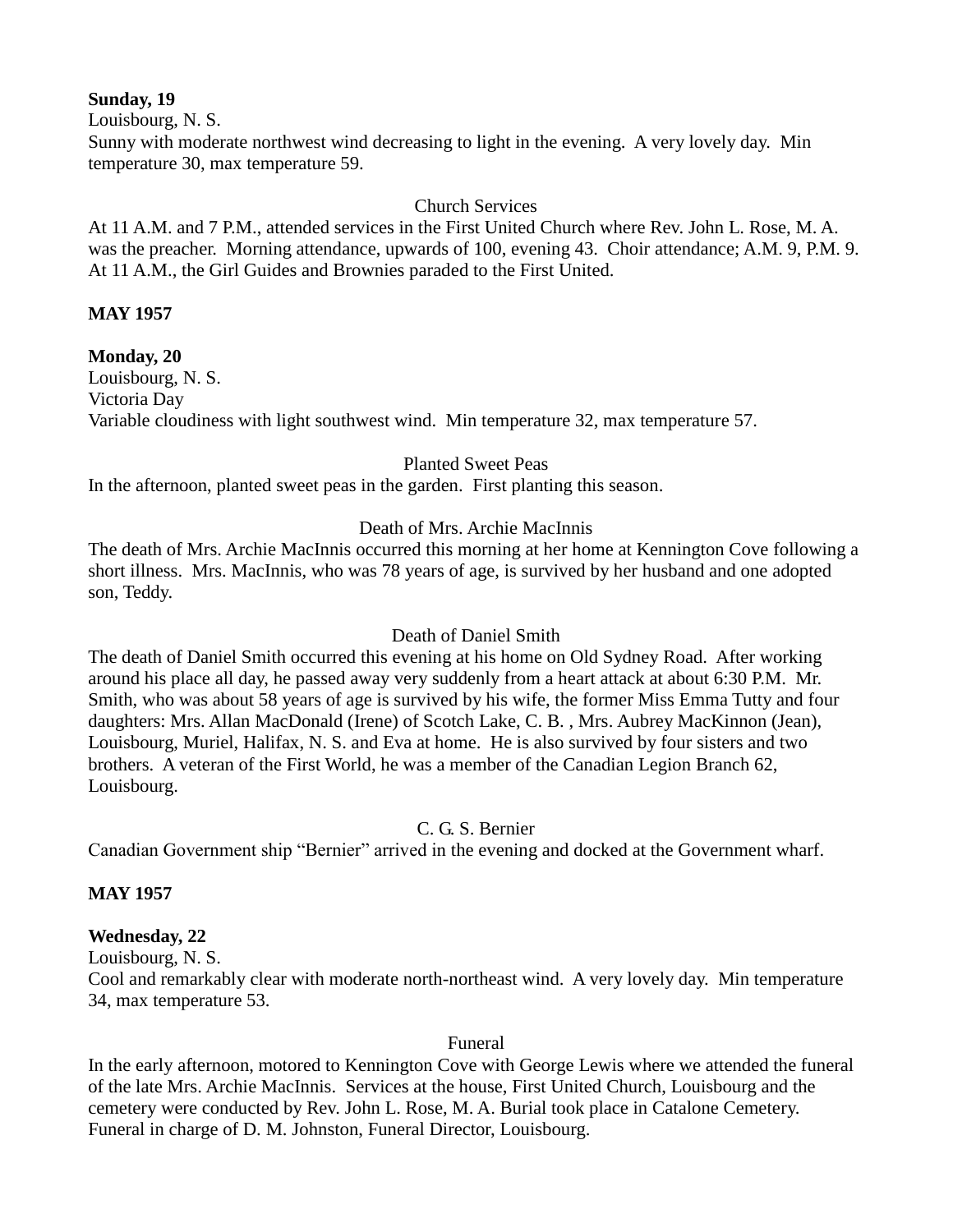### Choir Practice

At 8 P.M., attended and conducted choir practice in the First United Church. Planted three Dahlia bulbs in the garden. Owing to the cold weather, these are the first bulbs I have planted this season.

### **MAY 1957**

### **Thursday, 23**

Louisbourg, N. S.

Cloudy and cool with a few brief sunny intervals. Light southerly winds. Min temperature 30, max temperature 50.

### Brotherhood Banquet

At 8 P.M., attended the Banquet of the Brotherhood of the First United Church which was held in Calvin hall with the Junior Guild catering. This banquet which developed into a lobster supper, marks the closing of the activities of the Brotherhood for the summer months.

### Funeral

At 1:30 P.M., in company with James Crowdis and William Stewart, motored with George Lewis to Old Sydney Road where we attended the funeral of the late Daniel Smith. Services at the house and grave were conducted by Rev. John L. Rose, M. A. A detachment of the Canadian Legion Branch 62, of which Mr. Smith was a member, were present and read a commitment service at the cemetery, followed by "Last Post" by Harvey MacLeod. Funeral in charge of D. M. Johnston, Funeral Director, Louisbourg. Burial took place in Willow Grove cemetery.

# **MAY 1957**

### **Friday, 24**

Louisbourg, N. S.

Cloudy and cool with light southerly winds and considerable fog. Light showers at intervals throughout the day. Min temperature 40, max temperature 44.

# **MAY 1957**

### **Saturday, 25**

Louisbourg, N. S.

Sunny and warm with light to moderate variable winds mostly westerly. A very lovely day. Min temperature 42, max temperature 70.

### Planted Dahlias

Finished planting my dahlia bulbs. With these previously planted, I have a total of 16.

### Political Meeting

In the evening, a meeting in the interests of the Conservative Party was held in the Navy Hut. The speakers were Robert S. MacLellan, Conservative candidate for Inverness-Richmond and Cape Breton West, and E. A. Manson, M. L. A. For Cape Breton West.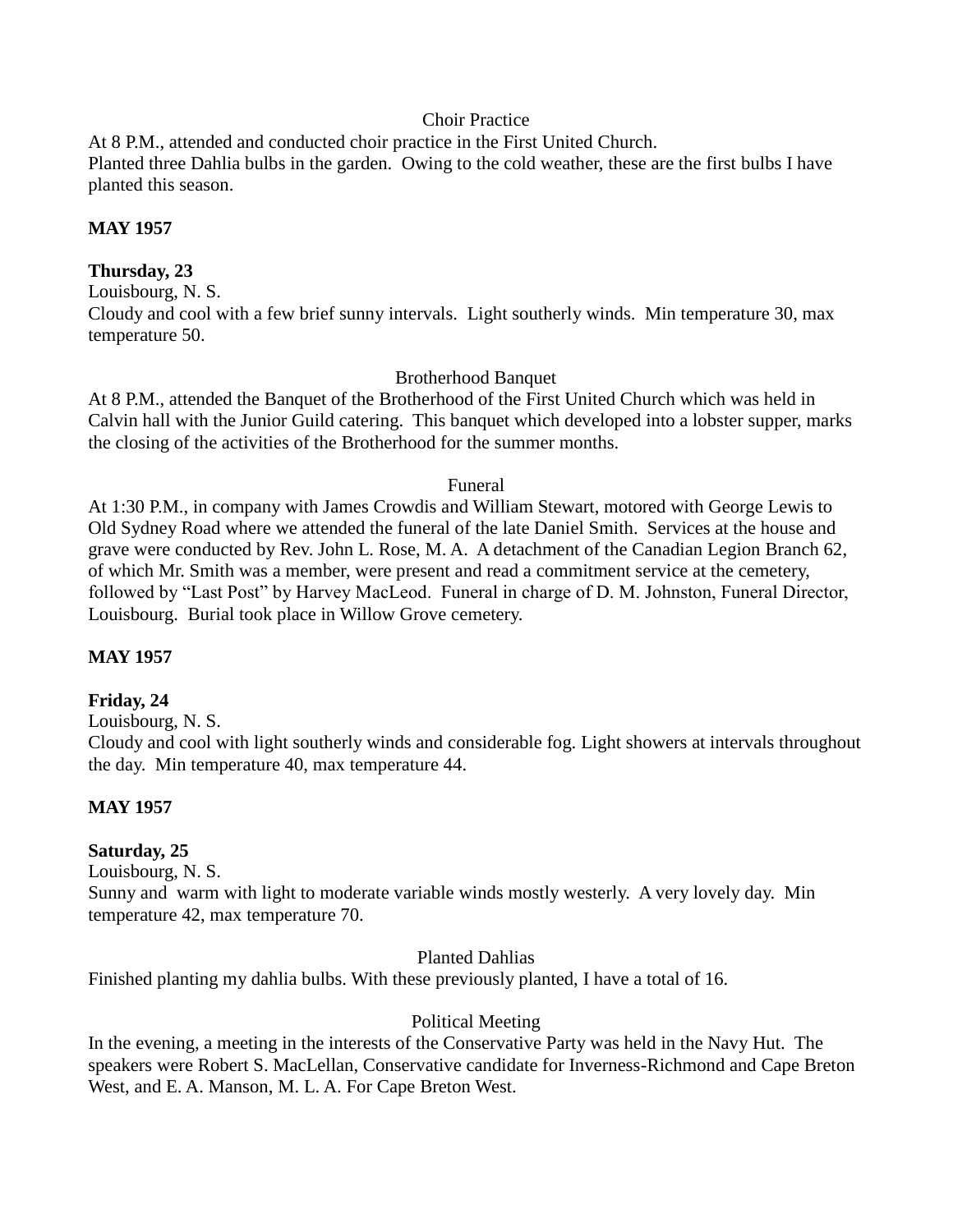### **MAY 1957**

### **Sunday, 26**

Louisbourg, N. S. Sunny with light variable winds. Min temperature 39, max temperature 61.

### Church Services

At 11 A.M. and 7 P.M., attended services in the First United Church. Rev. John L. Rose M. A. was the preacher in the morning. In the evening, Mrs. Kemp, wife of Rev. Mr. Kemp of Bras d' Or and a former missionary in Trinidad, gave the address. Present in the morning, about 90, in the evening 42. Choir attendance, A.M. 6, P.M. 9.

### **MAY 1957**

# **Monday, 27**

Louisbourg, N. S.

Cloudy and cool with light southerly and easterly winds, increasing to moderate at night. Min temperature, 32, max temperature 51. A few very light showers during the day.

### Nomination Day

This is nomination day throughout the Dominion of Canada for candidates contesting the election to be held the 10<sup>th</sup> of June next. The Liberal candidates in the Province of Nova Scotia nominated are as follows:

J. Ralph Kirk, Antigonish-Guysborough John H. Dickey, Halifax S. R. Balcom, Halifax A. Laurie Morfie, Digby-Annapolis-Kings Dr. Wm. Buchanan, Cape Breton North-Victoria J. A. M. Kirk, Shelburne-Yarmouth-Clare Hon. R. H. Winters, Lunenburg-Queens A Ralph Lusby, Cumberland H. B. MacCulloch, Pictou Allan J. MacEachen, Inverness-Richmond-Cape Breton West Leo MacIntyre, Cape Breton South Gordon J. Purdy, Colchester-Hants

### Conservative Candidates

In Nova Scotia, the following Conservative candidates were nominated to contest the June  $10<sup>th</sup>$ election: Robert Coates, Cumberland County Lloyd R. Crouse, Queens-Lunenburg Cyril Kennedy, Colchester-Hants Angus R. MacDonald, Antigonish-Guysborough h. Russel MacEwan, Pictou Robert S. MacLellan Jr., Inverness-Richmond- Cape Breton West Donald MacInnis, Cape Breton South Bob McCleave, Halifax City and County Edmund Morris, Halifax City and County Robert Muir, Cape Breton North and Victoria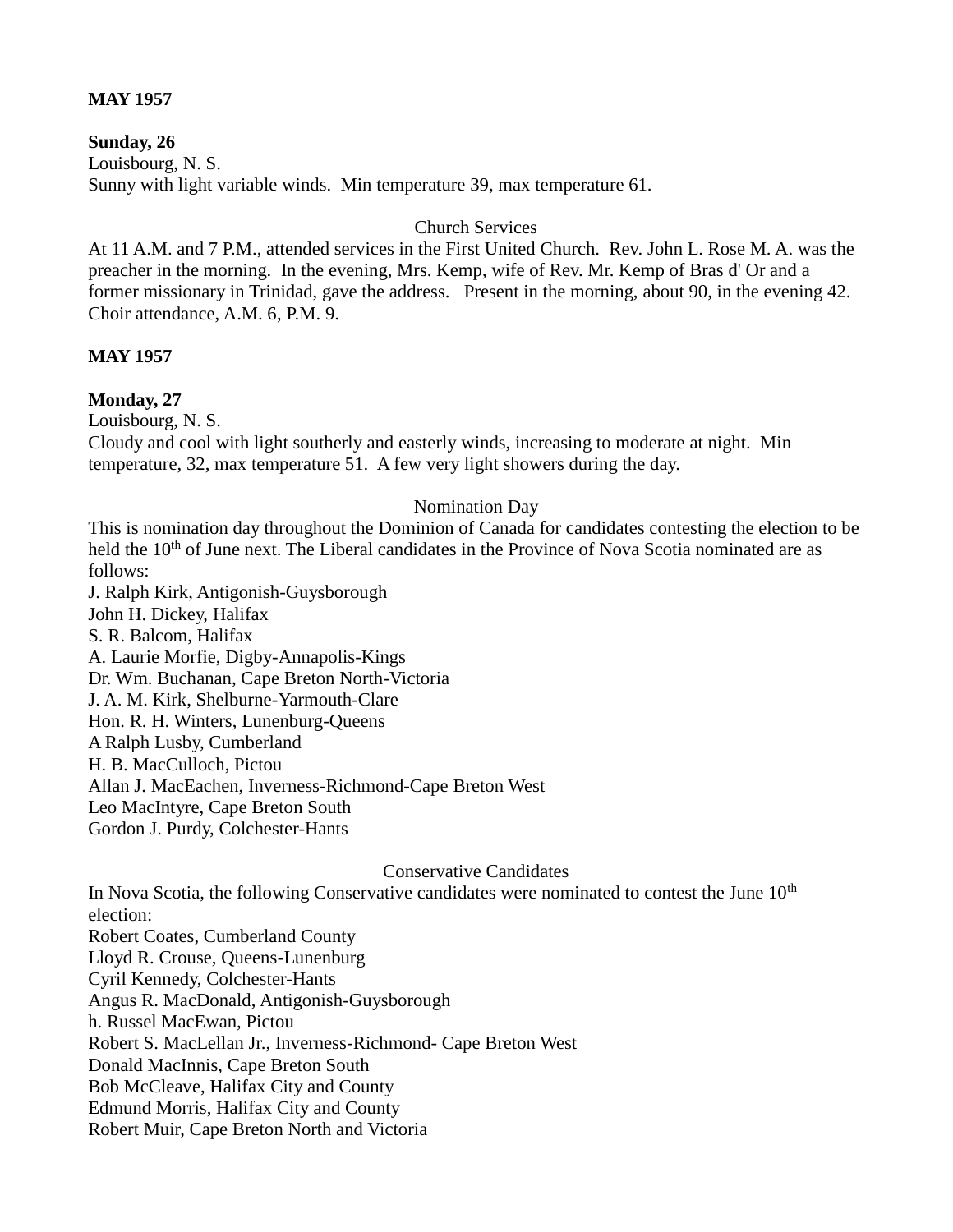G. C. Monohan, Digby-Annapolis -Kings J. Douglas Trefry, Shelburne-Yarmouth-Clare.

# **MAY 1957**

**Tuesday, 28**

Louisbourg, N. S.

Cloudy and foggy with light easterly winds. Lightening and heavy showers at about 3:45A.M. Rainfall of the early morning, about 3/8 inch. Min temperature 41, max temperature 52.

Steamer Stranded at Scatari

Italian steamer "Fides", 7,100 tons Register, enroute [blank]

# **MAY 1957**

# **Wednesday, 29**

Louisbourg, N. S. Variable cloudiness with light variable winds. Min temperature 43, max temperature 62.

# **MAY 1957**

# **Thursday, 30**

Louisbourg, N. S.

Sunny with light to fresh northwestw ind. A very lovely day. Min temperature 40, max temperature 65.

# To Sydney and Return

Went to Sydney on the 9:30 A.M. trip of the Bus of the Acadian Bus Lines. Met G. H. Kelly of the firm of J. S. Pattille and Company Ltd of Truro, N. S. and placed an order with him for Christmas and staple goods. Had lunch with Mr. Kelly at the Isle Royale Hotel. Returned home on the bus leaving Sydney at 4:30 P.M.

# **MAY 1957**

# **Friday, 31**

Louisbourg, N. S.

Sunny and moderately warm with light southerly winds. A very lovely day. Min temperature 45, max temperature 65.

Visited Louisbourg Historic Park

At about 10 A.M., visited "Louisbourg National and Historic Park" as guide to a party consisting of Rev. John Stewart, Principal of the Youth Training Centre and two young lady graduates of the Centre. Rev. John L. Rose, pastor of the First United Church, Louisbourg also accompanied the party. At the park, I gave a talk on old Louisbourg and pointed out places of interest on the site of the old Fortress. The Youth Training Centre of which Rev. John Stewart is Principal, is located at Tatamagouche, N. S.

# **JUNE 1957**

**Saturday, 1**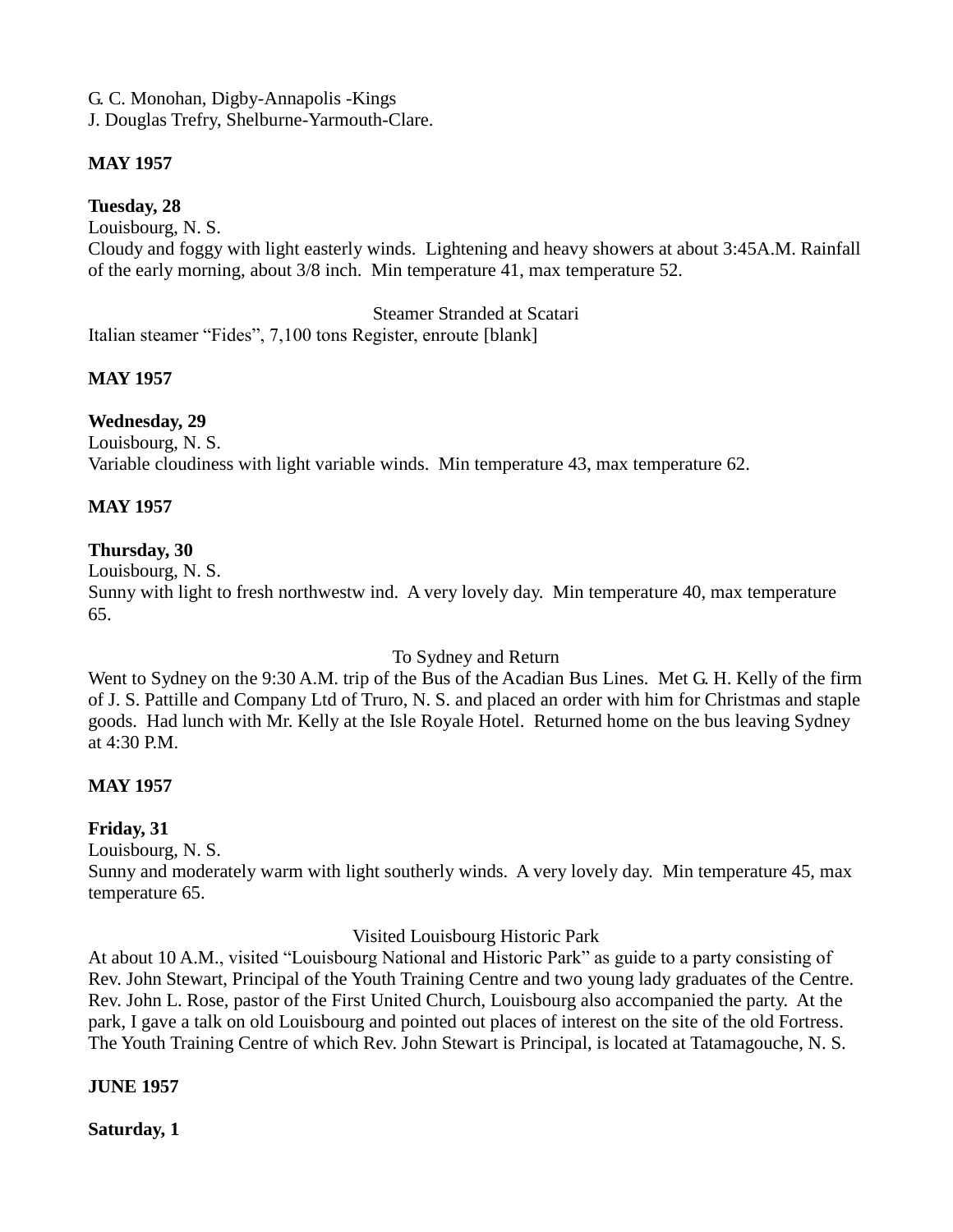Louisbourg, N. S.

Sunny and warm with light southerly winds. A very lovely spring day. Min temperature 40, max temperature 64.

# Political Meeting

At 8 P.M., attended a meeting in the Navy Hut which was held in the interests of the Liberal party. There were three speakers who addressed the meeting in the following order: Earl Urquhart, M. L. A. For Richmond County, Allan J. MacEachen, Liberal Candidate for Inverness-Richmond and Cape Breton West, and Leo MacIntyre of Glace Bay, Liberal Candidate for the constituency of Cape Breton South. The meeting was well attended and appeared to be much interested in what the speakers had to say regarding the campaign which ends with election day June  $10<sup>th</sup>$ . Guy Hiltz was chairman.

# **JUNE 1957**

# **Sunday, 2**

Louisbourg, N. S. Sunny with light moderate to fresh southwest wind. Min temperature 42, max temperature 64.

# Church Services

At 11 A.M. and 7 P.M., attended services in the First United Church where Rev. John L. Rose M. A was the preacher. Present in the morning, upwards of 100, in the evening, 39. Choir attendance, A.M. 9, P.M. 7.

# Fishermen's Service

At 3 P.M. attended a service for fishermen which was held in the open air on the Government wharf and sponsored by St. Bartholomew's Anglican Church. Service in charge of Rev. H. A. Seegmiller, Rector of St. Bartholomew's assisted by Rev. [blank], the Bishop of Nova Scotia. Rev. R. H. Waterman delivered the address.

# **JUNE 1957**

# **Monday, 3**

Louisbourg, N. S.

Rain in the early morning, cloudy clearing at about noon. Sunny during the afternoon and evening. Light to moderate southerly winds. Rainfall about 1/8 inch. Min temperature 40, max temperature 64.

# Italian Steamer Fides Refloated

The Italian steamer "Fides" after being stranded on a reef near Scatari Island was refloated today after being on the rocks since last Tuesday evening.

# **JUNE 1957**

# **Tuesday, 4**

Louisbourg, N. S.

Mostly sunny with moderately to fresh southwest wind decreasing to light in the evening. Min temperature 38, max temperature 62.

# **JUNE 1957**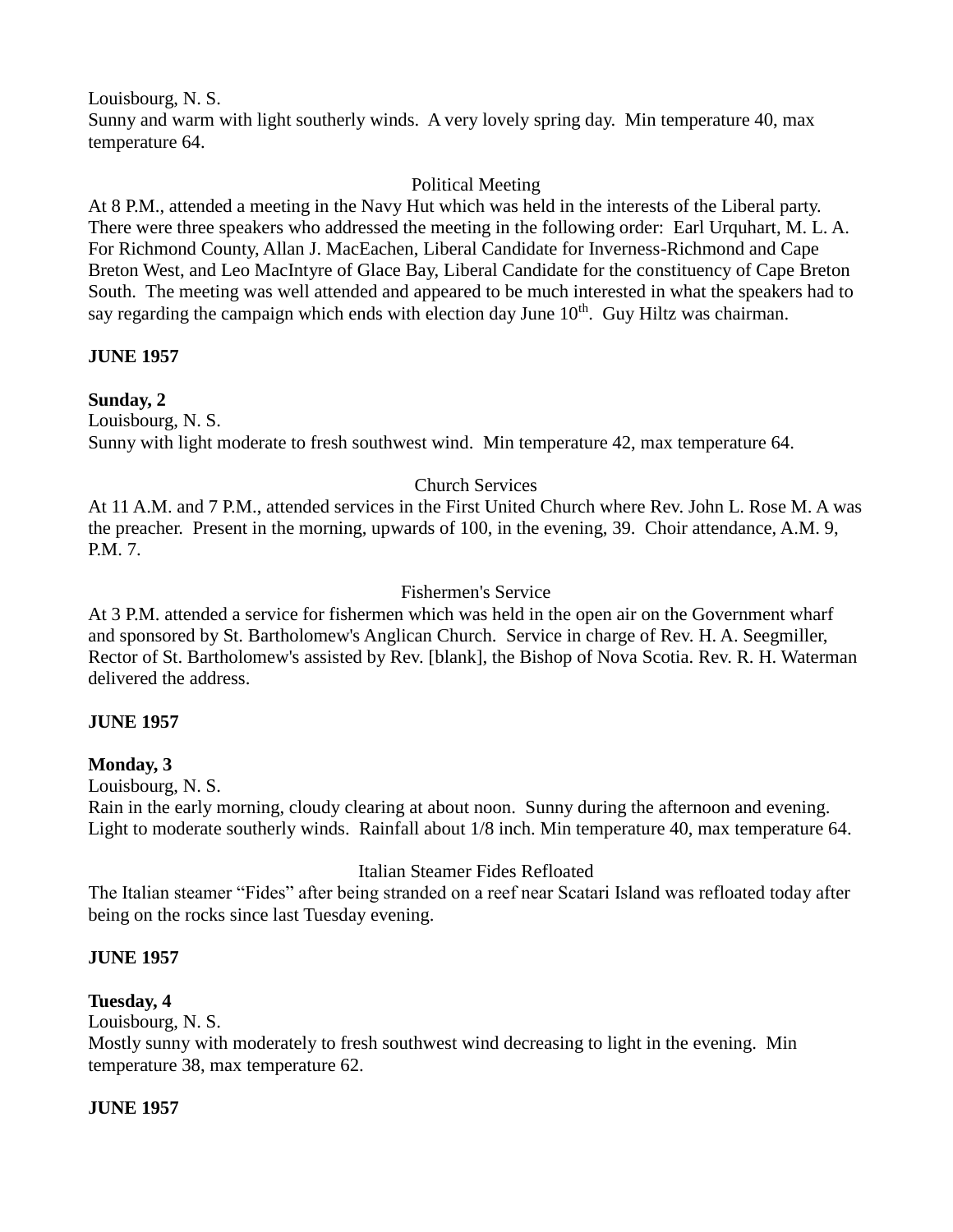# **Wednesday 5**

Louisbourg, N. S. Sunny and cool with light to moderate southwest wind. Min temperature 40, max temperature 58.

# J. R. Smallwood Visits Louisbourg

Hon. J. R. Smallwood, Premier of Newfoundland, who arrived at Sydney by plane last night, motored to Louisbourg arriving here at about 10:30 A.M. where he met a goodly number of the citizens of Louisbourg in the Navy hut where he gave an address on the Federal election campaign which ends on polling day, the  $10<sup>th</sup>$  of this month.

Before returning to Sydney, he visited the fish processing plants in this town. He was accompanied on his visit to this town by Dr. Harvey Sutherland, President of the Cape Breton South Liberal Association.

C. G. S. Lady Laurier

Canadian Government steamer "Lady Laurier" arrived in the evening and docked at the Government wharf.

# **JUNE 1957**

# **Thursday, 6**

Louisbourg, N. S. Sunny with light to moderate variable winds. A very lovely day.

# Visited Louisbourg National Park

In the forenoon, visited Louisbourg National and Historic Park, Kennington Cove and Lighthouse Point with a party consisting of Mr. R. V. Harris of Haliax, N. S., Capt. and Mrs. James R. Case, Bethel, Connecticut, U. S. A., Mr. and Mrs. A. J. B. Milburne, Knowlton, Quebec. We returned to town at about 4:30 P.M. At about 1 P.M. we had lunch at the "Fleur de Lis Inn".

C. G. S. Lady Laurier

Canadian Government steamer "Lady Laurier" sailed at about 9:30 A.M.

# **JUNE 1957**

# **Friday, 7**

Louisbourg, N. S.

Sunny and cool, becoming cloudy during the forenoon and continuing so during the afternoon and evening with rain beginning to fall at about 9:30 P.M. There were also a few very light showers in the afternoon. Light southerly and easterly winds. Min temperature 32, max temperature 55.

Concert

A variety concert, under the auspices of the Home and School Association, was held in the Calvin hall at 8 P.M.

# **JUNE 1957**

# **Saturday, 8**

Louisbourg, N. S. Cloudy and cool with a few brief sunny intervals in the afternoon. Strong northwest wind with an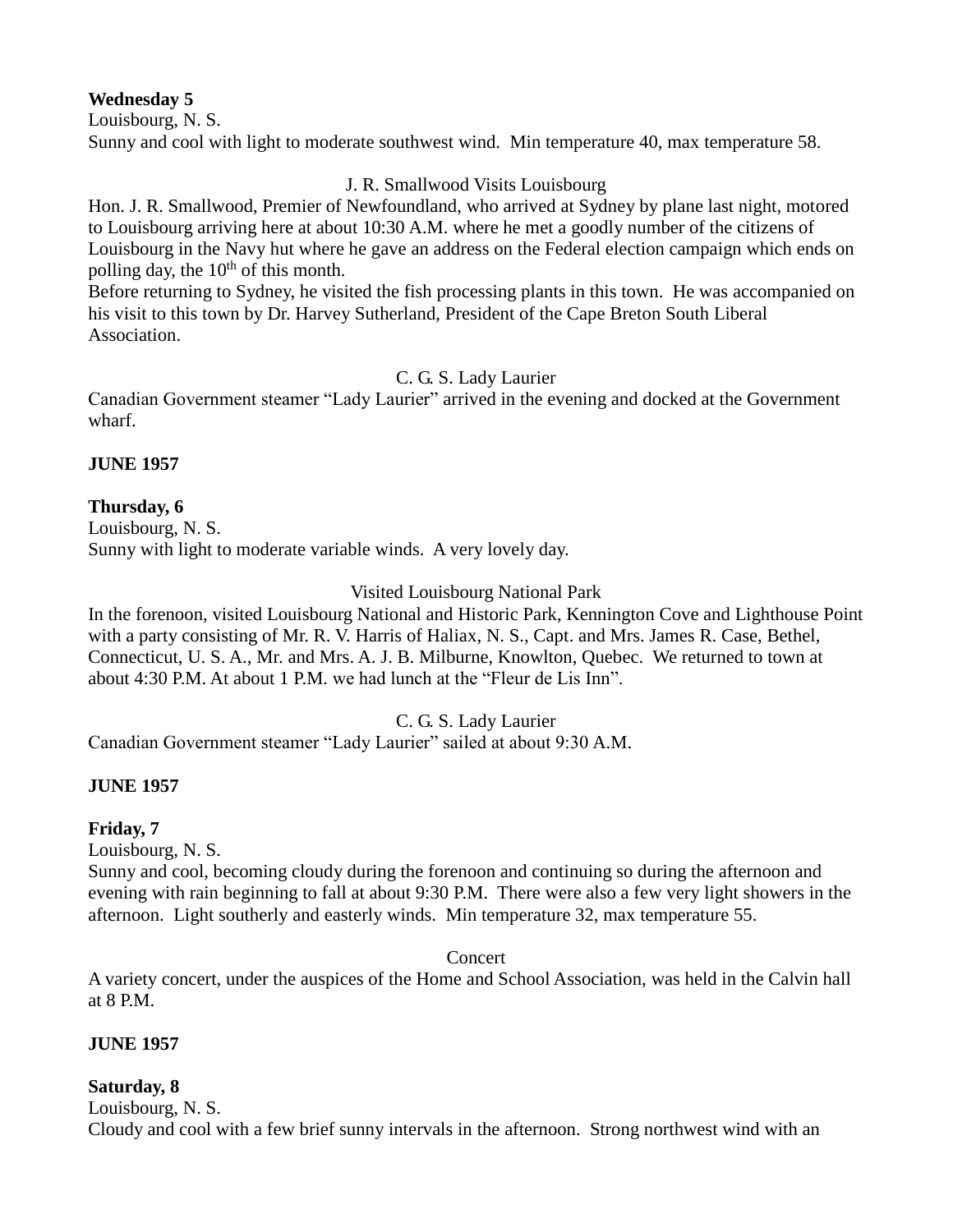occasional very light shower. Rainfall of last night about 1/4 inch. Min temperature 40, max temperature 53.

# Death of Neil MacRury [blank]

#### **JUNE 1957**

#### **Sunday, 9**

Louisbourg, N. S.

Cool with variable cloudiness. Light to fresh northwest and north winds. Min temperature 38, max temperature 61.

Church Services

At 11 A.M. and 7 P.M., attended services in the First United Church where Rev. John L. Rose D. D. Present in the morning about 120, in the evening 45. Choir attendance, A.M. 9, P.M. 10.

#### **JUNE 1957**

### **Monday, 10**

Louisbourg, N. S. Sunny and warm with light variable winds, mostly westerly. Min temperature 40, max temperature 73.

#### Federal Election

Liberal Government under the Premiership of Hon. Louis St. Laurent defeated.

### Election in Town of Louisbourg, 3 polls

|                 |            | Allan J. MacEachen, Liberal Robert S. MacLellan, Conservative |
|-----------------|------------|---------------------------------------------------------------|
|                 | 119        | 115                                                           |
|                 | 95         | 102                                                           |
|                 | 115        | 119                                                           |
|                 | 329        | 336                                                           |
| West Louisbourg | 81         | 18                                                            |
| Lorraine        | <u> 18</u> | 32                                                            |
|                 | 99         | 50                                                            |

#### **JUNE 1957**

### **Tuesday, 11**

Louisbourg, N. S.

Moderately warm and mostly sunny with light variable winds, mostly southerly, easterly at night. A very lovely late spring day followed a lovely moonlight night. Min temperature 44, max temperature 64.

### **JUNE 1957**

**Wednesday, 12**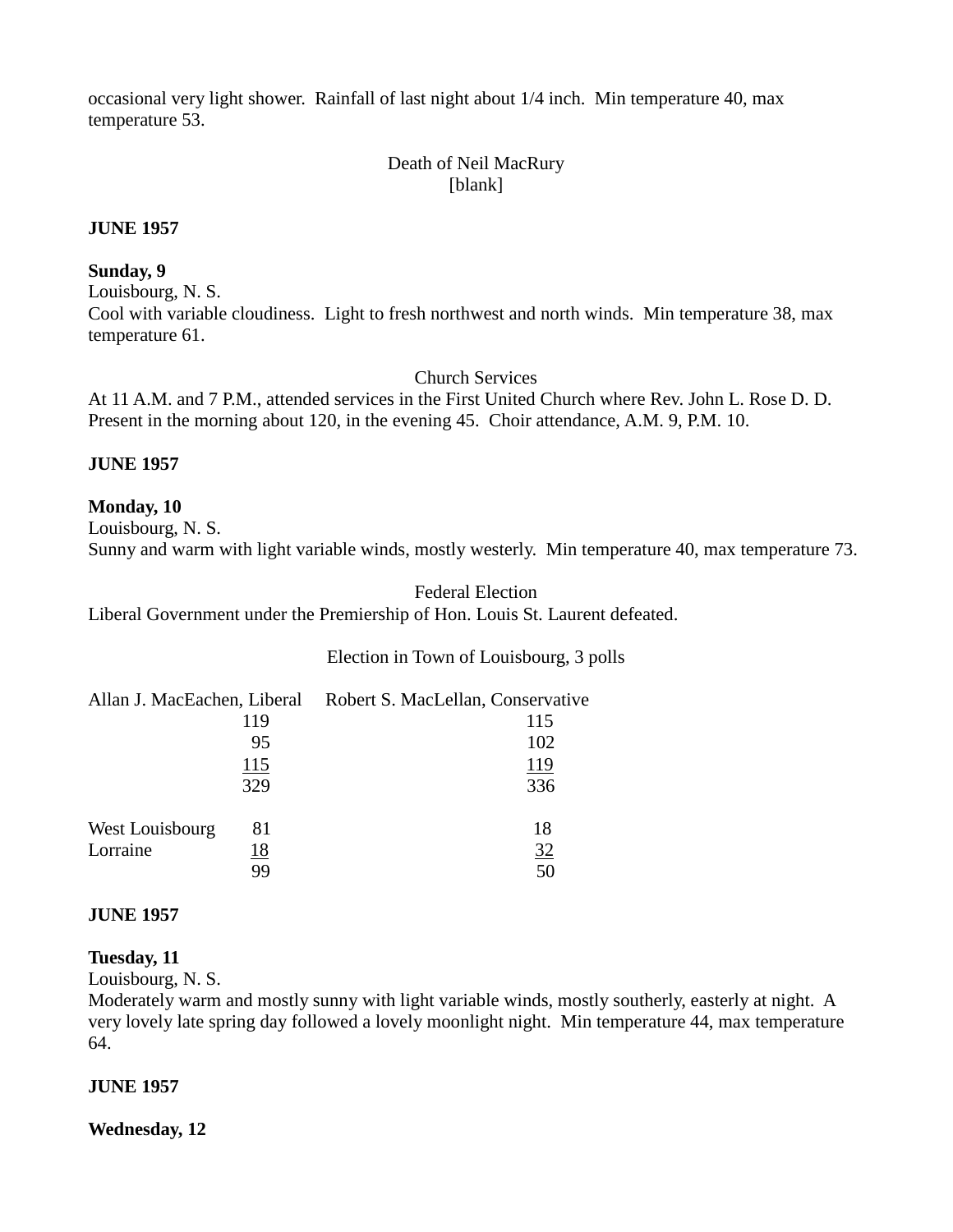Louisbourg, N. S.

Cloudy and cool with light to moderate easterly winds. Min temperature 43, max temperature 58.

# Attempted Burgulary (sic)

During last night, an attempt was made by a person or persons unknown to enter the store of Lewis & Company. A large hole was broken in the screen over one of the basement windows. No goods were missing. It is thought that burgular or burgulars were interrupted in the attempt.

# Death of J. Smith MacIvor

The death of J. Smith MacIvor Q. C of Sydney occurred at the City Hospital after a brief illness.

# Choir Practice

At 8 P.M., attended and conducted choir practice in the First United Church.

# **JUNE 1957**

# **Thursday, 13**

Louisbourg, N. S.

Cloudy with light showers and drizzle of rain during the forenoon. Partly clear in the afternoon, cloudy at night. Light southerly winds. Min temperature 49, max temperature 67.

# **JUNE 1957**

### **Friday, 14**

Louisbourg, N. S.

Cloudy and moderately warm with a brief sunny interval in the evening. Cloudy and foggy at night. Light southerly winds. Min temperature 48, max temperature 69.

# **JUNE 1957**

# **Saturday, 15**

Louisbourg, N. S.

Cloudy, mostly sunny during the afternoon with some fog along the coast. Foggy at night with light mist. Min temperature 48, max temperature 66. Light southwest wind.

> Children's Concert [blank]

### **JUNE 1957**

### **Sunday, 16**

Louisbourg, N. S.

Cloudy and moderately warm with light south-west wind. Sunny intervals during the afternoon. Foggy at night. Min temperature 49, max temperature 66.

# Church Services

At 11 A.M. and 7 P.M., attended services in the First United Church, where Rev. John L. Rose, B. A was the preacher. Present in the morning about 95, in the evening, 46. Choir attendance, A.M. 8, P.M. 8.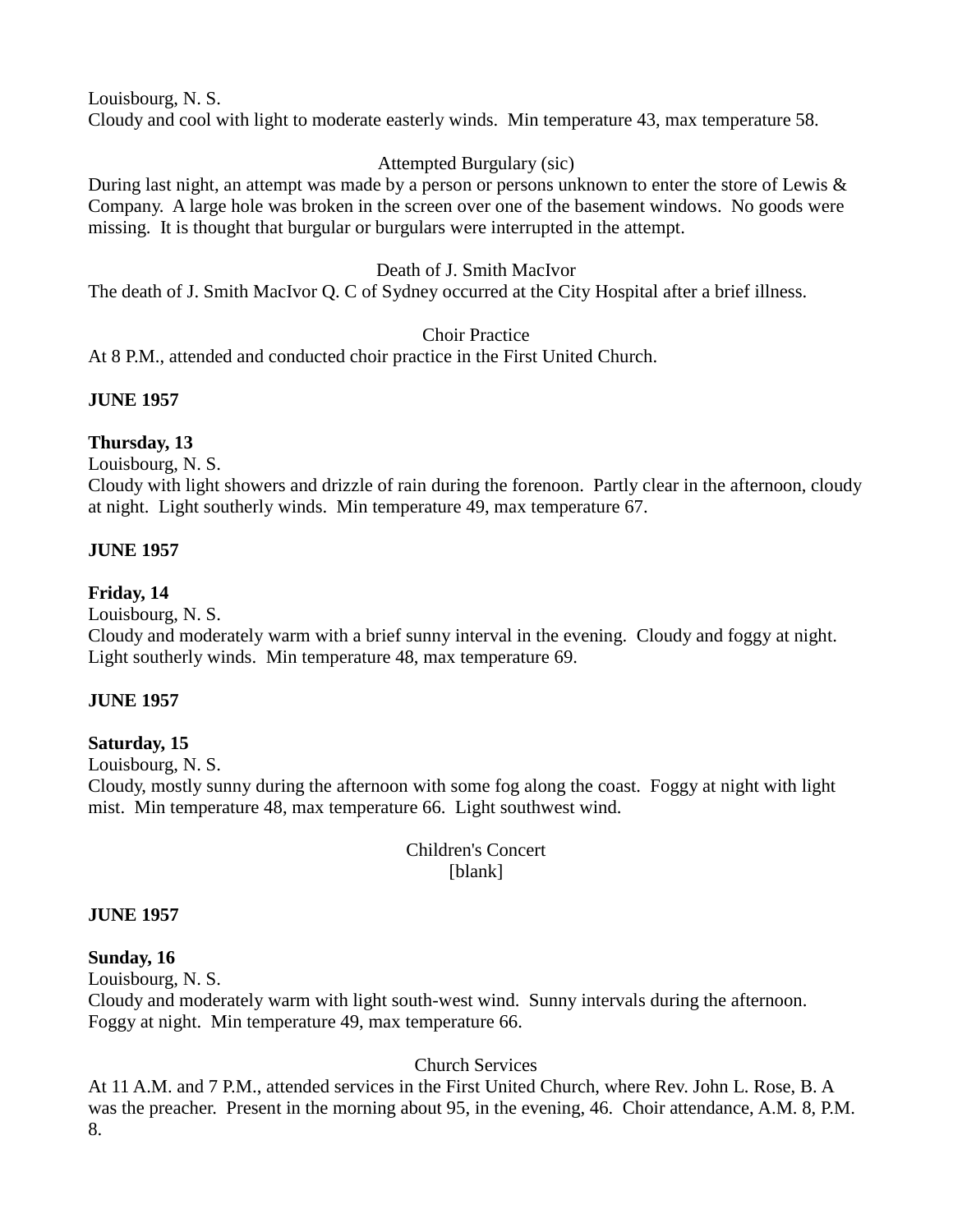### Visitors From Sydney

Mr. and Mrs. Hedley Hopkins and Mr. and Mrs. MacLeod arrived at about 9 P.M. and made us a visit of about one and a half hours. We were very glad to see them. They left to return at about 10:30.

### **JUNE 1957**

### **Monday, 17**

Louisbourg, N. S.

Sunny and cool with fresh to strong northeast wind. What would have been an ideal spring day had it not been for the high wind. Min temperature, 42, max temperature, 63.

### **JUNE 1957**

### **Tuesday, 18**

Louisbourg, N. S.

Sunny and cool with light easterly and southerly winds. Min temperature 36, max temperature 63. Light frost in the morning.

#### Prime Minister Resigns

According to today's press reports, Prime Minister Hon. Louis St. Laurent, yesterday resigned the Premiership of the Dominion of Canada, a position he held for the past eight years. John Diefenbaker, Leader of the Conservative opposition in the House of Commons has been asked by Governor General Vincent Massey, to form a Government. Mr. Diefenbaker and his Cabinet is to be sworn in to office on next Friday. Hon. Louis St. Laurent has led the Liberal Government at Ottawa since 1948.

### **JUNE 1957**

#### **Wednesday, 19**

Louisbourg, N. S. Cloudy with a few sunny intervals. Light southerly winds. Min temperature 44, max temperature 64. Showers during the night.

Choir Practice At 8 P.M., attended and conducted choir practice in the First United Church.

### **JUNE 1957**

### **Thursday, 20**

Louisbourg, N. S.

Cloudy and foggy with a few brief sunny intervals during the afternoon. Light easterly and southerly winds. Min temperature 48, max temperature 66. Rainfall of last night about 1/16 inch.

#### **JUNE 1957**

### **Friday, 21**

Louisbourg, N. S.

Cloudy and cool with moderate northeast wind and at times during a light mist. Min temperature 46, max temperature 52.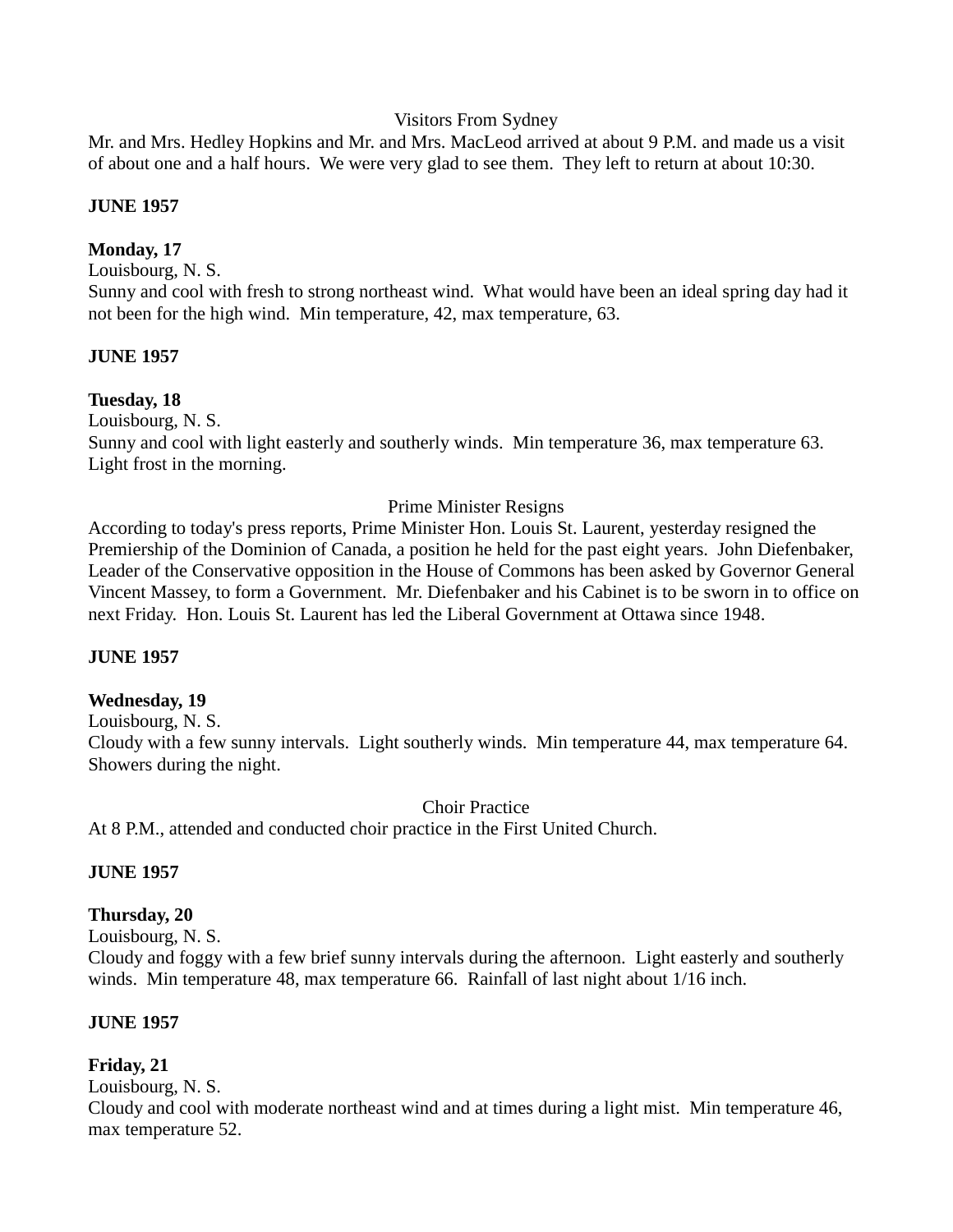### **JUNE 1957**

### **Saturday, 22**

Louisbourg, N. S.

Cloudy and cool, mostly sunny during the afternoon. Light variable winds. Min temperature 38, max temperature 60.

### Conservative Cabinet

Today's press and radio gave the names of the Conservative Cabinet Ministers which were sworn yesterday at Ottawa to serve under Prime Minister John Diefenbaker. They are as follows: Labour Minister, Michael Starr, Transport Minister, George Hees, Finance Minister, Donald Fleming, Works Minister, Howard Green, Veterans Minister, A. J. Brooks, Solicitor-General, Leon Balcer, Trade Minister, Gordon Churchill, Northern Affairs Minister, Douglas Harkness, Revenue Minister, George Nowlan, State Secretary, Mrs. Ellen Fairclough, Postmaster General, William Hamilton, Fisheries Minister, Angus MacLean, Justice Minister, Davie Fulton, Minister without Portfolio, William J. Brown, Minister without Portfolio, James MacDonnel, Defence Minister, Major-Gen. G. R. Pearkes U. C.

### **JUNE 1957**

### **Sunday, 23**

Louisbourg, N. S.

Cloudy in the morning becoming sunny in the forenoon and continuing so during the afternoon and evening. Light winds. Min temperature 44, max temperature 64.

### Church Services

At 11 A.M. and 7 P.M., attended services in the First United Church where Rev. John L. Rose D. D was the preacher. Present in the morning, about 100, in the evening 34. Choir attendance A.M. 8, P.M. 6.

### **JUNE 1957**

# **Monday, 24**

Louisbourg, N. S.

Alternate sunshine and cloud during the entire day. Light variable winds. A few showers in the forenoon and light mist in the evening. Min temperature 48, max temperature 70. Rainfall about 1/8 inch.

### **JUNE 1957**

# **Tuesday, 25**

Louisbourg, N. S.

Cloudy and cool with sunny intervals and light variable winds. Min temperature 46, max temperature 63.

### **JUNE 1957**

**Wednesday, 26** Louisbourg, N. S.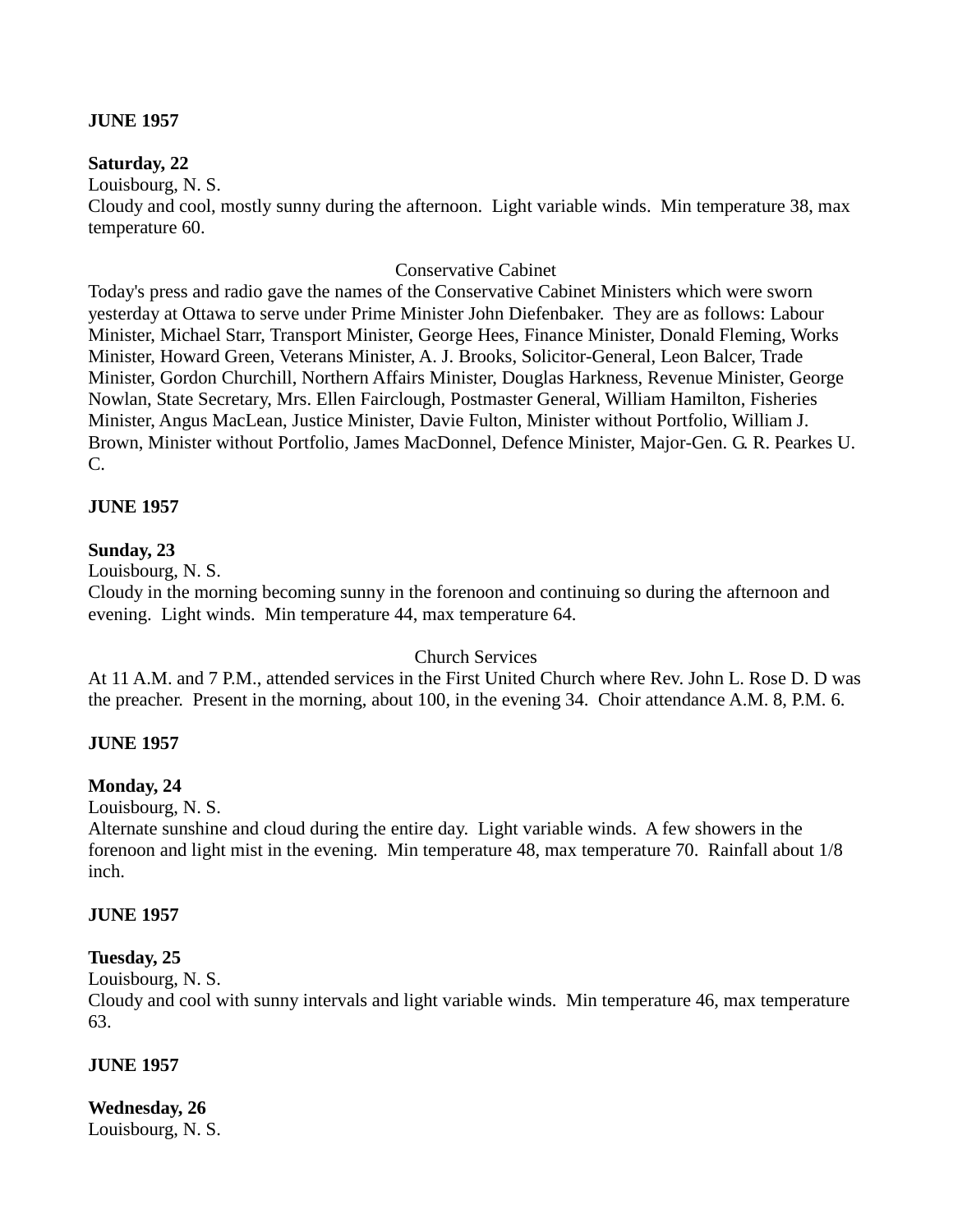Cloudy with sunny intervals with variable winds, very light. Min temperature 44, max temperature 64.

### Plebiscite

The plebiscite held today in the Town of Louisbourg as to whether the \$8000 voted by the ratepayers of the Town more than a year ago for the building a new road to Havenside be used for the purpose for which it was voted or be used for rebuilding or repairing the old road, resulted in a vote of 20 for the new road and 46 for the rebuilding or repairing the old Havenside Road. The vote was held in the Town hall, with James H. Crowdis as presiding officer and Mrs. Dan James MacLeod as Clerk. Malcolm Boys acted as doorkeeper.

# **JUNE 1957**

# **Thursday, 27**

Louisbourg, N. S.

Cloudy with light southerly winds. Light drizzle of rain in the morning. Light showers and drizzle beginning at about 6 P.M. Min temperature 49, max temperature 66.

### To Sydney and Return

Went to Sydney on the 9:30 A.M. of the Acadian Lines Bus to keep an appointment with Dan MacKeen, Commercial Traveler. Met Mr. MacKeen at about 10:30 A.M. and gave him an order for goods. Returned on the bus, leaving Sydney at 4:30 P.M.

# **JUNE 1957**

# **Friday, 28**

Louisbourg, N. S.

Cloudy with light southerly winds and fog. Min temperature 51, max temperature 65. Rainfall of last night about 1/8 inch.

# School Closing

Schools closed today for the summer holidays. Graduation exercises held in the Parish hall in the evening, followed by a dance in the Navy Hut. The Grade 11 Graduating class as follows: Florence Bagnall, Mary Baldwin, Olive Bates, Marion Cross, Isabel Hunt, Carolyn Wilcox, Mora MacDonald, Gloria Troke, Joyce Wagner, Arthur Nash and Bruce Lewis. C. M. Anson, Vice-President and General Manager of the Dominion Iron and Steel Company, Sydney, N. S. was the guest speaker at the closing exercises.

### **JUNE 1957**

# **Saturday, 29**

Louisbourg, N. S. Cloudy and foggy with light southwest wind. Min temperature 42, max temperature 64.

# Death of Neil MacLeod

The death of Neil MacLeod, a former (sic) of this Town occurred today at the Victoria General Hospital, Halifax, N. S. Mr. MacLeod, who was 60 years of age, was a veteran of World War One and in World War Two served in the Merchant Navy. He is survived by his wife and one brother. The brother is Roderick J. MacLeod of this Town.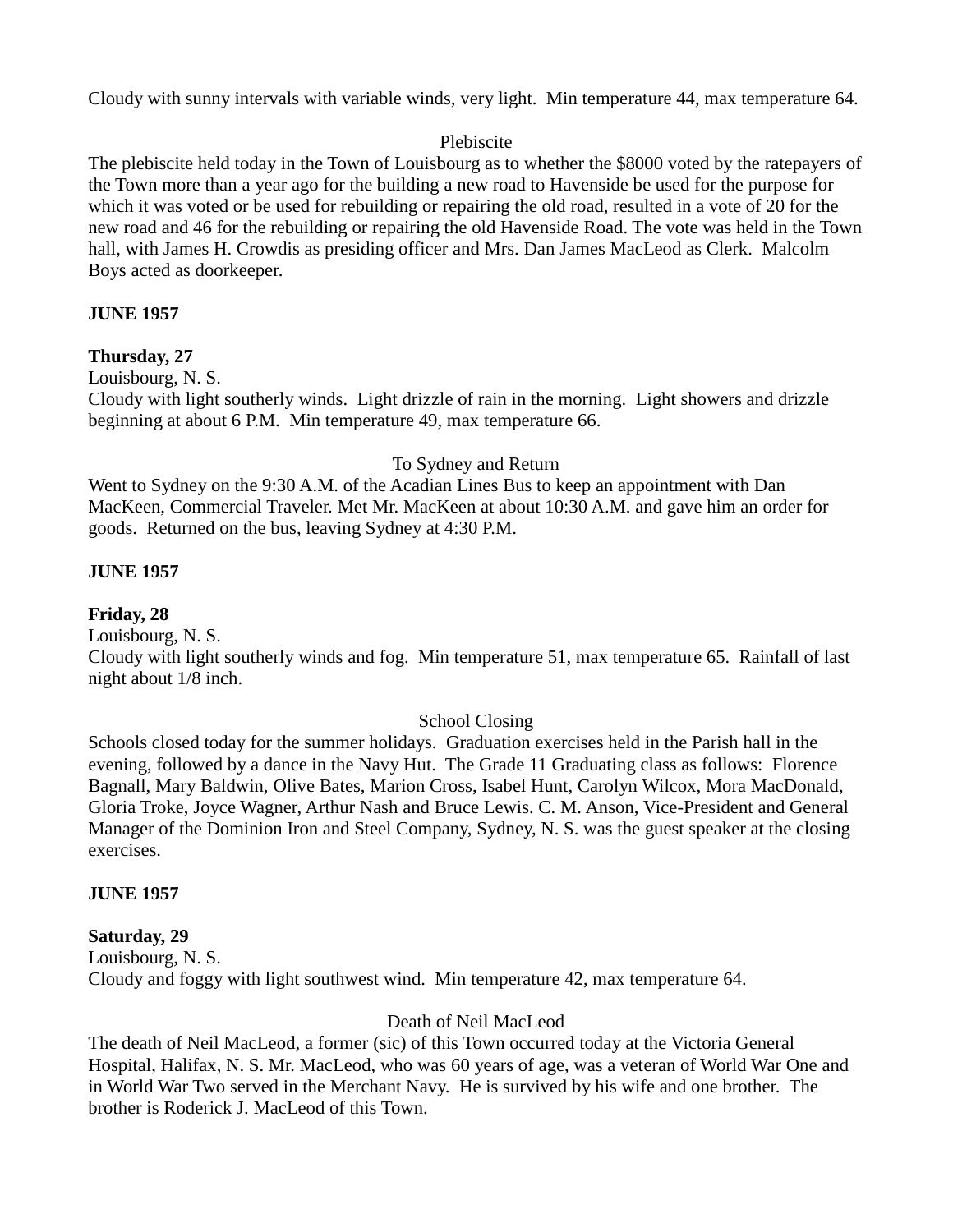### **JUNE 1957**

### **Sunday, 30**

Louisbourg, N. S.

Cloudy with fog clearing during the forenoon. Sunny in the afternoon. Foggy at night. Light southwest wind. Min temperature 56, max temperature 67.

### Church Services

At 11 A.M. and 7 P.M., attended services in the First United Church, where Rev. John L. Rose D. D. was preacher. Present in the morning about 90, in the evening 30. Choir attendance A.M. 9, P.M. 5.

# **JULY 1957**

# **Monday, 1**

Louisbourg, N. S. Dominion Day Cloudy and foggy with light to moderate wind (southwest) Min temperature 56, max temperature 64.

# Funeral

At 4 P.M., attended the funeral of the late Neil MacLeod which took (sic) from the home of his Brother R. J. MacLeod at 3:45 P.M. to the First United Church at 4 P.M. Services at the house, church and grave were conducted by Rev. John L. Rose D. D. Members of the Canadian Legion Branch 62 attended in a body and conducted a short (sic) at the grave. Burial took place in Willow Grove cemetery. Funeral in charge of D. M. Johnston, funeral Director, Louisbourg.

# **JULY 1957**

# **Tuesday, 2**

Louisbourg, N. S.

Cloudy and foggy, clearing in the forenoon. Sunny during the afternoon and evening. Light southwest wind increasing to moderate and to fresh during the evening. Min temperature 50, max temperature 64.

# **JULY 1957**

# **Wednesday, 3**

Louisbourg, N. S.

Cloudy with sunny intervals during the afternoon, cloudy at night. Light variable winds, mostly southwest. Min temperature 49, max temperature 70.

### Choir Practice

At 8 P.M., in company with Emeline, attended and conducted choir practice in the First United Church. Emeline has almost completely recovered from the effects of a sprained ankle which has kept her indoors since the  $6<sup>th</sup>$  of last April. This evening was the first time she has on the street or out to choir practice for the past three months. Mrs. Charles Bagnall has taken her place at the organ during her absence. On Emeline's request, Mrs. Bagnall is to continue as church organist for an indefinite period.

# **JULY 1957**

**Thursday, 4**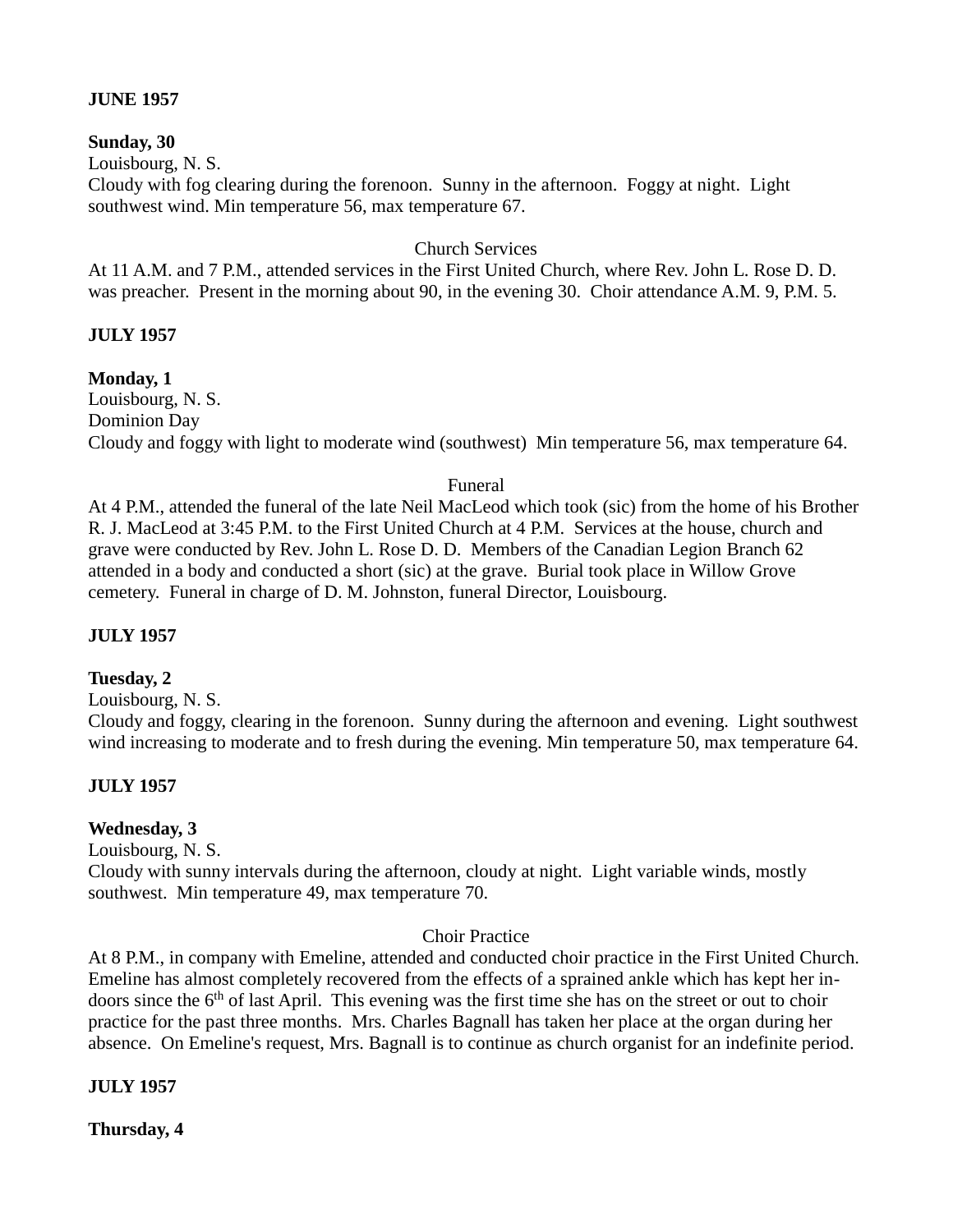Louisbourg, N. S.

Cloudy with some fog and light southwest wind. Rain began to fall in the late afternoon. Min temperature 49, max temperature 66.

# Death of William MacPherson

The death of William MacPherson, resident of Louisbourg, occurred at an early hour today at the General Hospital, Glace Bay, N. S, following a brief illness. Mr. MacPherson, who was about 45 years of age, is survived by his wife, the former Miss Hazel Tutty.

# To Sydney and Return

Emeline went to Sydney on the 9:30 A.M. trip of the Acadian Lines Bus for the purpose of doing some shopping. She returned on the bus trip leaving Sydney at 4:30 P.M.

# **JULY 1957**

### **Friday, 5**

Louisbourg, N. S.

Cloudy and shrouded in fog which cleared before noon. Sunny until the late afternoon then becoming cloudy with fog. Light showers in the evening and continuing into the night. Light southwest wind increasing to fresh during the night. Min temperature 50, max temperature 64.

# Preparatory Service

At 7:30 P.M. attended the quarterly preparatory service in the First United Church which was conducted by Rev. John L. Rose D. D. Choir attendance 3.

# **JULY 1957**

# **Saturday, 6**

Louisbourg, N. S.

Cloudy with dense fog until the evening when the weather became partly clear. Light to moderate southwest wind. Min temperature 50, max temperature 62.

### Funerals

At 1 P.M., in company with Duncan MacKay and Rev. John L. Rose, attended the funeral of the late William MacPherson which took place from the home of Mr. and Mrs. David Tutty, Havenside Street to Willow Grove cemetery where burial took place. Services at the house and grave were conducted by Rev. John. L. Rose. D. D.

At 3 P.M., attended the funeral of the late Dan Wilson of Kennington Cove which took place from his late home to Catalone cemetery where burial took place. Services at the house and grave were conducted by Rev. John L. Rose D. D. Both of the above mentioned funerals were in charge of D. M. Johnston, Funeral Director, Louisbourg.

# **JULY 1957**

# **Sunday, 7**

Louisbourg, N. S. Mostly sunny with light to moderate southwest wind. Min temperature 46, max temperature 70.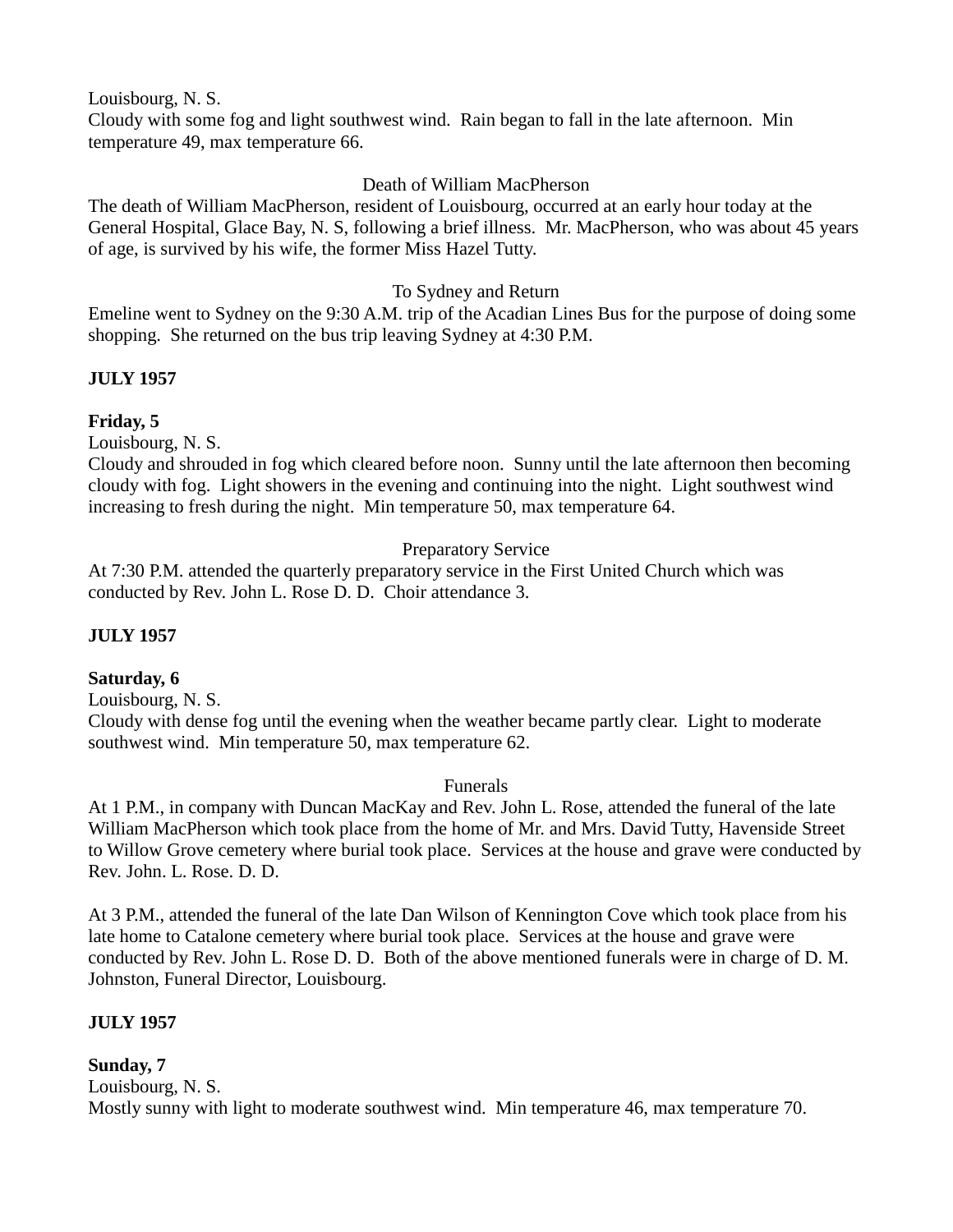### Church Services

At 11 A.M. and 7 P.M., in company with Emeline, attended services in the First United Church where Rev. John L. Rose D. D was the preacher. Present in the morning about 85, in the evening, 34. Choir attendance A.M. 10, P.M. 9. The sacrament of the Lord's Supper was dispensed at the morning service.

### **JULY 1957**

### **Monday, 8**

Louisbourg, N. S. Foggy, clearing during the forenoon. Sunny until the late afternoon, foggy again at night. Min temperature 52, max temperature 66. Light to moderate southwest wind.

### **JULY 1957**

### **Tuesday, 9**

Louisbourg, N. S.

Foggy, clearing at about noon. Mostly sunny during the afternoon. Min temperature, about 50, max temperature 66.

### **JULY 1957**

#### **Wednesday, 10**

Louisbourg, N. S.

Cloudy with some fog, becoming mostly clear during the forenoon. Mostly sunny in the early afternoon. Cloudy in the evening with light showers beginning at about 8:30 P.M. Min temperature 50, max temperature 68. Light to moderate southwest wind.

### Choir Practice

At 8 P.M., in company with Emeline, attended and conducted choir practice in the First United Church.

### **JULY 1957**

### **Thursday, 11**

Louisbourg, N. S.

Cloudy and foggy with sunny intervals beginning at about noon. Clear and moonlight during the night. Light to moderate southwest wind, westerly int he early part of the night. Min temperature 54, max temperature 69.

### Visited Historic Park

At the request of Louisbourg Chapter of the Daughters of the Empire, Sydney, I gave an address on Old Louisbourg in the museum at the "Louisbourg National and Historic Park" to a party of about 40 of the Louisbourg Chapter who visited the park in the afternoon.

### **JULY 1957**

**Friday, 12** Louisbourg, N. S. No entry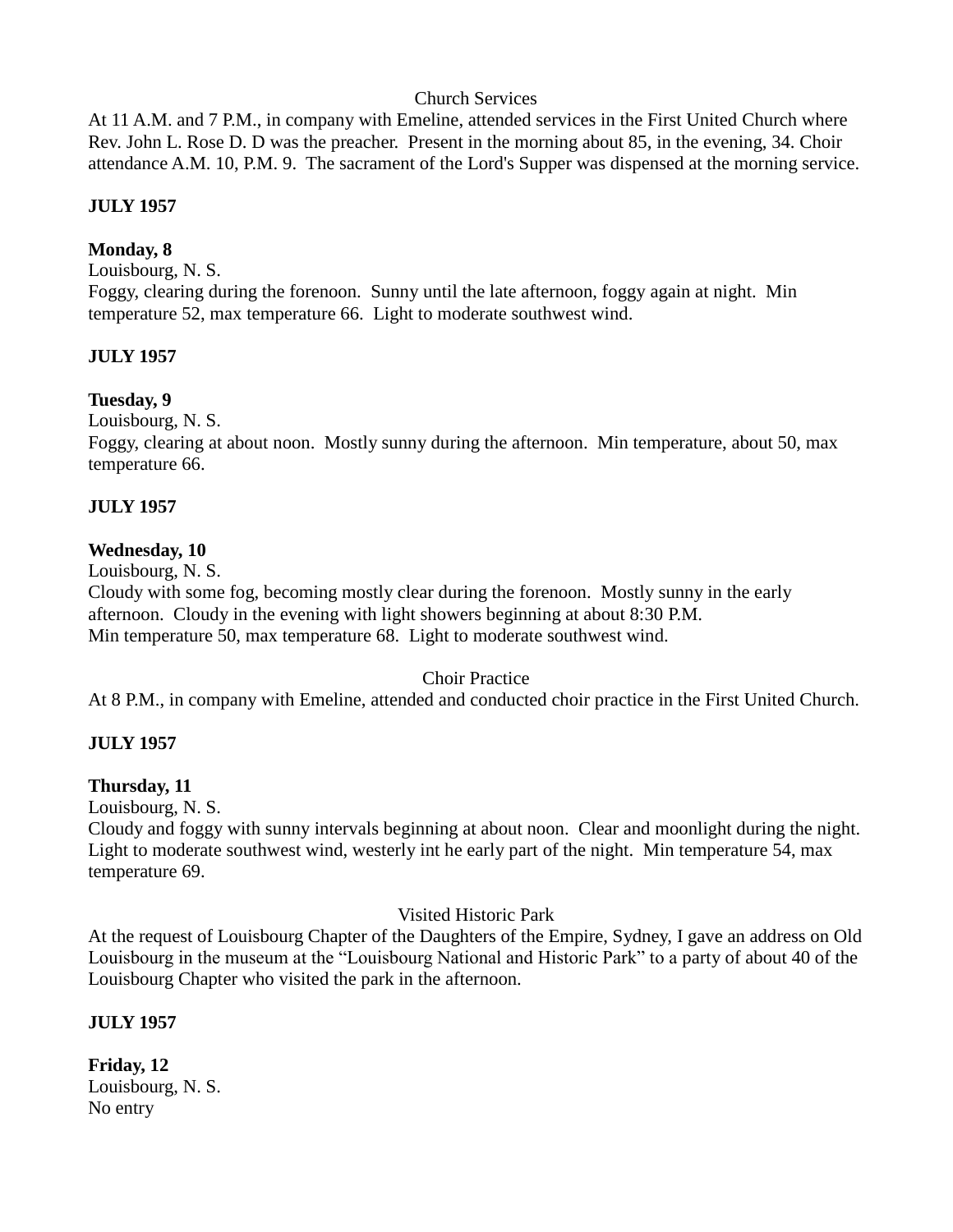### **JULY 1957**

**Saturday, 13** No entry

### **JULY 1957**

# **Sunday, 14**

Huntington, N. S. No entry.

### **JULY 1957**

### **Monday, 15**

Huntington, N. S. Cloudy, clearing before noon. Sunny during the afternoon and evening. Max temperature about 75.

Visiting

In the afternoon, with a party consisting of Mrs. Clifford Huntington (my sister), her two daughters, Elinor and Maud, and Linden Huntington, young son of Fred Huntington, visited the following homes; Mr. and Mrs. George Huntington, Mr. and Mrs. Arthur Huntington, Mr. and Mrs. John Huntington and Mr. and Mrs. John MacKinnon. We also visited Caleb Huntington who resides at the MacKinnon home.

#### **JULY 1957**

#### **Tuesday, 16**

Huntington, N. S. No entry.

### **JULY 1957**

#### **Wednesday, 17**

Huntington, N. S. No entry.

# **JULY 1957**

**Thursday, 18** Huntington, N. S. No entry.

### **JULY 1957**

**Friday, 19** Huntington, N. S.

Louisbourg, N. S.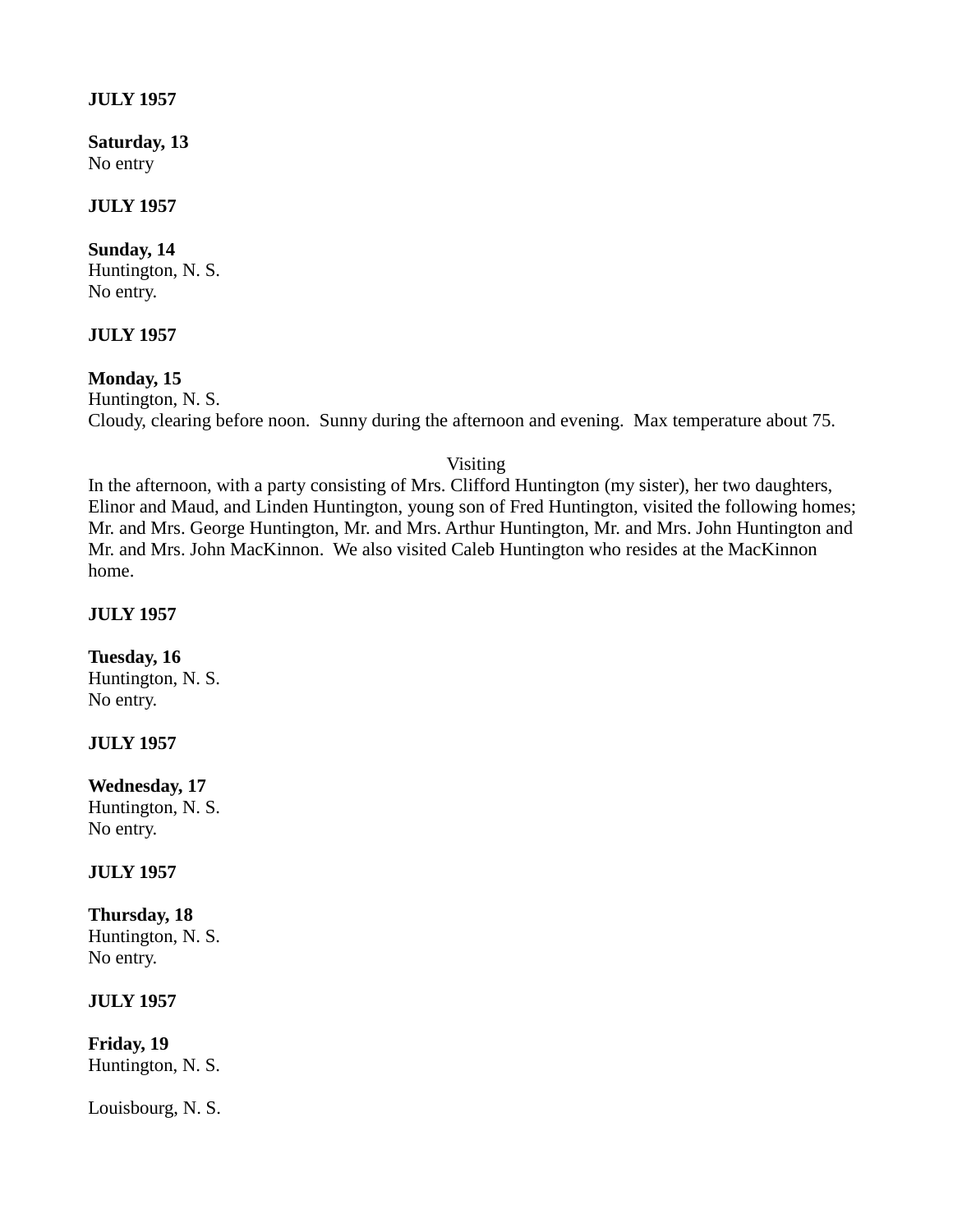# Death of Archie Hare

The death of Archie Hare occurred today at his home on Main Street. Mr. Hare was a native of Newfoundland, but has been a resident of Louisbourg for upwards of forty years, where he was engaged in the business of shoe repairing. He was 73 years and had been in poor health for more than a year owing to a heart condition. He is survived by his wife.

# **JULY 1957**

# **Saturday, 20**

Huntington, N. S. No entry.

# **JULY 1957**

**Sunday, 21** Huntington, N. S. No entry.

# **JULY 1957**

# **Monday, 22**

Huntington, N. S. Cloudy and moderately warm with light variable winds.

# **JULY 1957**

**Tuesday, 23** Louisbourg, N. S. Light showers, drizzle, mist and some fog. Light variable winds. Max temperature 61.

# **JULY 1957**

# **Wednesday, 24**

Louisbourg, N. S.

Cloudy with sunny intervals during the afternoon. Light rain and drizzle of yesterday and last (sic) amounted to about 1/4 inch. Light mist and drizzle during the night. Min temperature 54, max temperature 66. Light northeast wind.

Choir Practice

At 8 P.M., in company with Emeline, attended and conducted choir practice in the First United Church.

# **JULY 1957**

# **Thursday, 25**

Louisbourg, N. S.

Cool and mostly cloudy with light to moderate northeast wind. Min temperature 57, max temperature 63.

# **JULY 1957**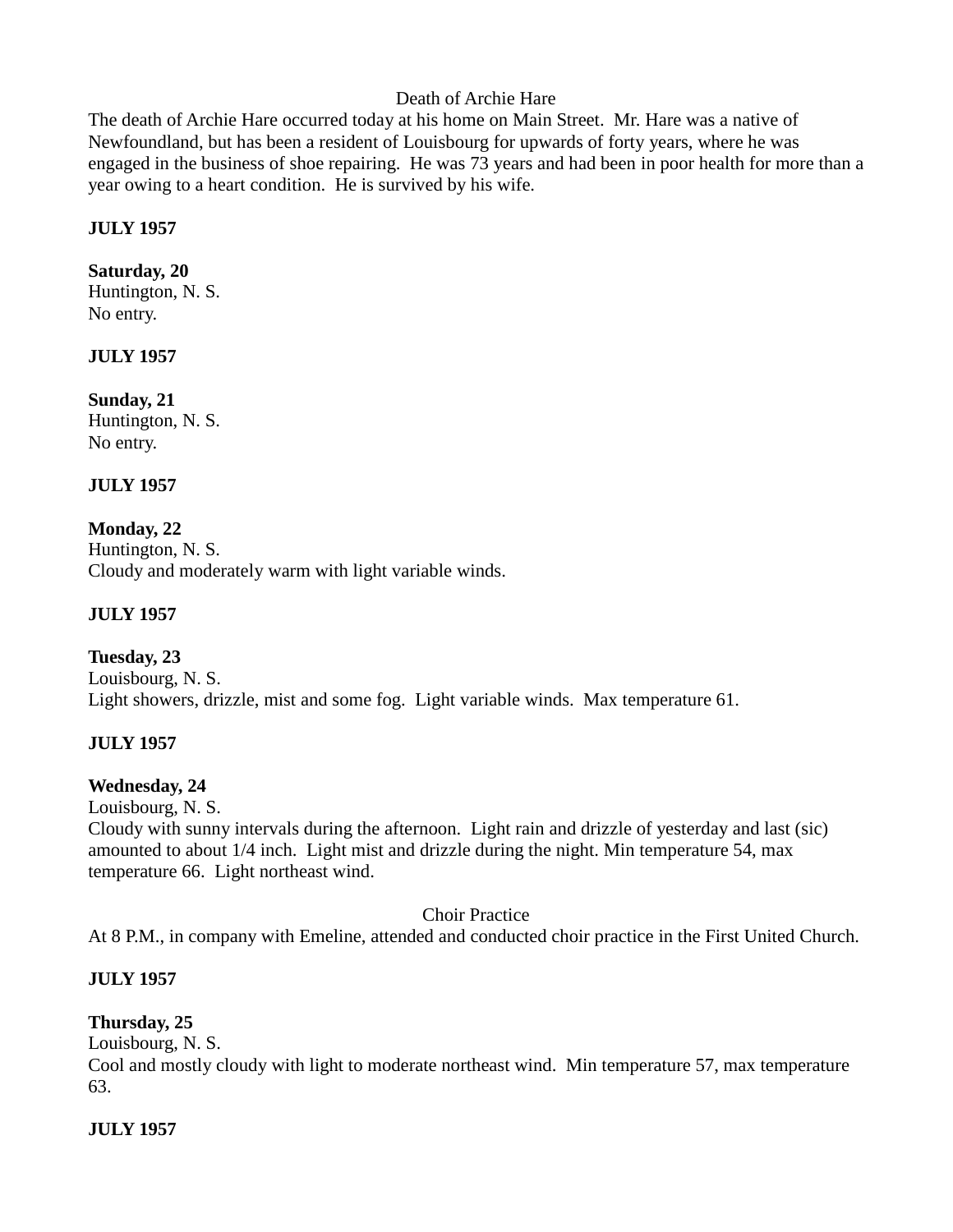### **Friday, 26**

Louisbourg, N. S.

Sunny and cool in the morning with the temperature rising. Light southwest wind. A very lovely day. Min temperature 46, max temperature 70.

# **JULY 1957**

### **Saturday, 27**

Louisbourg, N. S.

Sunny and warm with moderate to strong southwest wind decreasing in the evening. Min temperature 52, max temperature 73.

Death of Charles MacVicar

The death of Charles MacVicar occurred today at his home in the Town of Glace Bay after a long illness. Mr MacVicar, who was 66 years of age, was a prominent citizen of Glace Bay for many years. He was Mayor of that town during the years 1932-1933.

### **JULY 1957**

### **Sunday, 28**

Louisbourg, N. S.

Sunny and warm with fresh southwest wind. A very lovely summer day. Min temperature 56, max temperature 71.

### Church Services

At 11 A.M. and 7 P.M., in company with Emeline, attended services in the First United Church. At the morning service, Rev. John L. Rose was the preacher as usual. At the evening service Mr. Rose was in charge with Rev. Arthur Higginbottom as the preacher. Mr. Higginbottom, who is in charge of a United Church in the Province of Ontario, is at present on his vacation and on a tour of the Maritime Provinces accompanied by his father, mother, his wife and three children. In 1943 he was in the Air Force and was for a while stationed at the Louisbourg Radar Station on the Old Sydney Road. While here at that time, he would attend the Louisbourg United Church. Church attendance today, A.M. about 85, P.M. about 60. Choir attendance A.M. 6, P.M. 8.

# **JULY 1957**

### **Monday, 29**

Louisbourg, N. S. Cloudy, clearing before noon. Sunny during the afternoon, cloudy at night. Moderate southwest winds. Min temperature 49, max temperature 75

# Change in Train Schedule

Beginning today, the Sydney and Louisbourg train which left Louisbourg in the morning and returned in the evening has been cancelled. Under the new schedule, the train leaves Glace Bay at 6:45 A.M. enroute to Louisbourg.

### **JULY 1957**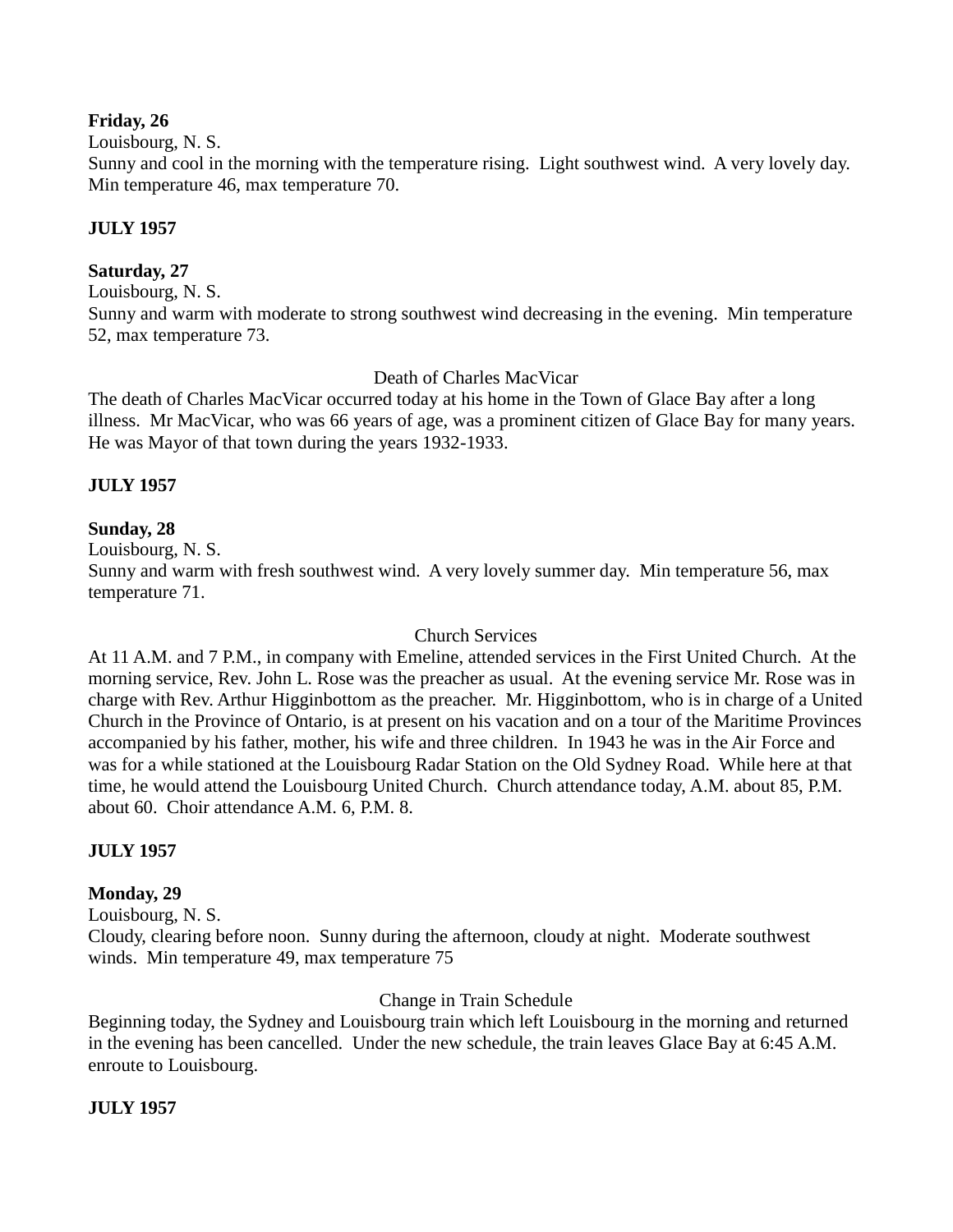### **Tuesday, 30**

Louisbourg, N. S.

Cloudy and warm with light to moderate southwest wind. Showers of rain beginning at about 8:30P.M. Min temperature 58, max temperature 68.

# **JULY 1957**

# **Wednesday, 31**

Louisbourg, N. S.

Light showers of last night were followed by heavy showers this morning accompanied by thunder and lightening. Total rainfall 1/2 inch. Cloudy and foggy during the entire day with the exception of a brief sunny interval during the afternoon. Light to moderate southwest wind. Min temperature 60, max temperature 74.

> Visited Louisbourg National Park [blank]

# **AUGUST 1957**

# **Thursday, 1**

Louisbourg, N. S.

Cloudy and warm with light to moderate southwest wind and fog. Min temperature 60, max temperature 74.

Distant thunder and lightening accompanied by a light shower beginning at about 10 P.M.

# **AUGUST 1957**

# **Friday, 2**

Louisbourg, N. S. Thunder, lightening and rain which began last night continued during the night ending at about 4 A.M. Rainfall 1 3/4 inch. Cloudy and foggy during the entire day. Min temperature 61, max temperature 72.

# **AUGUST 1957**

# **Saturday, 3**

Louisbourg, N. S. Cloudy with sunny intervals and light variable winds. Min temperature 60, max temperature 78.

# **AUGUST 1957**

# **Sunday, 4**

Louisbourg, N. S. Cloudy with considerable fog and fresh southwest wind. A few brief sunny intervals during the afternoon. Min temperature 56, max temperature 72.

# Church Services

At 11 A.M, accompanied by Emeline, attended service in the First United Church where in the absence of Rev. John L. Rose D. D, the regular pastor, Mr. Kenneth Beaton (Layman) conducted the service.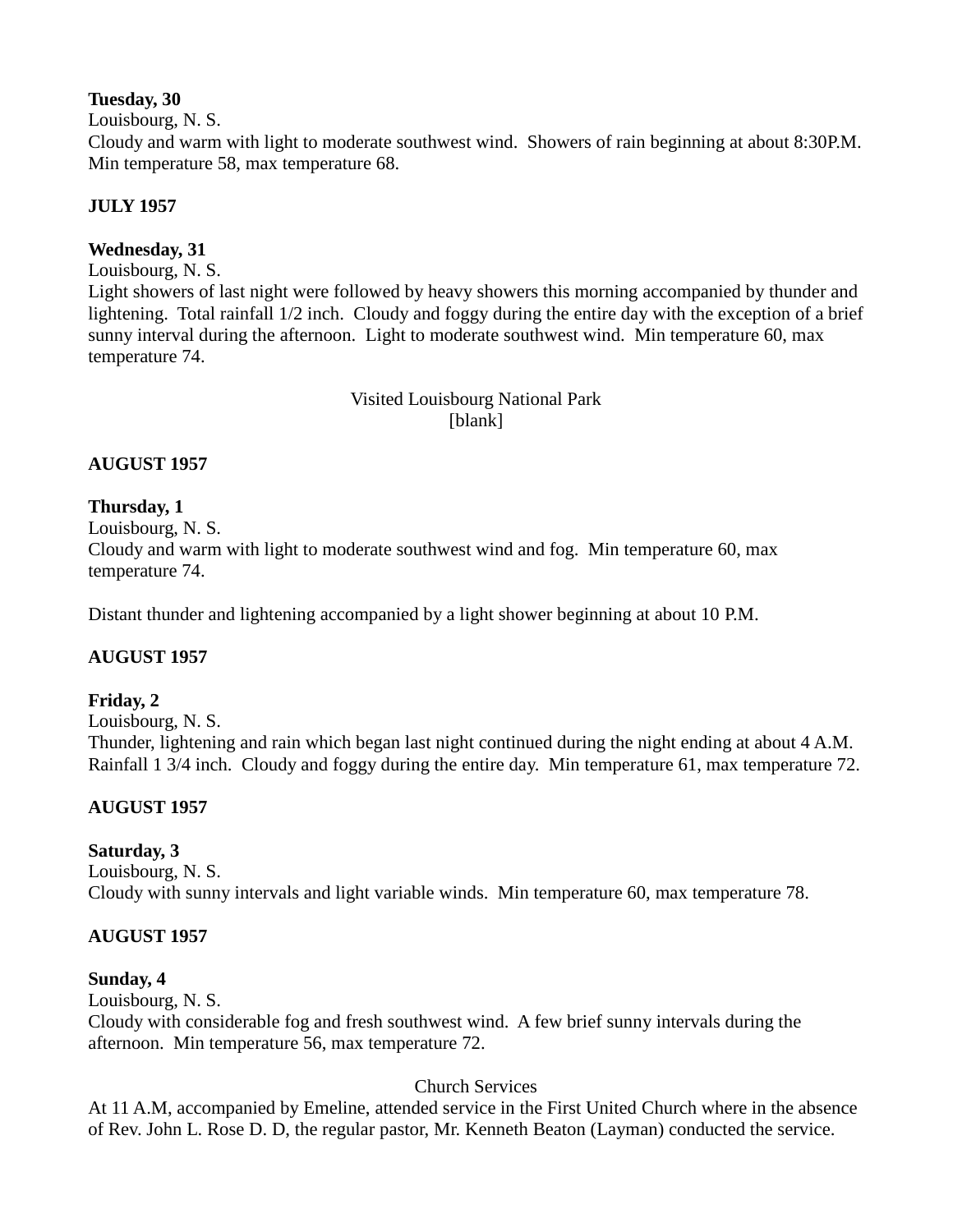About 65 persons present. Choir attendance 6. No service in the evening in the United Church.

At 7 P.M., I attended service in St. Batholomew's Anglican Church where in the absence of Rev. H. A. Seegmiller, the Rector, the service was conducted by Mr. Guy M. Hiltz (Layman) assisted by Mr. Wilfred Wagner.

# **AUGUST 1957**

# **Monday, 5**

Louisbourg, N. S.

Heavy showers in the early forenoon accompanied by a brief period of thunder and lightening. Foggy with occasional showers throughout the day. Rain during the night. Min temperature 61, max temperature 68.

### To Sydney and Return

Emeline went to Sydney on the 9:30 A.M. trip of the Acadian Bus, returning by car at about 5 P.M.

# **AUGUST 1957**

### **Tuesday, 6**

Louisbourg, N. S.

Cloudy and foggy with light southerly winds. Light showers during the forenoon. Min temperature 61, max temperature 68. Rainfall of yesterday and last night about 3/4 inch.

### **AUGUST 1957**

# **Wednesday, 7**

Louisbourg, N. S. Cloudy with light southwest wind. Some fog and a few drops of rain. Min temperature 59, max temperature 68.

### Choir Practice

At 8 P.M., in company with Emeline, attended and conducted choir practice in the First United Church.

# **AUGUST 1957**

# **Thursday, 8**

Louisbourg, N. S. Sunny and warm with light variable winds. A very lovely summer day. Min tmeperature 52, max temperature 73.

### Visited Louisbourg

Mr. and Mrs. Curtis Cotter of Lockport, N. S. visited Louisbourg today and was making enquiries regarding the grave of Mr. Cotter's grandfather, Coleman Townsend, who was buried here 40 years ago. I accompanied them, Charles Peck and D. M. Johnston to Harbour View cemetery where the burial took place but we were unable to locate the exact spot where Mr. Townsend was buried. Coleman Townsend met with an accident on board a vessel either at Louisbourg or on his way here. At Louisbourg he was taken to the home of Mr. and Mrs. James P. Burke, where he died of his injuries.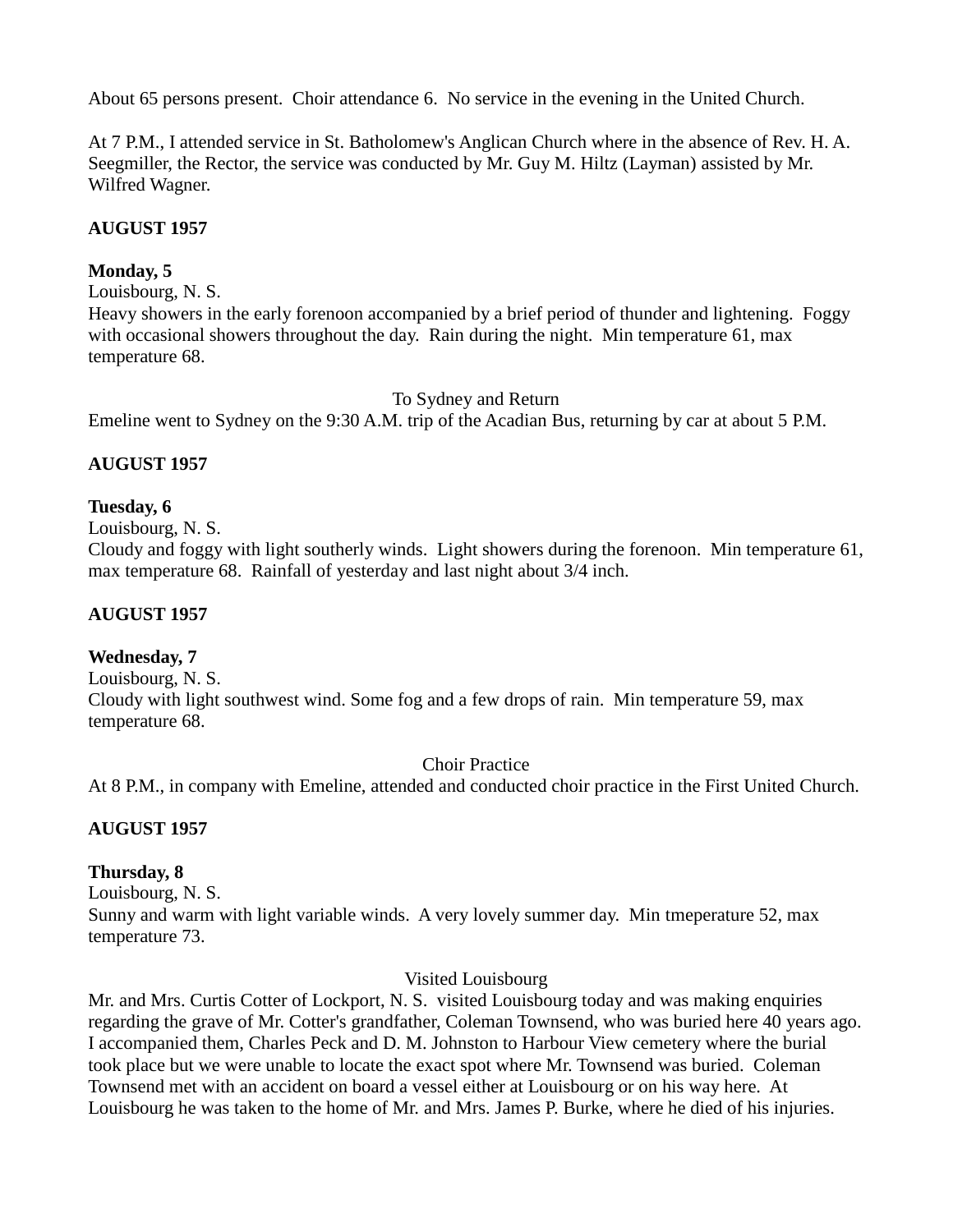Visitors from U. S. A.

In the afternoon, I had a brief visit from Rev and Mrs. John Patterson of Madison, New Jersey.

# **AUGUST 1957**

# **Friday, 9**

Louisbourg, N. S.

Foggy in the morning, clearing during the forenoon. Sunny and warm in the afternoon and evening. Fresh southwest wind, decreasing to light in the evening. Min temperature 52, max temperature 71.

# **AUGUST 1957**

# **Saturday, 10**

Louisbourg, N. S.

Cloudy and warm with the sun showing on a few brief periods. Light southwest wind. Foggy during the morning and evening. Min temperature 52, max temperature 75.

# **AUGUST 1957**

# **Sunday, 11**

Louisbourg, N. S.

Cloudy and hazy with sunny intervals. Moderate to fresh southwest wind. Min temperature 58, max temperature 74.

### Church Services

At 11 A.M. and 7 P.M., in company with Emeline, attended services in the First United Church where Rev. Warren Dickson, Pastor of a United Church in Hamilton, Ontario, was the preacher. Mr. Dickson is a native of Louisbourg and the son of the late Thomas Dickson. Present at the morning service about 65. Present in the evening, 33. Choir attendance, A.M. 8, P.M. 7.

### **Visitors**

At about 2:30 P.M., there arrived from Huntington, Mr. and Mrs. Cecil Hussey, their daughter Larkie and son Barry. A short time later from Rock Elm, Mr. and Mrs. Arthur Huntington, Mr. and Mrs. George Huntington and the latter's son Fairlie, and a chum of his. The Husseys returned at about 4:30 P.M. and the other party at about 5:30. We greatly enjoyed their visit. I accompanied the Hussey party on a visit to Lighthouse point.

At about 8:30, there arrived from Sydney, Mr. and Mrs. Hedly Hopkins, who spent about 1 1/2 hours with (sic). We were greatly pleased to have them call.

# **AUGUST 1957**

# **Monday, 12**

Louisbourg, N. S.

Warm and mostly cloudy with a few sunny periods during the late forenoon and early afternoon. Rain began to fall at about 9:30 P.M. Fresh southwest wind decreasing at night. Min temperature 59, max temperature 75.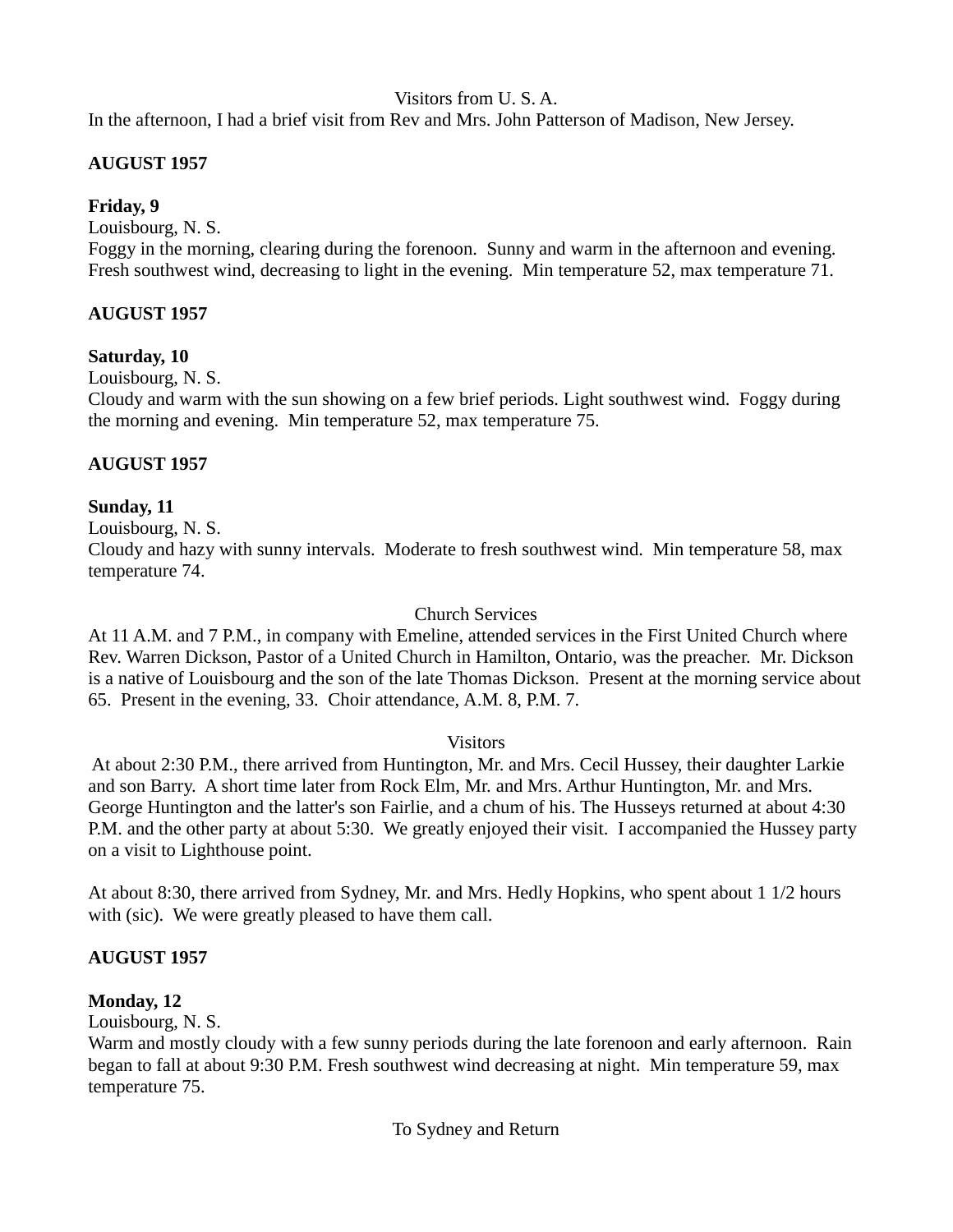Went to Sydney on the 1:30 P.M. trip of the Acadian Bus. Returned on the Bus leaving Sydney at 4:30 P.M.

# **AUGUST 1957**

# **Tuesday, 13**

Louisbourg, N. S.

Foggy, clearing early in the day and becoming sunny and warm. A very lovely day. Rainfall of last night about 1/8 inch. Min temperature 54, max temperature 75. Light northwest wind increasing to fresh.

# Went to Lighthouse Point

Motored to Lighthouse Point in the forenoon for the purpose taking snapshots of interesting spots in that vicinity. Took several shots of the Lighthouse with heavy clouds for a background. Returned home at about 2:30 P.M. on foot.

### Dragger Wrecked

Newfoundland Fishing Dragger "Joyce and Doreen" ran ashore early this morning near White Point a short distance west of Louisbourg and it is said she will become a total loss. She had a crew of 7 including Capt. Archie Evans. All of the crew got ashore safely.

# **AUGUST 1957**

# **Wednesday, 14**

Louisbourg, N. S.

Sunny and warm with moderate southwest wind. A very nice summer day. Min temperature 48, max temperature 75.

### Choir Practice

At 8 P.M., in company with Emeline, attended and conducted choir practice in the First United Church.

# **AUGUST 1957**

# **Thursday, 15**

Louisbourg, N. S.

Variable cloudiness with fresh to strong southwest wind decreasing in the evening. Showers beginning at about 7 P.M. A few flashes of lightening during the early part of the night. Min temperature 58, max temperature, 71.

# **AUGUST 1957**

# **Friday, 16**

Louisbourg, N. S.

Cloudy with occasional showers, mist and drizzle during the entire day. Min temperature 59, max temperature 67. Total rainfall as a result of showers beginning on Thursday evening, about 1/2 inch.

# **AUGUST 1957**

**Saturday, 17**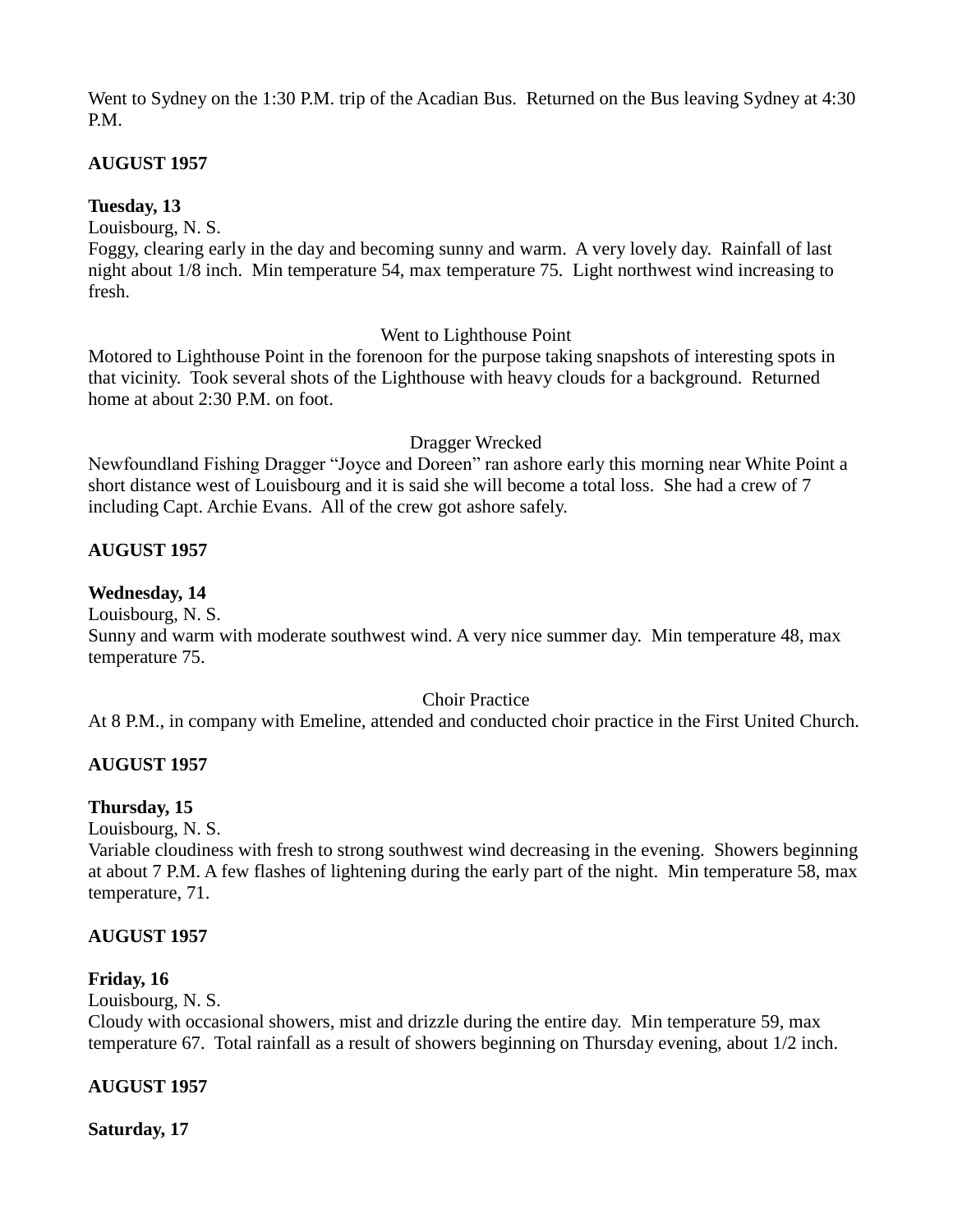Louisbourg, N. S. Sunny with light westerly winds. A very lovely day. Min temperature 49, max temperature 72.

# **AUGUST 1957**

**Sunday, 18**

Louisbourg, N. S.

Sunny and warm with light westerly winds shifting to southwest in the late afternoon and increasing. Min temperature 50, max temperature 75.

# Anniversary Services

At 11 A.M., 3:30 P.M. and 7 P.M., in company with Emeline, attended the anniversary service of the First United Church. Services in charge of Rev. John L. Rose D. D, the regular Pastor, with Rev. Angus MacQueen as guest speaker at the three services.

# **AUGUST 1957**

# **Monday, 19**

Louisbourg, N. S.

Cloudy, clearing early in the forenoon. A very lovely afternoon, sunny and warm. Light winds. Min temperature 49, max temperature 66.

# **AUGUST 1957**

# **Tuesday, 20**

Louisbourg, N. S.

Cloudy and chilly with light to moderate northerly winds. Light showers during the early part of the night. Min temperature 32, max temperature 44.

# **AUGUST 1957**

**Wednesday, 21** No entry.

**AUGUST 1957**

**Thursday, 22** No entry.

**AUGUST 1957**

**Friday, 23** No entry.

# **AUGUST 1957**

**Saturday, 24** No entry.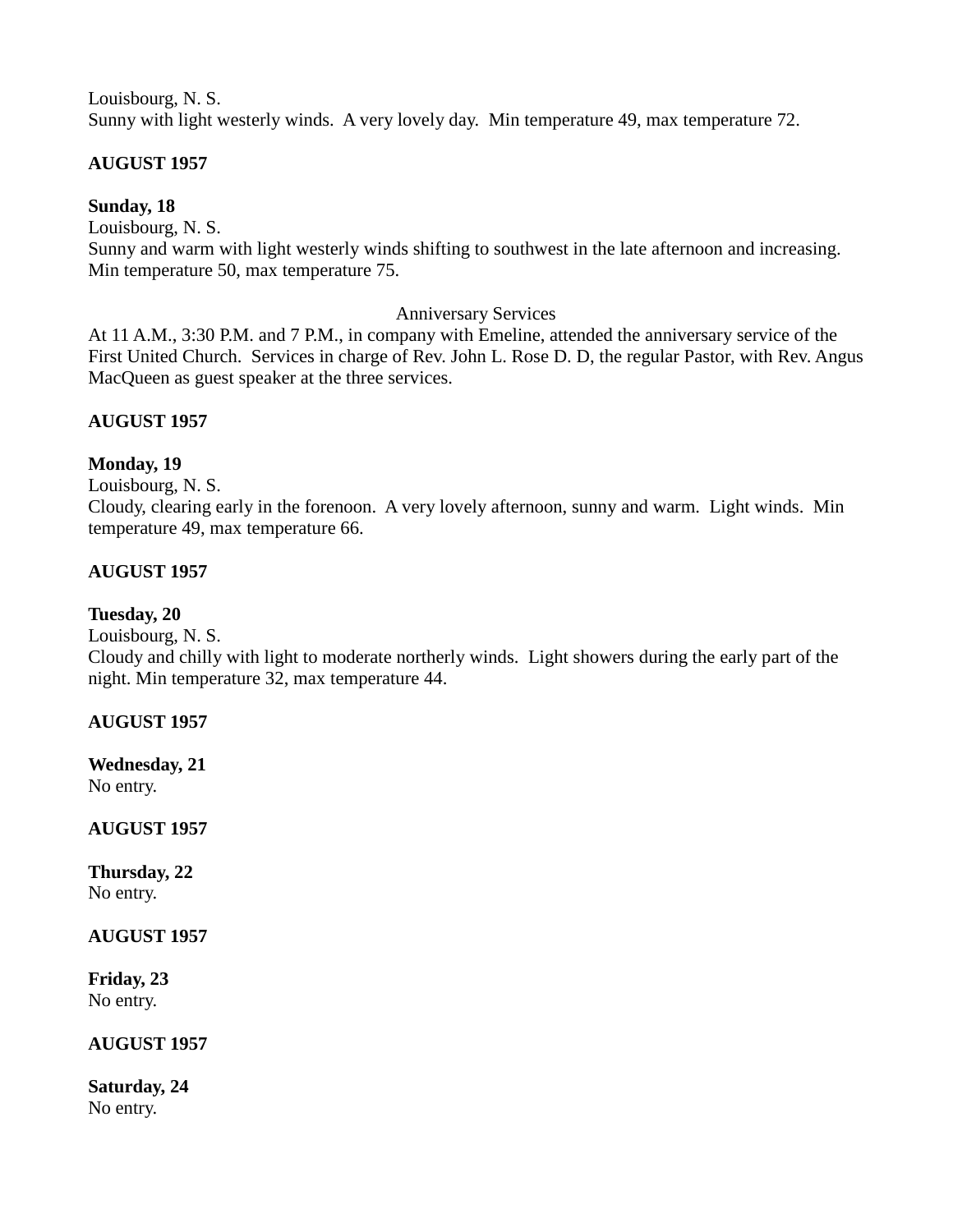### **AUGUST 1957**

**Sunday, 25** No entry.

### **AUGUST 1957**

**Monday, 26** No entry.

**AUGUST 1957**

**Tuesday, 27** No entry.

**AUGUST 1957**

**Wednesday, 28** No entry.

**AUGUST 1957**

**Thursday, 29** Norwich, Connecticut, U. S. A. Sunny and warm with light winds. A pleasant summer day.

Norwich to Hartford

Emeline and I checked out of the Norwich Inn at about 1 P.M. and went by bus to Norwich where we boarded a bus enroute to Hartford, where we arrived at about 4 P.M.

# **AUGUST 1957**

**Friday, 30** Hartford, Connecticut, U. S. A. Cloudy and cool with a few light showers.

By Bus to Boston

Emeline and I left Hartford at about 2:15 P.M. enroute to Boston, a distance of about 105 miles, by Greyhound Bus. On arriving in Boston at about 5:30 P.M., we took a taxi to North Station where we boarded a train at 9:30 P.M. enroute for the Maritimes and home.

# **AUGUST 1957**

# **Saturday, 31**

In the state of Maine, U.S. A. On board a train enroute for home. Sunny and moderately warm, with light winds.

Owing to some reason unknown to me, the train was at least 4 hours late with the result that we did not arrive at St. John, N. B. until shortly after noon.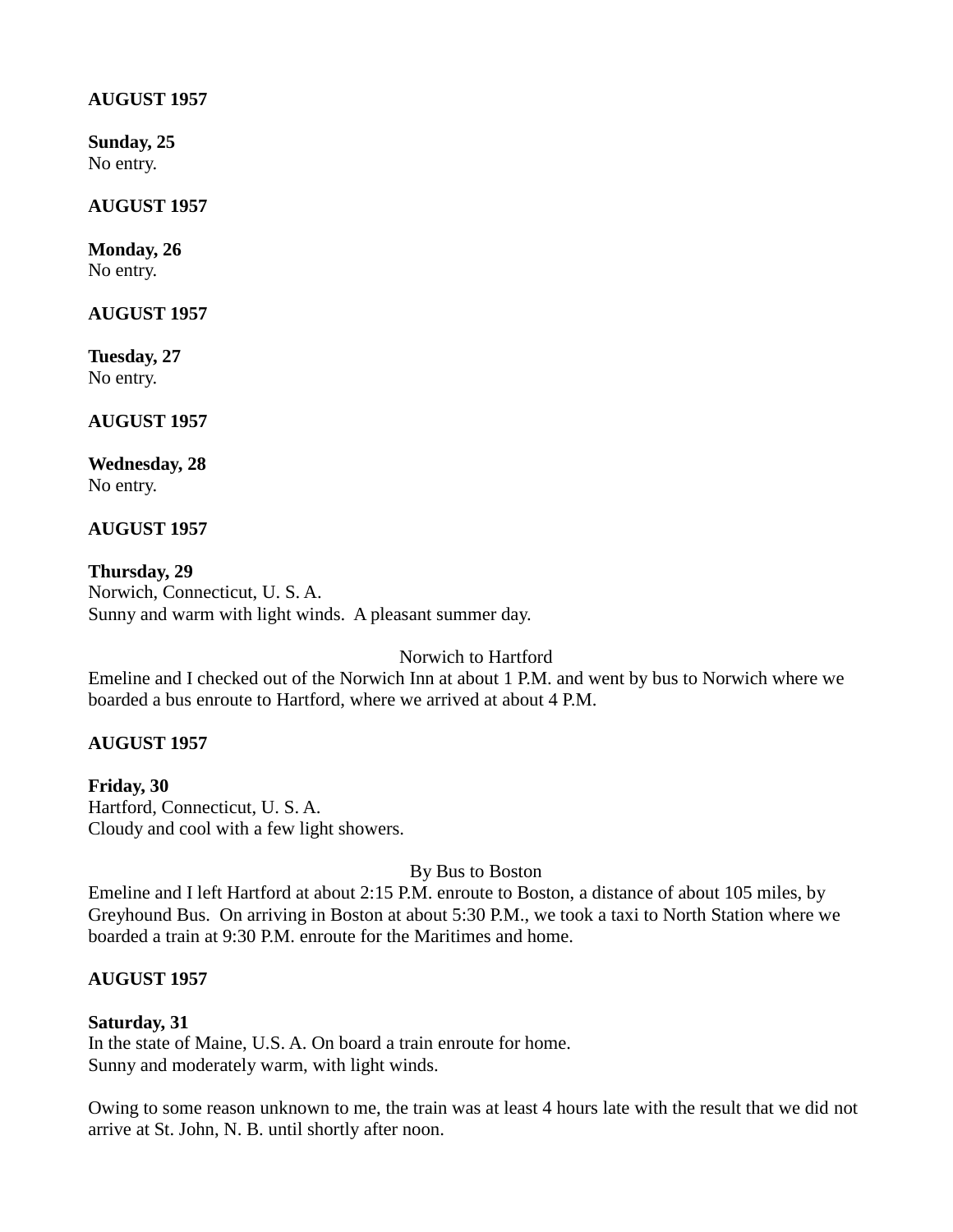### **SEPTEMBER 1957**

### **Sunday, 1**

Truro, N. S.

Sunny and moderately warm becoming cloudy with sunny intervals in the afternoon with scattered showers.

### Truro to Valley

Wofford Townsend met Emeline and me at the Scotia Hotel at about 9:15 A.M. and took us to his home at Valley where we will be guests of Mr. and Mrs. Townsend until tomorrow. At 11 A.M., with the Townsends, we attended the Valley United Church, where Rev. Mr. Riggs was the preacher. After the service, Mr. and Mrs. Wofford Townsend, Emeline and I had dinner at the home of Mr. and Mrs. Alwyn Townsend. In the afternoon, the Townsends took us for a motor drive through Truro and the areas ajoining. In the evening, Emeline and I had supper at the home of Mr. and Mrs. Laurie Townsend.

### **SEPTEMBER 1957**

### **Monday, 2**

Valley and Truro, N. S. Sunny becoming cloudy during the forenoon. Showers beginning in the early afternoon and continuing at intervals until after nightfall.

### Truro to Louisbourg

Emeline and I motored from Valley with Mr. and Mrs. Wofford Townsend and Mrs. H. D. Townsend to Truro Railway station where we boarded the Halifax-Sydney train, which left Truro at about 10:05 A.M. enroute for Sydney. We arrived in Sydney at about 7:30 P.M. At 10:30 P.M., we boarded the Acadian Lines Bus for Louisbourg and home, arriving at about 11:30.

### **SEPTEMBER 1957**

### **Tuesday, 3**

Louisbourg, N. S.

Rained moderately all day with occasional heavy showers. Fresh to strong southwest wind increasing to gale force in the early afternoon, decreasing in the evening. Min temperature 60, max temperature 64. Rainfall about 1 1/2 inch.

### **SEPTEMBER 1957**

### **Wednesday, 4**

Louisbourg, N. S.

Cloudy and warm, light southwest wind. Fog during the evening and night. Min temperature 58, max temperature 72.

### Choir Practice

At 8 P.M., in company with Emeline, attended and conducted choir practice in the First United Church.

### **SEPTEMBER 1957**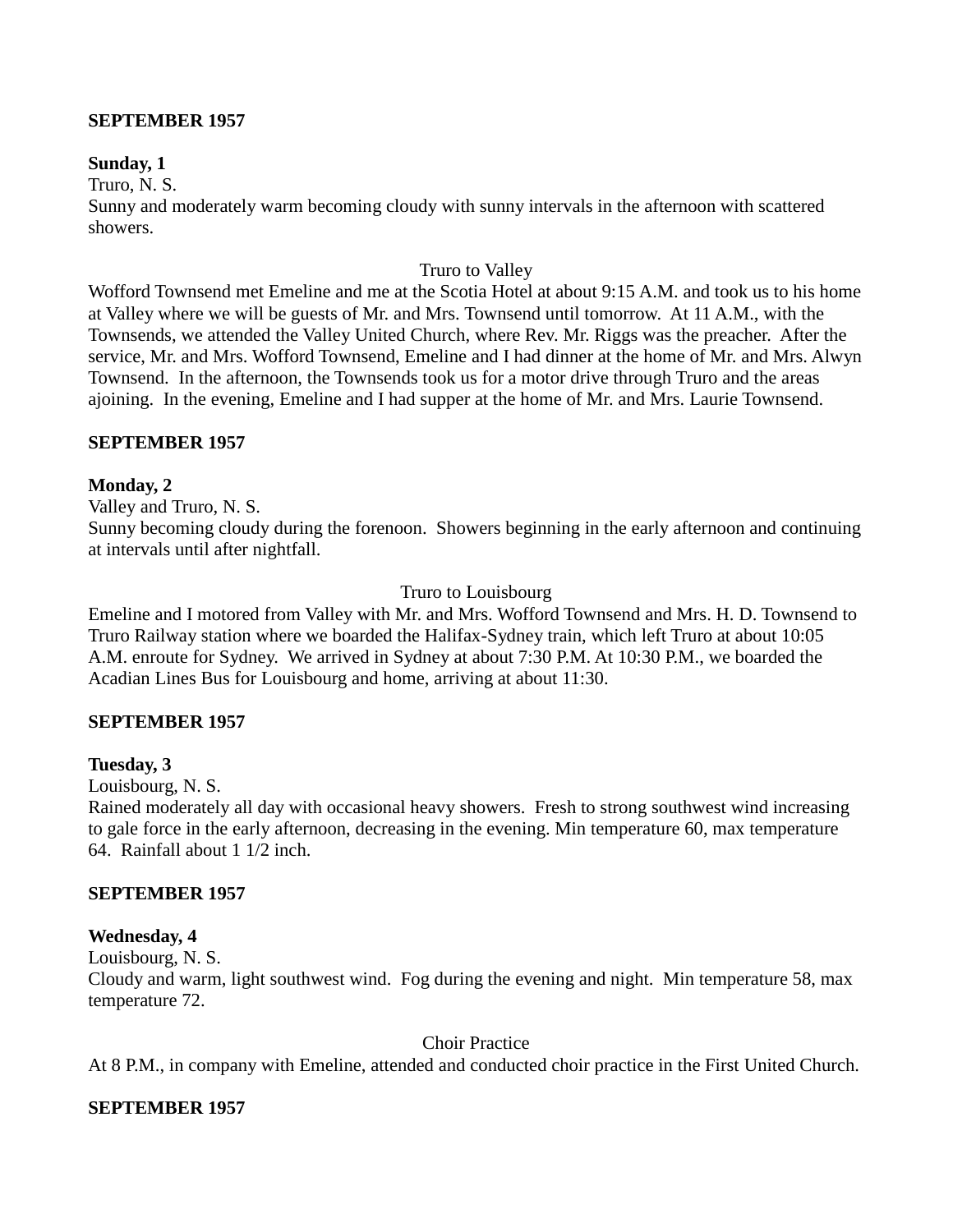# **Thursday, 5**

Louisbourg, N. S. Cloudy, showery with some fog. Light southwest wind. Rainfall about 1/8 inch.

### On Vacation

Mrs. Evelyn Huntington, my sister-in-law and clerk in my shop, accompanied by her daughter, Jane, started on her annual vacation this evening.

### **SEPTEMBER 1957**

# **Friday, 6**

Louisbourg, N. S.

Sunny and warm with light to moderate southwest wind. Min temperature 54, max temperature 70.

# **SEPTEMBER 1957**

### **Saturday, 7**

Louisbourg, N. S.

Sunny and warm with light southwest wind. A very lovely late summer day. Min temperature 57, max temperature 71.

### **SEPTEMBER 1957**

### **Sunday, 8**

Louisbourg, N. S.

Sunny, becoming cloudy at about noon. Light southwest wind. Rain began to fall at about 6:30 P.M. Min temperature 53, max temperature 71.

### Church Services

At 11 A.M. and 7 P.M., in company with Emeline, attended services in the First United Church where Rev. John L. Rose was the preacher. Present in the morning, about 85, in the evening, 34. Choir attendance, 6 in the morning and 5 in the evening.

# **SEPTEMBER 1957**

# **Monday, 9**

Louisbourg, N. S.

Sunny and cool with cloudy intervals. Heavy shower of rain in the forenoon and one in the afternoon. Rainfall about 1/8 inch. Moderate to fresh northwest wind. Min temperature 48, max temperature 60.

### **SEPTEMBER 1957**

### **Tuesday, 10**

Louisbourg, N. S.

Cloudy, clearing during the forenoon. Sunny and cool during the afternoon. Strong northerly winds. Min temperature 49, max temperature, 66.

# **SEPTEMBER 1957**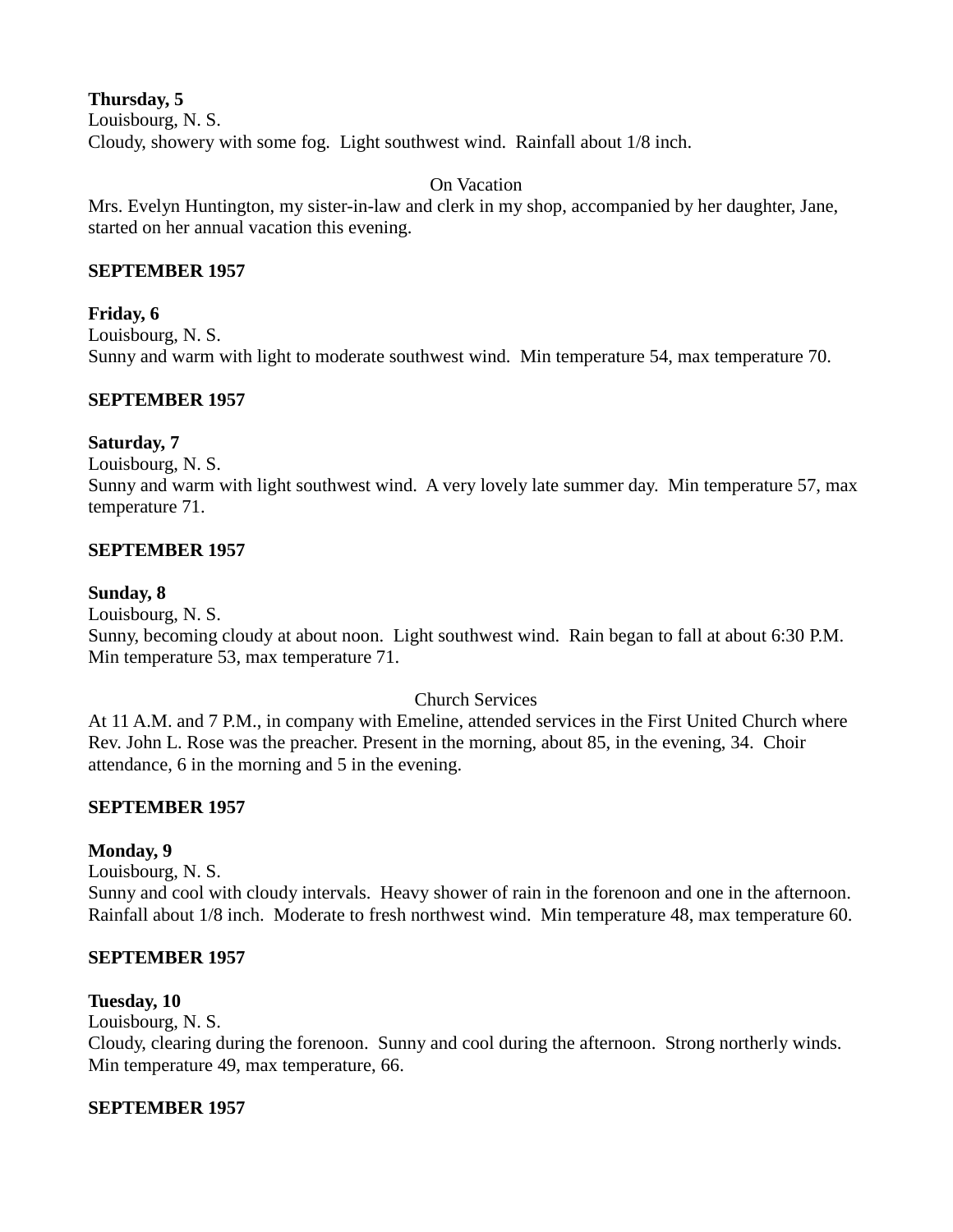# **Wednesday, 11**

Louisbourg, N. S.

Sunny and warm with light winds, mostly southwest. A very lovely late summer day. Min temperature, 49, max temperature 72.

# **SEPTEMBER 1957**

# **Thursday, 12**

Louisbourg, N. S.

Sunny, becoming cloudy during the afternoon. Showers beginning in the early part of the night. Light winds. Min temperature 52, temperature 71.

C. G. S. Lady Laurier

Canadian Government steamer "Lady Laurier" arrived in the evening and docked at the Government wharf.

# **SEPTEMBER 1957**

# **Friday, 13**

Louisbourg, N. S.

Cloudy in the morning but becoming sunny and warm early in the day. Light variable winds. A perfect late summer day. Min temperature 59, max temperature 76.

# C. G. S. Lady Lauier

Canadian Government steamer "Lady Laurier" sailed in the morning.

# **SEPTEMBER 1957**

# **Saturday, 14**

Louisbourg, N. S. Cloudy but becoming sunny early in the day. Light winds. A very lovely late summer day. Min temperature about 60, max temperature 76.

# **SEPTEMBER 1957**

# **Sunday, 15**

Louisbourg, N. S.

Sunny and warm with light northwest wind. A very lovely day. Min temperature 50, max temperature 70.

# Church Services

At 11 A.M., in company with Emeline, attended service in the First United Church. Rev. John L. Rose, the regular Pastor was present, but the service was conducted by two Laymen, Duncan MacKay of Sydney and Charles Myers of Glace Bay.

# **SEPTEMBER 1957**

**Monday, 16** Louisbourg, N. S.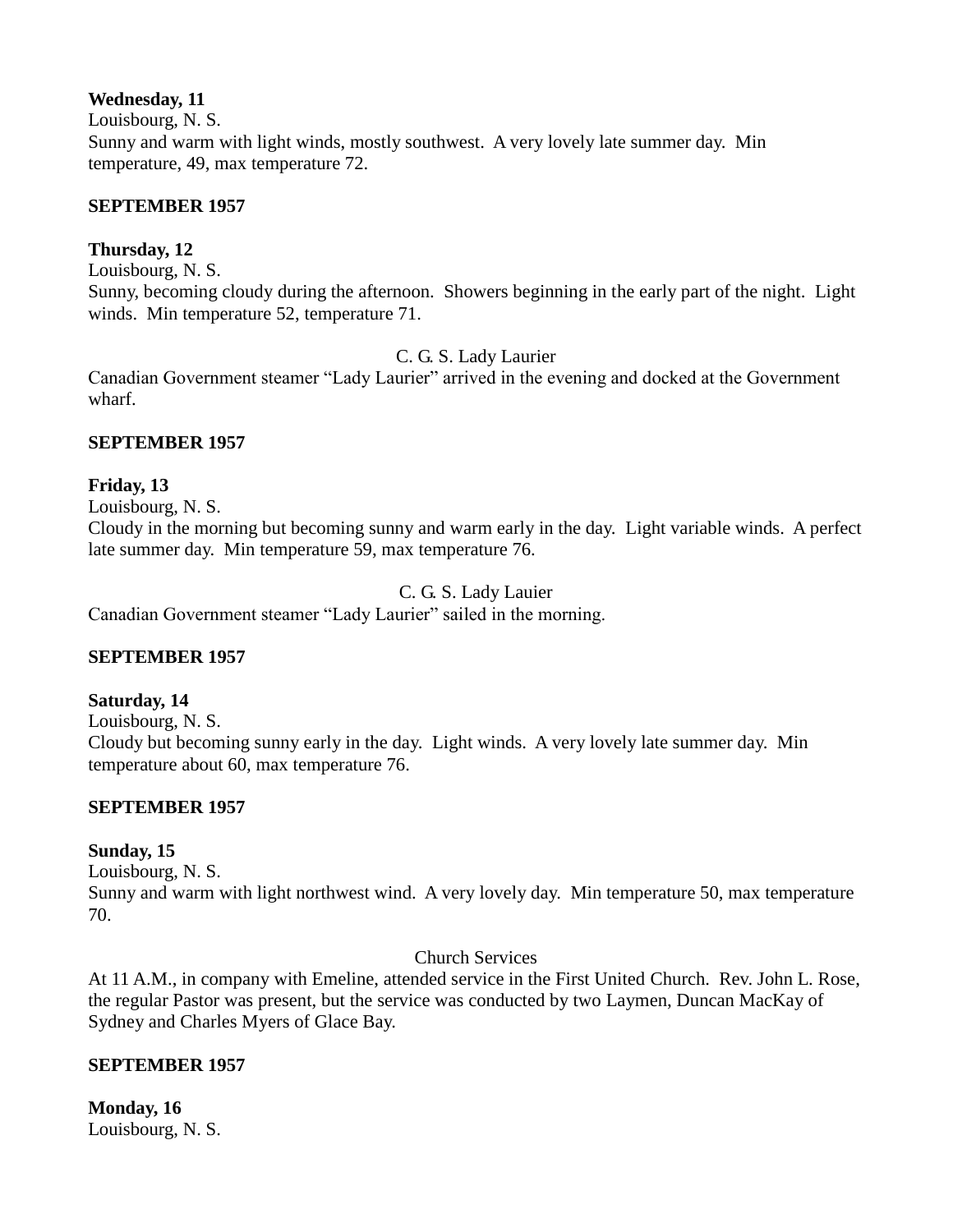Sunny during the forenoon, becoming cloudy early in the afternoon. Moderate to fresh southwest wind. Foggy in the evening with light mist and drizzle in the early part of the night. Min temperature 45, max temperature 69.

### **SEPTEMBER 1957**

### **Tuesday, 17**

Louisbourg, N. S.

Cloudy and warm with light to moderate southwest wind. A short period of drizzle and mist during the afternoon. Min temperature 58, max temperature 70.

### **SEPTEMBER 1957**

#### **Wednesday, 18**

Louisbourg, N. S.

Sunny and cool with moderate northerly winds. A very nice late summer day. Min temperature 44, max temperature 64.

#### Community Fair

The annual Mira Ferry Community Fair was held today.

### **SEPTEMBER 1957**

#### **Thursday, 19**

Louisbourg, N. S.

Sunny with light to moderate variable winds. A very lovely late summer day. Min temperature 40, max temperature 68. Frost reported in some sections in this district.

#### Returned from vacation

Mrs. Evelyn Huntington and daughter Jane returned this evening from their holidays which were spent at Huntington, N. S.

#### **SEPTEMBER 1957**

#### **Friday, 20**

Louisbourg, N. S.

Sunny and warm with light winds, mostly southwest. Cloudy during the night. A perfect late summer day. Min temperature 50, max temperature 60.

#### To Sydney and Return

Jane, my neice, and I went to Sydney on the 1:30 P.M. trip of the Acadian Lines Bus. After making several business calls at Sydney, I returned on the bus leaving Sydney at 4:30 P.M. Jane got an offer of a drive home earlier in the afternoon and took advantage of the same. At Tip Top Tailors Ltd, Sydney, I took delivery of a suit of clothes which I had ordered while at Sydney early in July.

#### **SEPTEMBER 1957**

**Saturday, 21** Louisbourg, N. S.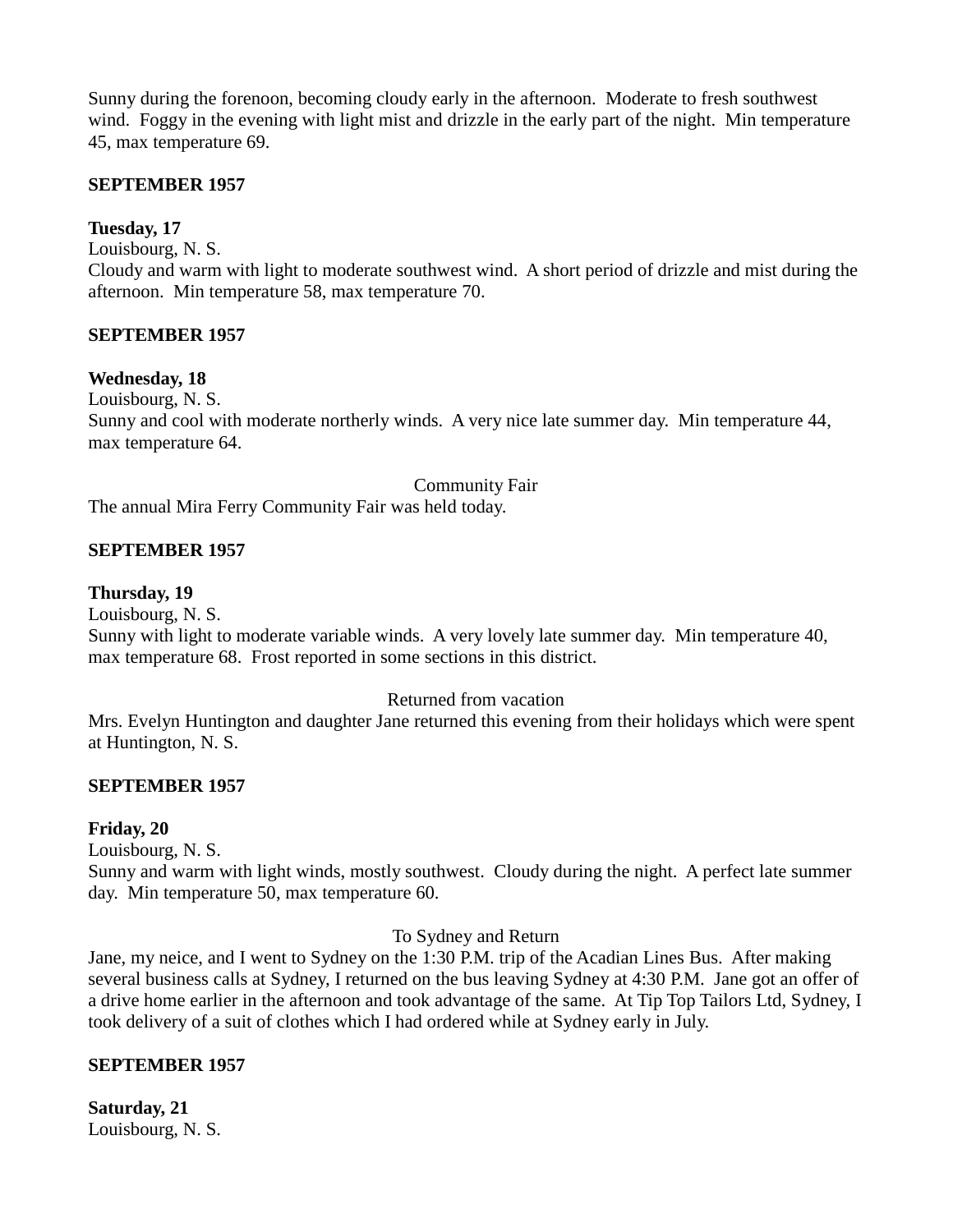Sunny and warm, becoming cloudy in the early afternoon. Light variable winds mostly northeast. A very pleasant day, which ends the summer season. Min temperature 51, max temperature 70.

### **SEPTEMBER 1957**

**Sunday, 22**

Louisbourg, N. S.

Cloudy with light southwest wind. Fog, mist and light drizzle of rain during the afternoon and evening. Min temperature 49, max temperature 62.

### Church Services

At 11 A.M. and 7 P.M., in company with Emeline, attended services in the First United Church where Rev. Latimar of Orangedale United Church was the preacher. Mr. Latimar also conducted service at Catalone in the afternoon. Rev. John L. Rose, conducted services at Orangedale in exchange with Mr. Latimar. Mr. Latimar accompanied by Mr. Robertson of Florence, C. B., was our guest during his visit to Louisbourg. On their return from Catalone, I accompanied on a visit to the Louisbourg National and Historic Park. They left to return to Florence immediately after the evening service. Present at the morning service, about 65, at the evening service, 30. Choir attendance, A.M. 6, P.M. 7.

### Death of Bert L. Wilcox

The death of Burton L. Wilcox occurred at an early hour today in the City Hospital, Sydney after an illness of about two years. He was 74 years of age.

### **SEPTEMBER 1957**

### **Monday, 23**

Louisbourg, N. S.

Sunny and warm with cloudy intervals. Fresh to strong southwest wind decreasing at night. Min temperature 61, max temperature 74.

### **SEPTEMBER 1957**

### **Tuesday, 24**

Louisbourg, N. S.

Cloudy with occasional showers. Moderate to fresh southwest wind. Rainfall about 1/8 inch. Min temperature 52, max temperature 68.

### Funeral

At 3:30 P.M., attended the funeral of the late Burton L. Wilcox which took place from D. M. Johnston's Funeral Parlor to St. Bartholomew's Anglican Church. Services at the church and grave were conducted by Rev. H. A. Seegmiller, Rector of St. Bartholomew's. Funeral in charge of D. M. Johnston Funeral Director, Louisbourg. Burial took place in the Anglican Cemetery.

# **SEPTEMBER 1957**

# **Wednesday, 25**

Louisbourg, N. S. Sunny with a few hazy intervals. Light southwest wind. Min temperature 48, max temperature 64.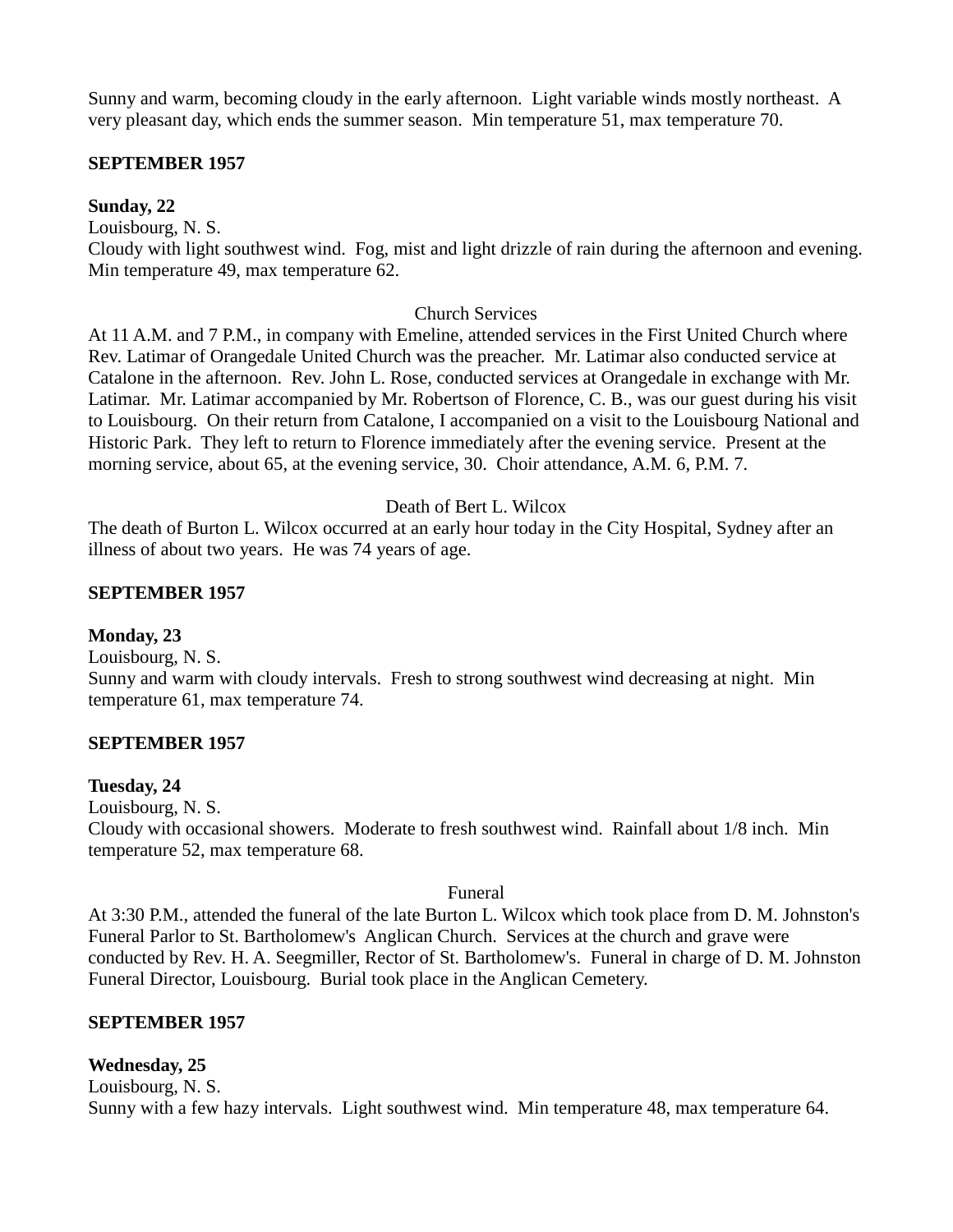# Choir Practice

At 8 P.M., in company with Emeline, attended and conducted choir practice in the First United Church.

# **SEPTEMBER 1957**

# **Thursday, 26**

Louisbourg, N. S. Cool and partly cloudy with light northerly winds. Min temperature 44, max temperature 60.

#### **SEPTEMBER 1957**

# **Friday, 27**

Louisbourg, N. S.

Cloudy and cool, clearing early in the day. Sunny and cool during the afternoon with fresh to strong west and west-northwest winds decreasing to light in the evening. Min temperature 43, max temperature 55.

#### **SEPTEMBER 1957**

#### **Saturday, 28**

Louisbourg, N. S.

Sunny and very cool with fresh northwest wind decreasing to light at night. Min temperature 41, max temperature 54.

#### **SEPTEMBER 1957**

# **Sunday, 29**

Louisbourg, N. S. Sunny and cool with moderate northerly winds. Min temperature 42, max temperature 60.

# Church Services

At 11 A.M. and 7 P.M., in company with Emeline attended services in the First United Church. At 11 A.M., the annual Sunday school Rally Day service was conducted by the Pastor, Rev. John L. Rose. The evening service was also in charge of Mr. Rose with Mr. Gordon Cann, student Minister, the guest preacher. Present in the morning, about 95, in the evening, 47. Choir attendance A.M. 5, P.M. 5.

# **SEPTEMBER 1957**

#### **Monday, 30**

Louisbourg, N. S.

Sunny with light to moderate variable winds. Light frost in the morning. First evidence of frost I have notice this season. A very lovely early autumn day. Min temperature 37, max temperature 64.

# **OCTOBER 1957**

#### **Tuesday, 1**

Louisbourg, N. S.

Sunny and moderately warm with moderate winds mostly southwest. Becoming cloudy during the afternoon. Min temperature 43, max temperature 63.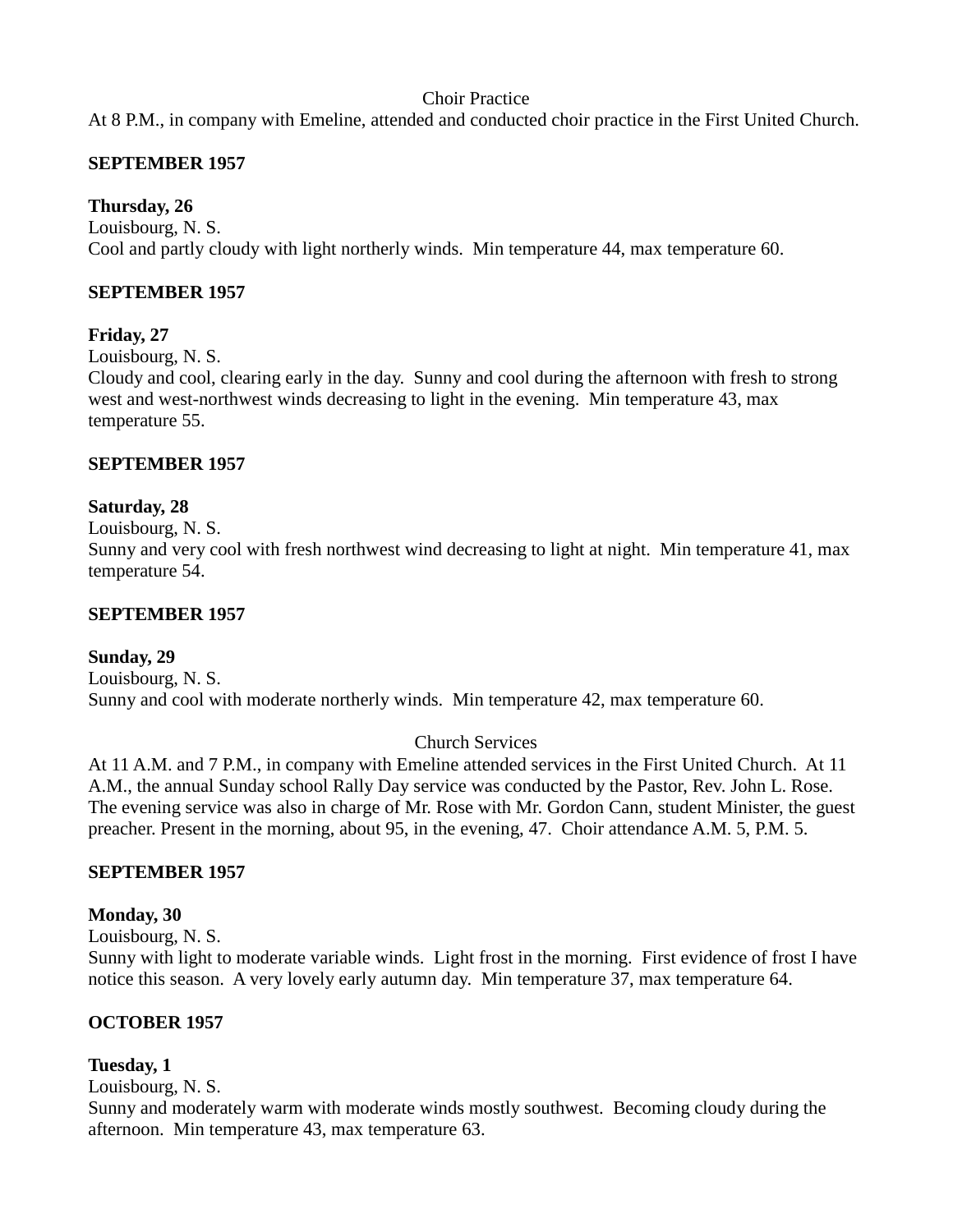#### Death of Walter D. Barss

The death of Walter D. Barss occurred yesterday afternoon at the City Hospital, Sydney, where he had been a patient for three days. He was in the 66<sup>th</sup> year of his age and is survived by three daughters and one son. Another son, Walter was killed in World War Two. Mr. Barss and family resided at Louisbourg for a number of years, before moving to Sydney.

#### **OCTOBER 1957**

#### **Wednesday, 2**

Halifax, N. S. Sunny and moderately warm with moderate to fresh northwest wind. A very nice early October day.

Arrived at Halifax on C. N. R. Train from Sydney at about 8:30 A.M. Had breakfast in Lord Nelson Hotel coffee shop and paid a short visit to the Public Gardens. Kept my appointment with the Nova Scotia Tumour Clinic at the Victoria General Hospital at 11 A.M.

#### **OCTOBER 1957**

#### **Thursday, 3**

Sydney, N. S.

Cloudy and cool with showers, mist and drizzle. Fresh to strong northerly winds. Rainfall of last night and today, at Louisbourg about 1/4 inch.

Sydney to Louisbourg

Arrived at Sydney, enroute from Halifax via C. N. R. Train at 9 A.M. Met Rev. John L. Rose at Sydney who offered me a drive home with I accepted. Left Sydney at about 11:10 A.M. Arrived home at about 11:45 A.M.

#### **OCTOBER 1957**

# **Friday, 4**

Louisbourg, N. S. Sunny and cool with moderate to fresh northerly winds. Min temperature 47, max temperature 56.

# **OCTOBER 1957**

# **Saturday, 5**

Louisbourg, N. S. Sunny and moderately warm.

Louisbourg to Huntington, N. S.

Left Louisbourg on the 1:30 P.M. trip of the Acadian Lines Bus service enroute to Huntington via Sydney for a short visit. Fred Huntington (my nephew) and his son Lowell, met me at the bus station at about 4:15 P.M. and drove me by car to the home of my sister Mrs. Clifford Huntington, Huntington, N. S. Which will be home for me during my visit.

Death of Joseph Coveyduc

The death of Joseph Coveyduc occurred this evening at his home on Beatrice Street, Louisbourg, N.S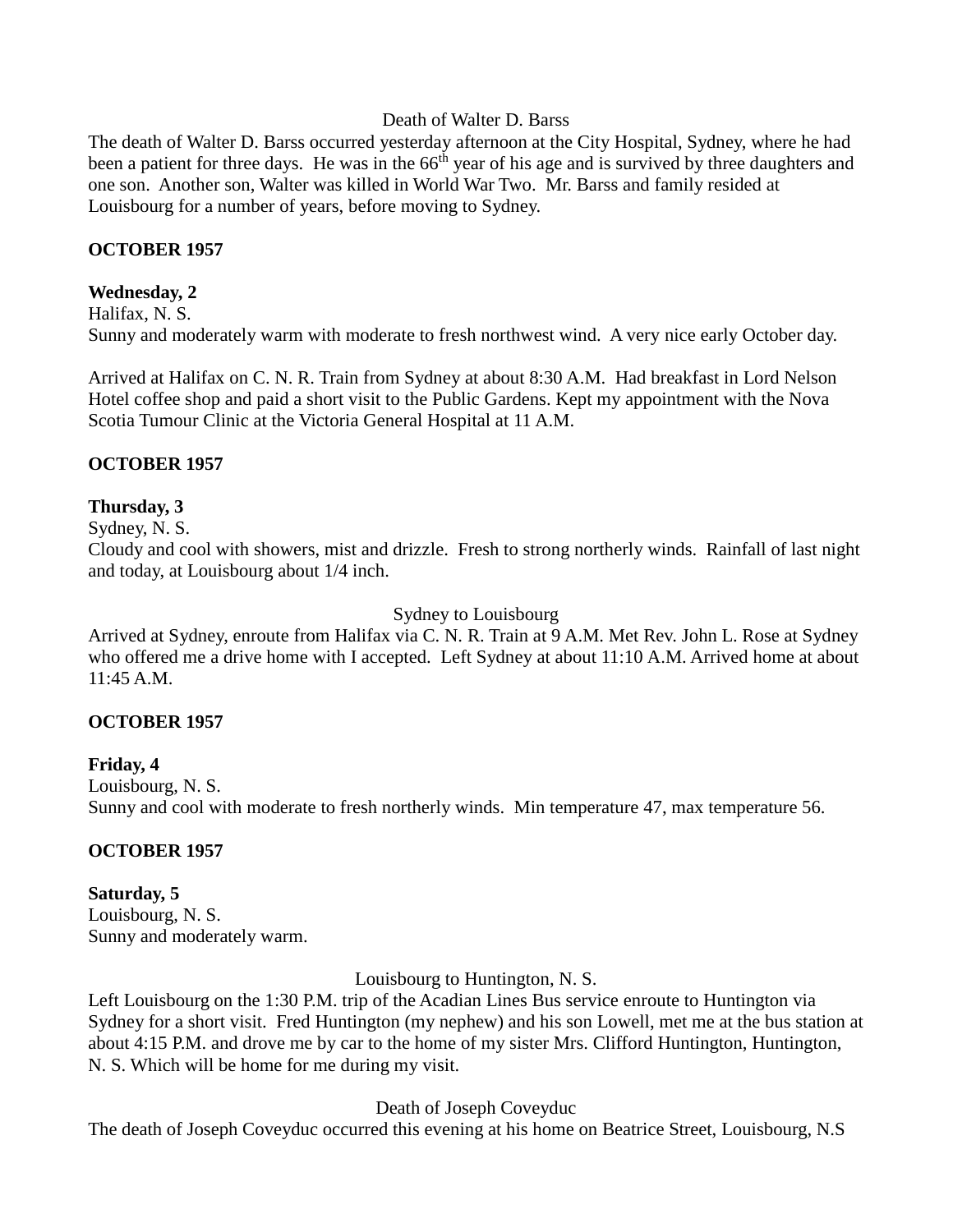after a long illness. He was in his  $75<sup>th</sup>$  year of his age and is survived by his wife, three sons and two daughters.

# **OCTOBER 1957**

**Sunday, 6** Huntington, N. S. No entry.

#### **OCTOBER 1957**

**Monday, 7** Huntington, N. S. No entry.

#### **OCTOBER 1957**

#### **Tuesday, 8**

Huntington, N. S. No entry.

#### **OCTOBER 1957**

**Wednesday, 9** Huntington, N. S. No entry.

# **OCTOBER 1957**

**Thursday, 10** Huntington, N. S. Sunny and moderately warm with light northerly winds. Max temperature about 65. A very lovely day.

# **OCTOBER 1957**

# **Friday, 11** Huntington, N. S. Cloudy with showers, mist and drizzle which continued during the night.

Motored with my nephew, Fred Huntington, over his mail route, Marion Bridge, R. R. #1. Left home at about 8 A.M. for Marion Bridge, left Marion Bridge to continue on the route at about noon. Arrived back home at about 3:20 P.M.

# **OCTOBER 1957**

# **Saturday, 12**

Huntington, N. S. Cloudy and cool with light northerly winds. A few sunny intervals during the afternoon.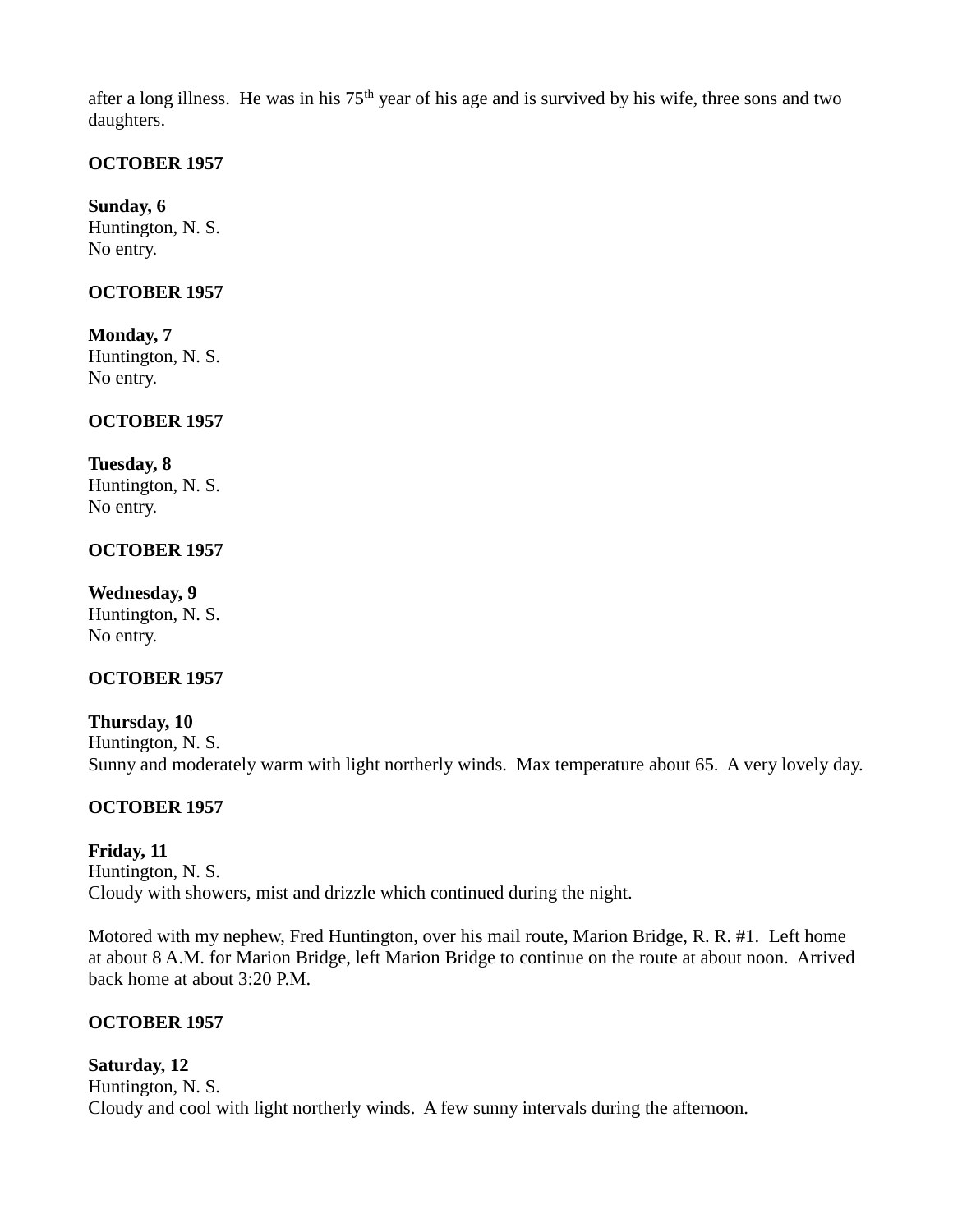# Huntington to Louisbourg

Motored to Sydney with Fred Huntington enroute to Louisbourg. At Sydney, connected with the Mail truck driven by Alex Burke enroute to Louisbourg and home where I arrived at about 11:30 A.M. after having spent a week at the home of my sister, Mrs. Clifford Huntington at Huntington, N. S.

# **OCTOBER 1957**

#### **Sunday, 13**

Louisbourg, N. S. Thanksgiving Sunday. Sunny and cool with light to moderate northwest wind. A very nice early autumn day. Min temperature 36, max temperature 58. Light frost in the morning.

# Church Services

At 11 A.M. and 7 P.M., in company with Emeline, attended services in the First United Church where Rev. John L. Rose was the preacher. Present in the morning, about 100, in the evening 47. Choir attendance A.M. 7, P.M. 7. This being Thanksgiving Sunday, music suitable for the occasion was rendered by the choir.

#### **OCTOBER 1957**

#### **Monday, 14**

Louisbourg, N. S.

Thanksgiving Day.

Sunny and cool with light to moderate winds, northwest shifting to southwest in the late afternoon. Min temperature 35, max temperature 52.

# **OCTOBER 1957**

#### **Tuesday, 15**

Louisbourg, N. S.

Sunny becoming cloudy during the afternoon. Light to moderate west wind, shifting to southwest in the afternoon. Min temperature 34, max temperature 58.

# **OCTOBER 1957**

# **Wednesday, 16**

Louisbourg, N. S.

Sunny with light northerly winds shifting to southwest during the afternoon. A very nice autumn day. Min temperature 42, max temperature 60.

# **OCTOBER 1957**

# **Thursday, 17**

Louisbourg, N. S.

Foggy in the morning but becoming sunny and warm early in the day and continuing so. A very lovely autumn day. Light southwest wind. Min temperature 42, max temperature 59.

Death of Mrs. Allen J. MacDonald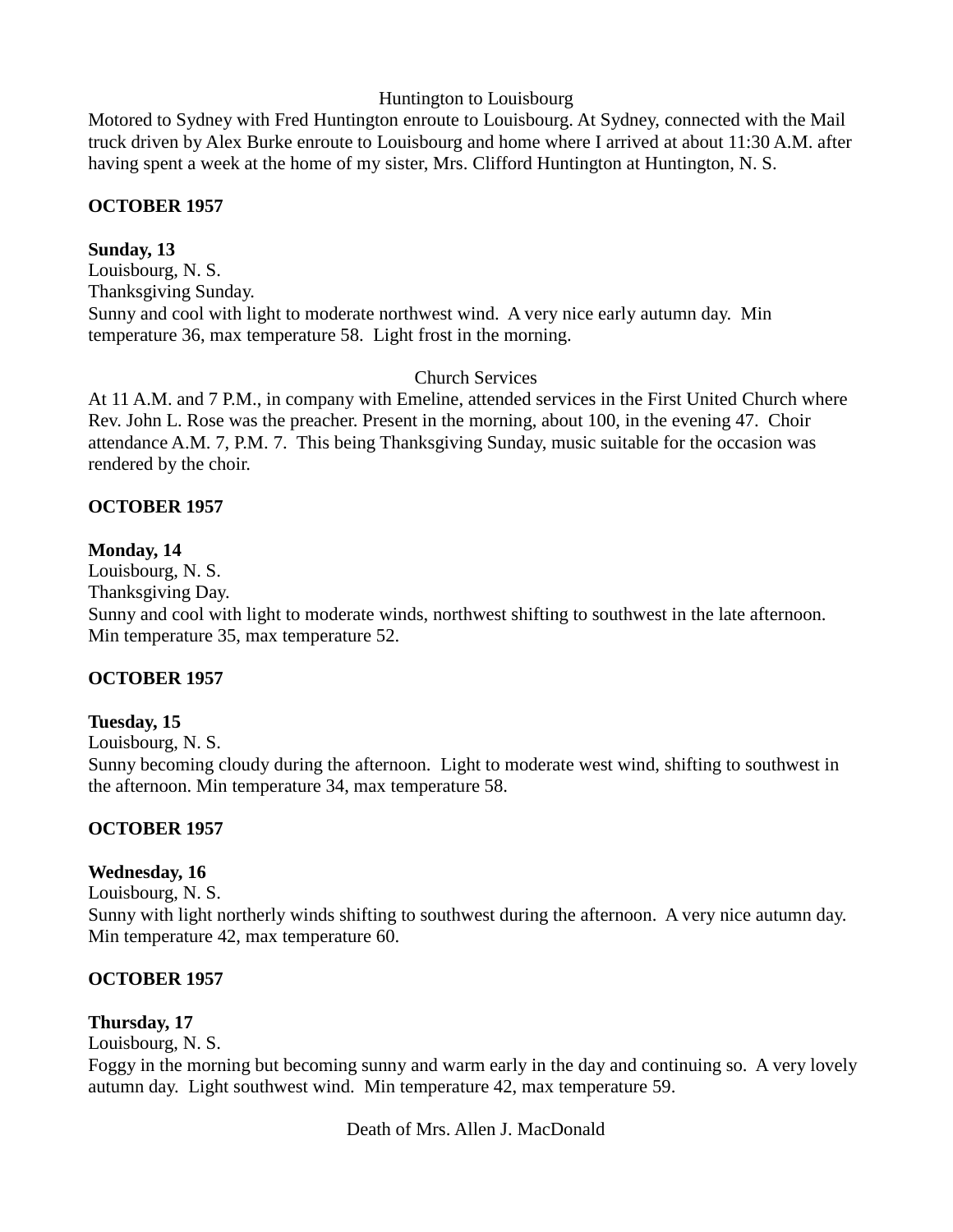# [blank]

# **OCTOBER 1957**

#### **Friday, 18**

Louisbourg, N. S.

Cloudy, clearing shortly after noon, sunny during the afternoon. Light southwest wind. Min temperature 43, max temperature 58.

#### **OCTOBER 1957**

#### **Saturday, 19**

Louisbourg, N. S. Sunny with light southwest wind. A very nice autumn day. Min temperature 34, max temperature 54.

Funeral

The funeral of the late Allan J. MacDonald took place at 9 A.M. Burial in the Roman Catholic cemetery near Stella Maris church. Funeral in charge of D. M. Johnston, Funeral Director, Louisbourg.

#### **OCTOBER 1957**

#### **Sunday, 20**

Louisbourg, N. S.

Rain beginning in the morning and continuing moderately until afternoon. Cloudy with mist and fog during the afternoon. Fresh southeast wind shifting to southwest. Min temperature 48, max temperature 59.

#### Church Services

At 11 A.M. and 7 P.M. in company with Emeline, attended services in the First United Church where at 11 A.M. the service was conducted by three Laymen: Mr. MacAulay, Mr. MacDonald and Mr. MacQueen of Port Morien. Mr. MacAulay giving the address. In the evening, Rev. John L. Rose, the regular Pastor was the preacher. About 50 present at the morning service and at the evening service, 30. Choir attendance, A.M. 8, P.M. 7.

# **OCTOBER 1957**

# **Monday, 21**

Louisbourg, N. S.

Cloudy and cool with fresh northerly winds. A few brief sunny intervals during the afternoon. Min temperature 37, max temperature, 54.

#### **OCTOBER 1957**

# **Tuesday, 22**

Louisbourg, N. S.

Sunny and cool with moderate westerly winds. A very nice autumn day. Min temperature 29, max temperature 52.

Frost in the Morning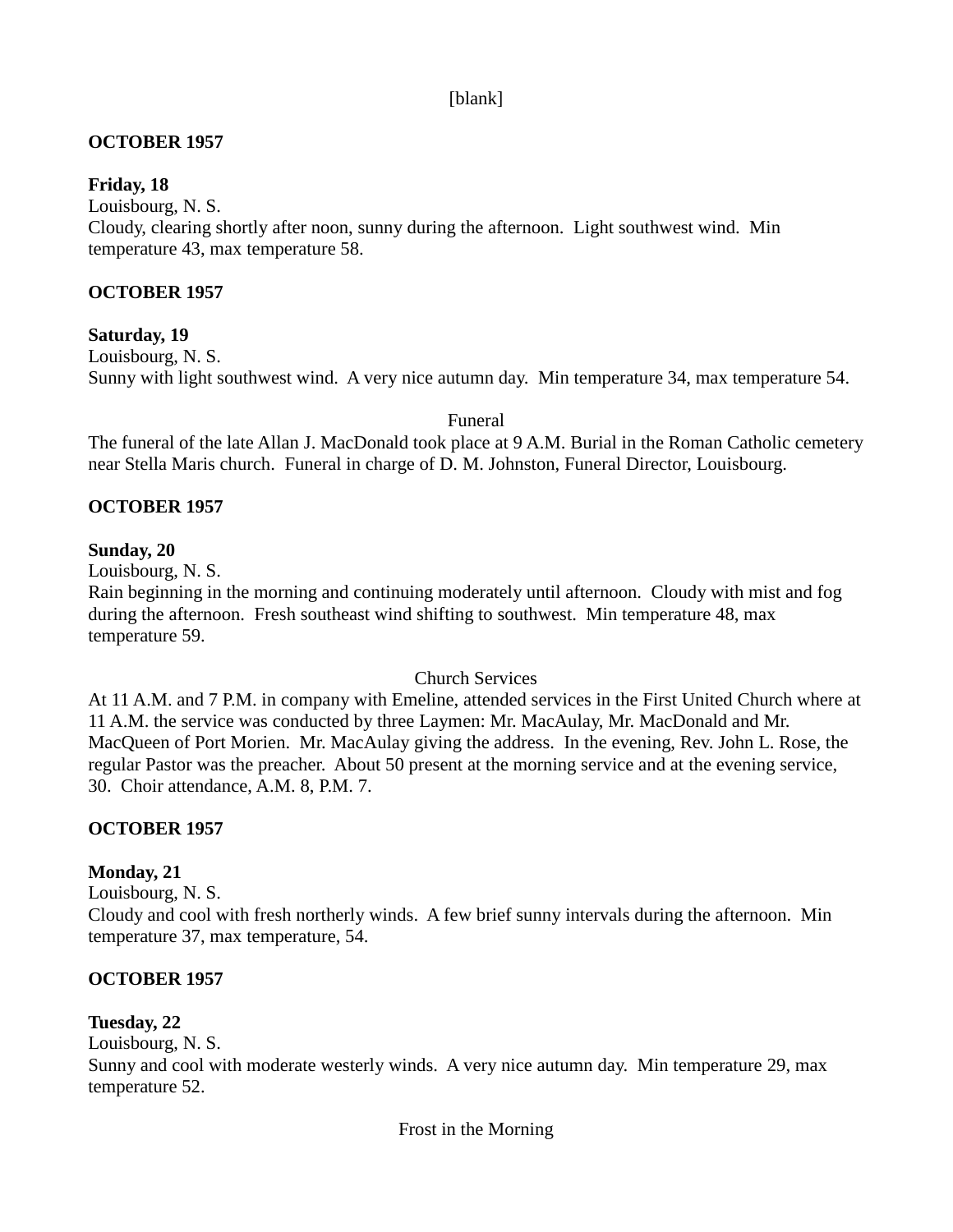First killing frost this autumn.

# **OCTOBER 1957**

#### **Wednesday, 23**

Louisbourg, N. S.

Sunny, becoming cloudy in the early afternoon. Light southwest wind. Min temperature 39, max temperature 60.

#### Choir Practice

At 8 P.M., in company with Emeline, attended and conducted choir practice in the First United Church.

# **OCTOBER 1957**

# **Thursday, 24**

Louisbourg, N. S.

Cloudy and cool with moderate southerly winds decreasing to light in the evening. Min temperature 40, max temperature 52.

# **OCTOBER 1957**

# **Friday, 25**

Louisbourg, N. S. Cloudy and mild with fresh southwest wind. Min temperature 50, max temperature 62.

#### Death of Abraham W. Cameron [blank]

# **OCTOBER 1957**

**Saturday, 26** Louisbourg, N. S. Cloudy and cool with fresh northerly winds. Min temperature 42, max temperature 49.

Death of Alex. MacDonald

The death of Alexander MacDonald, Riverdale Street, occurred this morning at his home after an illness of about a year.

# Joint Meeting

At 7 P.M., attended a joint meeting of the Town council and the Associated Board of Trade of Cape Breton County, which was held in the Town hall. Meeting called for the purpose of discussing the question of commemorating the 200<sup>th</sup> anniversary of the second capture, which falls on the  $26<sup>th</sup>$  of July 1958.

# **OCTOBER 1957**

#### **Sunday, 27** Louisbourg, N. S. Rain, mist and drizzle with moderate to fresh northeast wind. Rainfall about 1/2 inch. Min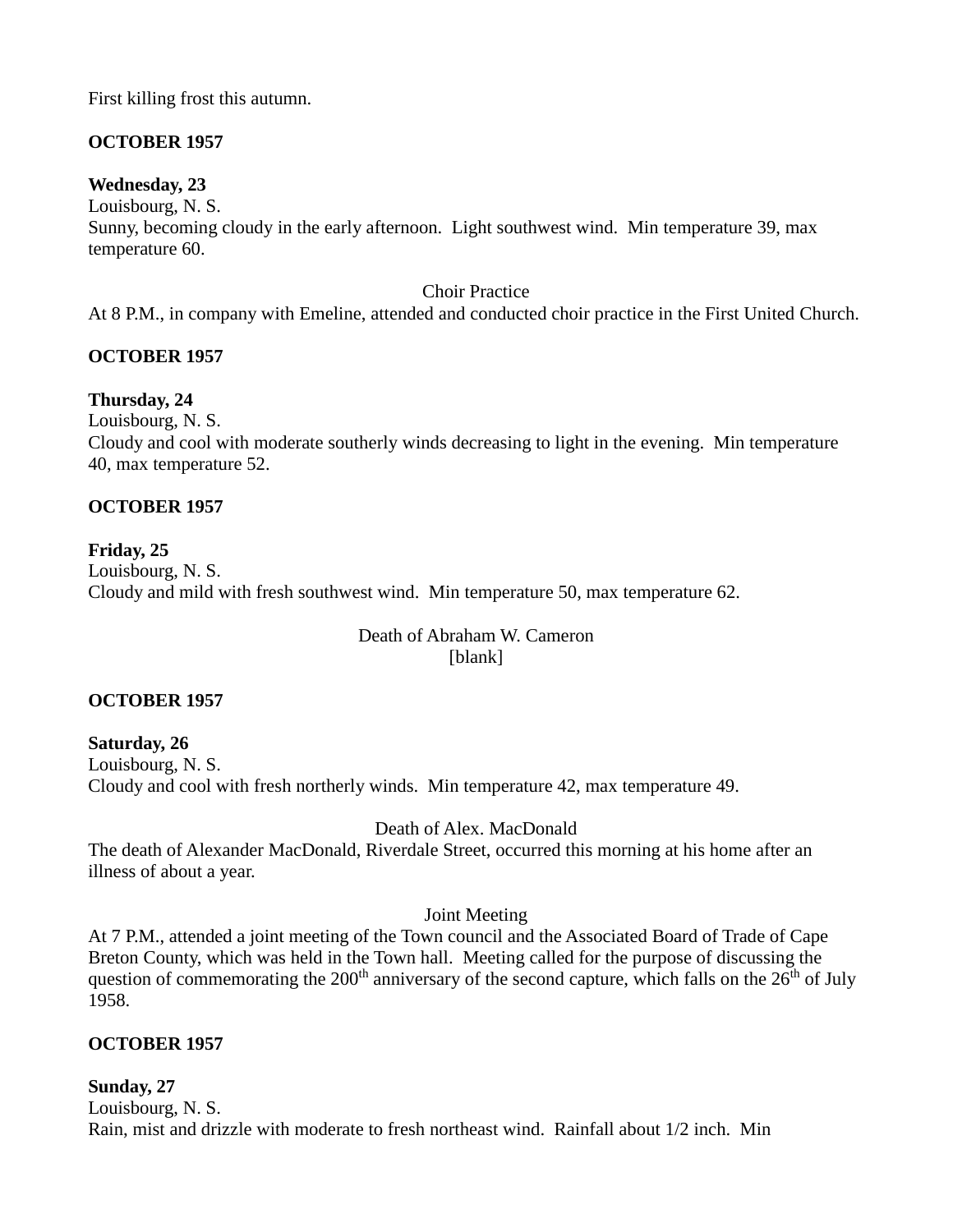temperature 38, max temperature 44.

#### Church Services

At 11 A.M. and 7 P.M., in company with Emeline, attended services in the First United Church, where Rev. John L. Rose M. A. was the preacher. Present in the morning about 50, in the evening, 22. Choir attendance, A.M. 6, P.M. 6.

#### **OCTOBER 1957**

#### **Monday, 28**

Louisbourg, N. S.

Cloudy and chilly with light to moderate northerly winds. Light showers during the early part of the night. Min temperature 32, max temperature 44.

#### **OCTOBER 1957**

#### **Tuesday, 29**

Louisbourg, N. S.

Cool and mostly cloudy with moderate to fresh northwest wind. Min temperature 32, max temperature 43.

#### Funeral

At 12:30 P.M., attended the funeral of the late Abraham W. Cameron, which took place from his late residence on Main Street to St. Bartholomew's Anglican Church. Services at the house, church and grave were conducted by Rev. H. A. Seegmiller, Rector of St. Bartholomew's. Burial took place in the Anglican cemetery on Clarke's Road. Funeral in charge of D. M. Johnston, Funeral Director, Louisbourg. Members of the Society of United Fishermen attended in a body.

C. G. S. Edward Cornwallis

Canadian Government steamer "Edward Cornwallis" arrived shortly after noon.

#### Death of Mrs. Daniel Nicholson

The death of Mrs. Daniel Nicholson occurred today at her home on Pepperell Street. Nicholson, who was in the 80<sup>th</sup> year of her (sic) is survived by three sons and two daughters. The sons are Daniel F., Clerk of the Town of Louisbourg, Rev. John, Rexton, New Brunswick and Alexander, Louisbourg. The daughters [blank]

#### **OCTOBER 1957**

#### **Wednesday, 30**

Louisbourg, N. S.

Cool and mostly sunny with moderate to fresh southwest wind. Min temperature 24, max temperature 48.

#### To Sydney and Return

Went to Sydney on the 9:30 A.M. trip of the Gus LeBlanc Bus and returned on the trip leaving Sydney at 12:15 P.M.

# **OCTOBER 1957**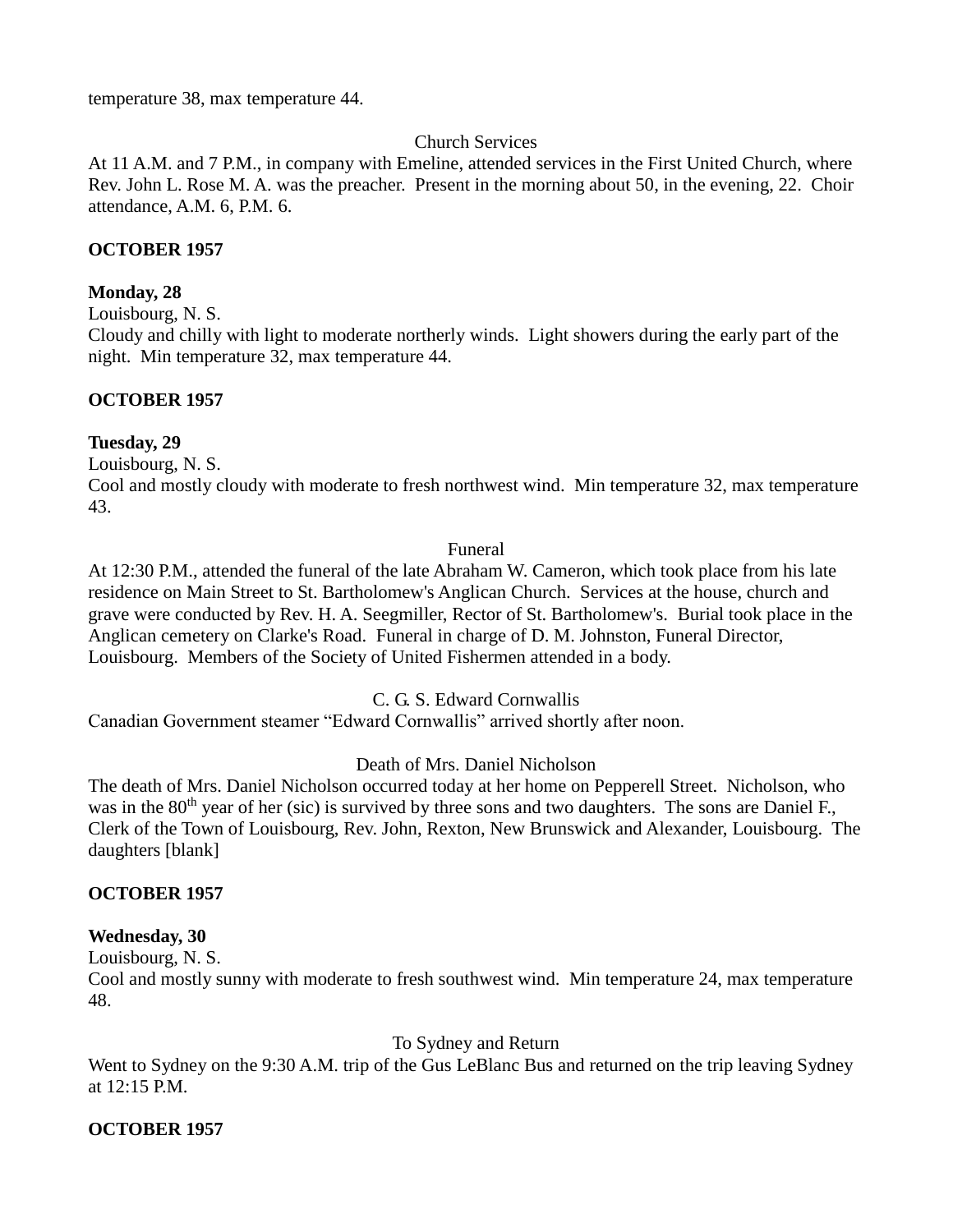#### **Thursday, 31**

Louisbourg, N. S.

Sunny and mild, becoming cloudy before noon. Cloudy and foggy during the afternoon. Showers in the early part of the night. Min temperature 47, max temperature 56.

#### Funeral

At 2 P.M. attended the funeral of the late Mrs. Daniel Nicholson, which took place from her late home on Pepperell Street to the First United. Services at the house, church and grave were conducted by Rev. John. L. Rose M. A. Burial took place in Catalone cemetery. Funeral in charge of D. M. Johnston, Funeral Director, Louisbourg.

#### **NOVEMBER 1957**

#### **Friday, 1**

Louisbourg, N. S.

Cloudy and mild with showers, mist and drizzle. Light to moderate easterly winds. Min temperature 49, max temperature 56.

# **NOVEMBER 1957**

#### **Saturday, 2**

Louisbourg, N. S.

Cloudy with intermittent showers, mist and drizzle throughout the day and into the night. Min temperature 48, max temperature 57.

# **NOVEMBER 1957**

#### **Sunday, 3**

Louisbourg, N. S.

Cloudy with heavy intermittent showers and steady rain continuing throughout the day. Light to moderate easterly winds increasing to fresh in the evening. Min temperature 48, max temperature 50. Heavy rain during the night.

#### Church Services

At 11 A.M. and 7 P.M., in company with Emeline, attended services in the First United Church where Rev. John L. Rose M. A was the preacher. Present in the morning about 60, in the evening, 24. Choir attendance A.M. 6, P.M. 7.

# **NOVEMBER 1957**

#### **Monday, 4**

Louisbourg, N. S.

Cloudy with some fog, mist and light drizzle. Light southerly winds. Min temperature 47, max temperature 57. Rain ending in the morning. Total rainfall which began with showers and drizzle on last Thursday night, amounted to about 4 1/4 inches.

# **NOVEMBER 1957**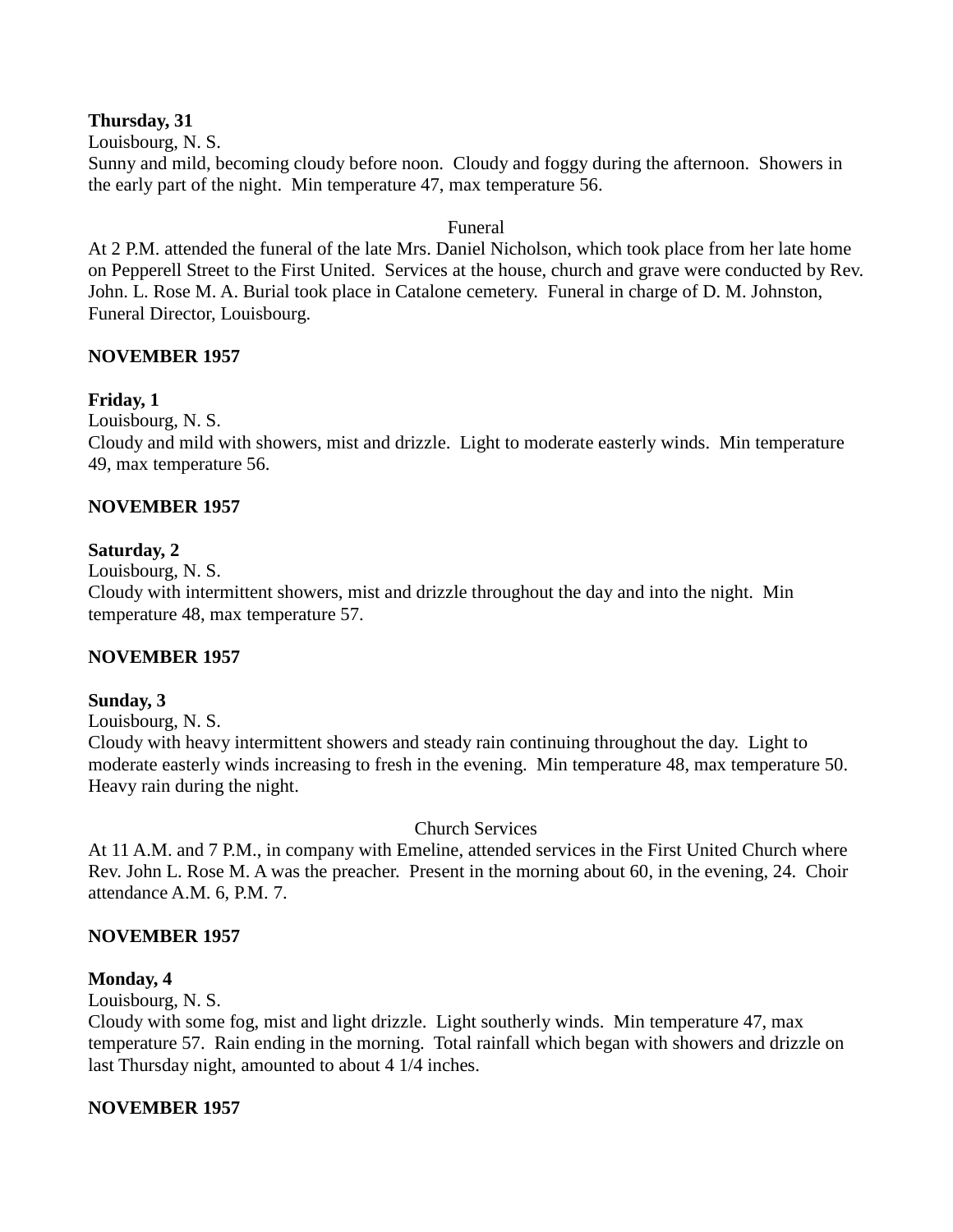# **Tuesday, 5**

Louisbourg, N. S.

Cloudy and cool with light west and northwest winds. Min temperature 42, max temperature 54.

# **NOVEMBER 1957**

# **Wednesday, 6**

Louisbourg, N. S. Cloudy and cool with a few sunny intervals. Light winds. Min temperature 36, max temperature 50.

#### **Visitors**

Mrs. Clifford Huntington, my sister, and my two nieces, Lieut. Maud Huntington R. C. N. H. M C. S. Cornwallis, Miss Elinor Huntington, Huntington, C.B. arrived by car at about 11 A.M. and spent the rest of the day with us. They left to return at about 6 P.M.

# **NOVEMBER 1957**

# **Thursday, 7**

Louisbourg, N. S. Sunny and cool becoming cloudy at about noon. Light northerly winds. Min temperature 38, max temperature 45.

# **NOVEMBER 1957**

# **Friday, 8**

Louisbourg, N. S.

Cloudy and cool with a few sunny intervals. Light northwest wind. Min temperature 32, max temperature 46.

# **NOVEMBER 1957**

# **Saturday, 9**

Cloudy with fresh to strong southerly winds at times bordering on gale force. Showers beginning at about 5:30 P.M. Min temperature 43, max temperature 54.

# **NOVEMBER 1957**

# **Sunday, 10**

Louisbourg, N. S. Remberance (sic) Sunday Cloudy and cool with a few brief sunny intervals. Very light variable winds. Heavy winds of last night decreased to light before dawn. Rainfall of last night amounted to about 1/2 inch. Min temperature 38, max temperature 54.

# Church Services

At 11 A.M. and 7 P.M., in company with Emeline, attended services in the First United Church, where Rev. John L. Rose M. A was the preacher. This being Remberance (sic) Sunday, services suitable for the occasion were conducted by the preacher. Present in the morning about 80, in the evening, 45. Choir attendance A.M. and P.M. 8 at each service.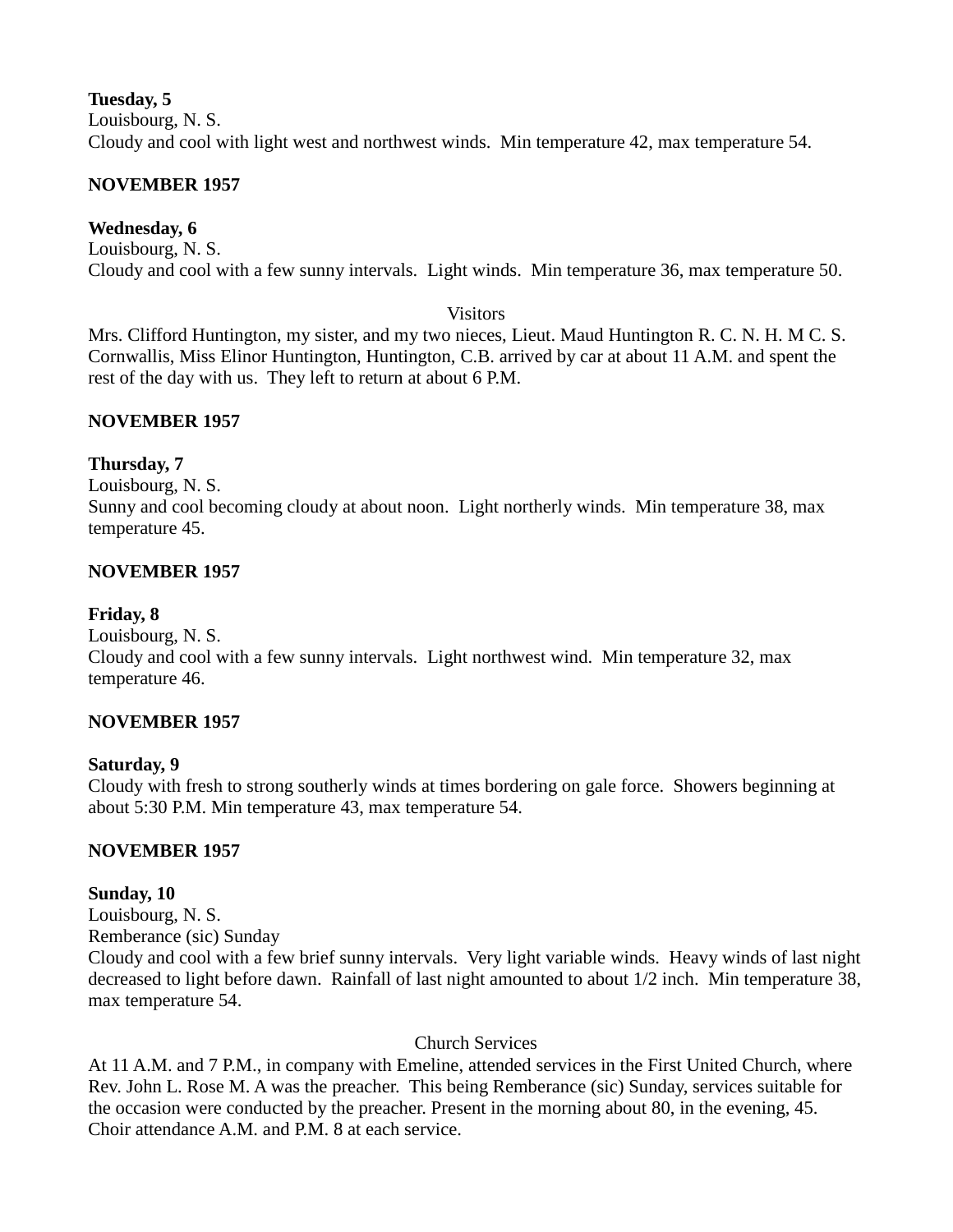# **NOVEMBER 1957**

# **Monday, 11**

Louisbourg, N. S.

Remembrance Day

Cloudy and chilly with a few sunny intervals. Light showers of rain mixed with snow in the early part of the day followed by very light snow squalls at intervals during the day. Fresh to strong northerly winds. A rather unpleasant day. Min temperature about 32, max temperature 39.

First appearance of snow this season, but not enough to be visible on the ground.

#### Church Service

At 9:30 A.M., Emeline, my sister-in-law Evelyn attended a Remembrance Day service in the Presbyterian Church. This was conducted by Rev. [blank]

# **NOVEMBER 1957**

# **Tuesday, 12**

Louisbourg, N. S. Cloudy and cool with very light winds and a few sunny intervals. Min temperature 27, max temperature 38.

# Death of Donald MacAulay

The death of Donald MacAulay occurred at Detroit, Michigan, U. S. A. Mr. MacAulay was born at Kennington Cove but resided at Louisbourg for a number of years before he moved to Detroit many years ago.

# **NOVEMBER 1957**

**Wednesday, 13** Louisbourg, N. S. Sunny and cool with light northerly winds. Min temperature 28, max temperature 40.

Choir Practice At 8 P.M., in company with Emeline, attended and conducted choir practice in the First United Church.

# **NOVEMBER 1957**

# **Thursday, 14**

Louisbourg, N. S. Sunny and cool with light northerly winds, a very lovely autumn day. Min temperature 32, max temperature 51.

# **NOVEMBER 1957**

# **Friday, 15**

Louisbourg, N. S. Sunny in the early part of the (sic) becoming cloudy during the forenoon and continuing so throughout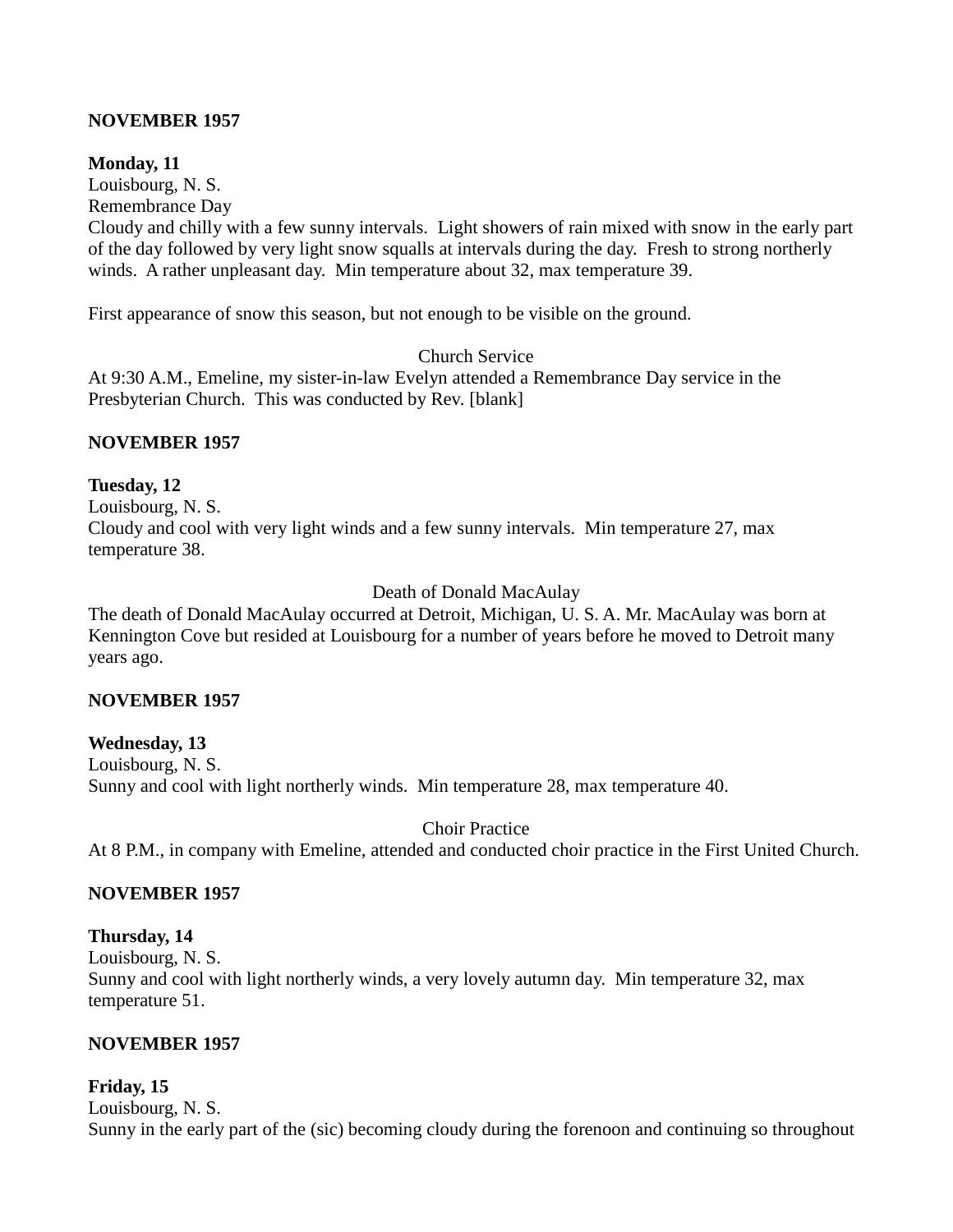the rest of the day. Light showers in the early part of the night. Min temperature 33, max temperature 51. Very light variable winds.

# **NOVEMBER 1957**

# **Saturday, 16**

Louisbourg, N. S.

Rain in the morning ending at about 9 A.M. Cloudy during the entire day. Light easterly winds. Rainfall about 1/4 inch. Min temperature 39, max temperature 44.

# **NOVEMBER 1957**

# **Sunday, 17**

Louisbourg, N. S.

Cloudy and cool. Light showers, mist and drizzle. Light easterly winds. Min temperature 40, max temperature 44.

# Church Services

At 11 A.M. and 7 P.M., in company with Emeline, attended services in the First United Church where at the morning service Rev. John L. Rose, M. A. was the preacher. In the evening, the regular Autumn Thank Offering service of the Women's Missionary Society was held with Miss MacDougall, a former Missionary to China was the speaker. Mrs. William Hilchie, President of the local branch of the W. M. S. Introduced the speaker. Present in the morning about 95, in the evening about 40. Choir attendance, A.M. 8, P.M. 8.

# **NOVEMBER 1957**

# **Monday, 18**

Louisbourg, N. S. Cloudy and cool with very light northeast wind. Min temperature 37, max temperature 43.

# **NOVEMBER 1957**

# **Tuesday, 19**

Louisbourg, N. S.

Cloudy and cool with very light easterly winds which shifted at about noon to southerly increasing to fresh during the evening. Light showers beginning in the early part of the night. Min temperature 34, max temperature 44.

# **NOVEMBER 1957**

# **Wednesday, 20**

Louisbourg, N. S.

Cloudy with showers, mist and drizzle. Strong southeast and south winds increasing to gale force during the afternoon and continuing at night. Min temperature 44, max temperature 52.

# Choir Practice

At 8 P.M., in company with Emeline, attended and conducted choir practice in the First United Church.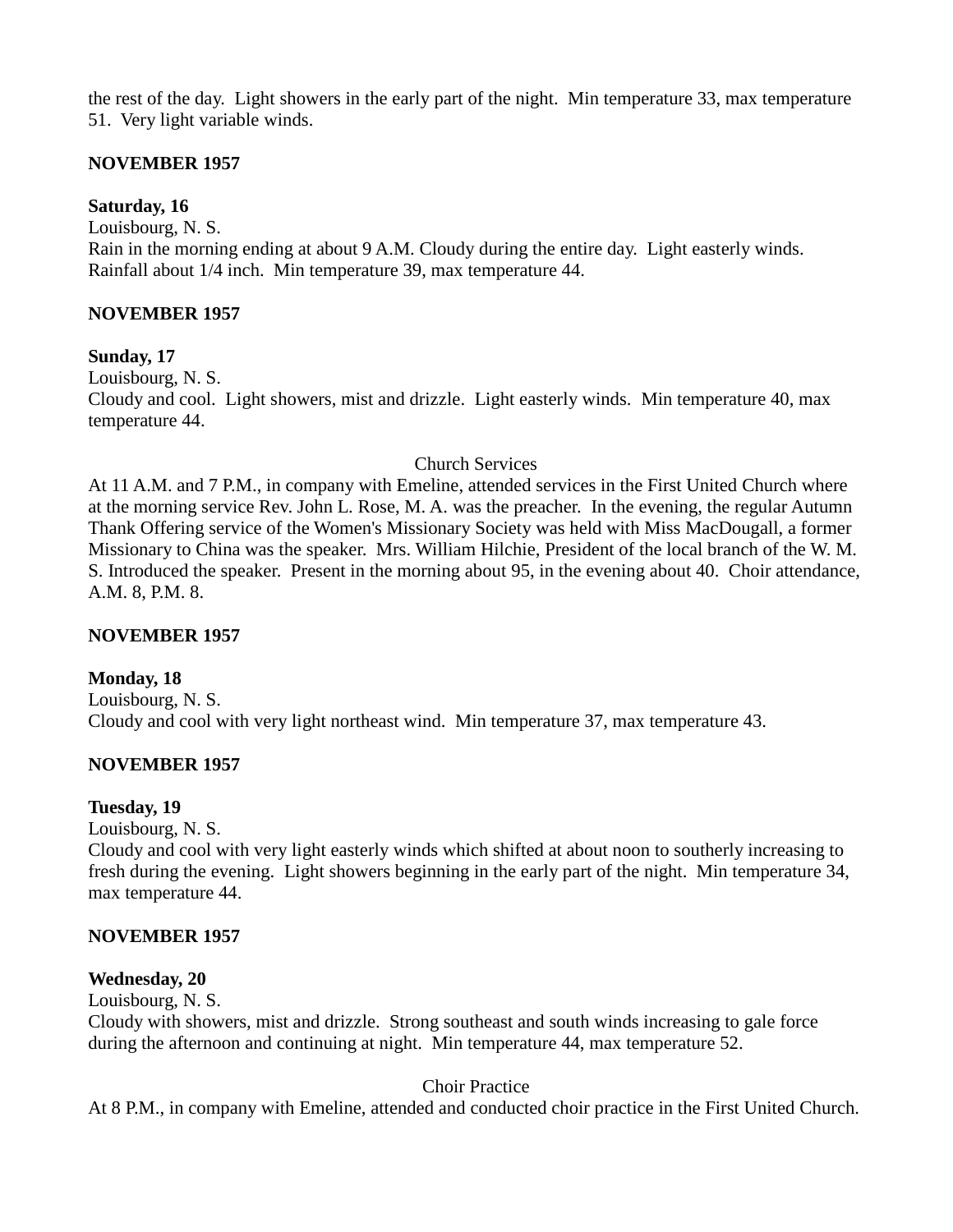#### **NOVEMBER 1957**

#### **Thursday, 21**

Louisbourg, N. S.

Sunny with a few cloudy intervals. Following the gale of yesterday and last night, the winds were very light, mostly westerly. Total rainfall of yesterday about 3/4 inch. Min temperature 32, max temperature 52.

Death of Mrs. A. R. Wallis

The death of Mrs. A. R. Wallis, wife of Rev. A. R. Wallis, occurred today at Truro, N. S after an illness of about 6 months.

#### **NOVEMBER 1957**

# **Friday, 22**

Louisbourg, N. S.

Sunny. Mostly cloudy during the afternoon. Rain beginning to fall in the evening. Light to moderate west and southwest winds. Min temperature 30, max temperature 47.

#### Board of Stewards

In the evening, attended a meeting of the Board of Stewards of the First United Church which was held in Calvin hall with Edison Skinner presiding. Eleven persons present.

# **NOVEMBER 1957**

#### **Saturday, 23**

Louisbourg, N. S. Sunny and cool with light to moderate northwest and north winds. A very nice autumn day. Min temperature 28, max temperature 40.

# **NOVEMBER 1957**

#### **Sunday, 24**

Louisbourg, N. S.

Cloudy with moderate southerly winds. Mist and drizzle in the evening followed by light showers. Min temperature 28, max temperature 44.

Church Services

At 11 A.M. and 7 P.M., attended services in the First United Church where Rev. John L. Rose D. D was the preacher. Present in the morning, about 75, in the evening 32.

# **NOVEMBER 1957**

# **Monday, 25**

Louisbourg, N. S.

Mostly sunny. A few cloudy intervals with moderate to fresh northwest wind. Very cool. Min temperature 28, max temperature 42.

# **NOVEMBER 1957**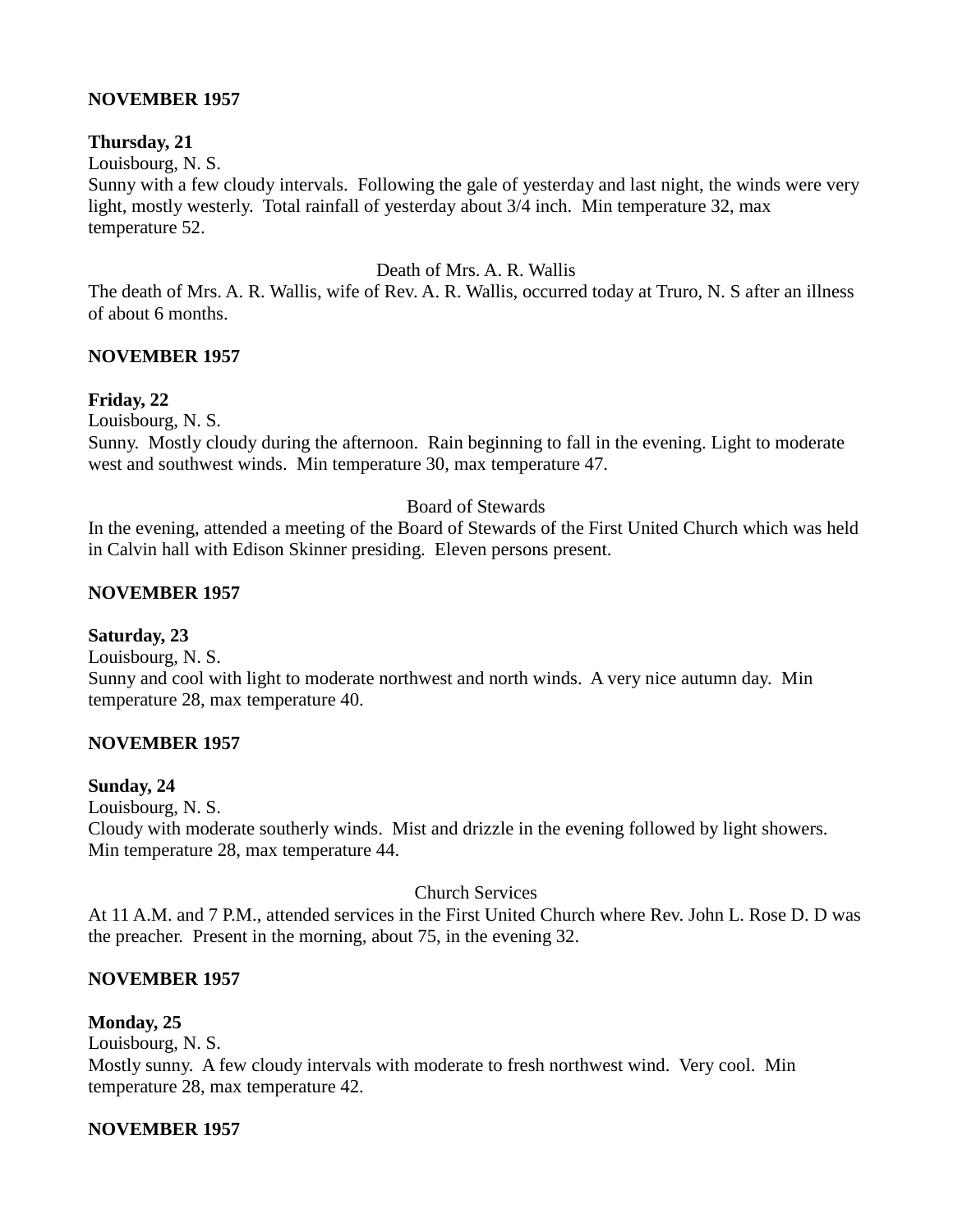#### **Tuesday, 26**

Louisbourg, N. S.

Trace of snow on the ground in the morning which mostly disappeared during the day. Mostly sunny during the day with [blank] to strong northwest wind. A few snow flurries beginning at about 6 P.M. Min temperature 16, max temperature about 28.

# Commemoration 1758 Fall of Louisbourg

At 8 P.M., attended a meeting held in the Town office regarding the  $200<sup>th</sup>$  Anniversary of the  $2<sup>nd</sup>$  capture of the Fortress of Louisbourg which falls on the 26<sup>th</sup> day of July 1958. Meeting presided, Deputy Mayor Duncan MacKay and was well attended.

# **NOVEMBER 1957**

# **Wednesday, 27**

Louisbourg, N. S. Sunny and cold with a northwest gale. Min temperature 18, max temperature 32. Light trace of snow on the ground as a result of flurries last evening.

#### Choir Practice

At 8 P.M., in company with Emeline, attended and conducted choir practice in the First United Church.

# **NOVEMBER 1957**

# **Thursday, 28**

Louisbourg, N. S. Cloudy with light to moderate west to southwest winds. Min temperature 26, max temperature 44.

# C. G. S. Edward Cornwallis

Canadian Government ship, Edward Cornwallis arrived at about 10 P.M. and docked at the Freight wharf.

# **NOVEMBER 1957**

# **Friday, 29**

Louisbourg, N. S.

Cloudy with light variable winds. Light rain during the night. Min temperature 32, max temperature 44.

# C. G. S. Edward Cornwallis

Canadian Government ship, Edward Cornwallis, which arrived last night sailed at about noon.

# **NOVEMBER 1957**

# **Saturday, 30**

Louisbourg, N. S.

Cloudy with mist and drizzle and a few light showers. Light easterly and southerly winds. Min temperature 36, max temperature 40.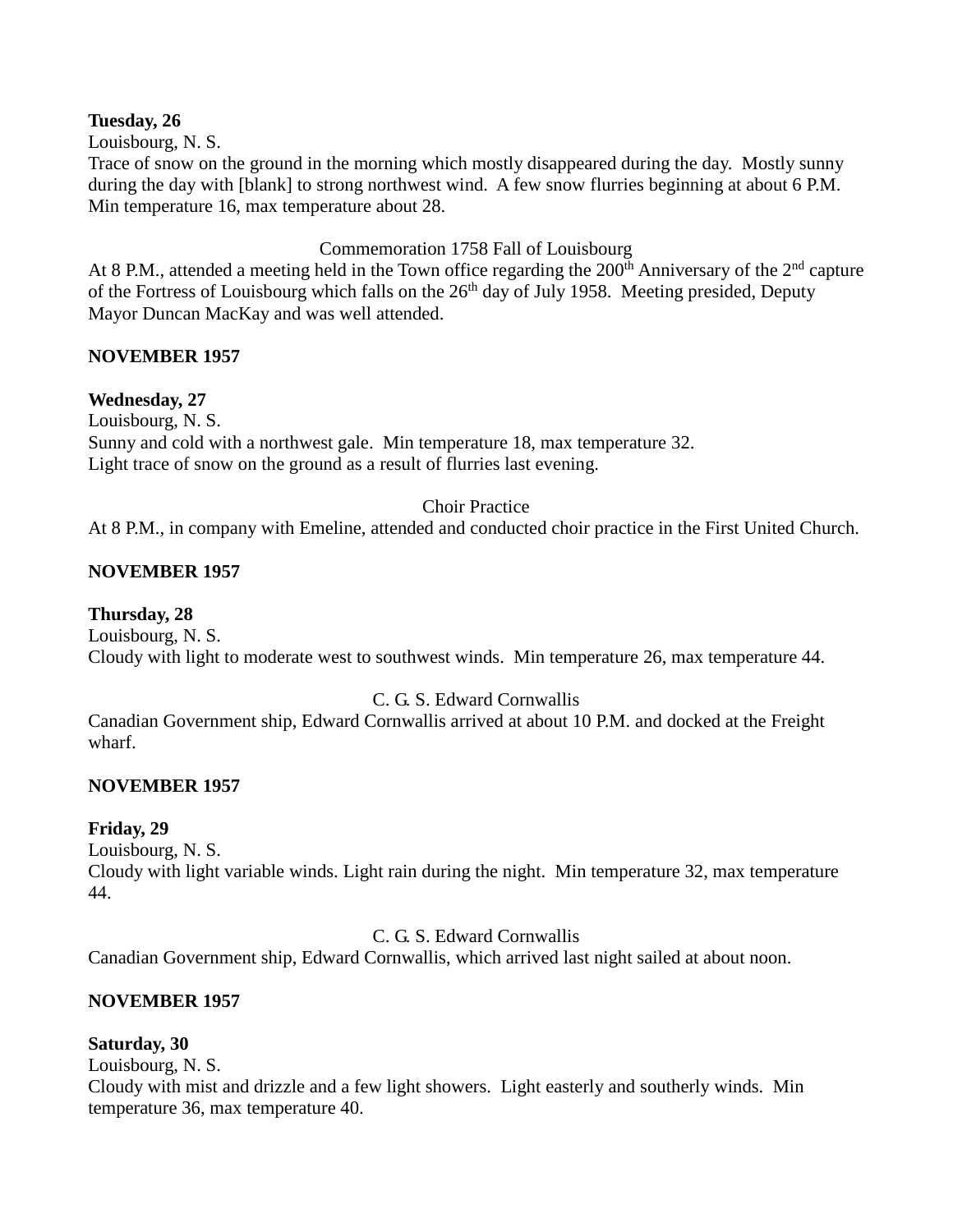Total rainfall for November about 5 3/4 inches. Trace of snow on the  $11<sup>th</sup>$  and  $27<sup>th</sup>$ . Min temperature for November 16 on the 26<sup>th</sup>. Max temperature for November 57 on the  $2<sup>nd</sup>$  and  $4<sup>th</sup>$ .

# **DECEMBER 1957**

#### **Sunday, 1**

Louisbourg, N. S.

Cloudy with a sunny interval in the early afternoon. Heavy showers in the early morning. Squall of hail and rain during the afternoon. Moderate southwest wind shifting to west and northwest increasing to fresh. Rainfall for the past 48 hours 1 1/4 inch. Min temperature 34, max temperature 49. Light snow flurries in the early part of the night.

#### Church Services

At 11 A.M. and 7 P.M., in company with Emeline, attended services in the First United Church, where Rev. John L. Rose M. A was the preacher. Upwards of 100 present in the morning and 43 in the evening. Choir attendance, A.M. 7, P.M. 11.

#### **DECEMBER 1957**

#### **Monday, 2**

Louisbourg, N. S.

Cloudy and cold, moderate west wind shifting to southwest and increasing to fresh. Snow squalls in the afternoon and during the early part of the night. Min temperature 22, max temperature 34.

#### To Sydney and Return

Emeline went to Sydney on the 9:30 A.M. bus and returned on the bus leaving Sydney at 4:30 P.M.

#### **DECEMBER 1957**

#### **Tuesday, 3**

Louisbourg, N. S.

Cold and mostly sunny. Light to moderate westerly winds. Ground covered by 3 inches of snow as a result of the snow flurries of yesterday afternoon and last night. Min temperature 10, max temperature 25.

#### **DECEMBER 1957**

#### **Wednesday, 4**

Louisbourg, N. S.

Sunny, becoming cloudy in the afternoon. Very light variable winds. Min temperature 16, max temperature 31.

#### Choir Practice

At 8 P.M., in company with Emeline, attended and conducted choir practice in the First United Church.

#### **DECEMBER 1957**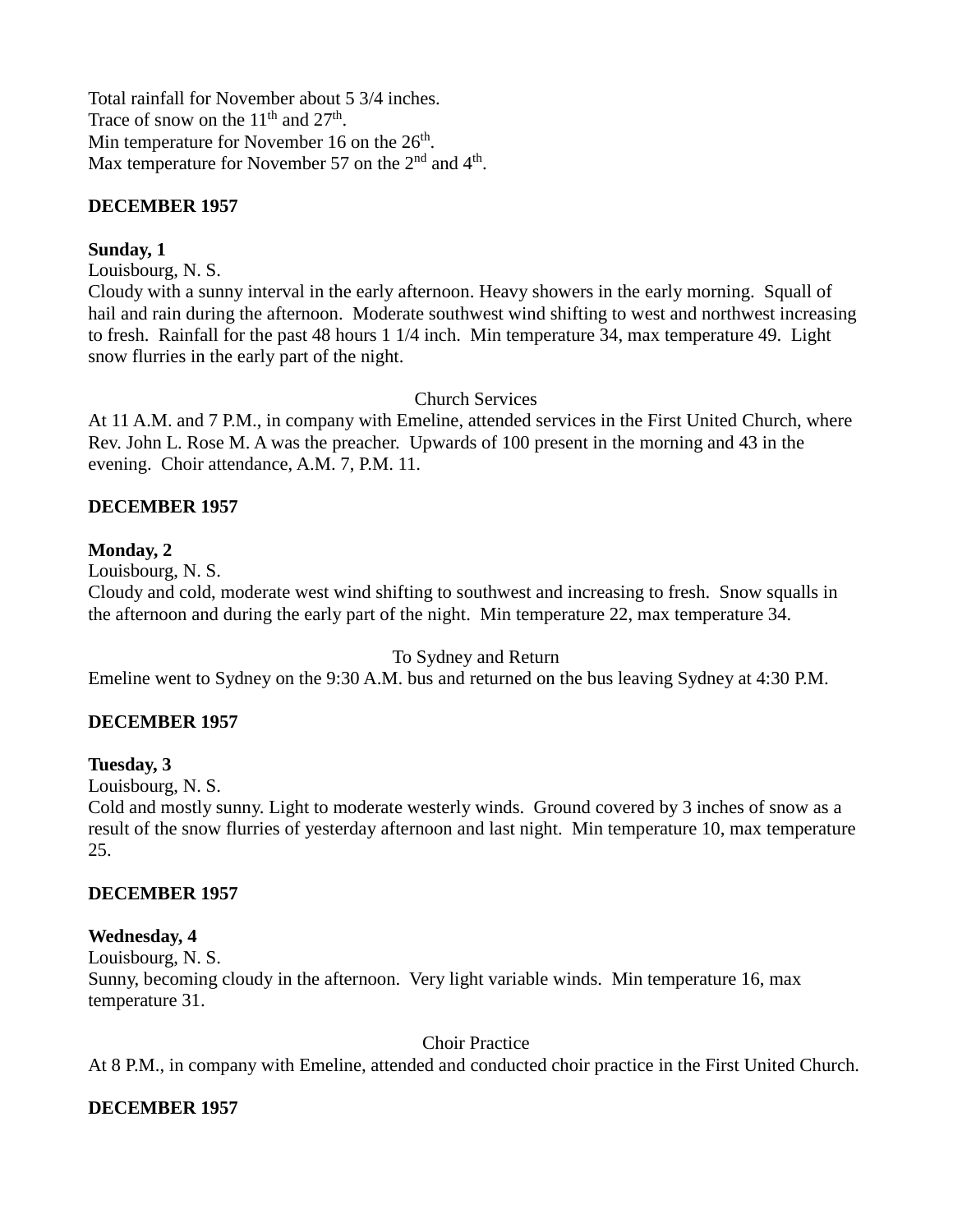# **Thursday, 5**

Louisbourg, N. S.

Snow began falling in the early morning and continuing moderately all day and into the night. Strong northeast wind shifting to north. Min temperature 18, max temperature 30. Snowfall about 5 inches.

# **DECEMBER 1957**

# **Friday, 6**

Louisbourg, N. S. Sunny and cold with moderate northerly winds. A real winter day, though not according to the calendar. Min temperature 18, max temperature 22.

# **DECEMBER 1957**

# **Saturday, 7**

Louisbourg, N. S.

Showers, mist and drizzle with some stead rain in the early part of the night. Fresh to strong southwest wind decreasing in the evening. Min temperature 22, max temperature 43.

# **DECEMBER 1957**

# **Sunday, 8**

Louisbourg, N. S.

Light showers and drizzle of rain in the forenoon. Cloudy during the afternoon with moderate southwest wind shifting to northerly. Min temperature 44, max temperature 39.

Snowfall of last Thursday has all disappeared. Ground entirely bare.

# Church Services

At 11 A.M. and 7 P.M., in company with Emeline, attended services in the First United Church where Rev. John L. Rose was the preacher. Present in the morning about 70, in the evening, 45. Choir attendance A.M. 10, P.M. 10.

# **DECEMBER 1957**

# **Monday, 9**

Louisbourg, N. S.

Cloudy with mist and drizzle and light showers in the evening. Light easterly winds. Min temperature 34, max temperature 49.

# **DECEMBER 1957**

# **Tuesday, 10**

Louisbourg, N. S. Cloudy, mist, drizzle, fog and showers. Very light variable winds mostly southerly. Min temperature 38, max temperature 48.

# **DECEMBER 1957**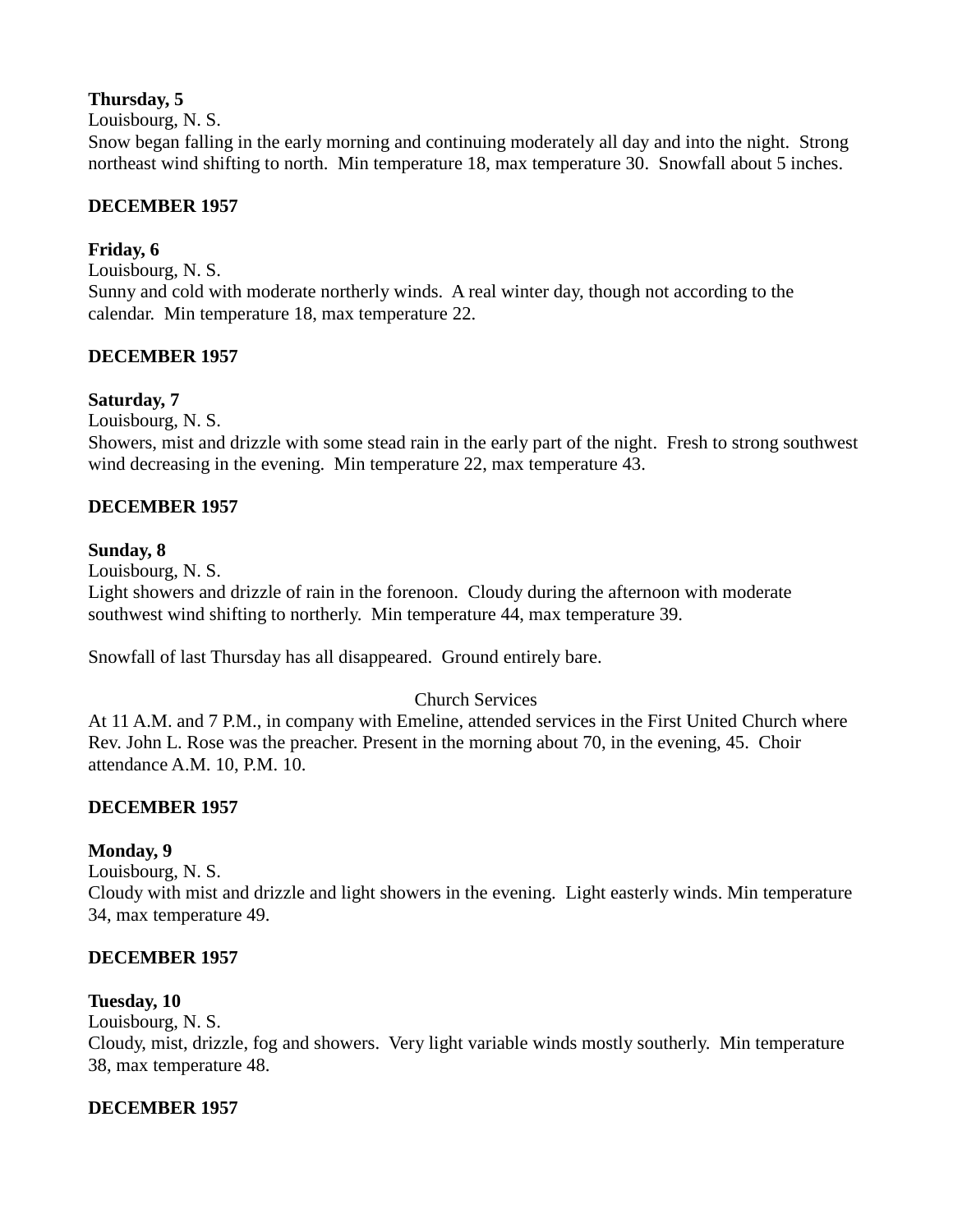#### **Wednesday, 11**

Louisbourg, N. S.

Cloudy, misty with occasional light drizzle. Showers in the evening. Light southerly winds. Min temperature about 40, max temperature 51.

# **DECEMBER 1957**

# **Thursday, 12**

Louisbourg, N. S.

Cloudy and mild with light to moderate southerly winds increasing to strong in the late afternoon and to gale force in the early part of the night. Mist, fog and drizzle, showers at night. Min temperature 42, max temperature 50. Total rainfall, beginning on Saturday the  $7<sup>th</sup>$ , including today 1 1/4 inch.

Death of E. G. Whitman

The press of Friday the  $13<sup>th</sup>$  recorded the death of E. G. Whitman which occurred at his (sic) at Aylesford, N. S. today. Mr. Whitman was born at Beaver Harbour, N. S. about 79 years ago. For a number of years, he operated a store in Louisbourg.

# **DECEMBER 1957**

# **Friday, 13**

Louisbourg, N. S.

Sunny and cold with strong westerly winds. Min temperature 25, max temperature 51 (midnight last night).

# **DECEMBER 1957**

# **Saturday, 14**

Louisbourg, N. S.

Sunny and cold with light northwest wind which shifted to southwest in the early afternoon. Becoming cloudy in mid-afternoon with increasing wind. Showers in the early part of the night. Min temperature 18, max temperature 36.

# **DECEMBER 1957**

# **Sunday, 15**

Louisbourg, N. S.

Sunny in the morning becoming cloudy before noon and continuing so during the rest of the day. Very light variable winds. Min temperature 30, max temperature 42.

# Church Services

At 11 A.M. and 7 P.M., in company with Emeline, attended services in the First United Church, where Rev. John L. Rose D. D was the preacher. Present in the morning about 85, in the evening, 37. Choir attendance, A.M. 9, P.M. 9.

# **DECEMBER 1957**

**Monday, 16** Louisbourg, N. S.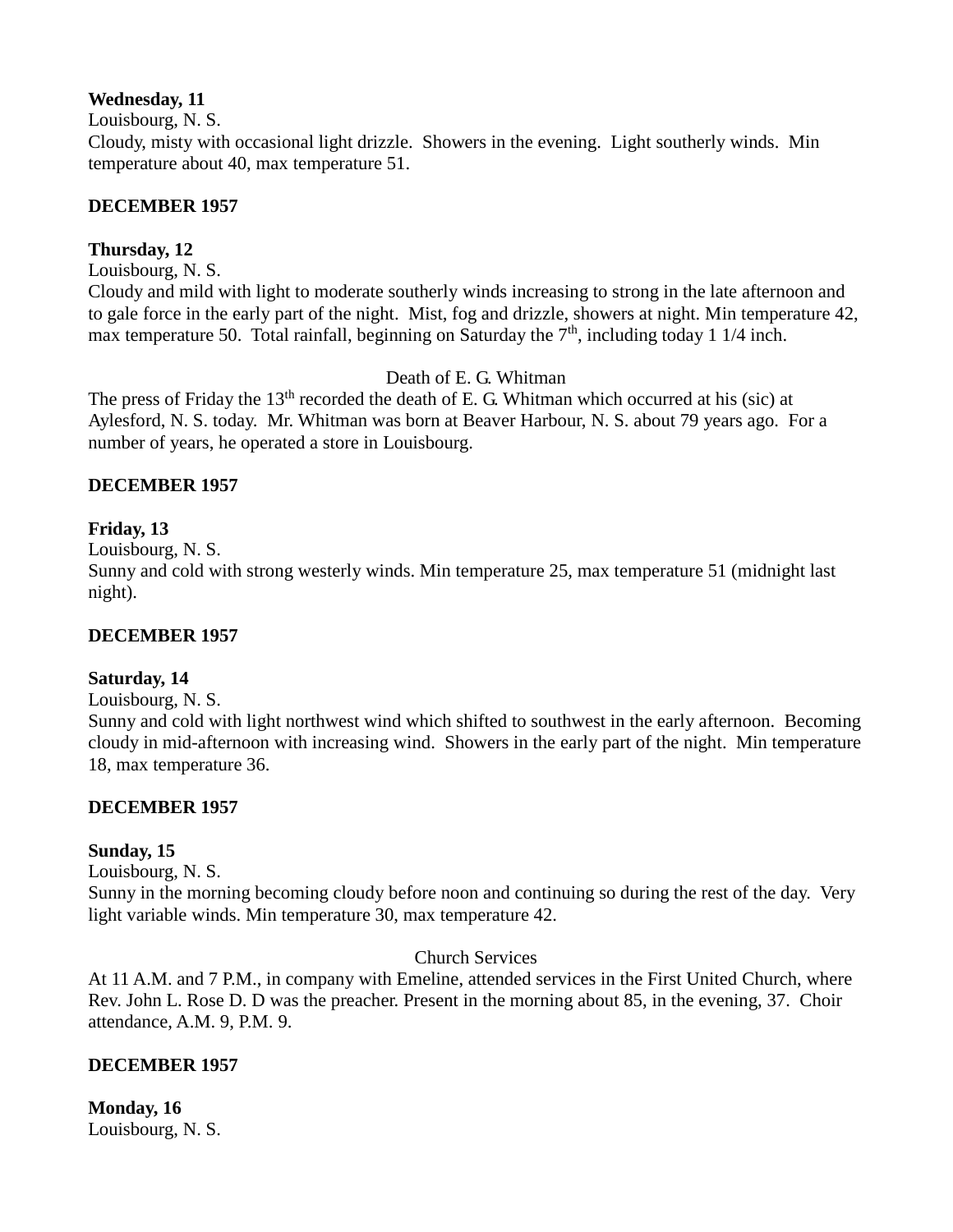Cloudy with a few sunny intervals during the forenoon. Light northwest wind shifting to southwest at noon. Min temperature 30, max temperature 34. Light snow squalls beginning at about 5 P.M. followed by light showers of rain. Snowfall about 1/2 inch.

# **DECEMBER 1957**

# **Tuesday, 17**

Louisbourg, N. S. Sunny and cold with cloudy intervals. Light snow flurries in the evening. Light northwest wind increasing to moderate in the late afternoon. Min temperature 26, max temperature 37.

# **DECEMBER 1957**

#### **Wednesday, 18**

Louisbourg, N. S.

Sunny and cold with a few cloudy intervals and a few specks of snow in the air during the early part of the day. Light to moderate northwest wind. Min temperature, 20, max temperature 26.

#### **DECEMBER 1957**

#### **Thursday, 19**

Louisbourg, N. S.

Sunny and cold becoming cloudy in the late afternoon. Light to fresh west winds shifting to southwest in the evening and increasing. Min temperature 16, max temperature (evening) 35.

#### **DECEMBER 1957**

#### **Friday, 20**

Louisbourg, N. S.

Sunny and mild becoming cloudy in the evening. Light to moderate westerly winds. A very lovely late autumn day. Min temperature 36, max temperature 50.

# **DECEMBER 1957**

#### **Saturday, 21**

Louisbourg, N. S.

Cloudy with a few sunny intervals during the early part of the day. Moderate southwest wind. Light mist and drizzle in the evening. Min temperature 42, max temperature 46.

# **DECEMBER 1957**

#### **Sunday, 22**

Louisbourg, N. S.

Cloudy with showers and some steady rain. Light to moderate southwest winds shifting to northerly in the early part of the night and increasing. Rainfall about 3/4 inch. Min temperature 38, max temperature 47.

Church Services

At 11 A.M. and 7 P.M., in company with Emeline, attended services in the First United Church where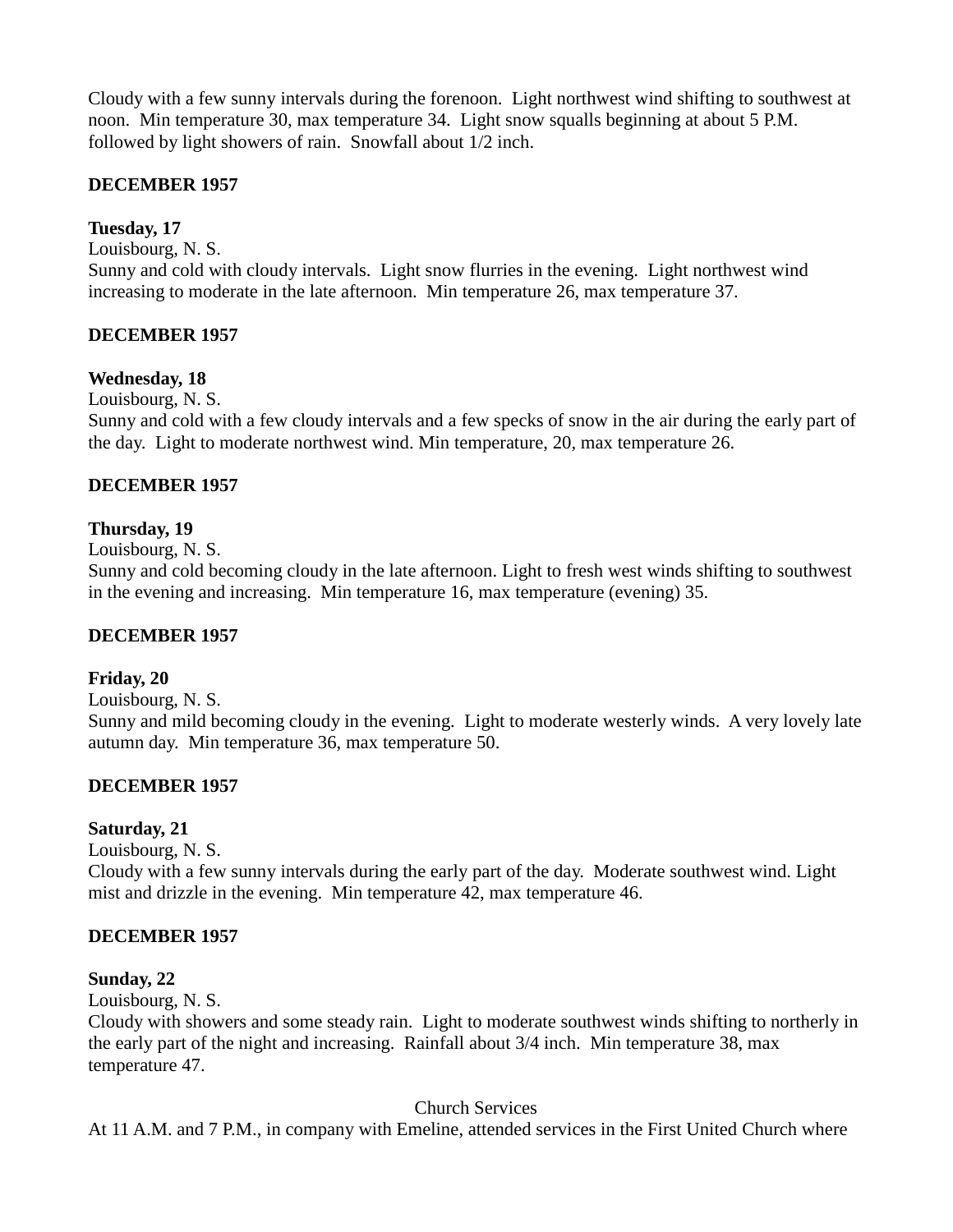at 11 A.M. Rev John L. Rose was the preacher. In the evening, the service was in charge of the children and young people of the Sunday school under the direction of Mrs. (Rev.) John L. Rose, Mrs William Hilchie, Mrs. Louis Cann and Mrs. Neil MacLean. Rev. John L. Rose made the announcements and gave a short address.

#### **DECEMBER 1957**

#### **Monday, 23**

Louisbourg, N. S. Sunny and cold with light northwest wind. A very lovely early winter day. Min temperature 28, max temperature 38.

To Sydney and Return

Emeline and Jane went to Sydney on the 9:30 A.M. trip of the Gus LeBlanc Bus. They both returned in the afternoon.

#### **DECEMBER 1957**

#### **Tuesday, 24**

Louisbourg, N. S.

Cloudy and mild with light to moderate southwest winds. Light drizzle of rain during the night. Min temperature 28, max temperature, 44.

#### **DECEMBER 1957**

#### **Wednesday, 25**

Louisbourg, N. S. Christmas Day Cloudy with sunny intervals. Moderate northwest wind increasing to fresh at night. A Green Christmas with no trace of snow. Min temperature 28, max temperature 42.

# **DECEMBER 1957**

#### **Thursday, 26**

Louisbourg, N. S. Sunny and cold with moderate variable winds. Min temperature 22, max temperature 34.

# **DECEMBER 1957**

#### **Friday, 27**

Louisbourg, N. S.

Cloudy with strong southerly winds which reached gale force in the early afternoon. Rain began to fall at about 5 P.M. Wind moderated during the night. Min temperature 35, max temperature 42.

# **DECEMBER 1957**

# **Saturday, 28**

Louisbourg, N. S. Cloudy with light variable winds. A few light showers. Min temperature 32, max temperature 38.